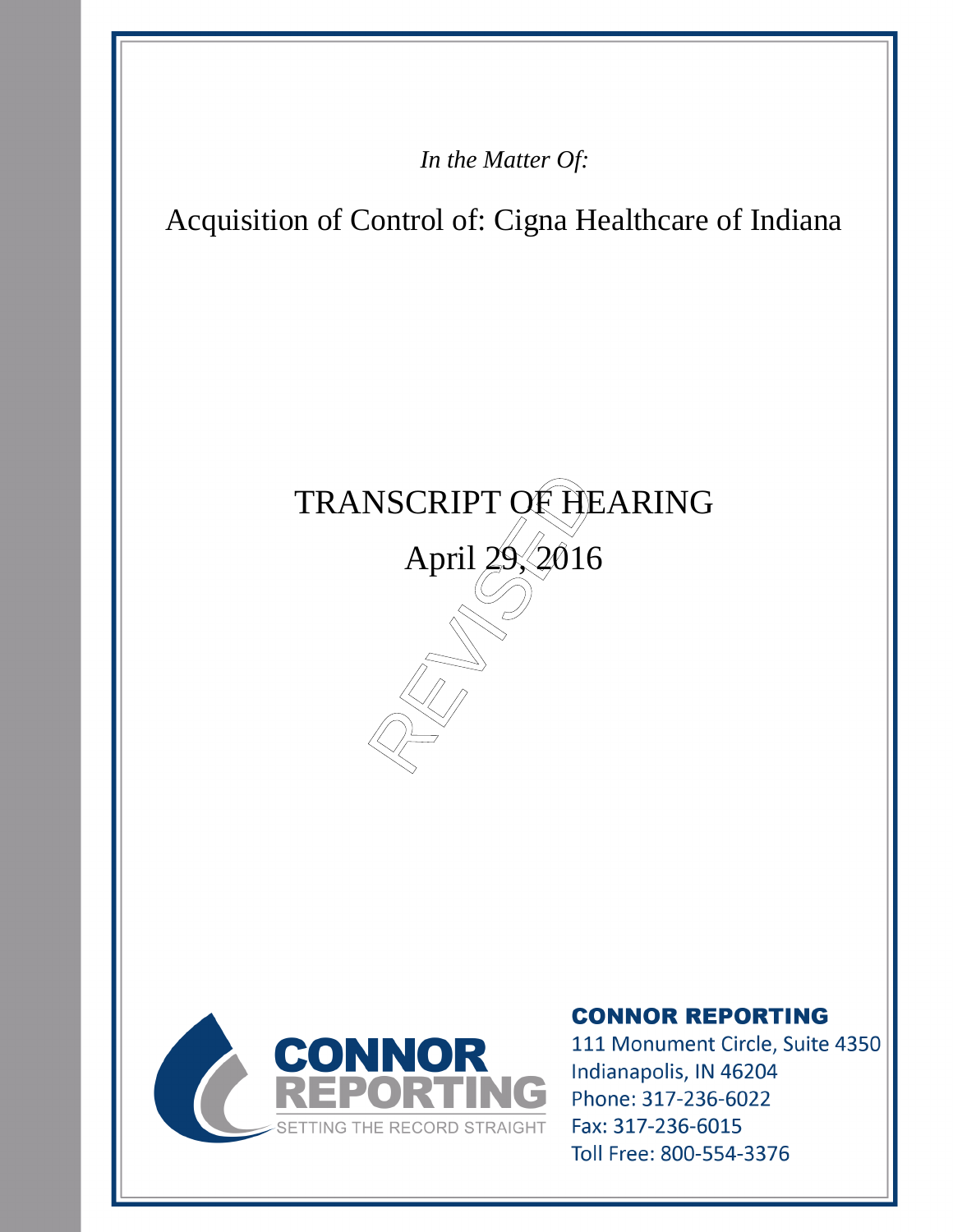٦

 $\Gamma$ 

| 1              | STATE OF INDIANA                                                                              |
|----------------|-----------------------------------------------------------------------------------------------|
| $\overline{2}$ | BEFORE THE COMMISSIONER OF INSURANCE<br>DEPARTMENT OF INSURANCE                               |
| 3              | DOCKET NO. FA-0426-001                                                                        |
| 4              |                                                                                               |
| 5              | ACQUISITION OF CONTROL OF:                                                                    |
| 6              | CIGNA HEALTHCARE OF INDIANA,<br>INC.                                                          |
|                |                                                                                               |
| 7              | BY                                                                                            |
| 8              | ANTHEM, INC.                                                                                  |
| 9              |                                                                                               |
| 10             |                                                                                               |
| 11             | Proposed Acquisition Hearing                                                                  |
| 12             | 29, 2016<br>Date:<br>Aori.                                                                    |
| 13             | $\circledast$ :00⁄a.m.<br>Time:                                                               |
| 14             | Place: Kndiana Government<br>Cénter South                                                     |
| 15             | Conference Room C<br>Indianapolis, IN                                                         |
| 16             | Stephen W. Robertson<br>∛etore:                                                               |
| 17             | Insurance Commissioner                                                                        |
| 18             | Indiana State<br>Department of Insurance                                                      |
| 19             |                                                                                               |
| 20             | A STENOGRAPHIC RECORD BY:                                                                     |
| 21             | Craig Williams, RPR, CSR                                                                      |
| 22             | Notary Public<br>Stenographic Reporter                                                        |
| 23             |                                                                                               |
| 24             |                                                                                               |
| 25             |                                                                                               |
|                | <b>CONNOR</b><br>CONNOR<br><b>Connor Reporting</b><br>317.236.6022<br>www.connorreporting.com |

www.connorreporting.com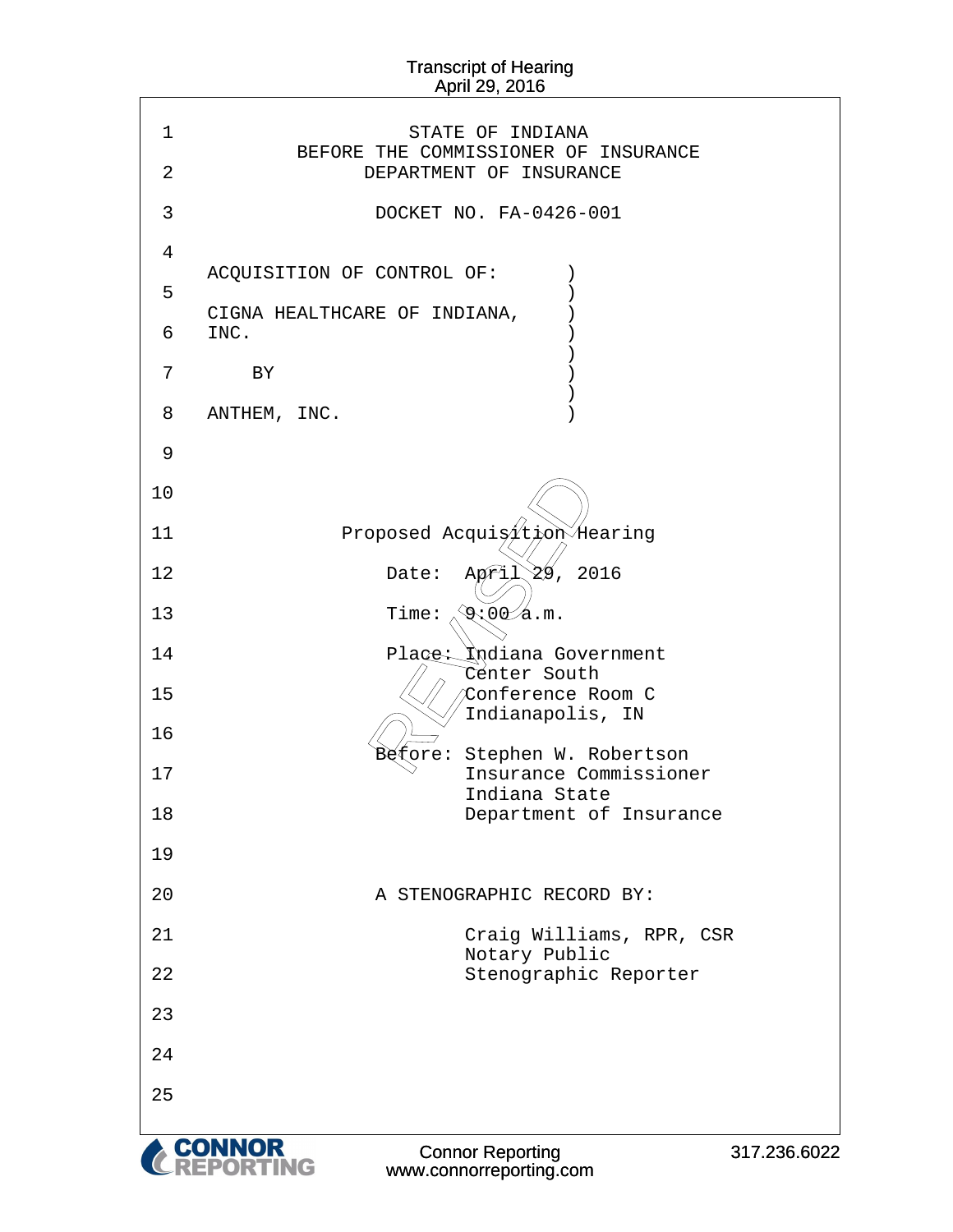| 2  | <b>Transcript of Hearing</b><br>April 29, 2016                     |                      |
|----|--------------------------------------------------------------------|----------------------|
|    |                                                                    | $\mathbf{2}^{\circ}$ |
| 1  | A P P E A R A N C E S                                              |                      |
| 2  | FOR THE INDIANA DEPARTMENT OF INSURANCE:                           |                      |
| 3  |                                                                    |                      |
| 4  | Cynthia D. Donovan<br>STATE OF INDIANA<br>DEPARTMENT OF INSURANCE  |                      |
| 5  | Chief Financial Examiner                                           |                      |
| 6  | 311 W. Washington Street, Suite 300<br>Indianapolis, IN 46204      |                      |
| 7  | 317.232.2408<br>cdonovan@idoi.in.gov                               |                      |
| 8  | Tina L. Korty<br>STATE OF INDIANA                                  |                      |
| 9  | DEPARTMENT OF INSURANCE<br>General Counsel                         |                      |
| 10 | Suite 300<br>311 W. Washington Street<br>Indianapolis, IN<br>46204 |                      |
| 11 | 317.232.2417<br>tkorty@doi.in.gov                                  |                      |
| 12 | John T. Murphy                                                     |                      |
| 13 | ICE MILLER LLP<br>One American Square, Suite 2900                  |                      |
| 14 | XN 46282<br>Indianapolis<br>317.236.2100                           |                      |
| 15 | john.murghy@icemiller.com                                          |                      |
| 16 | FOR ANTHEM,<br>INC.                                                |                      |
| 17 | Jason D. Kimpel<br>FAEGRE BAKER DANIELS LLP                        |                      |
| 18 | 300 N. Meridian Street, Suite 2700<br>Indianapolis, IN 46204       |                      |
| 19 | 317.237.0300<br>jason.kimpel@FaegreBD.com                          |                      |
| 20 | Jared R. Danilson                                                  |                      |
| 21 | WHITE & CASE LLP<br>1155 Avenue of the Americas                    |                      |
| 22 | New York, NY 10036-2787<br>212.819.2614                            |                      |
| 23 | jared.danilson@whitecase.com                                       |                      |
| 24 |                                                                    |                      |
| 25 | INDEX OF EXAMINATION                                               |                      |
|    |                                                                    |                      |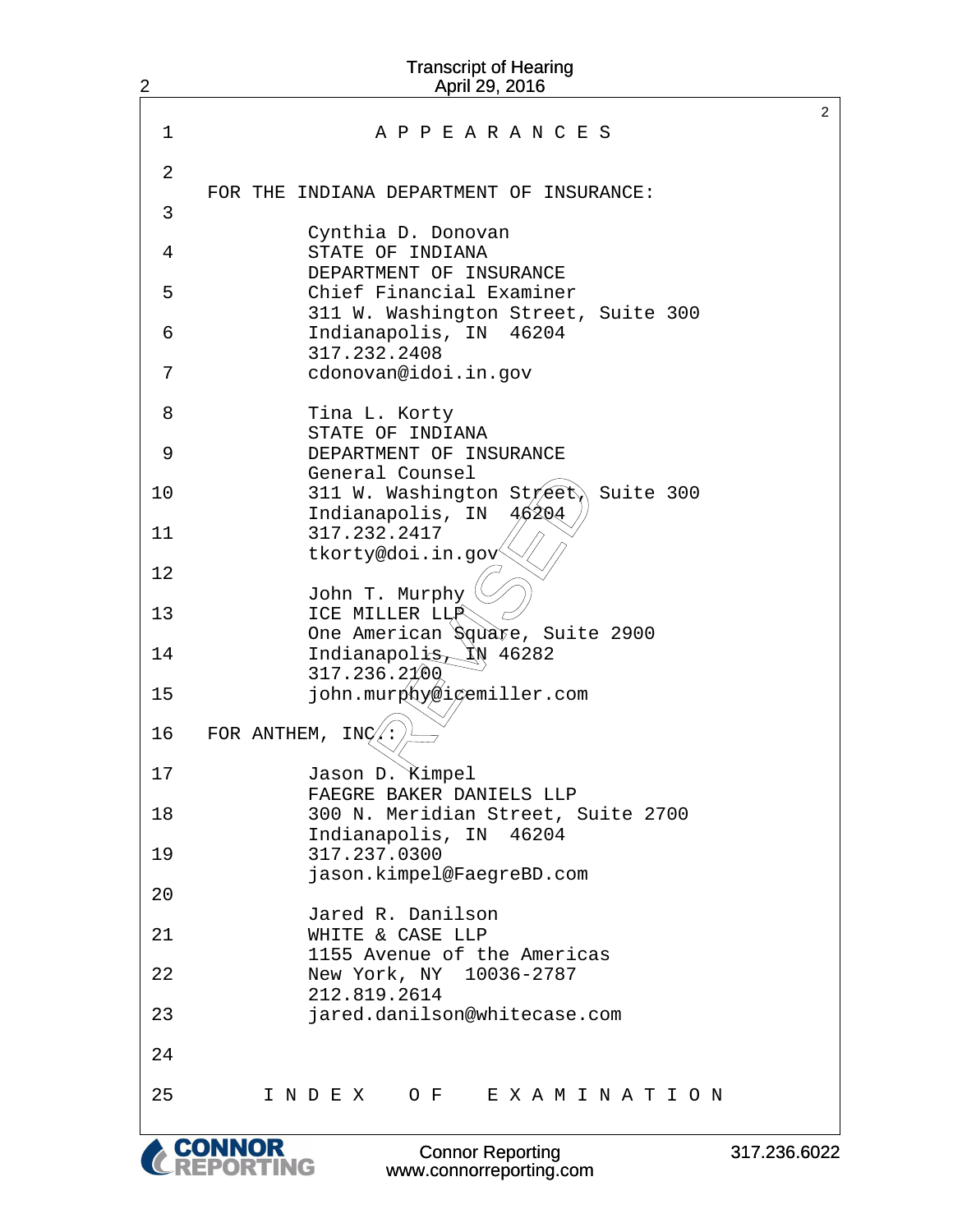# 3 1 JAY WAGNER · · ·EXAMINATION . . . . . . . . . . . . . . . . . . . . .13 2 Ouestions by Jason Kimpel 3 STEPHEN SCHLEGEL · · ·EXAMINATION . . . . . . . . . . . . . . . . . . . . .33 4 Questions by Jason Kimpel 5 THOMAS RICHARDS · · ·EXAMINATION . . . . . . . . . . . . . . . . . . . . .43 6 Questions by Jason Kimpel 7 JAY WAGNER AND STEPHEN SCHLEGEL · · ·EXAMINATION . . . . . . . . . . . . . . . . . . . . .52 8 Ouestions by John Murphy 9 ORAL PRESENTATION: 10 Julie Reed, Executive Vice President, ISMA. . . . . 62 Brian Tabor, Executive Vice  $\hat{P}$ resi $\hat{\theta}$ ent, IHA. . . . . 71 11 12 13 14 15 16 17 18 19 20 21 22 23 24 25 ecutive Vice Président,<br>xecutive Vice President<br>
ANDER PRESIDENT<br>
ANDER PRESIDENT<br>
ANDER PRESIDENT<br>
ANDER PRESIDENT PRESIDENT PRESIDENT PRESIDENT PRESIDENT PRESIDENT PRESIDENT PRESIDENT PRESIDENT PRESIDENT PRESIDENT PRESID Transcript of Hearing April 29, 2016 3

**'ING**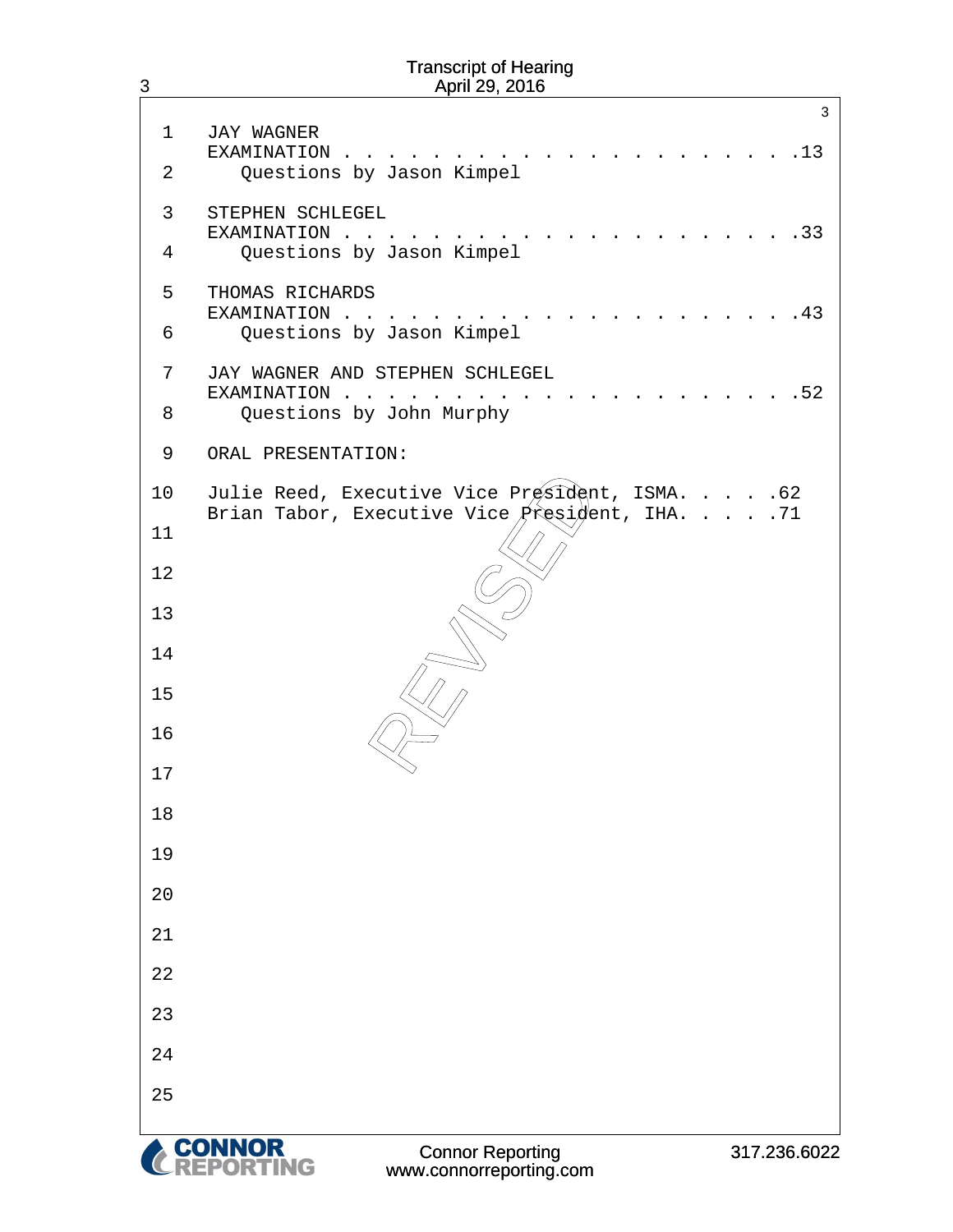| 4           | <b>Transcript of Hearing</b><br>April 29, 2016            |              |
|-------------|-----------------------------------------------------------|--------------|
| $\mathbf 1$ | INSURANCE COMMISSIONER ROBERTSON:<br>Good                 | 4            |
|             |                                                           |              |
| 2           | morning. Welcome, everyone. I'm Stephen W.                |              |
| 3           | Robertson, Commissioner of the Indiana                    |              |
| 4           | Department of Insurance.                                  |              |
| 5           | I am now calling this hearing to order.                   |              |
| 6           | This hearing is held pursuant to Indiana Code             |              |
| 7           | Section 27-1-23-2, and the Indiana                        |              |
| 8           | Administrative Orders and Procedures Act.<br>We           |              |
| 9           | are meeting at approximately 9:00 a.m. on the             |              |
| 10          | 29th day of April, 2016, at the Indiana                   |              |
| 11          | Government Center South, Conference Room C,               |              |
| 12          | 402 West Washington Street, $\chi$ n $\chi$ Indianapolis, |              |
| 13          | Indiana.                                                  |              |
| 14          | We are meeting for the purpose of                         |              |
| 15          | considering the proposed acquisition of control           |              |
| 16          | of Cigna HealthCare of Indiana, Incorporated,             |              |
| 17          | an Indiana domiciléd health maintenance                   |              |
| 18          | organization, by Anthem, Inc., an Indiana                 |              |
| 19          | corporation.                                              |              |
| 20          | Will counsel for the Department please                    |              |
| 21          | identify yourself for the record.                         |              |
| 22          | MR. MURPHY: Thank you, Commissioner.<br>I'm               |              |
| 23          | John Murphy with Ice Miller, LLP. And also with           |              |
| 24          | us is Tina Korty, General Counsel for the                 |              |
| 25          | Department; and Cynthia Donovan, Chief Financial          |              |
|             | <b>Connor Reporting</b><br>www.connorreporting.com        | 317.236.6022 |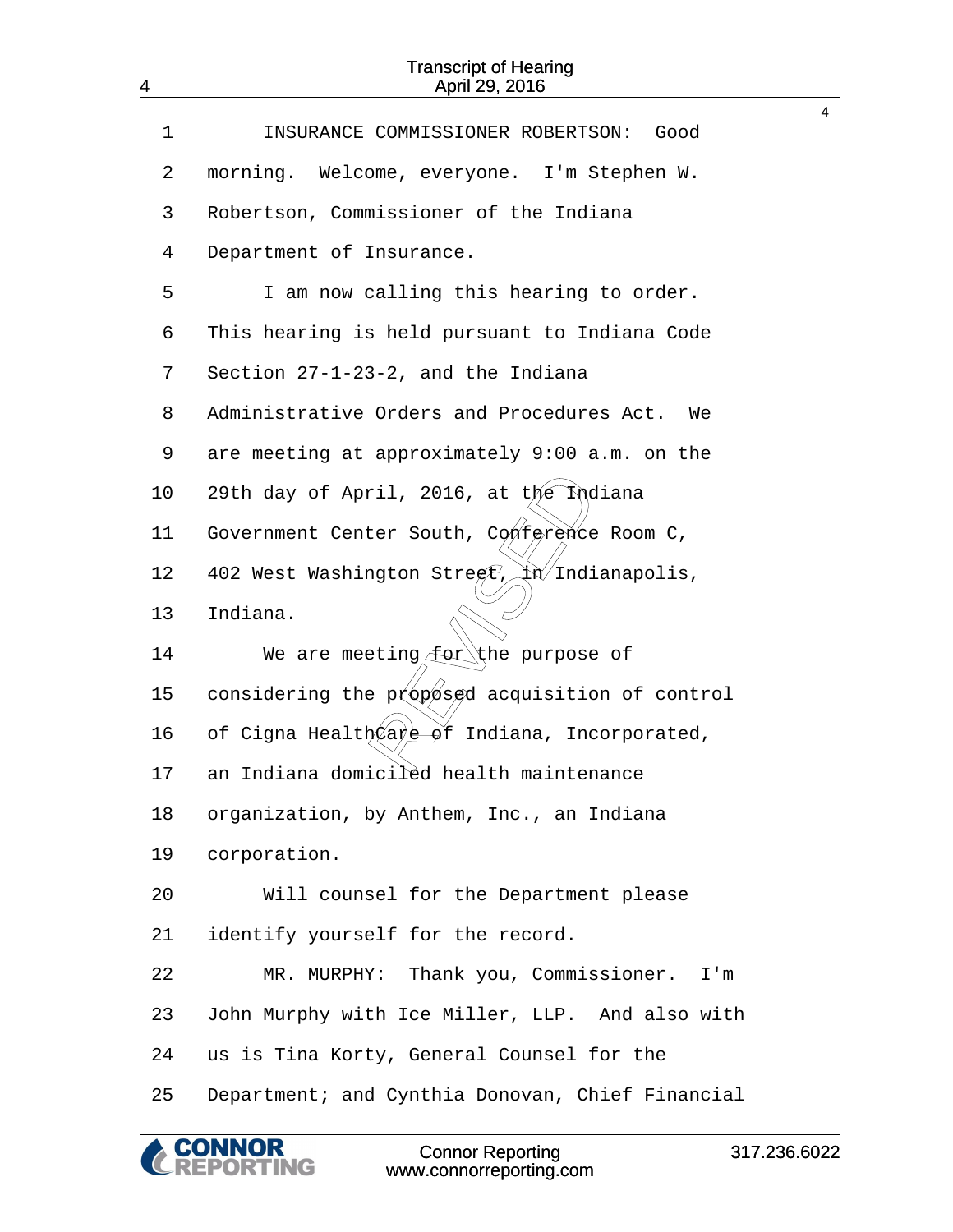| 5  | <b>Transcript of Hearing</b><br>April 29, 2016               |             |
|----|--------------------------------------------------------------|-------------|
| 1  | Examiner.                                                    | 5           |
| 2  | INSURANCE COMMISSIONER ROBERTSON:<br>Thank                   |             |
| 3  | you. Will counsel for the acquiring party                    |             |
| 4  | please identify yourself and introduce your                  |             |
| 5  | clients.                                                     |             |
| 6  | MR. KIMPEL: Yes, thank you, Commissioner.                    |             |
| 7  | Jason Kimpel with Faegre Baker Daniels. To my                |             |
| 8  | left is Jared Danilson of White & Case.                      |             |
| 9  | We have today from the acquiring party, Jay                  |             |
| 10 | Wagner, Vice President and Counsel.<br>Stephen               |             |
| 11 | Schlegel, Vice President, Anthem<br>Those will be            |             |
| 12 | the two witnesses who wi $\widehat{AP}$ be speaking today on |             |
| 13 | behalf of the acquiring party.<br>We also have Tom           |             |
| 14 | Richards from Cigna as well.                                 |             |
| 15 | INSURANCE COMMISSIONER ROBERTSON:<br>Thank                   |             |
| 16 | you.                                                         |             |
| 17 | Does the acquiring party understand it must                  |             |
| 18 | establish by a preponderance of the evidence                 |             |
| 19 | that it has satisfied the requirements of                    |             |
| 20 | Indiana Code Section 27-1-23-2?                              |             |
| 21 | MR. KIMPEL: Yes, we do.                                      |             |
| 22 | INSURANCE COMMISSIONER ROBERTSON:                            |             |
| 23 | Mr. Murphy, would you set out those                          |             |
| 24 | requirements, please.                                        |             |
| 25 | MR. MURPHY: Thank you, Commissioner.                         |             |
|    | <b>Connor Reporting</b><br>www.connorreporting.com           | 317.236.602 |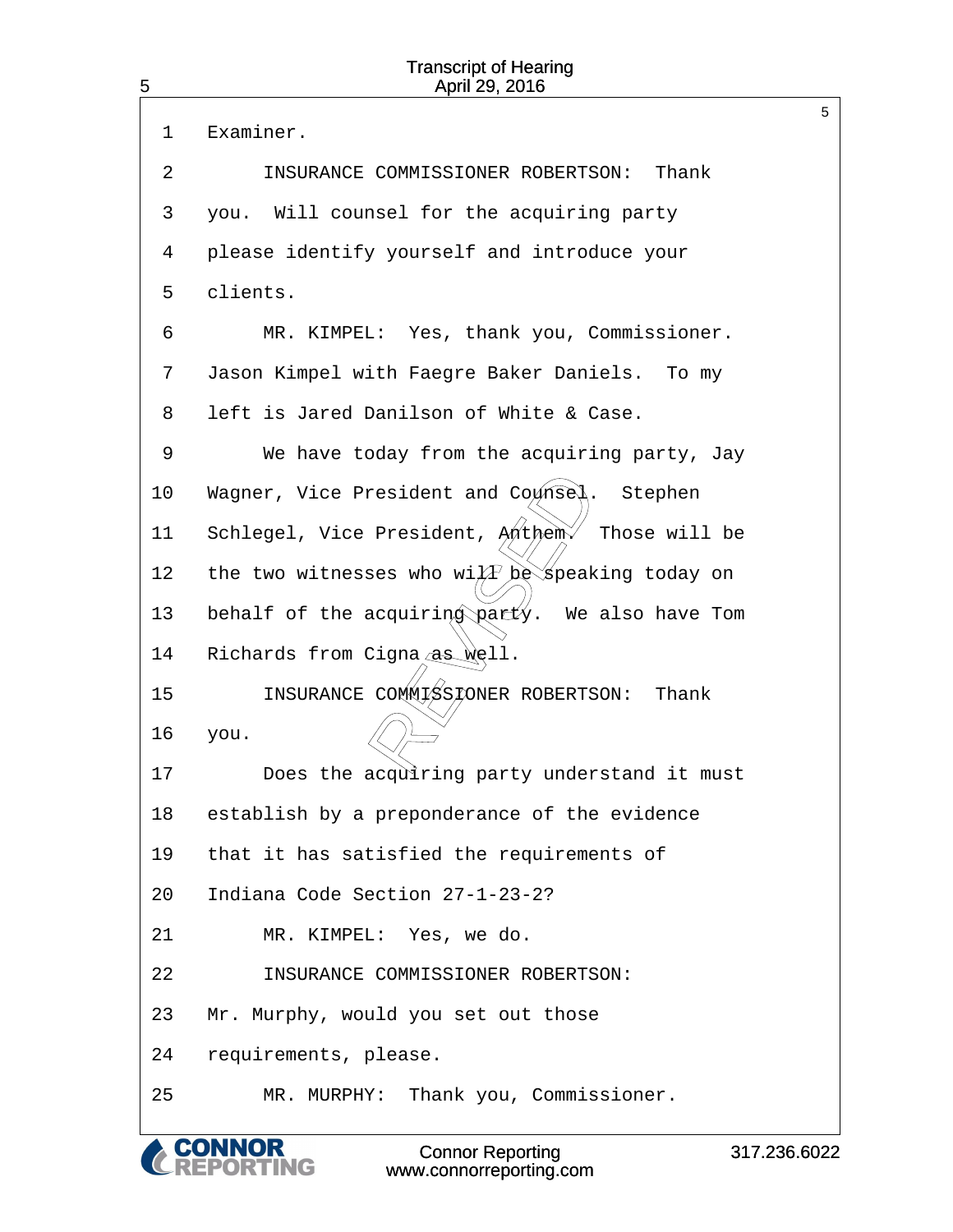| 6  | <b>Transcript of Hearing</b><br>April 29, 2016                         |   |
|----|------------------------------------------------------------------------|---|
| 1  | Anthem must show by a preponderance of the                             | 6 |
|    |                                                                        |   |
| 2  | evidence that the following statutory                                  |   |
| 3  | requirements are met:                                                  |   |
| 4  | The proposed acquisition of control by<br>1.                           |   |
| 5  | Anthem would not tend to affect adversely the                          |   |
| 6  | contractual obligations of Cigna or its ability                        |   |
| 7  | and tendency to render service in the future to                        |   |
| 8  | its policyholders and the public;                                      |   |
| 9  | $2$ .<br>The effect of the proposed acquisition                        |   |
| 10 | of control would not be substantially to lessen                        |   |
| 11 | competition in any line of $/1$ ngurance business in                   |   |
| 12 | any section of Indiana o $\not\!\!\!\!/\, \not\!\!\!\!/\,$ to create a |   |
| 13 | monopoly therein;                                                      |   |
| 14 | The financial condition of Anthem is<br>3.                             |   |
| 15 | not such as might (jeopardize the financial                            |   |
| 16 | stability of Cigna or any corporation                                  |   |
| 17 | controlling Cigna, or prejudice the interest of                        |   |
| 18 | its policyholders.                                                     |   |
| 19 | Any plans or proposals which Anthem may<br>4.                          |   |
| 20 | have to liquidate the domestic insurer or any                          |   |
| 21 | such controlling corporation, sell its assets or                       |   |
| 22 | consolidate or merge it with any person, or to                         |   |
| 23 | make any other material change in its investment                       |   |
| 24 | policy, business, corporate structure, or                              |   |
| 25 | management are fair and reasonable to                                  |   |
|    |                                                                        |   |

CONNOR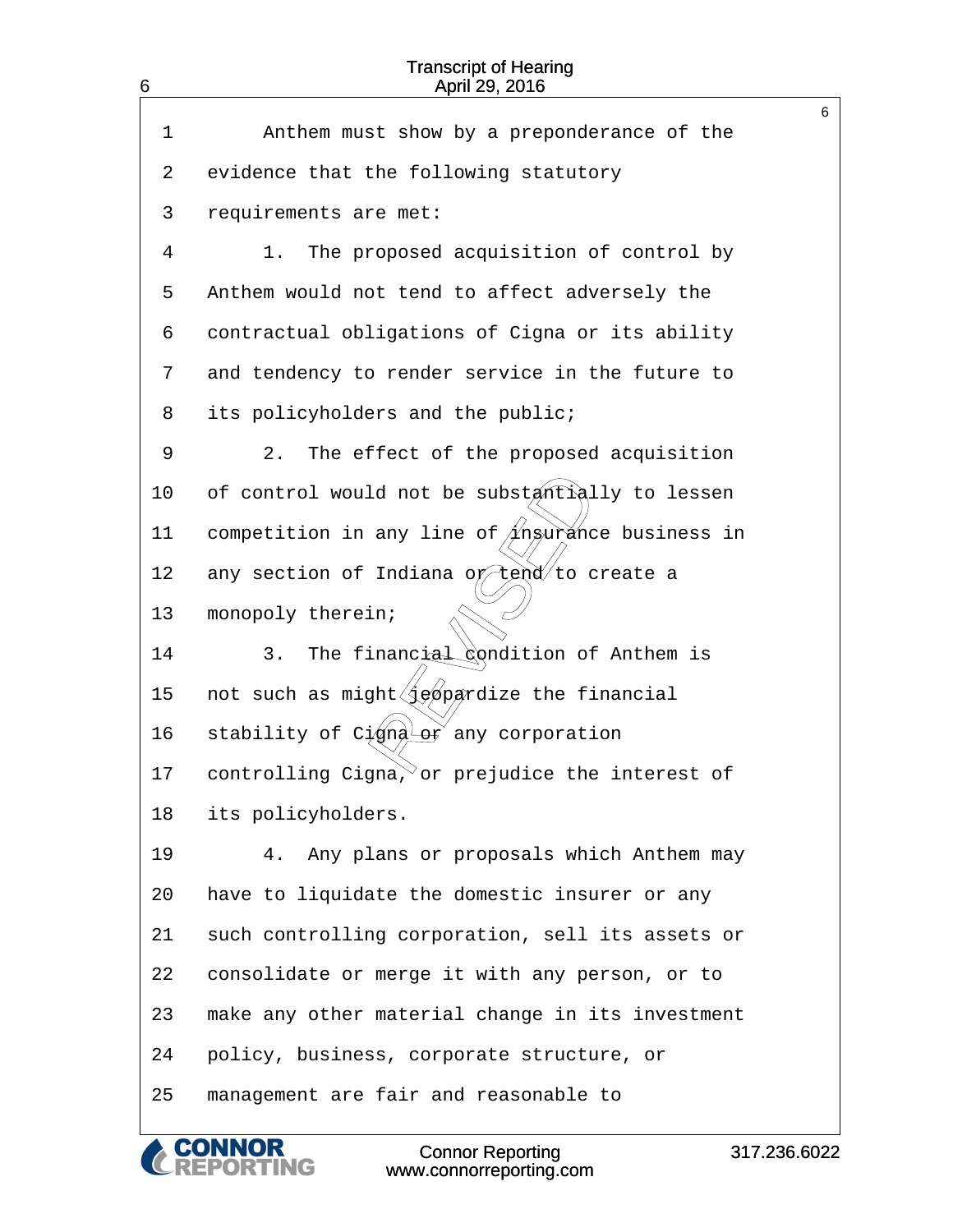| $\overline{7}$ | <b>Transcript of Hearing</b><br>April 29, 2016                          |             |
|----------------|-------------------------------------------------------------------------|-------------|
| 1              | policyholders of Cigna, and in the public                               | 7           |
| 2              | interest; and                                                           |             |
| 3              | 5.<br>The competence, experience, and                                   |             |
| 4              | integrity of those persons who would control the                        |             |
|                |                                                                         |             |
| 5              | operation of Cigna are such that the proposed                           |             |
| 6              | acquisition of control would not tend to                                |             |
| 7              | adversely affect the general capacity or                                |             |
| 8              | intention of Cigna to transact the business of                          |             |
| 9              | insurance in a safe and prudent manner.                                 |             |
| 10             | Commissioner, now, if I may,<br>\I would like                           |             |
| 11             | to go over just a few administrative matters                            |             |
| 12             | before we begin the evidence                                            |             |
| 13             | INSURANCE COMMISS FONER ROBERTSON:<br>Please                            |             |
| 14             | proceed.                                                                |             |
| 15             | $\langle$ Has gveryone in attendance<br>MR. MURPHY:                     |             |
| 16             | today signed the $\frac{\partial}{\partial n}$ -in sheet for attendees? |             |
| 17             | If not, there's a sign-in sheet at the front of                         |             |
| 18             | the room.                                                               |             |
| 19             | Any persons here who wish to provide oral                               |             |
| 20             | statements should sign a separate sheet for                             |             |
| 21             | presenting oral statements in the back of the                           |             |
| 22             | Is there anyone doing that that has not<br>room.                        |             |
| 23             | signed that sheet?                                                      |             |
| 24             | Those individuals who have signed the sheet                             |             |
| 25             | will be provided the opportunity to present a                           |             |
|                | <b>Connor Reporting</b><br>www.connorreporting.com                      | 317.236.602 |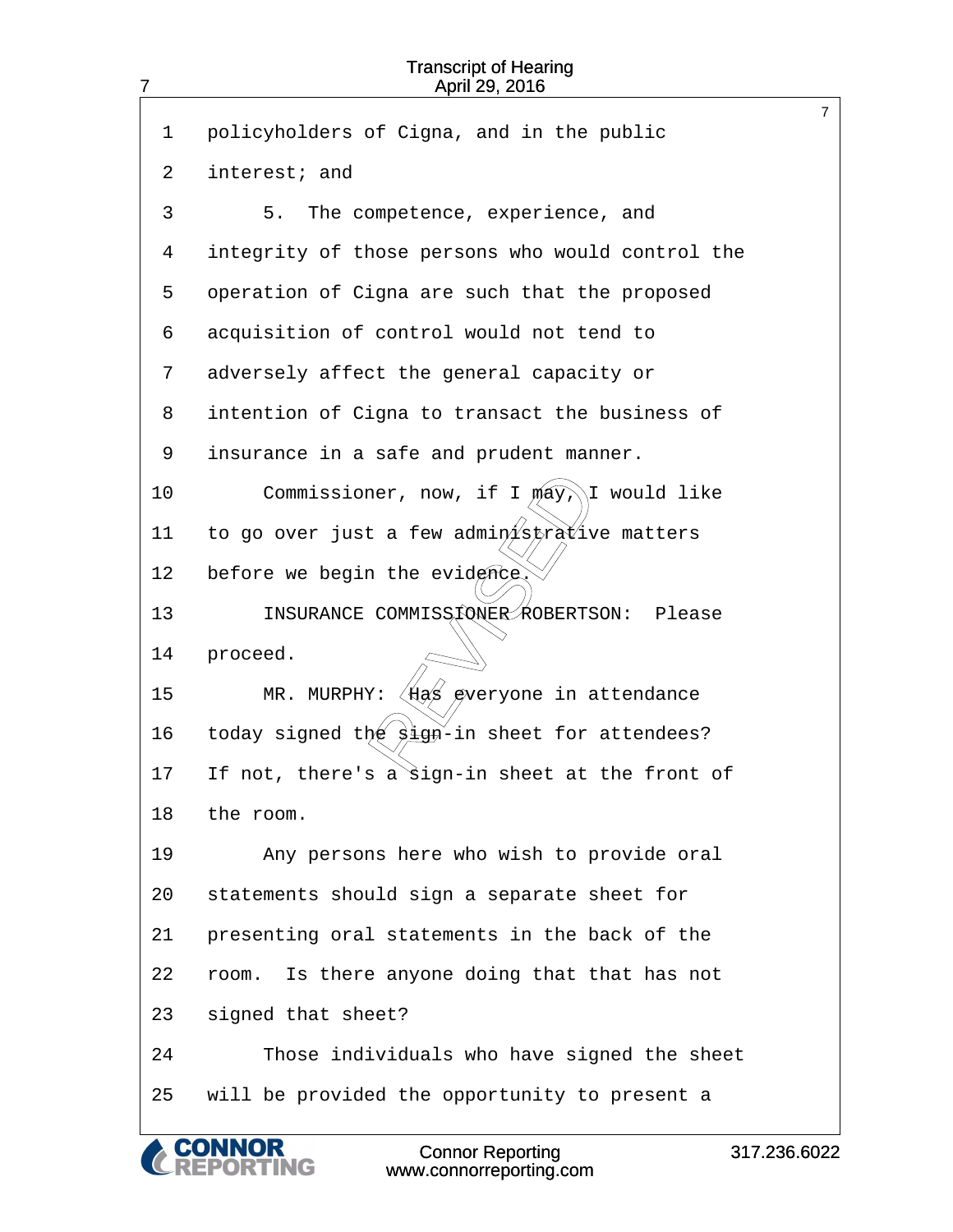8

| 1  | brief oral statement at the end of the testimony                    |
|----|---------------------------------------------------------------------|
| 2  | by the parties. Oral statements will be limited                     |
| 3  | to five minutes. And I'll give you a signal                         |
| 4  | when you have 30 seconds left, I'll give you a                      |
| 5  | signal.                                                             |
| 6  | INSURANCE COMMISSIONER ROBERTSON:<br>How many                       |
| 7  | people plan on offering testimony? One, two.                        |
| 8  | MS. KORTY:<br>Two.                                                  |
| 9  | INSURANCE COMMISSIONER ROBERTSON:<br>Have you                       |
| 10 | both signed up? I think in $r$ $\notin$ ality, you don't            |
| 11 | have to sign the attendance sheet. It's not                         |
| 12 | required if you're in an open hearing. But it                       |
| 13 | would be appreciated $\frac{1}{2}$ $\frac{1}{2}$ so we know who was |
| 14 | here and was interested in case we need to mail                     |
| 15 | any type of information out, your address helps,                    |
| 16 | okay, and your $(na\theta)$ if you want anything in the             |
| 17 | future.                                                             |
| 18 | Please go ahead, Mr. Murphy.                                        |
| 19 | MR. MURPHY: And when you do present your                            |
| 20 | comments, if you'll identify yourself and any                       |
| 21 | entities or persons you represent.                                  |
| 22 | During the hearing, the Department will                             |
| 23 | refer to Cigna HealthCare of Indiana, Inc. as                       |
| 24 | Cigna and to Anthem, Inc. as Anthem.                                |
| 25 | At this time, I recommend that the                                  |

Connor Reporting www.connorreporting.com

& CONNOR<br>CREPORTING

317.236.6022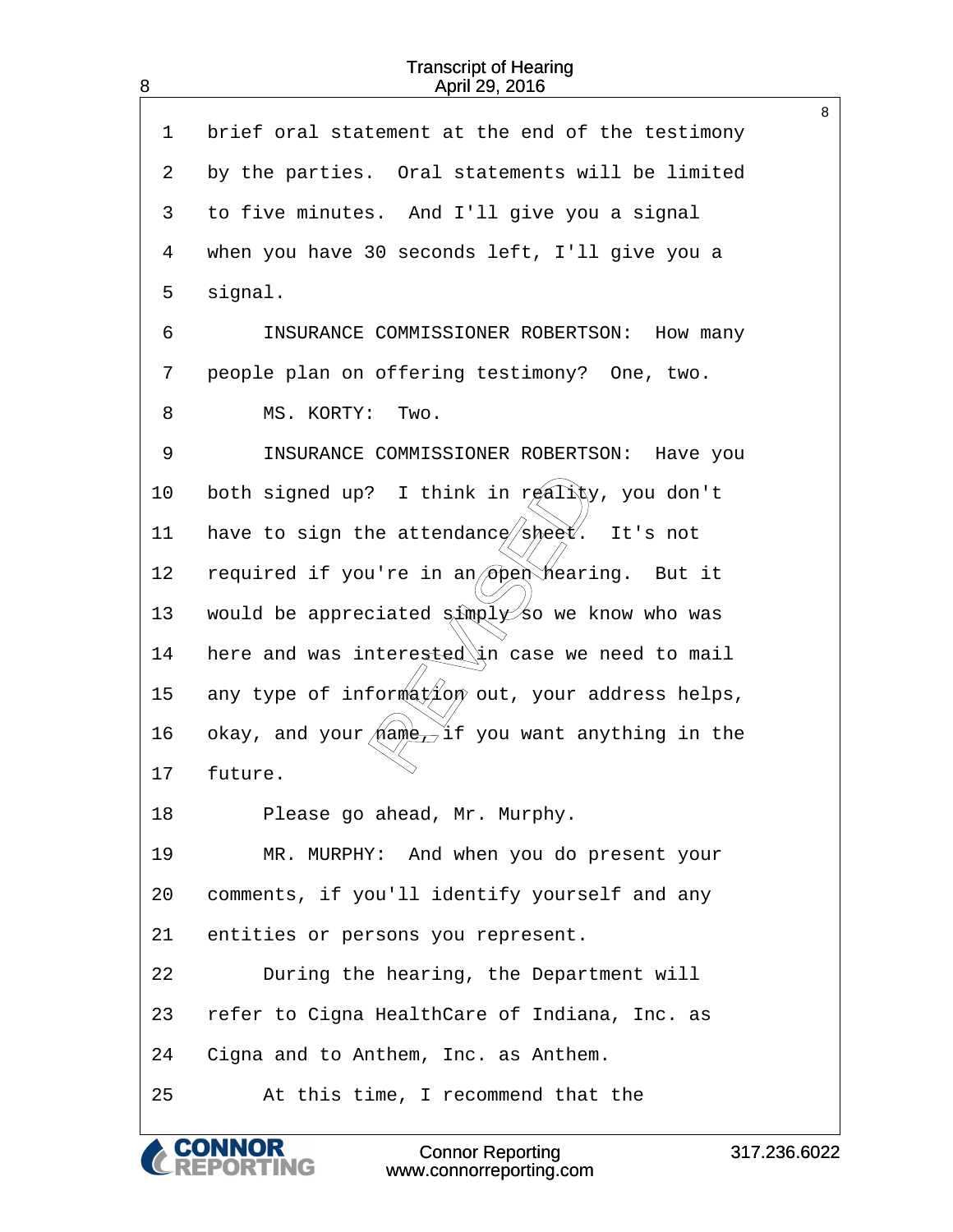9

| acquiring party be allowed to present all               |
|---------------------------------------------------------|
| exhibits it intends to offer into the record.           |
| The Department also has some exhibits that              |
| evidence the notice of hearing, and we have             |
| stipulated to the hearing exhibits in advance.          |
| INSURANCE COMMISSIONER ROBERTSON:<br>All                |
| right, Mr. Murphy, do you agree that these              |
| exhibits should be admitted into evidence by            |
| stipulation of the parties and that the                 |
| confidential exhibits be accepted as such by the        |
| Department?                                             |
| MR. MURPHY:<br>I do.                                    |
| Mr. Kimpel, do you want to offer?                       |
| Sure. We put together an<br>MR. KIMPEL:                 |
| As <i>pposed</i> to reading through<br>exhibit list.    |
| each exhibit, $w \notin \mathbb{W}$ iust offer that the |
| exhibits set forth on the exhibit list provided         |
| to Mr. Murphy and the Department be entered into        |
| the record.                                             |
| MR. MURPHY: Yes, I agree with that,                     |
| Commissioner.                                           |
| INSURANCE COMMISSIONER ROBERTSON: Okay.                 |
| That does not mean that they are not available          |
| to the public for inspection at the Department,         |
| right?                                                  |
|                                                         |

**CONNOR<br>REPORTING** 

 $\overline{\mathcal{C}}$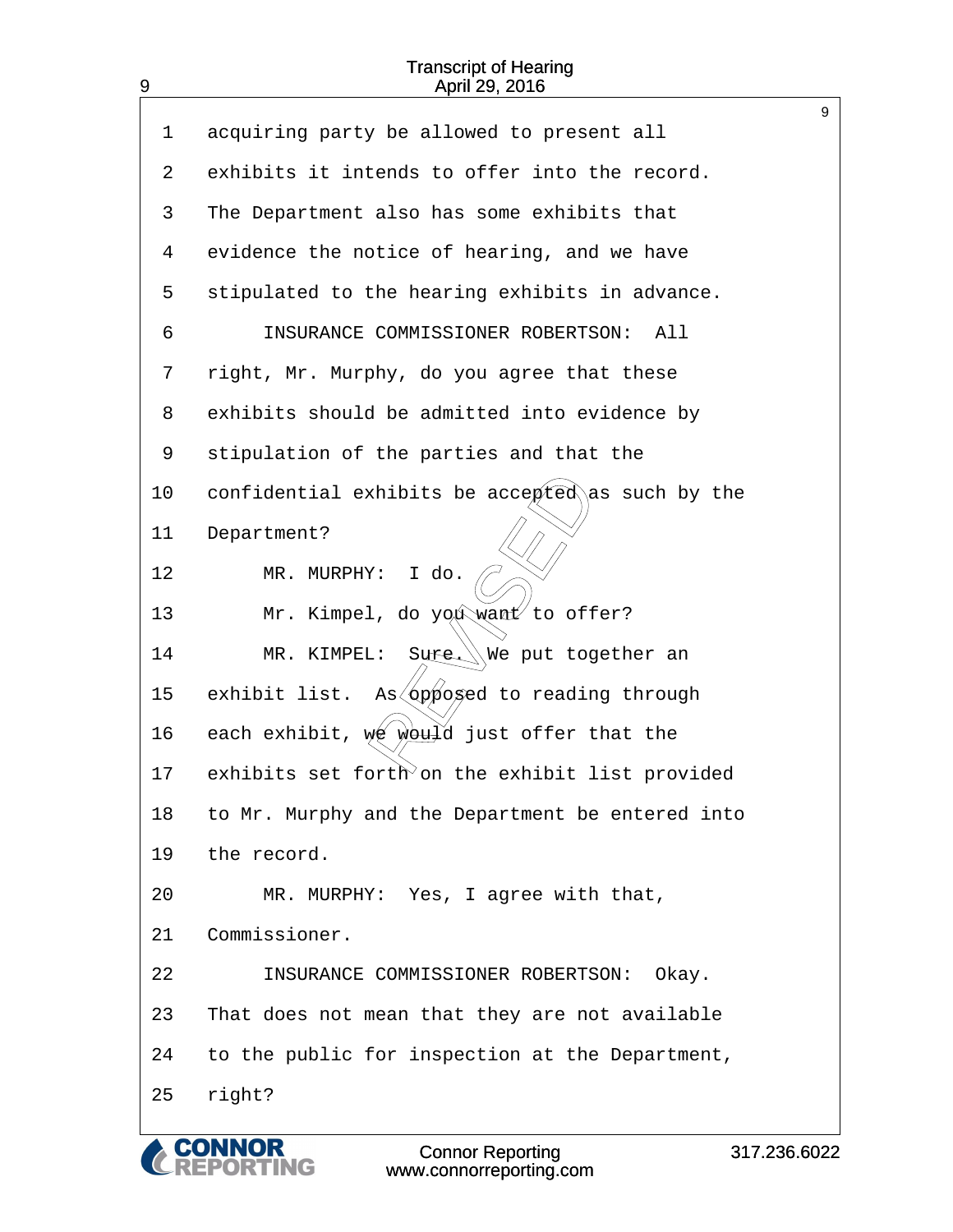| 10 | <b>Transcript of Hearing</b><br>April 29, 2016        |              |
|----|-------------------------------------------------------|--------------|
| 1  | The exhibits that have not<br>MR. MURPHY:             | 10           |
| 2  | been designated confidential are available for        |              |
| 3  | inspection by the public.                             |              |
| 4  | INSURANCE COMMISSIONER ROBERTSON: The fact            |              |
| 5  | that we're not going over them item by item           |              |
| 6  | doesn't mean they don't have an opportunity to        |              |
| 7  | review at the Department. But there will be           |              |
| 8  | certain portions of those exhibits that by            |              |
| 9  | statute are confidential and have been redacted.      |              |
| 10 | Can everyone hear me, or is it like you just          |              |
| 11 | don't care?                                           |              |
| 12 | I do want to $\sin \theta$ one thing at this<br>Okay. |              |
| 13 | time.                                                 |              |
| 14 | Commigsioner, on the exhibits,<br>MR. KIMPEL:         |              |
| 15 | I just want to make/sure that we have on the          |              |
| 16 | record the fact (that we're entering them into        |              |
| 17 | the record does not waive the acquiring party's       |              |
| 18 | assertion of the confidentiality for certain          |              |
| 19 | exhibits and that that's included in the record.      |              |
| 20 | MR. MURPHY: We agree, Commissioner.                   |              |
| 21 | INSURANCE COMMISSIONER ROBERTSON:<br>Fine. I          |              |
| 22 | want to say something before I go any further.        |              |
| 23 | Because of the nature of this hearing and the         |              |
| 24 | importance and magnitude, I have appointed an         |              |
| 25 | alternative administrative hearing officer in         |              |
|    | <b>Connor Reporting</b><br>www.connorreporting.com    | 317.236.6022 |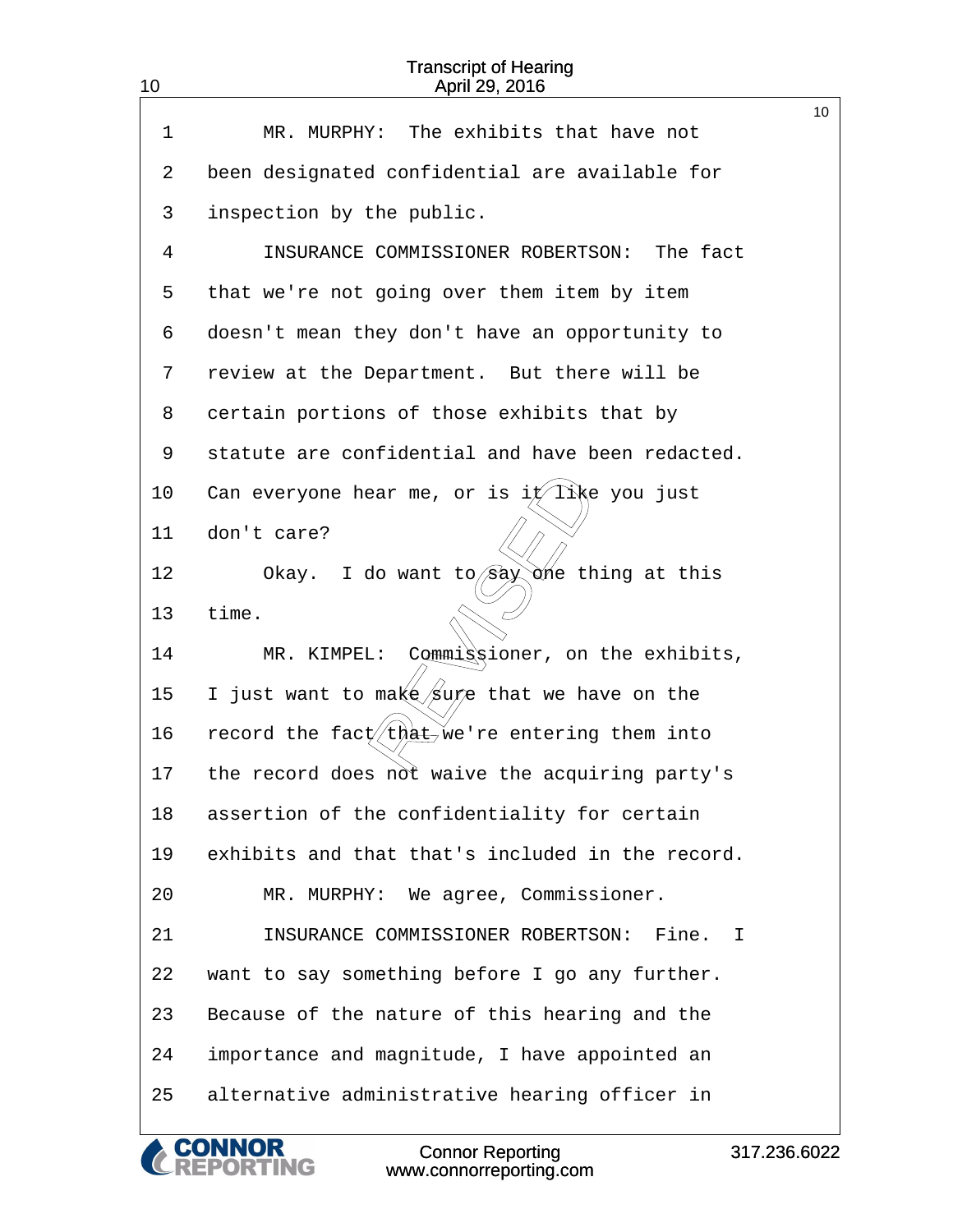|    |                                                              | 11 |
|----|--------------------------------------------------------------|----|
| 1  | case between now and the time a decision is                  |    |
| 2  | made, that hearing officer, if something would               |    |
| 3  | incapacitate me -- not that I think it's going               |    |
| 4  | to happen -- but it wouldn't affect the hearing              |    |
| 5  | or the time frame. That person back there is                 |    |
| 6  | Doug Weber, an attorney and chief of staff at                |    |
| 7  | the Department of Insurance. He will be here                 |    |
| 8  | the whole time and review all the documents.                 |    |
| 9  | It's a precautionary move.                                   |    |
| 10 | By stipulation, all the $\phi$ ffered exhibits               |    |
| 11 | are admitted into the record and the                         |    |
| 12 | confidential exhibits wi $\widehat{AP}$ be accepted as such. |    |
| 13 | At this time, $Mr_{\gamma}$ (impel, please have              |    |
| 14 | anyone that might be giving testimony stand and              |    |
| 15 | be sworn in by the <i>durt</i> reporter. Court               |    |
| 16 | Reporter, are $y_0$ ready to swear everyone that             |    |
| 17 | is going to testify?                                         |    |
| 18 | (At this time all prospective witnesses                      |    |
| 19 | were sworn in by the court reporter.)                        |    |
| 20 | INSURANCE COMMISSIONER ROBERTSON:<br>Thank                   |    |
| 21 | you. Anthem, you may now make your                           |    |
| 22 | presentation.                                                |    |
| 23 | MR. KIMPEL: Thank you, Commissioner.                         |    |
| 24 | We're here today to present evidence relative to             |    |
| 25 | the statutory standards in Indiana                           |    |
|    |                                                              |    |

**CONNOR<br>REPORTING** C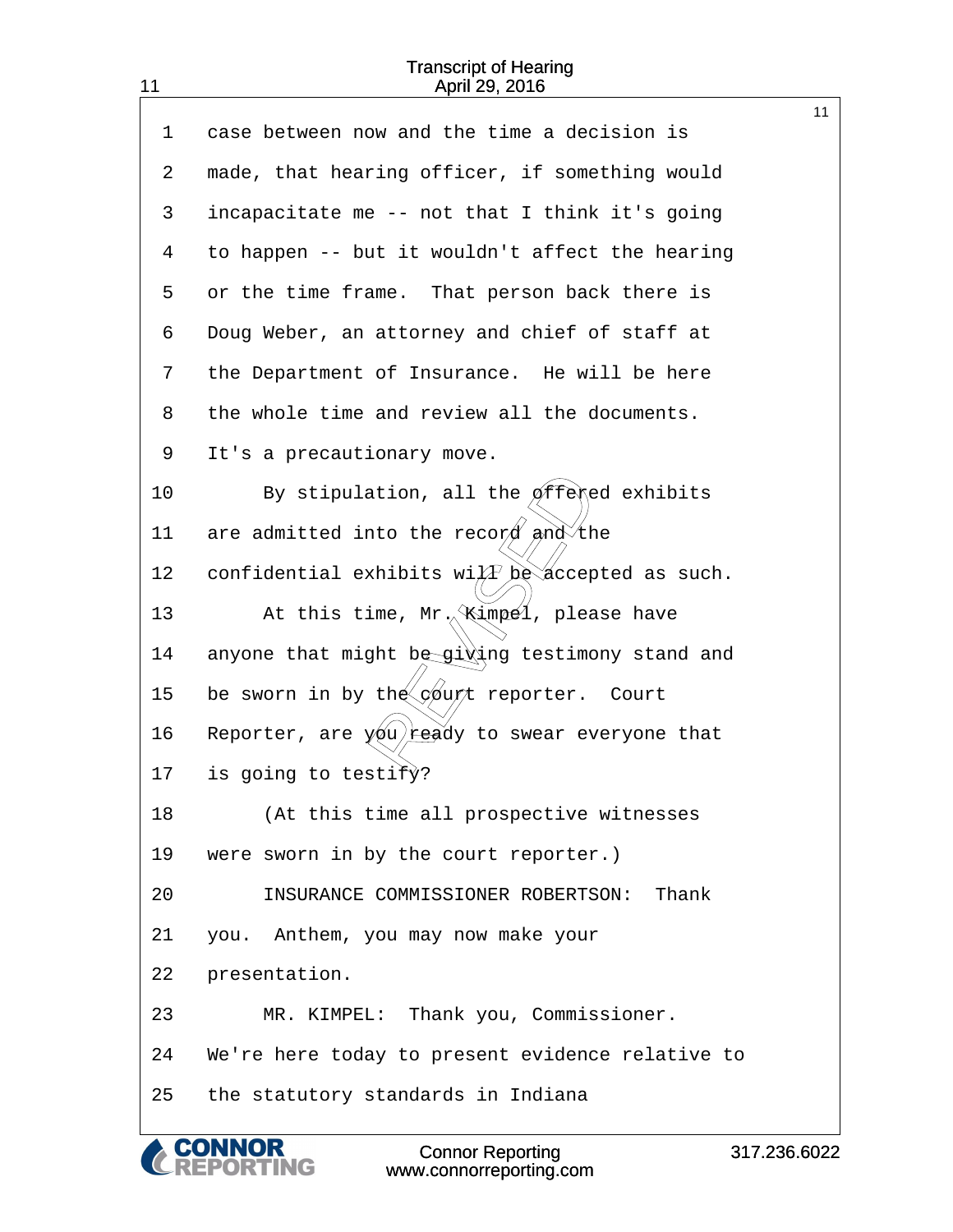| 12 | <b>Transcript of Hearing</b><br>April 29, 2016    |                 |  |
|----|---------------------------------------------------|-----------------|--|
|    |                                                   | 12 <sup>°</sup> |  |
| 1  | Code 27-1-23-2, that the standards have been met  |                 |  |
| 2  | by a preponderance of the evidence.               |                 |  |
| 3  | By way of background, the proposed                |                 |  |
| 4  | acquisition of control of the HMO will occur as   |                 |  |
| 5  | a result of the merger between Anthem and Cigna.  |                 |  |
| 6  | In connection with that merger, the separate      |                 |  |
| 7  | legal existence of Cigna will cease and Anthem    |                 |  |
| 8  | will continue as the surviving corporation.<br>As |                 |  |
| 9  | a result of that transaction, Anthem will         |                 |  |
| 10 | acquire control of the Domest $\sqrt{c}$ Company. |                 |  |
| 11 | Anthem has filed a Form $A$ Statement and         |                 |  |
| 12 | several supplements to that Form A Statement.     |                 |  |
| 13 | And today the testimon that will be given will    |                 |  |
| 14 | not be intended to repeat everything we have in   |                 |  |
| 15 | the Form A Statement/ but rather just to clarify  |                 |  |
| 16 | the relevant pø{nt sthat we'd like to make, as    |                 |  |
| 17 | well as address some of the general themes that   |                 |  |
| 18 | were contained in some of the public comments     |                 |  |
| 19 | that the Department has received.                 |                 |  |
| 20 | I think we've handled the exhibits, so I'd        |                 |  |
| 21 | like to move to our first witness and have Jay    |                 |  |
| 22 | Wagner please come up.                            |                 |  |
| 23 | INSURANCE COMMISSIONER ROBERTSON:<br>All          |                 |  |
| 24 | right, go ahead.                                  |                 |  |
| 25 |                                                   |                 |  |
|    |                                                   |                 |  |

& CONNOR<br>CREPORTING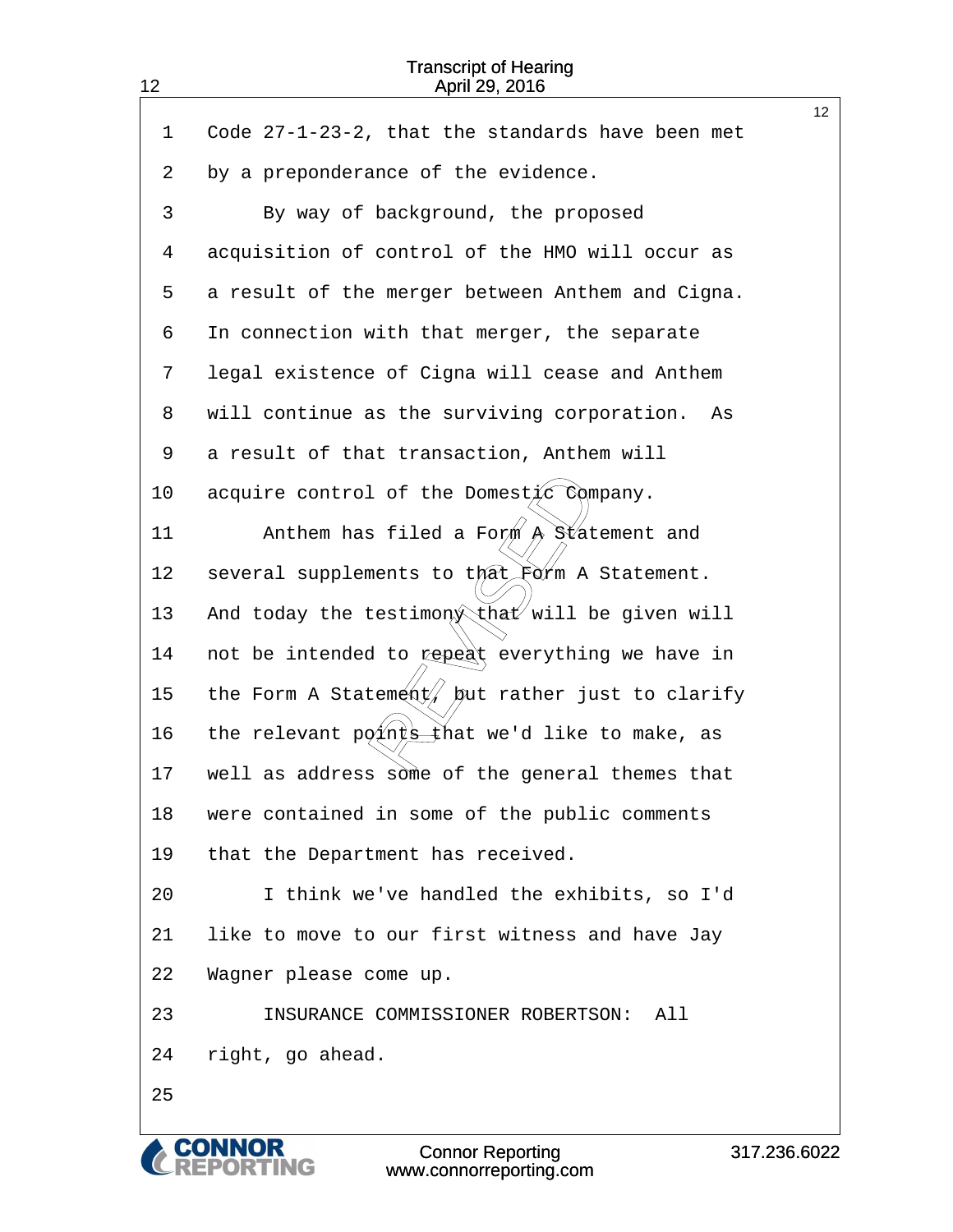| 13 |   | <b>Transcript of Hearing</b><br>April 29, 2016                                  |    |
|----|---|---------------------------------------------------------------------------------|----|
| 1  |   | JAY WAGNER,                                                                     | 13 |
| 2  |   | having been duly sworn to tell the truth, the whole                             |    |
| 3  |   | truth, and nothing but the truth relating to said                               |    |
| 4  |   | matter was examined and testified as follows:                                   |    |
| 5  |   | EXAMINATION,                                                                    |    |
| 6  |   | QUESTIONS BY JASON KIMPEL:                                                      |    |
| 7  | Q | Please provide your name for the record.                                        |    |
| 8  | Α | It's Jay Harry Wagner.                                                          |    |
| 9  | Q | Please provide your business address.                                           |    |
| 10 | Α | It's Anthem on the Circle/120 Monument Circle,                                  |    |
| 11 |   | Indianapolis, Indiana, 46204                                                    |    |
| 12 | Q | Could you, please, déscribé on the record the                                   |    |
| 13 |   | purpose for your testimony today.                                               |    |
| 14 | Α | I'm here today to testify in support of the                                     |    |
| 15 |   | Form A application/with the State -- with the                                   |    |
| 16 |   | Department $of$ <i>H</i> nsurance regarding the                                 |    |
| 17 |   | transaction involving Cigna Corporation in which                                |    |
| 18 |   | Cigna HealthCare of Indiana is the domestic HMO                                 |    |
| 19 |   | here in Indiana, and which would become an                                      |    |
| 20 |   | indirect wholly-owned subsidiary of Anthem as a                                 |    |
| 21 |   | result of the transaction.                                                      |    |
| 22 | Q | Could you, please, describe your educational                                    |    |
| 23 |   | background.                                                                     |    |
| 24 | Α | I received a Bachelor of Arts from Ohio State                                   |    |
| 25 |   | University in 1989, and a law degree from the                                   |    |
|    |   | <b>Connor Reporting</b><br>317.236.6022<br><b>NG</b><br>www.connorreporting.com |    |

www.connorreporting.com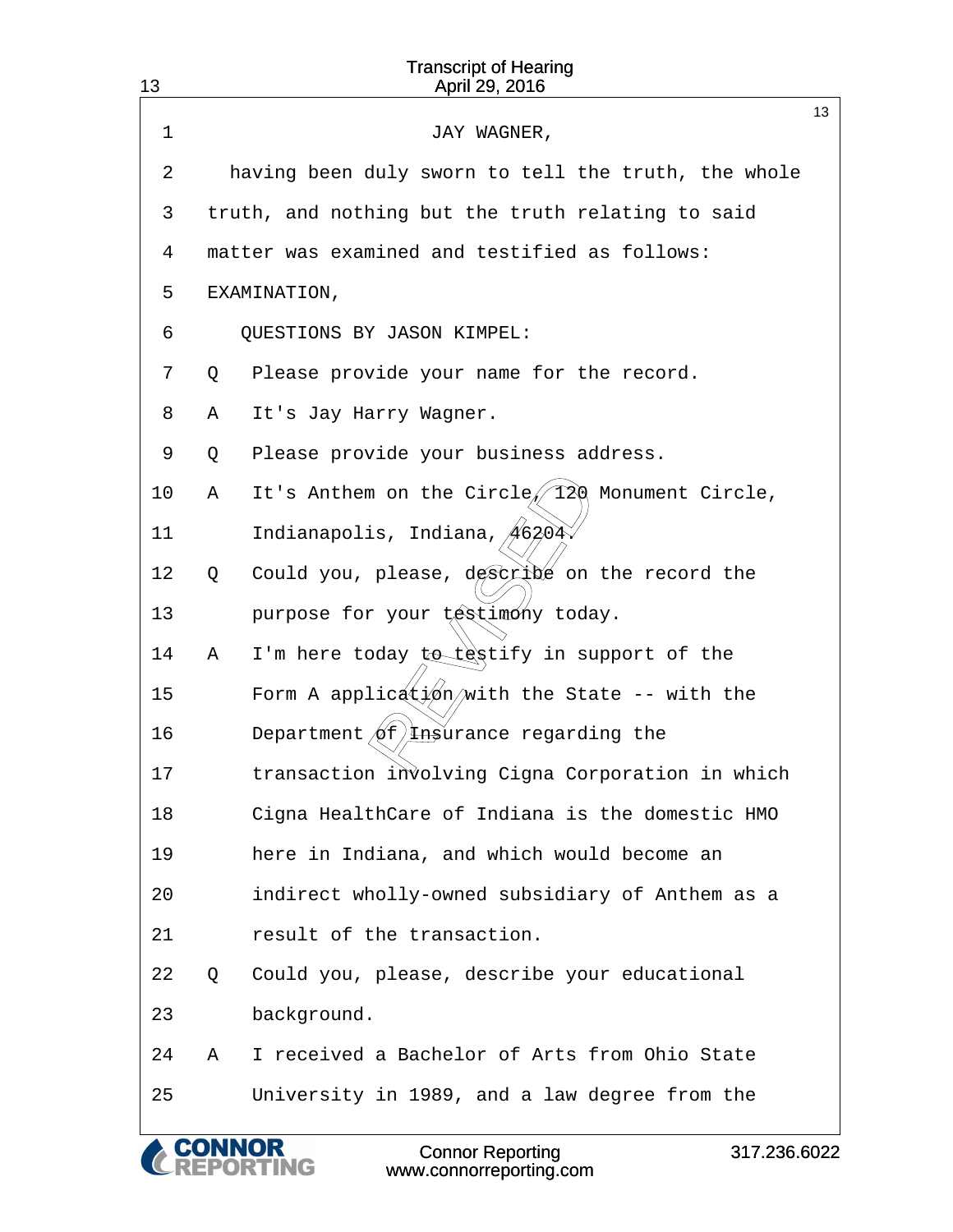| 14 |   | <b>Transcript of Hearing</b><br>April 29, 2016           |    |
|----|---|----------------------------------------------------------|----|
|    |   |                                                          | 14 |
| 1  |   | University of Cincinnati in 1991.                        |    |
| 2  | Q | By whom are you employed and in what capacity?           |    |
| 3  | Α | Anthem, Inc., Vice President and Counsel.                |    |
| 4  | Q | How long have you been employed there?                   |    |
| 5  | Α | Almost ten years.                                        |    |
| 6  | Q | How long have you held your current position at          |    |
| 7  |   | Anthem?                                                  |    |
| 8  | Α | Since October of 2008.                                   |    |
| 9  | Q | What position did you hold prior to your current         |    |
| 10 |   | position?                                                |    |
| 11 | Α | Prior to the current position or my position             |    |
| 12 |   | with Anthem over the $p$ ast $X$ en years, I was         |    |
| 13 |   | formerly general counsel of the Americas for             |    |
| 14 |   | Thomson Technicolor in Carmel, Indiana,                  |    |
| 15 |   | beginning in March/of 1998. Prior to that, I             |    |
| 16 |   | was employed by $\Theta$ HM Corporation in Ohio as chief |    |
| 17 |   | counsel for eastern operations.                          |    |
| 18 | Q | Could you provide us with a brief description of         |    |
| 19 |   | your involvement and role in the proposed                |    |
| 20 |   | transaction?                                             |    |
| 21 | Α | Yes, I was involved in the negotiations and due          |    |
| 22 |   | diligence leading up to the execution of the             |    |
| 23 |   | merger agreement on July 23rd of 2015.                   |    |
| 24 | Q | Could you, please, give us an overview of the            |    |
| 25 |   | proposed transaction.                                    |    |
|    |   |                                                          |    |

Connor Reporting

CONNOR www.connorreporting.com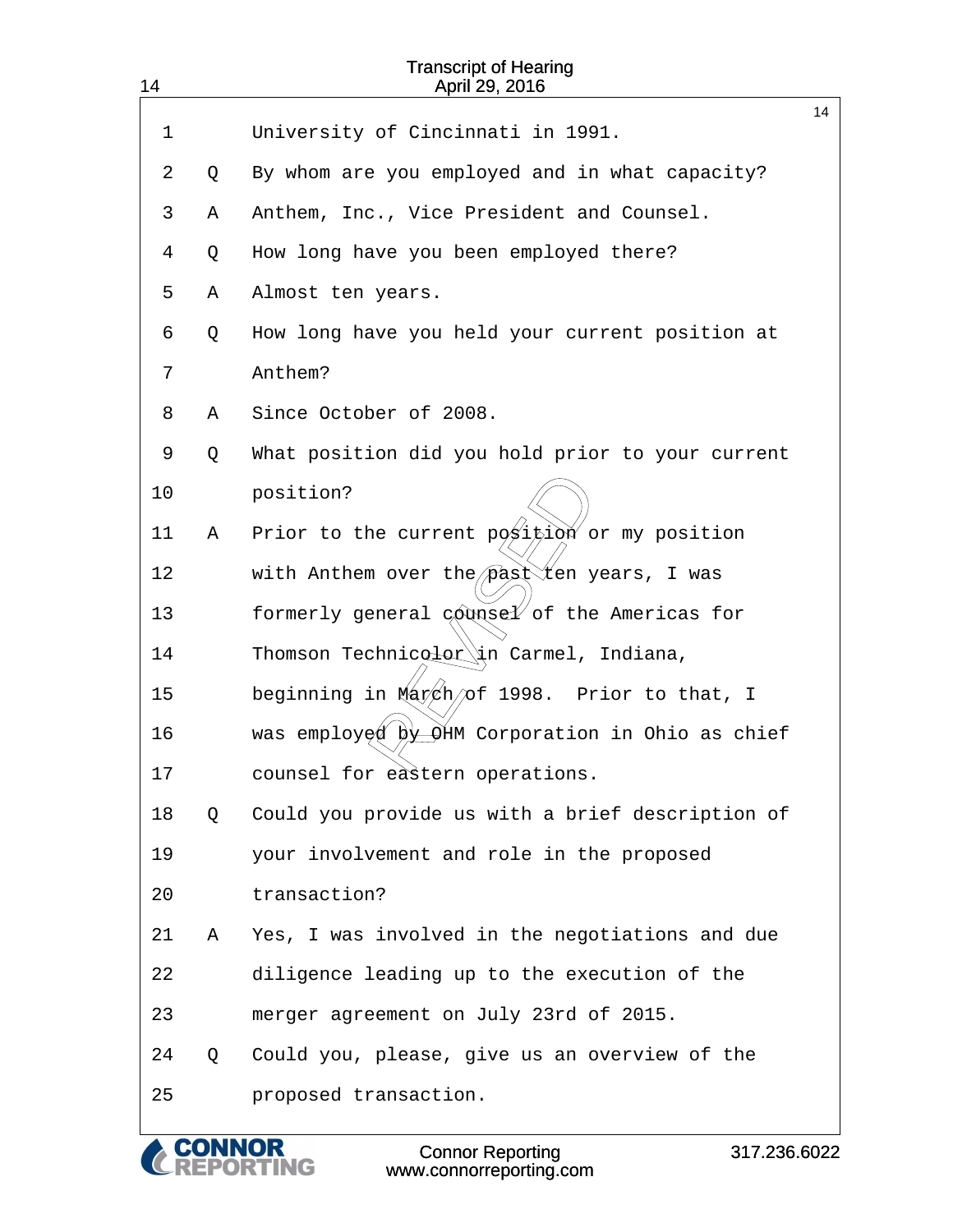|    |   | <b>Connor Reporting</b><br>317.236.6022<br>www.connorreporting.com |    |
|----|---|--------------------------------------------------------------------|----|
| 25 | Α | Yes, we believe. We believe that the merger                        |    |
| 24 |   | efficiencies?                                                      |    |
| 23 |   | needed to achieve the planned cost savings and                     |    |
| 22 |   | cost savings and efficiencies. Is the merger                       |    |
| 21 |   | combined company will be able to achieve certain                   |    |
| 20 | Q | The parties have publicly stated that the                          |    |
| 19 | Α | No, there are not.                                                 |    |
| 18 |   | between Anthem and the Domestic Company?                           |    |
| 17 | Q | At the present time, are there any affiliations                    |    |
| 16 |   | the transagtion.                                                   |    |
| 15 |   | shareholders $\oint \mathcal{L}$ ach company voted in favor of     |    |
| 14 |   | shareholder meetings, and 99 percent of the                        |    |
| 13 |   | On December 3rd each company had<br>required.                      |    |
| 12 | Α | Yes, approval of both sets of shareholders was                     |    |
| 11 |   | Cigna required for the $\phi$ roposed transaction?                 |    |
| 10 | Q | Is approval by the shareholders at Anthem and                      |    |
| 9  |   | today.                                                             |    |
| 8  |   | their corporate tree, if you will, as they do                      |    |
| 7  |   | that. So the Cigna companies will continue in                      |    |
| 6  |   | companies or regulated entities or HMOs under                      |    |
| 5  |   | so there will not be any merger of any insurance                   |    |
| 4  |   | company will merge with and into Anthem, Inc.,                     |    |
| 3  |   | and into Anthem, Inc., so the Cigna holding                        |    |
| 2  |   | agreement the Cigna Corporation will merge with                    |    |
| 1  | Α | Absolutely. Structurally under the merger                          | 15 |
|    |   |                                                                    |    |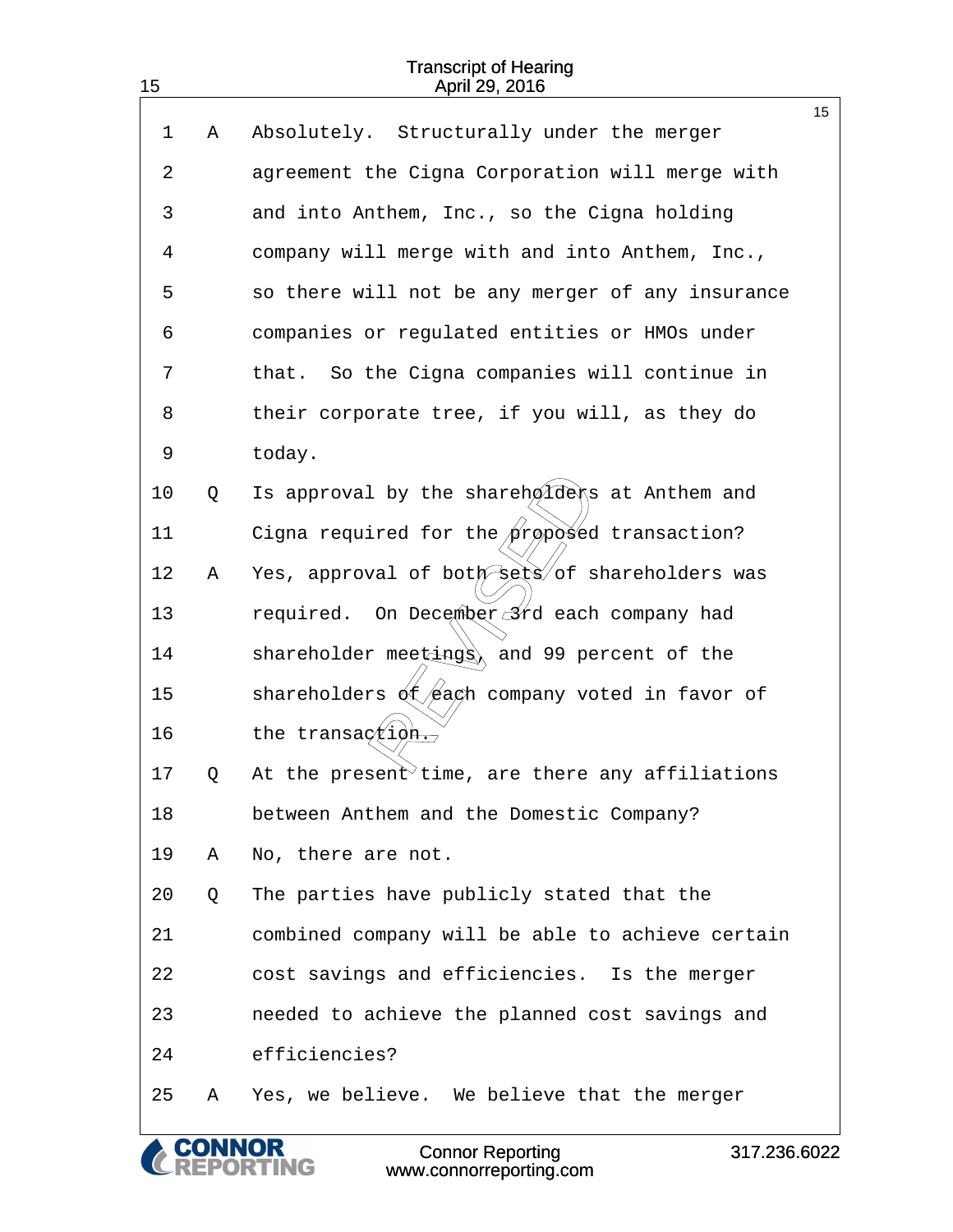| $\mathbf 1$ | will enable the parties to reduce costs in ways        | 16 |
|-------------|--------------------------------------------------------|----|
| 2           | that they have not been able to do on their own.       |    |
| 3           | It will accelerate the move from a fee for             |    |
| 4           | service cost model to more value based cost            |    |
| 5           | models and delivery, focused on medical outcomes       |    |
| 6           | and in a more aligned financial and health care        |    |
| 7           | service related manner.                                |    |
| 8           | With greater scale and more local areas, we            |    |
| 9           | believe the combined company will be able to           |    |
| 10          | expand the availability of additional products         |    |
| 11          | and additional delivery models as well. We will        |    |
| 12          | also be able to create more quickly a wider            |    |
| 13          | array of collaboration models to work with             |    |
| 14          | providers to deliver care more efficiently and         |    |
| 15          | more affordably.                                       |    |
| 16          | We also have $\frac{1}{2}$ , a purpose of the merger a |    |
| 17          | goal of expanding our existing product                 |    |
| 18          | capabilities geographically. For instance,             |    |
| 19          | Anthem primarily -- commercial business is             |    |
| 20          | primarily related to the 14 states within which        |    |
| 21          | we hold the Blue Cross-Blue Shield license.            |    |
| 22          | Geographically, particularly in the individual         |    |
| 23          | and small group space we would look to expand          |    |
| 24          | those products along with the Cigna footprint as       |    |
| 25          | exists today or as it may exist in the future.         |    |

**CONNOR<br>REPORTING**  $\mathcal C$ 

16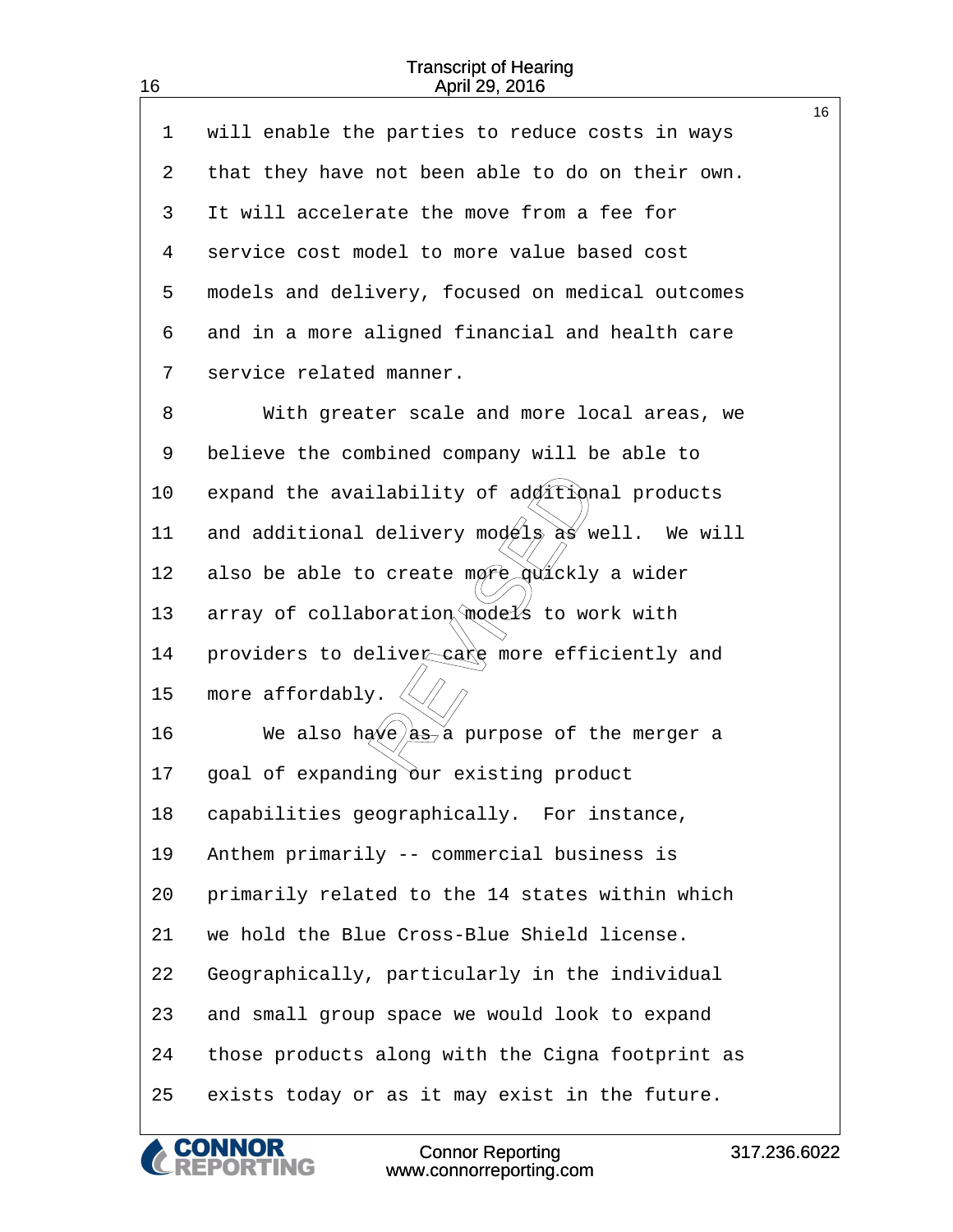| 17          | April 29, 2016                                                         |    |
|-------------|------------------------------------------------------------------------|----|
| $\mathbf 1$ | We also think in the large group segment,                              | 17 |
| 2           | we will also be able to expand both within and                         |    |
| 3           | outside of those 14 primarily commercial states                        |    |
| 4           | using and introducing new differentiated                               |    |
|             |                                                                        |    |
| 5           | products through the combination of the two                            |    |
| 6           | companies, adopting more holistic approaches to                        |    |
| 7           | care delivery and taking advantage of some of                          |    |
| 8           | the significant strengths of Cigna, particularly                       |    |
| 9           | in behavioral health space, wellness, some of                          |    |
| 10          | the risk based products that $f$ hey have out there                    |    |
| 11          | with employers.                                                        |    |
| 12          | I think one of the $\widehat{A}$ st items that I think                 |    |
| 13          | I'd highlight is we're very excited about                              |    |
| 14          | another complementary aspect of the transaction                        |    |
| 15          | dealing with Medi $\left(\frac{1}{2}x\right)$ and Medicare. Cigna does |    |
| 16          | not play in the <i>Medigaid</i> space, and after our                   |    |
| 17          | acquisition the entire group will expand our                           |    |
| 18          | Medicaid business quite significantly. And we                          |    |
| 19          | hope that Cigna's success in the Medicare                              |    |
| 20          | delivery space after their HealthSpring                                |    |
| 21          | acquisition and expanding that business, that we                       |    |
| 22          | can combine those government focused programs,                         |    |
| 23          | particularly focusing also on the dual                                 |    |
| 24          | eligibles, you know, significant at risk                               |    |
| 25          | population.                                                            |    |

**CONNOR<br>REPORTING**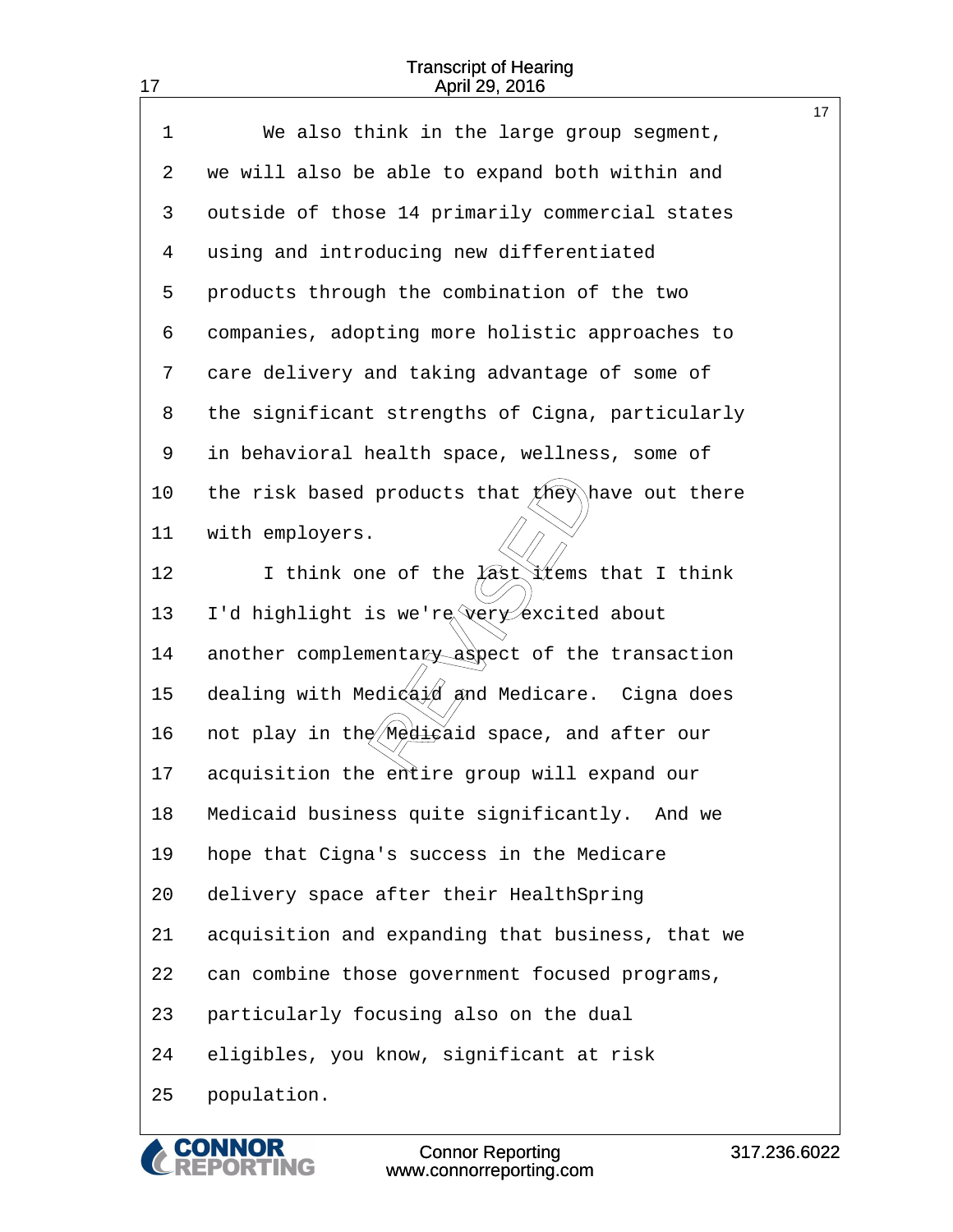| 18 |   | <b>Transcript of Hearing</b><br>April 29, 2016              |    |
|----|---|-------------------------------------------------------------|----|
| 1  | Q | Thank you. Could you, please, provide an                    | 18 |
|    |   |                                                             |    |
| 2  |   | overview of Anthem's current plans for the                  |    |
| 3  |   | Domestic Company?                                           |    |
| 4  | Α | There are no plans to make any material changes             |    |
| 5  |   | in the operations of the domestic HMO.<br>There             |    |
| 6  |   | are 161 employees in the Cigna HMO. They are                |    |
| 7  |   | employed by other companies within the Cigna                |    |
| 8  |   | family of companies. The principal office is in             |    |
| 9  |   | Carmel. About 72 people work there at 116th and             |    |
| 10 |   | Rangeline. But there $\text{are}/\text{no}$ other plans to  |    |
| 11 |   | change the day-to-day $\phi$ erations of the HMOs as        |    |
| 12 |   | they exist today.                                           |    |
| 13 | Q | Let's $\Delta$ talk now about the competitive<br>Thank you. |    |
| 14 |   | impact of the transaction. What will the                    |    |
| 15 |   | competitive impact/of the proposed transaction              |    |
| 16 |   | be on insurande in Indiana?                                 |    |
| 17 | Α | When we look at the Anthem and Cigna shares in              |    |
| 18 |   | the comprehensive individual, comprehensive                 |    |
| 19 |   | small group, comprehensive large group lines of             |    |
| 20 |   | insurance in Indiana, it's clear that                       |    |
| 21 |   | transaction will not substantially lessen                   |    |
| 22 |   | competition in the state of Indiana.<br>Both in             |    |
| 23 |   | the individual lines of insurance and the small             |    |
| 24 |   | group lines of insurance, the increase in                   |    |
| 25 |   | premium share revenue will be less than                     |    |
|    |   |                                                             |    |

**CONNOR<br>REPORTING** 

317.236.6022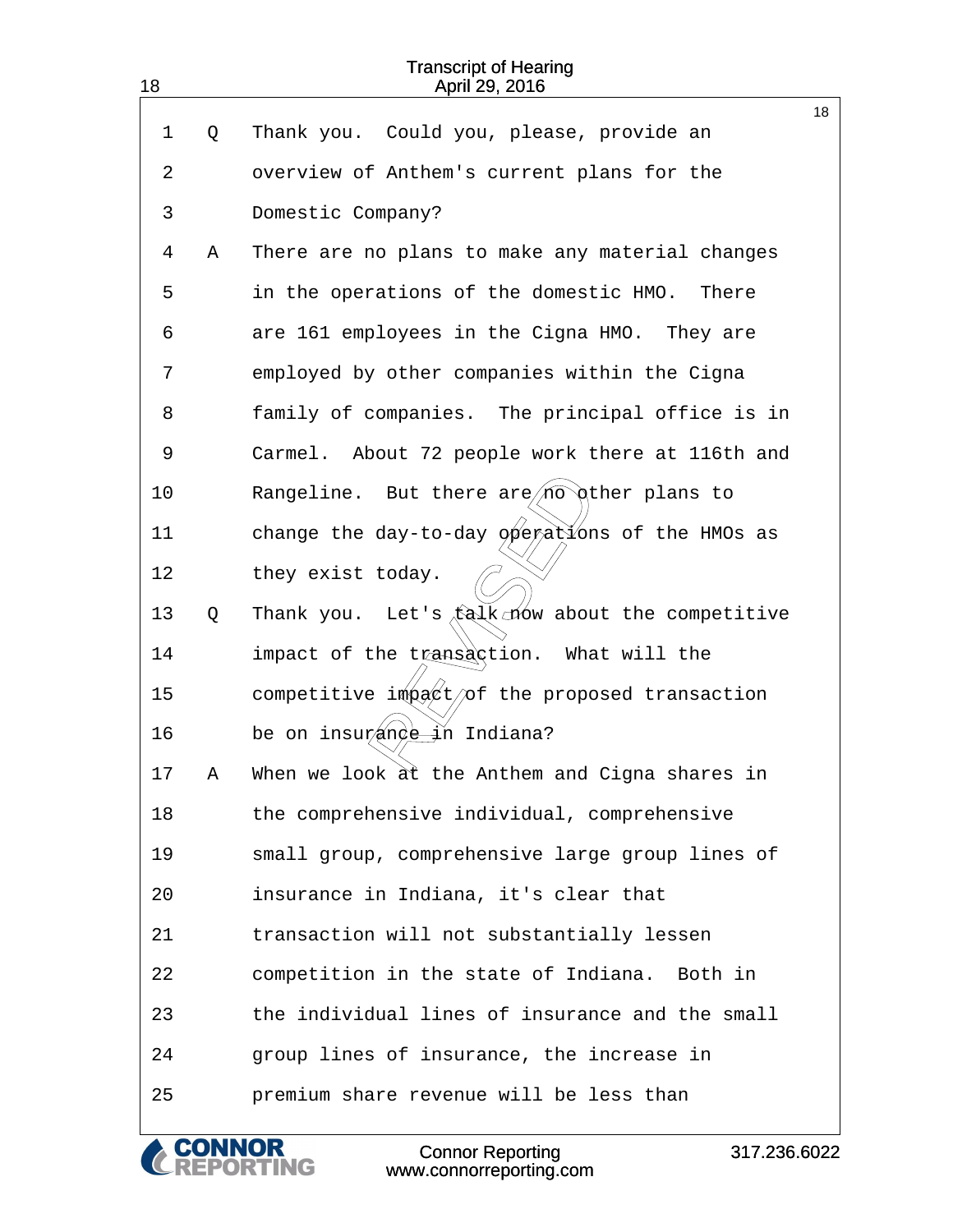| 19 | <b>Transcript of Hearing</b><br>April 29, 2016                            |    |
|----|---------------------------------------------------------------------------|----|
| 1  | one-tenth of one percent.                                                 | 19 |
| 2  | In the large group line of insurance, the                                 |    |
| 3  | increase would be less than two percent, also a                           |    |
| 4  | de minimis increase in share.                                             |    |
| 5  | Due to that, the limited overlap, as well                                 |    |
| 6  | as the existence of a significant number of                               |    |
| 7  | competitors in Indiana, we do not believe that                            |    |
| 8  | it will lessen competition here.                                          |    |
| 9  | INSURANCE COMMISSIONER ROBERTSON:<br>Excuse                               |    |
| 10 | me, Counsel, I'd like to ask $A$ question, if I                           |    |
| 11 | may.                                                                      |    |
| 12 | $\cancel{c}$ iġną $\breve\Diamond$ ffer that Anthem<br>What products does |    |
| 13 | doesn't, and vice versa?                                                  |    |
| 14 | In the state of Indiana?<br>THE WITNESS:                                  |    |
| 15 | INSURANCE COMMISSIONER ROBERTSON:<br>Yes.                                 |    |
| 16 | THE WITNESS: $\sqrt{1 + n^2}$ the state of Indiana,                       |    |
| 17 | through the HMO is only offering individual and                           |    |
| 18 | small group. They do not currently market in                              |    |
| 19 | the small group space. That's in runoff.<br>But                           |    |
| 20 | those two for the domestic HMO are also                                   |    |
| 21 | combined -- yeah, I'm just getting to that,                               |    |
| 22 | thanks.                                                                   |    |
| 23 | Both types of products are also offered by                                |    |
| 24 | Anthem, but they also offer large group lines of                          |    |
| 25 | insurance, different product designs obviously                            |    |
|    |                                                                           |    |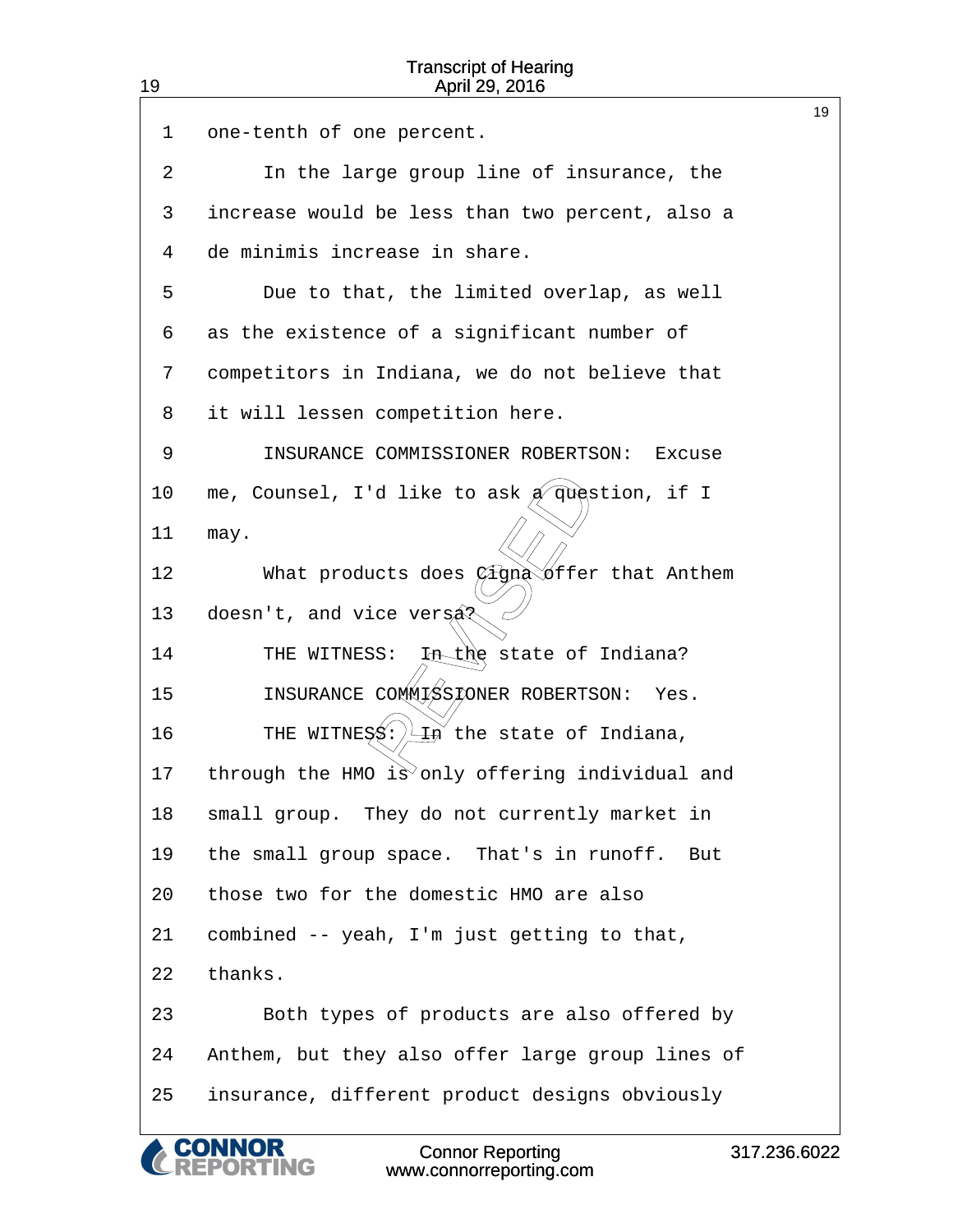| <b>Transcript of Hearing</b><br>20<br>April 29, 2016 |                                                  |    |  |
|------------------------------------------------------|--------------------------------------------------|----|--|
| 1                                                    | than Anthem products.                            | 20 |  |
| 2                                                    | INSURANCE COMMISSIONER ROBERTSON:<br>$\top$      |    |  |
| 3                                                    | presume that Cigna has other companies that may  |    |  |
| 4                                                    | not be domiciled here but are licensed to do     |    |  |
| 5                                                    | business; would that be correct?                 |    |  |
| 6                                                    | THE WITNESS:<br>That's correct.                  |    |  |
| 7                                                    | INSURANCE COMMISSIONER ROBERTSON:<br>What        |    |  |
| 8                                                    | type of products do those companies offer in the |    |  |
| 9                                                    | state of Indiana that Anthem, Inc. does not?     |    |  |
| 10                                                   | Excuse me, Anthem.                               |    |  |
| 11                                                   | That Anthem does not. Again,<br>THE WITNESS:     |    |  |
| 12                                                   | and Mr. Richards can speak to this later from    |    |  |
| 13                                                   | Cigna has certain risk based<br>the Cigna side.  |    |  |
| 14                                                   | products that they offer which are focused more  |    |  |
| 15                                                   | on the entire cont in tum of care. So they       |    |  |
| 16                                                   | incorporate specidlty products. They             |    |  |
| 17                                                   | incorporate wellness programs, behavioral health |    |  |
| 18                                                   | programs.                                        |    |  |
| 19                                                   | INSURANCE COMMISSIONER ROBERTSON:                |    |  |
| 20                                                   | Long-term care?                                  |    |  |
| 21                                                   | THE WITNESS: No, no long-term care.              |    |  |
| 22                                                   | INSURANCE COMMISSIONER ROBERTSON: I would        |    |  |
| 23                                                   | ask that the Cigna representatives when they     |    |  |
| 24                                                   | come up to testify, to please also indicate      |    |  |
| 25                                                   | whatever products that your other companies not  |    |  |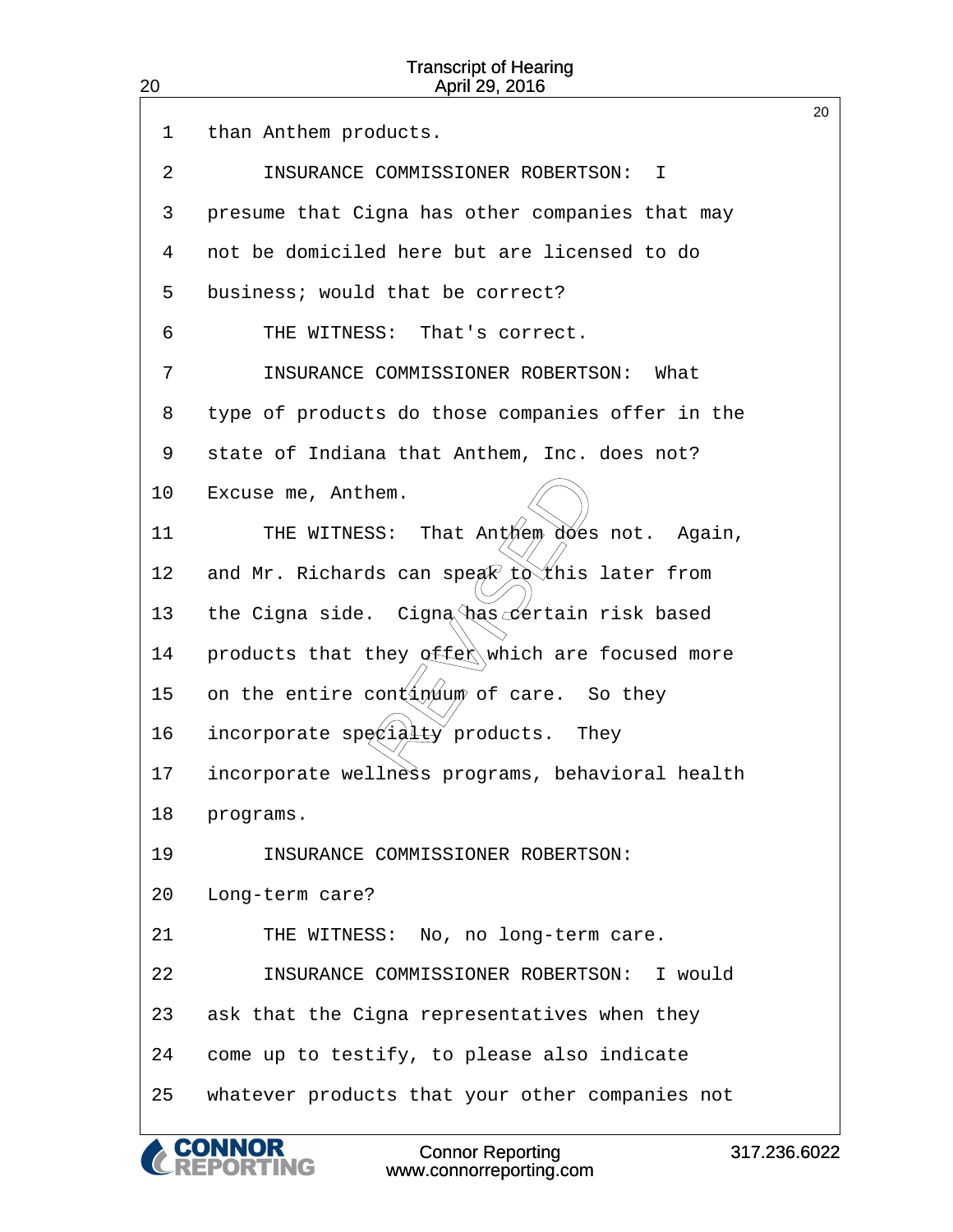| 21 |   | <b>Transcript of Hearing</b><br>April 29, 2016                |    |
|----|---|---------------------------------------------------------------|----|
| 1  |   | domiciled here are offering in the state of                   | 21 |
| 2  |   | Indiana. The reason I'd like to know, are there               |    |
|    |   |                                                               |    |
| 3  |   | life insurance products, annuity products and                 |    |
| 4  |   | things of that nature. Thank you.                             |    |
| 5  |   | So you've answered my question.<br>Thank you.                 |    |
| 6  |   | BY MR. KIMPEL:                                                |    |
| 7  | Q | In your previous answer, you talked about lines               |    |
| 8  |   | of insurance. Should any of those                             |    |
| 9  |   | aforementioned lines of insurance be combined                 |    |
| 10 |   | into one single product merked?                               |    |
| 11 | Α | Well, we've noted in some/of the comments that                |    |
| 12 |   | have been submitted $\cancel{\mu}n'$ this proceeding, as well |    |
| 13 |   | as elsewhere, that certain of those public                    |    |
| 14 |   | comments like to aggregate numerous lines of                  |    |
| 15 |   | business to create/sort of a largest gotcha                   |    |
| 16 |   | number ava $\angle \angle 4$ able for headlines.              |    |
| 17 |   | But the answer to your question is no.<br>As                  |    |
| 18 |   | an initial matter, the product lines defined in               |    |
| 19 |   | the Form E statute is to be the direct written                |    |
| 20 |   | premium, insurance premiums for a line of                     |    |
| 21 |   | business that's used in the annual financial                  |    |
| 22 |   | statement of the company. For commercial                      |    |
| 23 |   | insurance, I describe that as individual                      |    |
| 24 |   | comprehensive, comprehensive small group, as                  |    |
| 25 |   | well as comprehensive large group.                            |    |
|    |   |                                                               |    |

CONNOR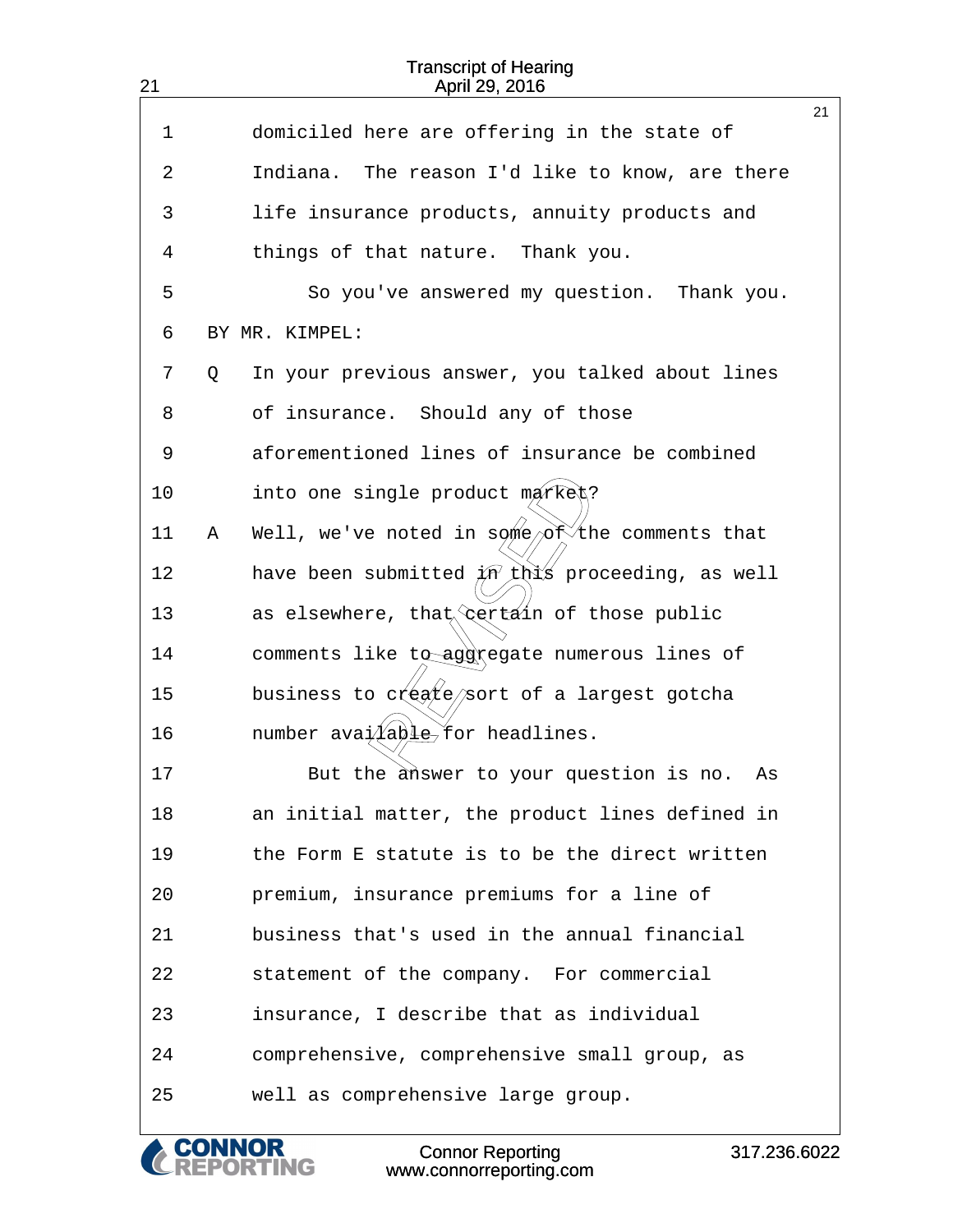22

|             |   |                                                                        | 22 |
|-------------|---|------------------------------------------------------------------------|----|
| $\mathbf 1$ |   | Practically speaking, the relative product                             |    |
| 2           |   | market consists of those products which are                            |    |
| 3           |   | reasonable substitutes for one another for the                         |    |
| 4           |   | three lines of insurance that I've noted, as                           |    |
| 5           |   | well as Medicare Advantage or Medicaid it would                        |    |
| 6           |   | be illogical to think that they're substitutable                       |    |
| 7           |   | one for the other.                                                     |    |
| 8           | Q | And should the competitive impact analysis under                       |    |
| 9           |   | Indiana's Form A and E statutes include                                |    |
| 10          |   | administrative services only, or ASO business?                         |    |
| 11          | Α | The ASO business, or se $\cancel{\pi}$ f $\gamma$ insured business, is |    |
| 12          |   | typically sold to large employers and large                            |    |
| 13          |   | customers who are $\sqrt{xy}$ savvy and sophisticated                  |    |
| 14          |   | buyers with signifigant resources, resources                           |    |
| 15          |   | including congultants as well as brokers, all                          |    |
| 16          |   | designed to procure the best and most                                  |    |
| 17          |   | $cost\text{-}efficient\text{-}solutions$ for their employee            |    |
| 18          |   | base.                                                                  |    |
| 19          |   | They have a lot of options to choose from.                             |    |
| 20          |   | ASO products can be sold from insurance                                |    |
| 21          |   | companies. ASO products can be sold by                                 |    |
| 22          |   | third-party administrators. They can be bundled                        |    |
| 23          |   | in private exchanges where the employees have a                        |    |
| 24          |   | menu of options, plans and companies to choose                         |    |
| 25          |   | from, as well as to buy up or buy down in their                        |    |
|             |   |                                                                        |    |

317.236.6022

Connor Reporting www.connorreporting.com

& CONNOR<br>CREPORTING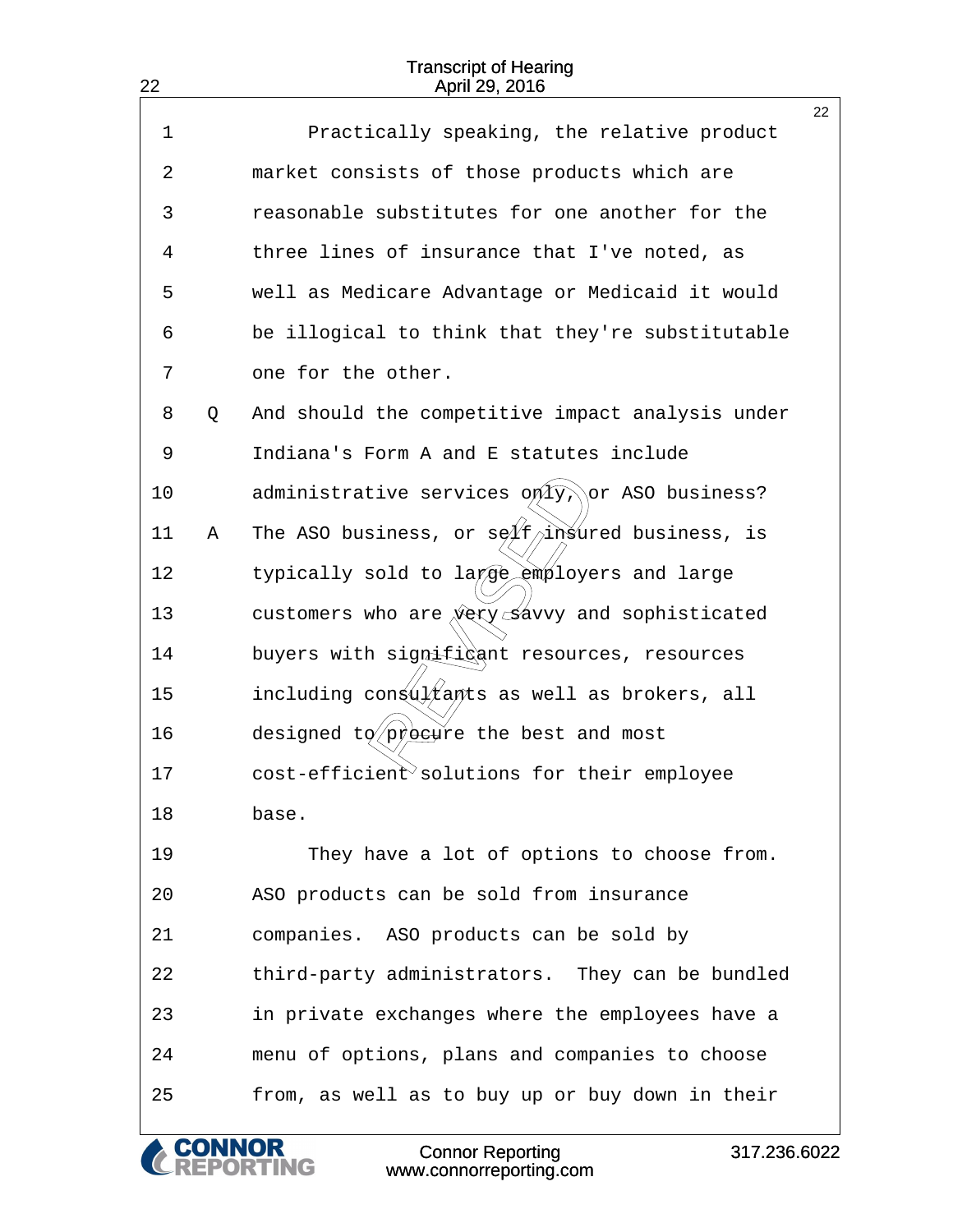| 23 | <b>Transcript of Hearing</b><br>April 29, 2016                                              |    |
|----|---------------------------------------------------------------------------------------------|----|
| 1  | coverage.                                                                                   | 23 |
| 2  | Also, 10 percent of large employers now are                                                 |    |
| 3  | directly contracting with providers, which is                                               |    |
| 4  | the introduction of a new competitive element in                                            |    |
| 5  | that ASO space. But ASO at its most basic is                                                |    |
| 6  | not insurance. The customer bears all of the                                                |    |
| 7  | risks and the costs. And, as such, the sale of                                              |    |
| 8  | those products is not regulated by the                                                      |    |
| 9  | Department of Insurance but rather by the                                                   |    |
| 10 | Department of Labor under/ERISA. So as such,                                                |    |
| 11 | it's excluded from the $\not\!\!\!/$ o $\not\!\!\!{\rm sym}$ $\mathbb X$ and Form E statute |    |
| 12 | analysis.                                                                                   |    |
| 13 | INSURANCE COMMISSIONER ROBERTSON:<br>However,                                               |    |
| 14 | for the record, if you're a third-party                                                     |    |
| 15 | administrator $\langle$ or $/$ ASO, there are certain                                       |    |
| 16 | licensing requirements in the state of Indiana                                              |    |
| 17 | that must be complied with, even though you're                                              |    |
| 18 | absolutely correct the Department of Labor has                                              |    |
| 19 | the bulk of the control over the employer based                                             |    |
| 20 | business.                                                                                   |    |
| 21 | THE WITNESS: Yes, correct.                                                                  |    |
| 22 | INSURANCE COMMISSIONER ROBERTSON:<br>Thank                                                  |    |
| 23 | you.                                                                                        |    |
| 24 | BY MR. KIMPEL:                                                                              |    |
| 25 | Next question. Will the proposed transaction<br>Q                                           |    |
|    | <b>A CONNOR</b><br>$O = 1$<br>0.470000000                                                   |    |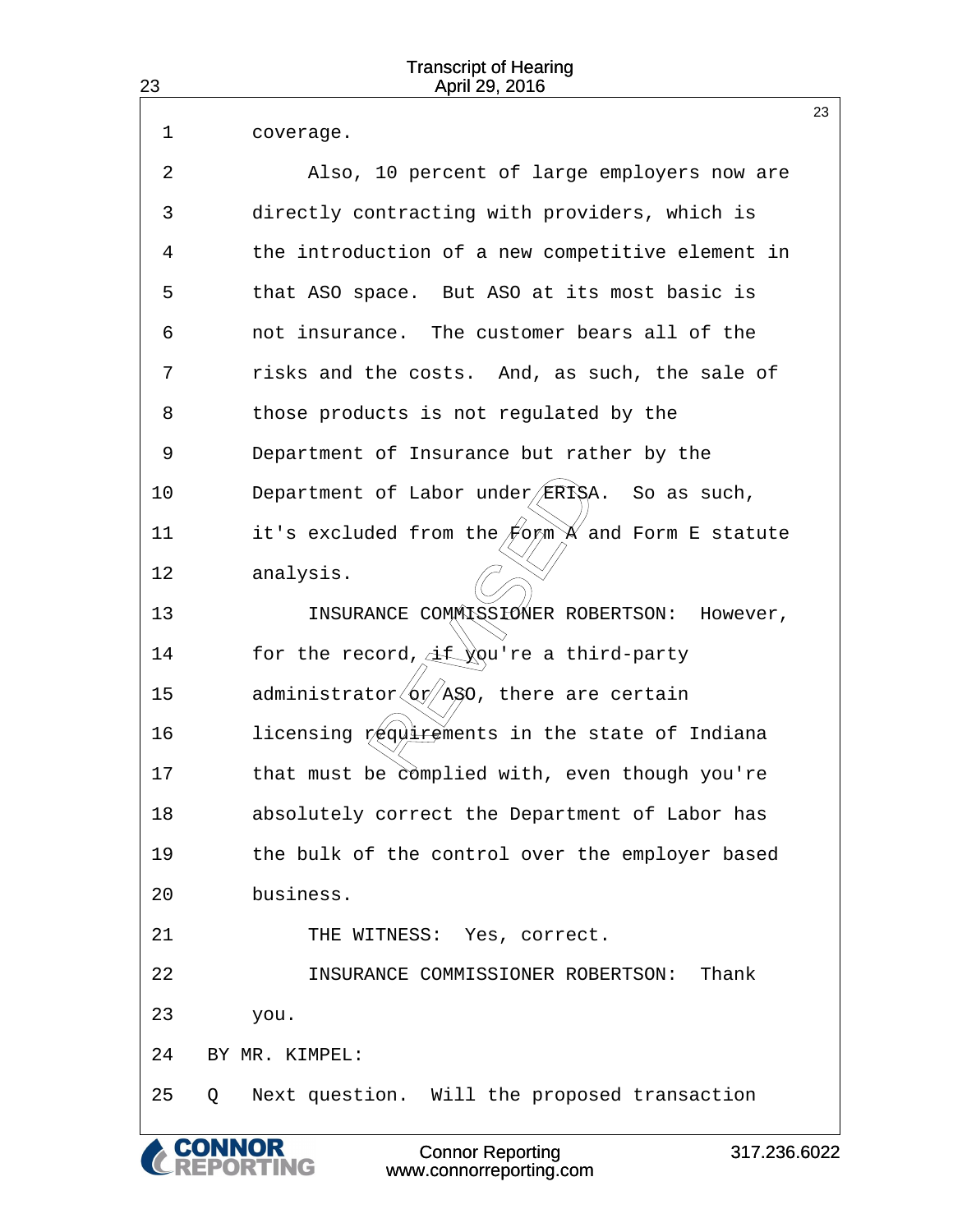| 24 |   | <b>Transcript of Hearing</b><br>April 29, 2016                            |    |
|----|---|---------------------------------------------------------------------------|----|
| 1  |   | result in Anthem acquiring monopsony power in                             | 24 |
| 2  |   |                                                                           |    |
|    |   | the state of Indiana, as some public comments                             |    |
| 3  |   | have suggested?                                                           |    |
| 4  | Α | No, from an antitrust perspective, monopsony                              |    |
| 5  |   | refers to a very narrow set of facts that result                          |    |
| 6  |   | in lower output and higher prices. Some large                             |    |
| 7  |   | medical and hospital trade associations like to                           |    |
| 8  |   | use the word monopsony because it sounds                                  |    |
| 9  |   | impressive, but the facts do not fit.<br>In                               |    |
| 10 |   | reality, some providers a e complaining about                             |    |
| 11 |   | mergers that will result $\phi$ n Vower prices to                         |    |
| 12 |   | consumers, which aga $\pi$ , $\sinh y$ put, does not                      |    |
| 13 |   | result in support $\delta$ t a monopsony case.                            |    |
| 14 |   | There's a lot more going on under the                                     |    |
| 15 |   | The $\left(\frac{1}{\beta}\right)$ a very real debate that is<br>surface. |    |
| 16 |   | focusing on what has been called delivery system                          |    |
| 17 |   | And $\hat{\Gamma}$ can understand why some large<br>reform.               |    |
| 18 |   | hospitals and some physician groups want to                               |    |
| 19 |   | preserve the status quo, because it works for                             |    |
| 20 |   | some of them, and it works for some of them                               |    |
| 21 |   | because much of traditional fee for service can                           |    |
| 22 |   | serve to reward them to operate it efficiently.                           |    |
| 23 |   | Think of a car that's brought into a                                      |    |
| 24 |   | mechanic. The mechanic gets paid more every                               |    |
| 25 |   | time that car comes in but not necessarily                                |    |

Connor Reporting

CONNOR www.connorreporting.com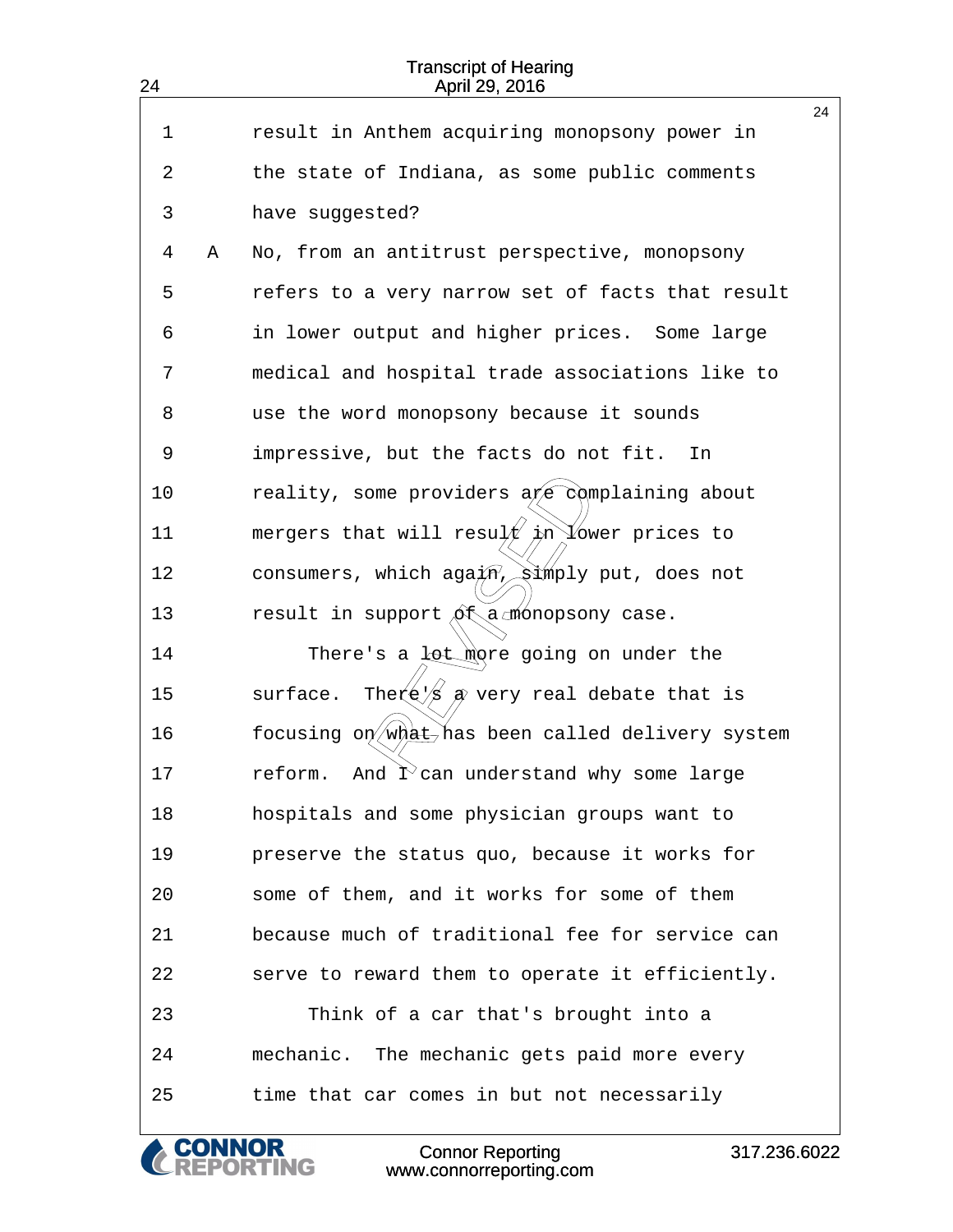25

| 1  | whether it's repaired or not. So you're still                 | 25 |
|----|---------------------------------------------------------------|----|
|    |                                                               |    |
| 2  | paying for that, paying again and again, and it               |    |
| 3  | adds to the cost without necessarily having                   |    |
| 4  | quality follow along.                                         |    |
| 5  | INSURANCE COMMISSIONER ROBERTSON: With all                    |    |
| 6  | due respect, in the state of Indiana I think our              |    |
| 7  | consumers are much more intelligent than to                   |    |
| 8  | continue to take into a car repair shop when                  |    |
| 9  | they don't do the repairs. Maybe in other                     |    |
| 10 | states, but that ain't happening here.                        |    |
| 11 | I agree $\sqrt{\text{with } y}$ ou,<br>THE WITNESS:           |    |
| 12 | Commissioner.                                                 |    |
| 13 | But we do need $tq \rightarrow \infty$ have an honest         |    |
| 14 | conversation about health care delivery system                |    |
| 15 | reform and a trangition to value based care, and              |    |
| 16 | that's one of $t$ ( <i>ie</i> ) est principles and foundation |    |
| 17 | of our merger, and we hope to accelerate that                 |    |
| 18 | and be transformative in the 21st century                     |    |
| 19 | delivery of health care. Try to keep it                       |    |
| 20 | affordable and enhance the access, not just to                |    |
| 21 | care itself but to different types of care and                |    |
| 22 | options, and as well as to ensure quality along               |    |
| 23 | the continuum, which saves money for everyone.                |    |
| 24 | INSURANCE COMMISSIONER ROBERTSON: I have a                    |    |
| 25 | question for you. You're the one who brought it               |    |

**CONNOR<br>REPORTING** Connor Reporting www.connorreporting.com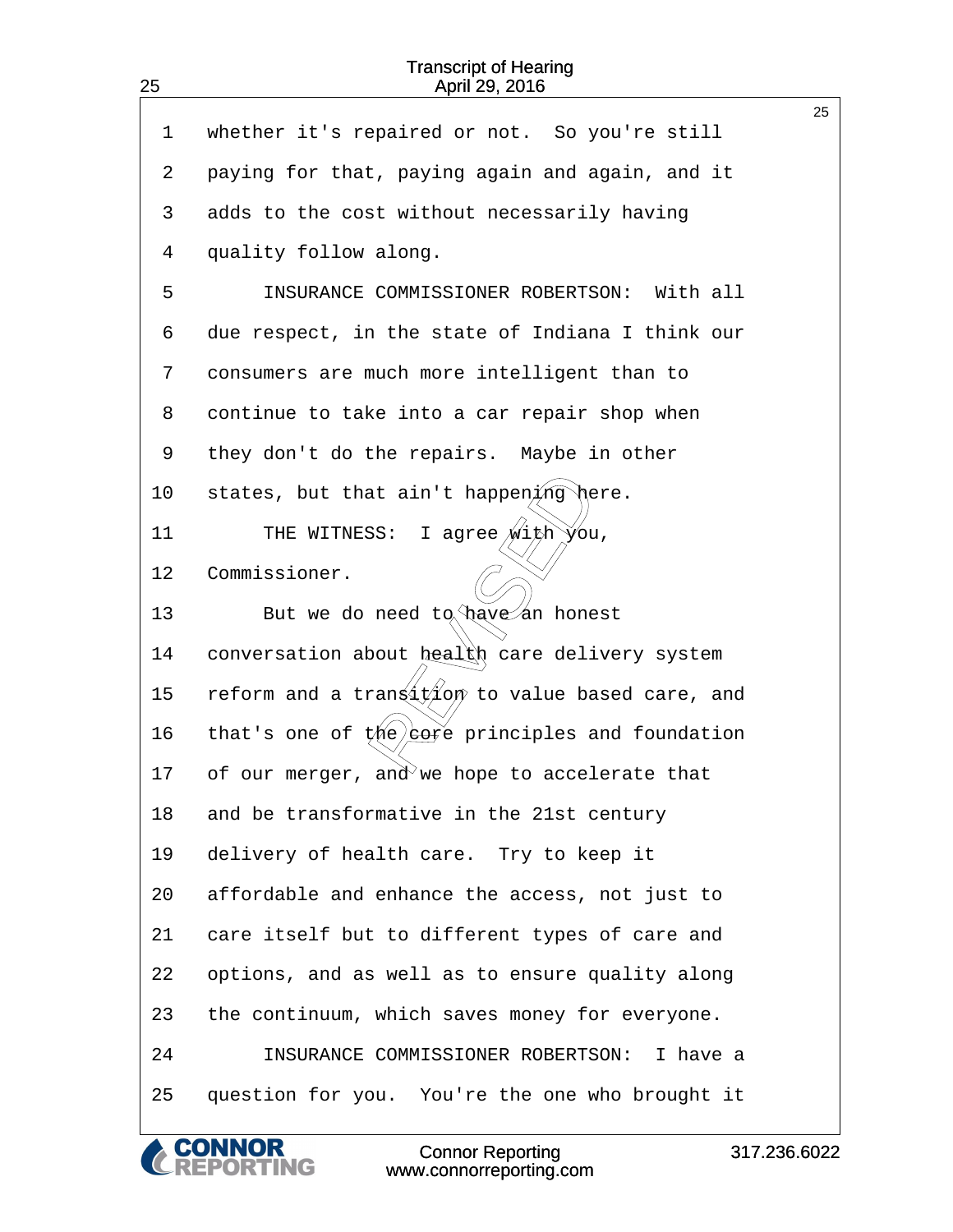| 26      | April 29, 2016                                              |    |
|---------|-------------------------------------------------------------|----|
| 1       | up so it's fair game. Since most of your                    | 26 |
| 2       | business is subject to certain loss ratio                   |    |
| 3       | requirements, how is the combination of Cigna               |    |
| 4       | and Anthem going to reduce the cost to                      |    |
| 5       | consumers? Because if you have a set loss ratio             |    |
| 6       | you must comply with, you're going to spend that            |    |
| 7       | whether you're independent of Cigna or not. So              |    |
| 8       | will you tell me how it's going to be a cost                |    |
| 9       | savings to the customers that you have? Because             |    |
| $10 \,$ | if you tell me that we're going $\partial \alpha$<br>reduce |    |
| 11      | administrative costs, well//administrative                  |    |
| 12      | costs, that's in that other $\frac{1}{3}$ percent.          |    |
| 13      | THE WITNESS:<br>Sure                                        |    |
| 14      | INSURANCE COMMISSIONER ROBERTSON:<br>So                     |    |
| 15      | please tell me how the consumers in the state of            |    |
| 16      | Indiana will save money.                                    |    |
| 17      | THE WITNESS: $\rm{^\vee}$ By reducing the cost of care.     |    |
| 18      | So by reducing the cost of care by adopting more            |    |
| 19      | value based models that improve quality, keep               |    |
| 20      | people out of hospitals, keep people healthier              |    |
| 21      | longer, that address disease states in a more               |    |
| 22      | comprehensive manner, and introducing data                  |    |
| 23      | analytics that the physicians and the hospitals             |    |
| 24      | can use again to improve the quality and                    |    |
| 25      | advocacy of the care. All that is designed to               |    |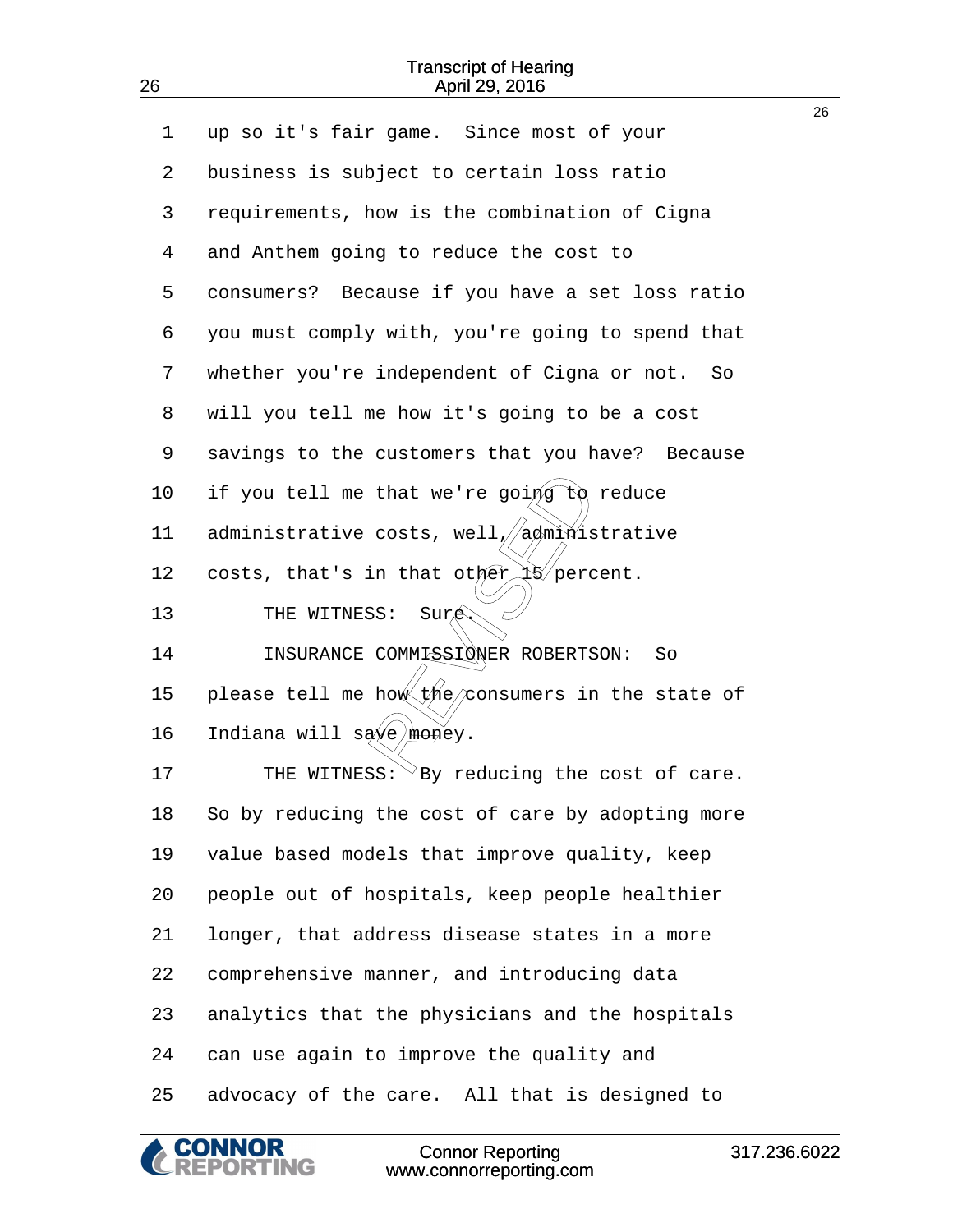| 27              | April 29, 2016                                        |    |
|-----------------|-------------------------------------------------------|----|
| $\mathbf 1$     | bring the cost of care down. And by definition,       | 27 |
| 2               | as you stated, if the cost of care goes down, we      |    |
| 3               | have to pass it on to the consumers.                  |    |
| 4               | INSURANCE COMMISSIONER ROBERTSON:<br>It's             |    |
| 5               | true since you're subject to the loss ratio.          |    |
| 6               | THE WITNESS: Correct.                                 |    |
| 7               | INSURANCE COMMISSIONER ROBERTSON:<br>That             |    |
| 8               | either means you're going to have to spend and        |    |
| 9               | offer additional benefits or additional services      |    |
| 10 <sub>1</sub> | of some sort that would count/towards that loss       |    |
| 11              | ratio requirement?                                    |    |
| 12              | THE WITNESS:<br>$\text{Corre}\xspace(t)$              |    |
| 13              | INSURANCE COMMISSIONER ROBERTSON: You're              |    |
| 14              | talking large numbers, $\frac{1}{2}$ is that going to |    |
| 15              | drive the cost down begause you're going to have      |    |
| 16              | such a powerful deliyery system that anyone           |    |
| 17              | that's in the provider networks or provider           |    |
| 18              | groups in the state of Indiana will basically         |    |
| 19              | have no other choice but to meet your demands in      |    |
| 20              | pricing?                                              |    |
| 21              | THE WITNESS: No. As we've noted in the                |    |
| 22              | Form E, competitive impact analysis.                  |    |
| 23              | INSURANCE COMMISSIONER ROBERTSON:<br>Ι.               |    |
| 24              | haven't read that yet. I don't read anything          |    |
| 25              | before the hearing.                                   |    |

**CONNOR<br>REPORTING**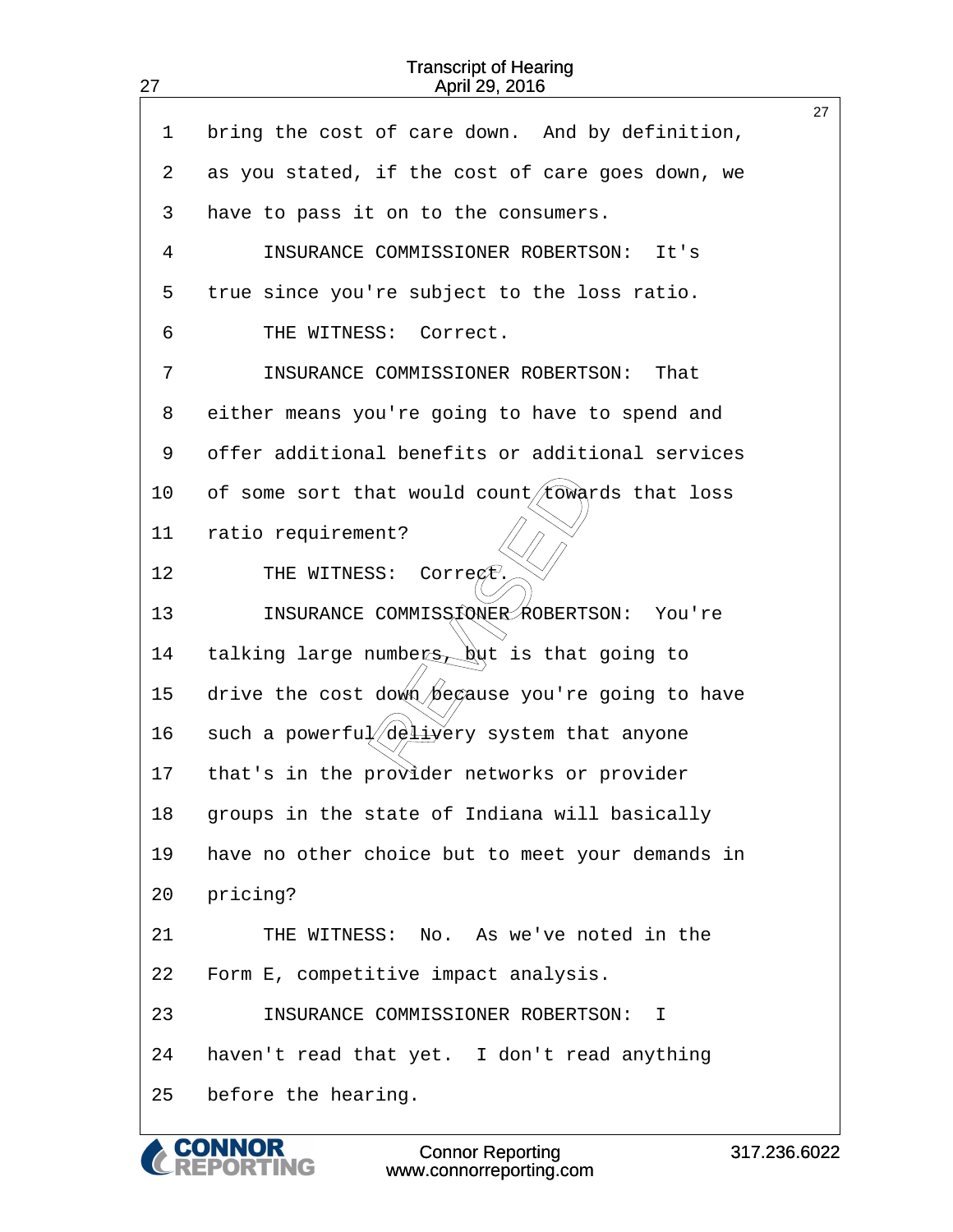| 28 | <b>Transcript of Hearing</b><br>April 29, 2016                      |    |
|----|---------------------------------------------------------------------|----|
| 1  | All right, fair enough.<br>THE WITNESS:                             | 28 |
| 2  | INSURANCE COMMISSIONER ROBERTSON:<br>Contrary                       |    |
| 3  | to a number of people that come up and ask me                       |    |
| 4  | how I'm going to rule on this. I said in the                        |    |
| 5  | state of Indiana it is customary and by law that                    |    |
| 6  | we don't rule before we receive the information                     |    |
| 7  | at the hearing. As quaint as that may be.                           |    |
| 8  | Thank you.                                                          |    |
| 9  | THE WITNESS: We don't believe that any                              |    |
| 10 | additional leverage will $/$ esult in some increase                 |    |
| 11 | in power over the provider community,                               |    |
| 12 |                                                                     |    |
|    | particularly in the state of Indiana. Given the                     |    |
| 13 | de minimis increase that I indicated earlier,                       |    |
| 14 | and as well as $\text{sort}(\s f$ reflecting upon our               |    |
| 15 | experience in $\left( \frac{1}{k} \right)$ state of Indiana and our |    |
| 16 | continued partherships with health systems and                      |    |
| 17 | physicians in the state of Indiana in areas now                     |    |
| 18 | where we have a lot of membership has not shown                     |    |
| 19 | that at all.                                                        |    |
| 20 | Thank<br>INSURANCE COMMISSIONER ROBERTSON:                          |    |
| 21 | you. Please continue.                                               |    |
| 22 | BY MR. KIMPEL:                                                      |    |
| 23 | The following questions are going to address the<br>Q               |    |
| 24 | five statutory requirements that were alluded to                    |    |
| 25 | earlier in the Department's opening remarks.                        |    |
|    | <b>Connor Reporting</b><br>317.236.6022<br>www.connorreporting.com  |    |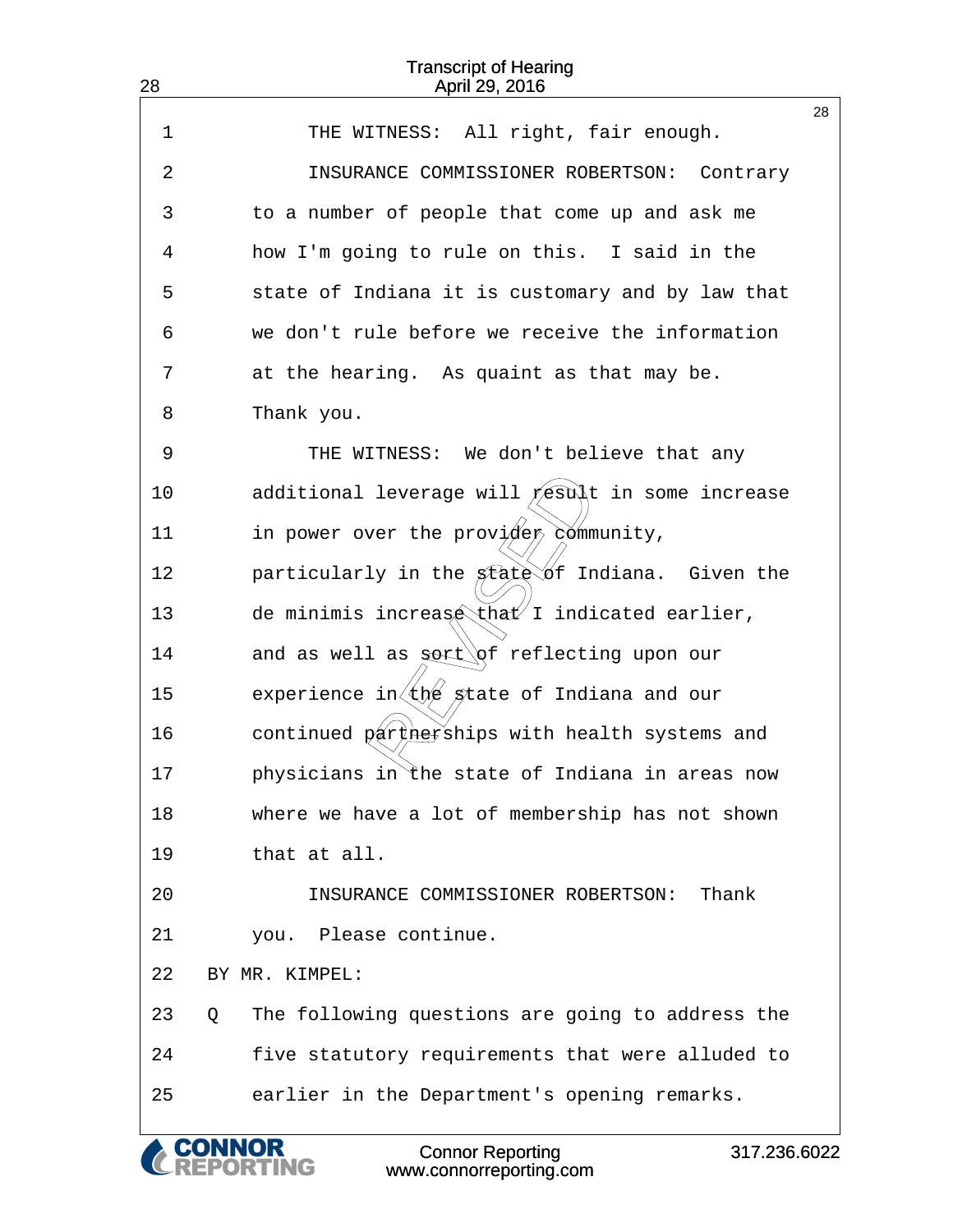| 29 |   | <b>Transcript of Hearing</b><br>April 29, 2016                                  |    |
|----|---|---------------------------------------------------------------------------------|----|
| 1  |   | The first question. Will the proposed                                           | 29 |
|    |   |                                                                                 |    |
| 2  |   | transaction tend to affect adversely the                                        |    |
| 3  |   | contractual obligations of the Domestic Company                                 |    |
| 4  |   | or its ability and tendency to render service in                                |    |
| 5  |   | the future to the Domestic Company's                                            |    |
| 6  |   | policyholders and the public?                                                   |    |
| 7  | Α | No, it will not.                                                                |    |
| 8  | Q | Second, will the effect of the proposed                                         |    |
| 9  |   | transaction be to substantially lessen the                                      |    |
| 10 |   | competition in any line of ingurance in any                                     |    |
| 11 |   | section of Indiana or tend to create a monopoly                                 |    |
| 12 |   | in the state?                                                                   |    |
| 13 | Α | No, it will not.                                                                |    |
| 14 | Q | Would the financial condition of Anthem                                         |    |
| 15 |   | jeopardize the financial stability of the                                       |    |
| 16 |   | Domestic Company, or of any corporation                                         |    |
| 17 |   | controlling the Domestic Company, or prejudice                                  |    |
| 18 |   | the interest of the Domestic Company's                                          |    |
| 19 |   | policyholders?                                                                  |    |
| 20 | Α | It will not, as Steve Schlegel will detail<br>No.                               |    |
| 21 |   | in his testimony.                                                               |    |
| 22 | Q | Does Anthem have any plans or proposals to                                      |    |
| 23 |   | liquidate the Domestic Company, or any                                          |    |
| 24 |   | corporation controlling the Domestic Company, to                                |    |
| 25 |   | sell its assets or consolidate or merge it with                                 |    |
|    |   | <b>Connor Reporting</b><br>317.236.6022<br><b>NG</b><br>www.connorreporting.com |    |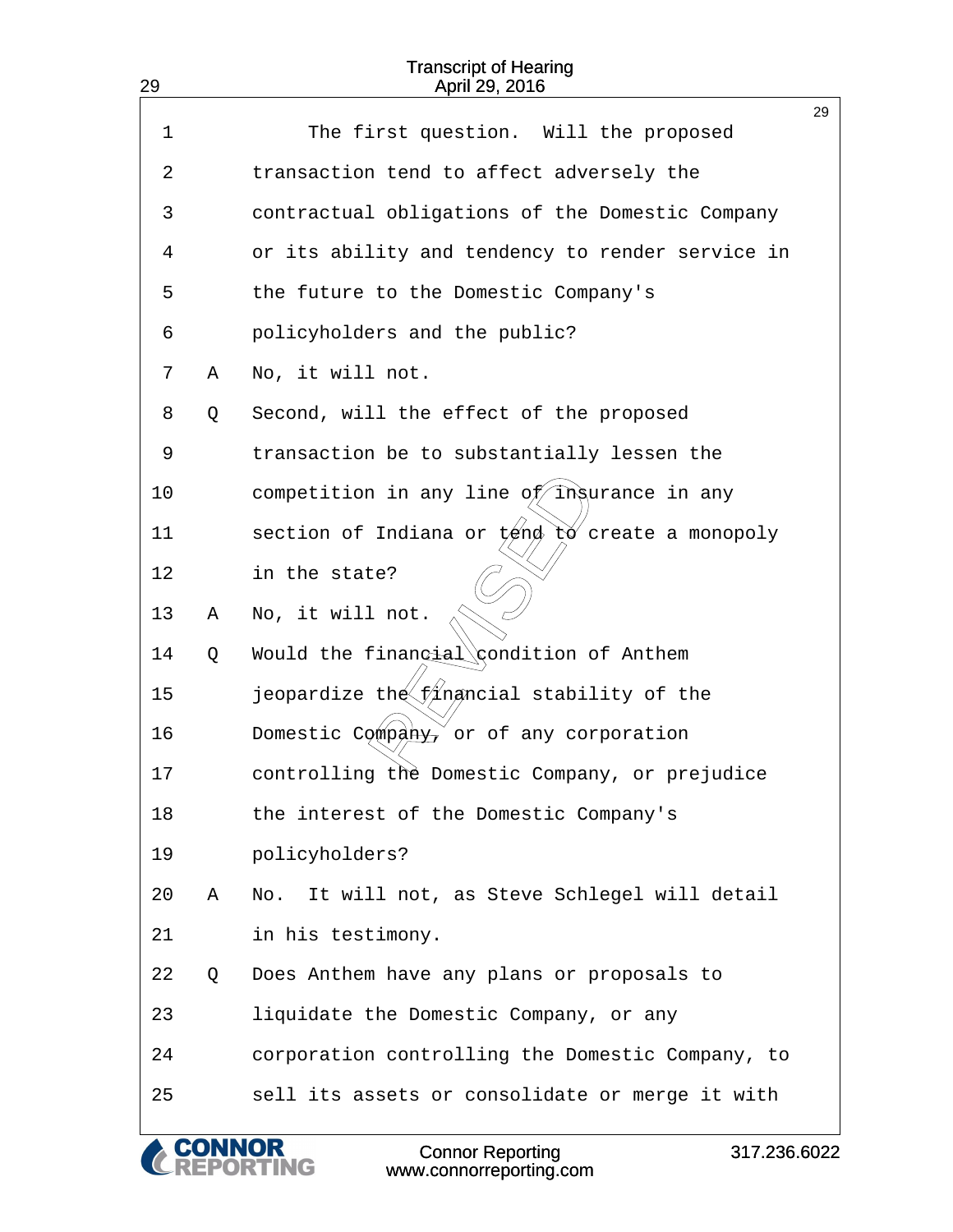| 30 |   | <b>Transcript of Hearing</b><br>April 29, 2016                     |    |
|----|---|--------------------------------------------------------------------|----|
| 1  |   | any person, or to make any other material change                   | 30 |
| 2  |   | in its investment policy, business, corporate                      |    |
| 3  |   | structure or management that are not fair and                      |    |
| 4  |   | reasonable to the policyholders of the Domestic                    |    |
| 5  |   | Company and not in the public interest?                            |    |
| 6  | Α | No, Anthem has no such plans.                                      |    |
| 7  | Q | Fifth, do you believe the competence, experience                   |    |
| 8  |   | and integrity of those persons who would control                   |    |
| 9  |   | the operation of the Domestic Company would tend                   |    |
| 10 |   | to affect adversely the géneral capacity or                        |    |
| 11 |   | intention of the Domes $\nu \nmid c \nearrow c$ ompany to transact |    |
| 12 |   | the business of insurance in a safe and prudent                    |    |
| 13 |   | manner?                                                            |    |
| 14 | Α | No.                                                                |    |
| 15 | Q | Based on the record established and the                            |    |
| 16 |   | substance of Anthem's Form A Statement, is it                      |    |
| 17 |   | the view of Anthem that the Department has a                       |    |
| 18 |   | sufficient record for issuance of an order                         |    |
| 19 |   | approving the proposed acquisition of control of                   |    |
| 20 |   | the Domestic Company?                                              |    |
| 21 | Α | Yes, we believe that the record, including the                     |    |
| 22 |   | full record established with the Form A and the                    |    |
| 23 |   | Form E and the testimony here today will                           |    |
| 24 |   | establish that the requirements have been met.                     |    |
| 25 | Q | Thank you. Is there anything else you would                        |    |
|    |   | <b>Connor Reporting</b><br>317.236.6022<br>www.connorreporting.com |    |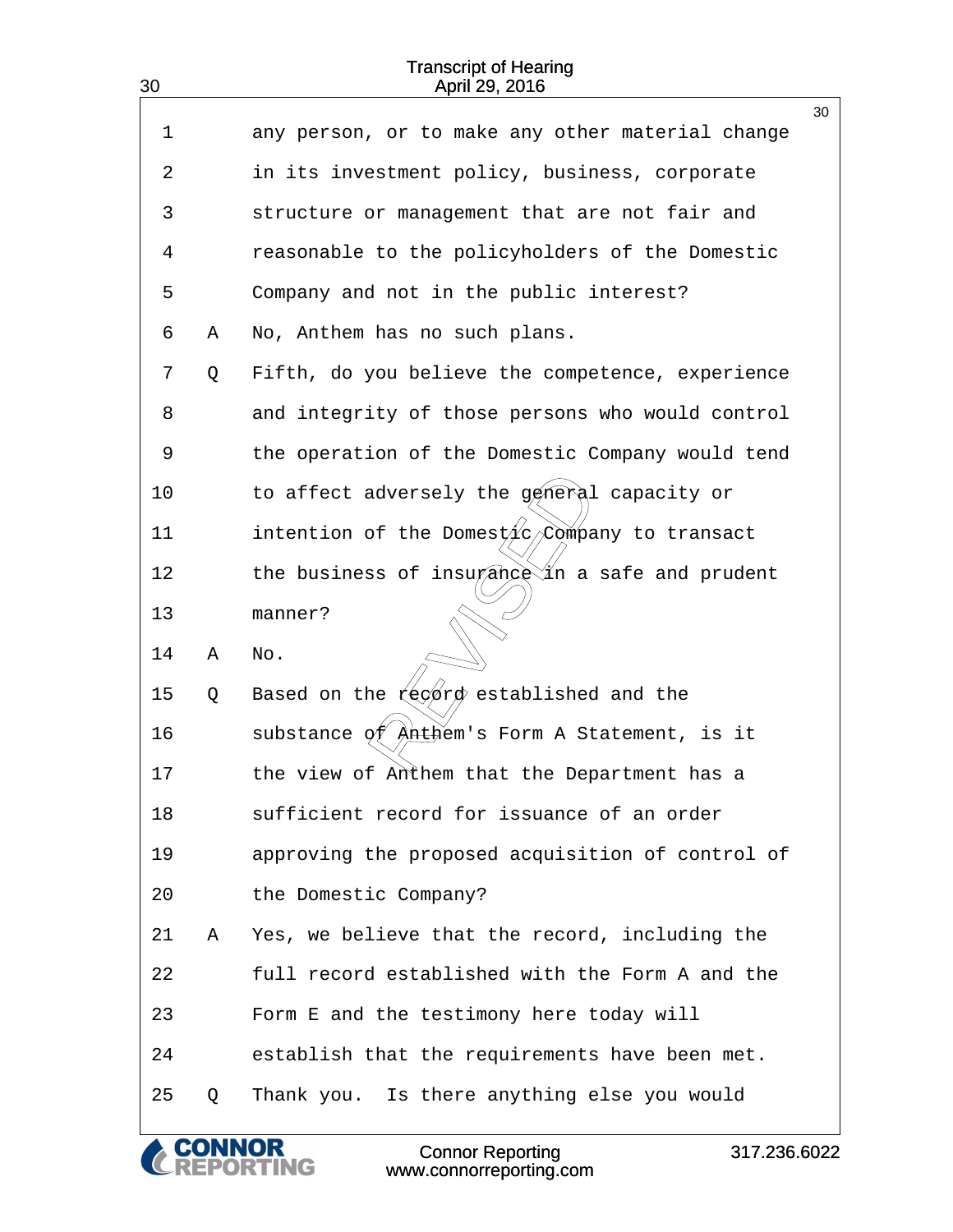| 31          |   | <b>Transcript of Hearing</b><br>April 29, 2016                     |    |
|-------------|---|--------------------------------------------------------------------|----|
| $\mathbf 1$ |   | like to add in concluding your testimony?                          | 31 |
| 2           | Α | I would just like to thank the Commissioner,                       |    |
| 3           |   | Mr. Murphy, Ms. Korty, Ms. Donovan, and the                        |    |
| 4           |   | entire staff for the review of the Form A and                      |    |
| 5           |   | the Form E and the ability to talk here today.                     |    |
| 6           |   | That's all.                                                        |    |
| 7           |   | INSURANCE COMMISSIONER ROBERTSON:<br>It                            |    |
| 8           |   | occurred to me that we need to make sure that                      |    |
| 9           |   | everyone in the audience and for the record                        |    |
| 10          |   | understands that this hea $\not\gamma$ ing involves the            |    |
| 11          |   | company Anthem domiciled in the state of Indiana                   |    |
| 12          |   | and the Cigna Company domiciled in the state of                    |    |
| 13          |   | Indiana. We are not hearing testimony about                        |    |
| 14          |   | everything else going on in other states.                          |    |
| 15          |   | That's up to $(kq/indivial)$ states to have those                  |    |
| 16          |   | domiciled gómpanies.                                               |    |
| 17          |   | So if you re going to comment, I would ask                         |    |
| 18          |   | that you limit your comments to those two                          |    |
| 19          |   | companies, because I'm not ruling on everything                    |    |
| 20          |   | in the United States. It's just for the state                      |    |
| 21          |   | of Indiana.                                                        |    |
| 22          |   | But also to make this clear, the corporate                         |    |
| 23          |   | headquarters of Anthem are in Indianapolis; is                     |    |
| 24          |   | that not correct?                                                  |    |
| 25          |   | THE WITNESS: That's correct.                                       |    |
|             |   | <b>Connor Reporting</b><br>317.236.6022<br>www.connorreporting.com |    |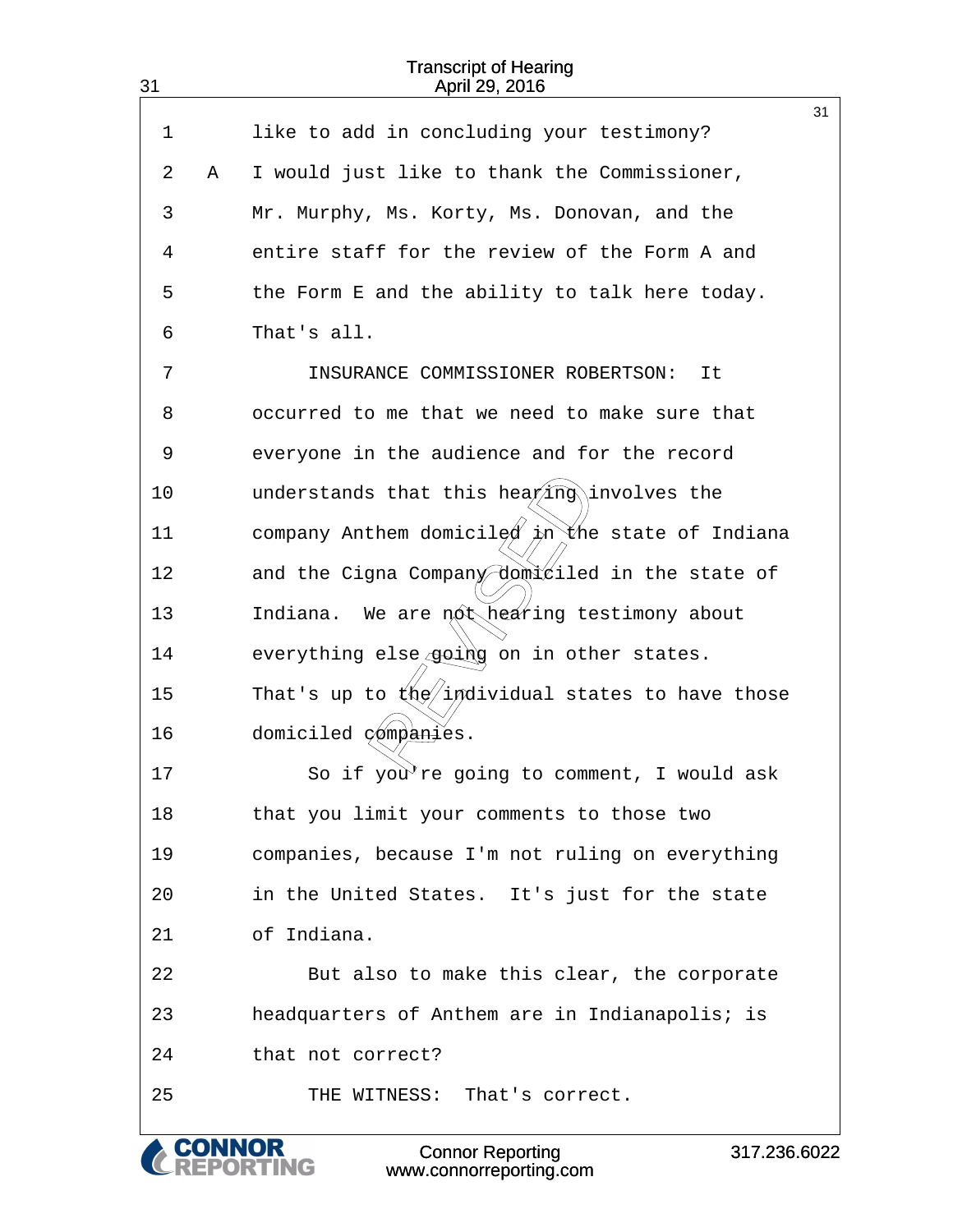| 32 | <b>Transcript of Hearing</b><br>April 29, 2016             |    |  |  |
|----|------------------------------------------------------------|----|--|--|
| 1  | INSURANCE COMMISSIONER ROBERTSON: And the                  | 32 |  |  |
| 2  | Anthem that we have jurisdiction is a company in           |    |  |  |
| 3  | the holding company of Anthem, which is also               |    |  |  |
| 4  | called Anthem.                                             |    |  |  |
| 5  | THE WITNESS:<br>That's correct.                            |    |  |  |
| 6  | INSURANCE COMMISSIONER ROBERTSON: Now, for                 |    |  |  |
| 7  | Cigna, the corporate headquarters of Cigna at              |    |  |  |
| 8  | this time is in --                                         |    |  |  |
|    |                                                            |    |  |  |
| 9  | Hartford, Connecticut. Or<br>THE WITNESS:                  |    |  |  |
| 10 | outside Hartford, sorry.                                   |    |  |  |
| 11 | INSURANCE COMMISSIONER ROBERTSON:<br>And the               |    |  |  |
| 12 | company that we're speaking $\phi \hat{k}$ , the corporate |    |  |  |
| 13 | headquarters is domicited here, are in the state           |    |  |  |
| 14 | of Indiana and is part of the holding company of           |    |  |  |
| 15 | Cigna?                                                     |    |  |  |
| 16 | THE WITNESS: LRight.                                       |    |  |  |
| 17 | INSURANCE COMMISSIONER ROBERTSON: I just                   |    |  |  |
| 18 | want to make sure that everyone in the audience            |    |  |  |
| 19 | knows we're not ruling on everything in the                |    |  |  |
| 20 | United States here. So if you're going to                  |    |  |  |
| 21 | comment on what other states have made rulings             |    |  |  |
| 22 | on, that's for their jurisdiction, because it              |    |  |  |
| 23 | would be very hard to draw a nexus between                 |    |  |  |
| 24 | whatever happened in Connecticut or Kentucky and           |    |  |  |
| 25 | the purpose of this particular hearing.                    |    |  |  |
|    |                                                            |    |  |  |

**CONNOR<br>REPORTING**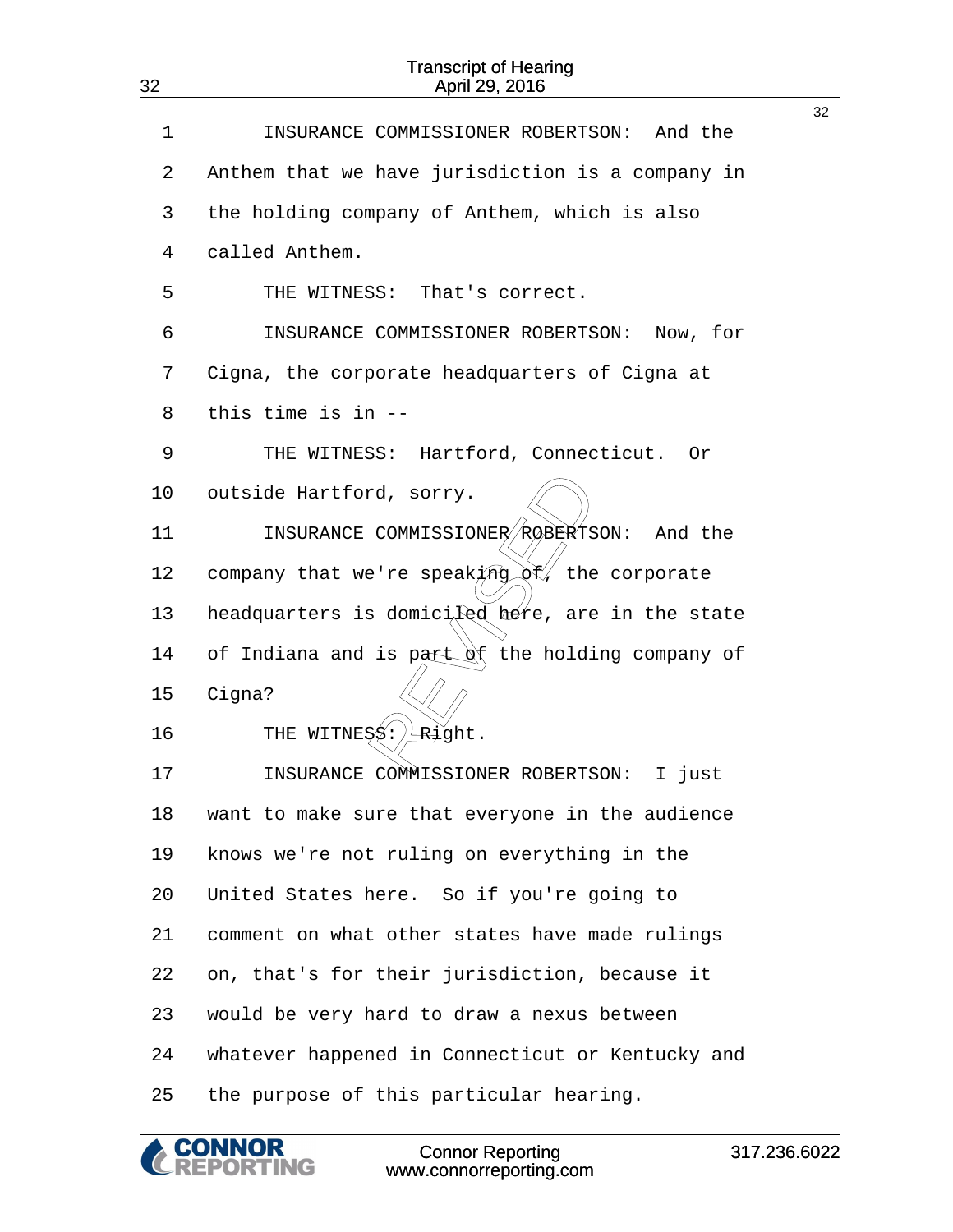| 33 |   | <b>Transcript of Hearing</b><br>April 29, 2016      |              |
|----|---|-----------------------------------------------------|--------------|
|    |   |                                                     | 33           |
| 1  |   | All right, thank you. Just for clarity.             |              |
| 2  |   | MR. KIMPEL: Mr. Commissioner, we'd like to          |              |
| 3  |   | call our next witness.                              |              |
| 4  |   | INSURANCE COMMISSIONER ROBERTSON:<br>Yes.           |              |
| 5  |   | Who might that be?                                  |              |
| 6  |   | MR. KIMPEL: Steve Schlegel.                         |              |
| 7  |   | INSURANCE COMMISSIONER ROBERTSON:                   |              |
| 8  |   | Mr. Schlegel, welcome. I remind you that you've     |              |
| 9  |   | been sworn in under oath.                           |              |
| 10 |   | THE WITNESS:<br>Yes,<br>S⁄l⁄r                       |              |
| 11 |   | STEPHEN SCHLEGEL                                    |              |
| 12 |   | having been duly sworn to tell the truth, the whole |              |
| 13 |   | truth, and nothing but the truth relating to said   |              |
| 14 |   | matter was examined and testified as follows:       |              |
| 15 |   | EXAMINATION,                                        |              |
| 16 |   | QUESTIONS BY JASON KIMPEL:                          |              |
| 17 | Q | For the record, could you, please, state your       |              |
| 18 |   | name.                                               |              |
| 19 | Α | Yes, my name is Stephen Schlegel.                   |              |
| 20 | Q | And would you, please, provide your business        |              |
| 21 |   | address.                                            |              |
| 22 | Α | It's Anthem, Inc., 120 Monument Circle,             |              |
| 23 |   | Indianapolis, Indiana, 46204.                       |              |
| 24 | Q | Please describe your educational background.        |              |
| 25 | Α | I received a Bachelor of Arts in accounting from    |              |
|    |   | <b>CONNOR</b><br><b>Connor Reporting</b>            | 317.236.6022 |

www.connorreporting.com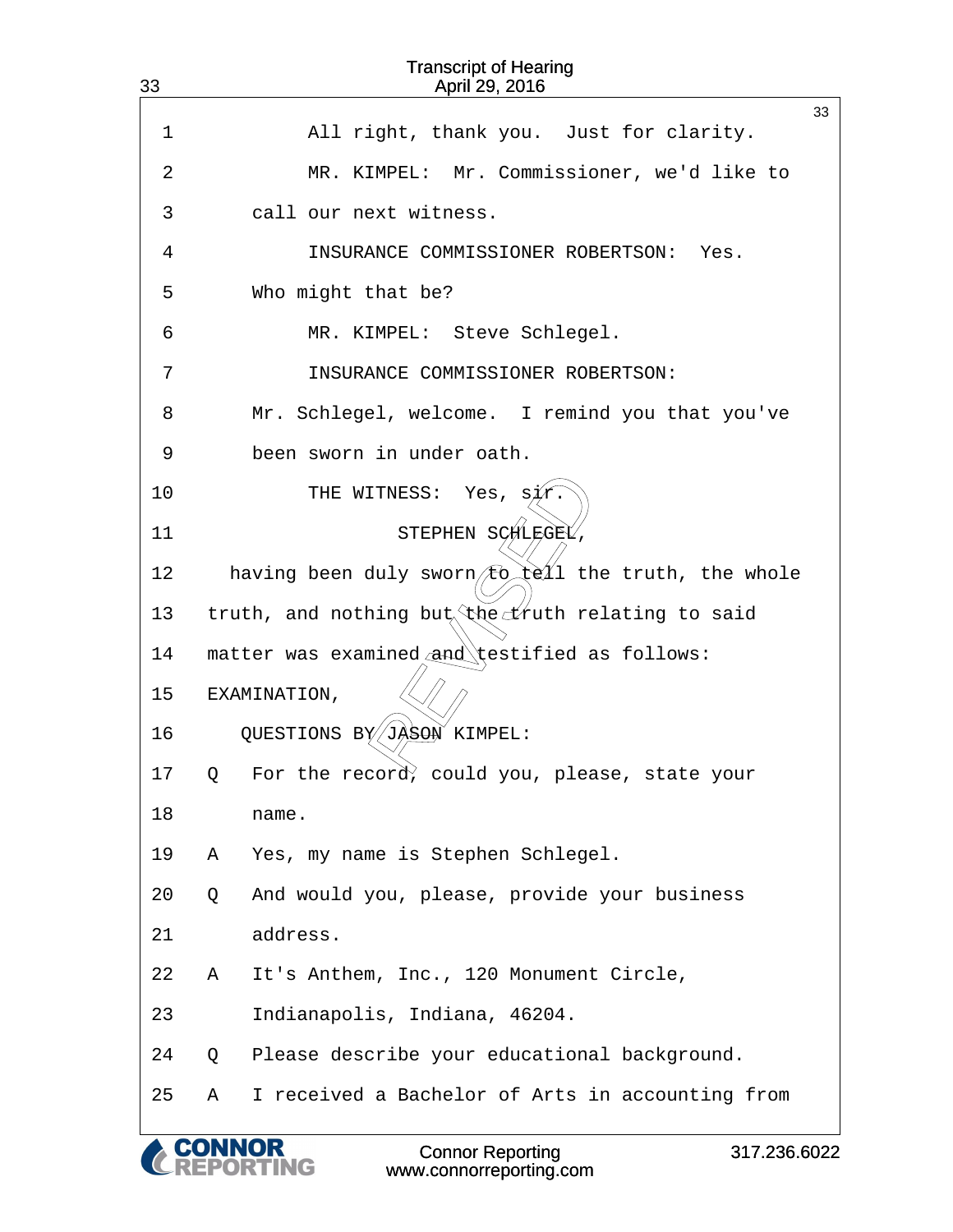| <b>Transcript of Hearing</b><br>34<br>April 29, 2016 |   |                                                                               |    |  |
|------------------------------------------------------|---|-------------------------------------------------------------------------------|----|--|
| 1                                                    |   | Loras College in 1985, and an MBA from the                                    | 34 |  |
| 2                                                    |   | University of Chicago, Booth School of Business,                              |    |  |
| 3                                                    |   | in 1993.                                                                      |    |  |
| 4                                                    | Q | By whom are you employed and in what capacity?                                |    |  |
| 5                                                    | Α | By Anthem Inc. as the Vice President of                                       |    |  |
| 6                                                    |   | Corporate Development.                                                        |    |  |
| 7                                                    | Q | How long have you been employed with Anthem?                                  |    |  |
| 8                                                    | Α | Seven years.                                                                  |    |  |
| 9                                                    | Q | How long have you held your current position?                                 |    |  |
| 10                                                   | Α | $Sing$ Adgust of 2005.<br>I'm sorry, 10 years.                                |    |  |
| 11                                                   | Q | What positions did you $\bigwedge^2$ $\bigwedge^2$ $\bigwedge^2$ rior to your |    |  |
| 12                                                   |   | current position?                                                             |    |  |
| 13                                                   | Α | L was the Vice President of<br>Prior to Anthem,                               |    |  |
| 14                                                   |   | Corporate Development and Strategy for Sprint                                 |    |  |
| 15                                                   |   | Prior to Sprint, I was the<br>for seven years $\!/\!/$                        |    |  |
| 16                                                   |   | Director of Business Development and Investor                                 |    |  |
| 17                                                   |   | Relations for General Instrument for four years.                              |    |  |
| 18                                                   |   | And prior to that, I was the Senior Manager of                                |    |  |
| 19                                                   |   | Financial Planning and Analysis for United                                    |    |  |
| 20                                                   |   | States Gypsum Company, USG, for nine years.                                   |    |  |
| 21                                                   | Q | Thank you. Could you provide us with a brief                                  |    |  |
| 22                                                   |   | description of your involvement and role in the                               |    |  |
| 23                                                   |   | proposed transaction?                                                         |    |  |
| 24                                                   | Α | Yes. As Vice President of Corporate                                           |    |  |
| 25                                                   |   | Development, I was involved in the negotiations,                              |    |  |

Connor Reporting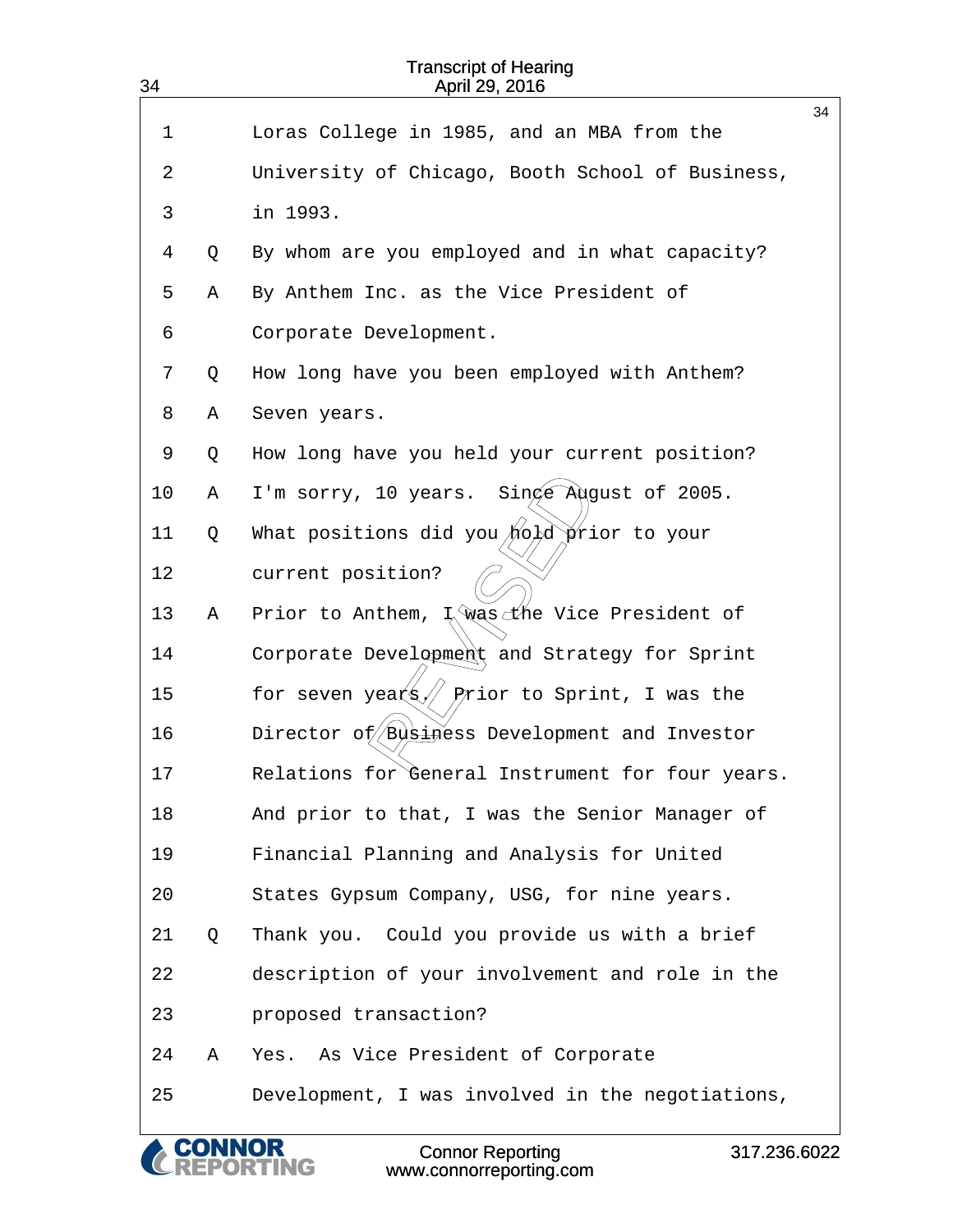| <b>Transcript of Hearing</b><br>35<br>April 29, 2016 |   |                                                   |    |  |
|------------------------------------------------------|---|---------------------------------------------------|----|--|
| 1                                                    |   | the financial modeling and analysis of the        | 35 |  |
|                                                      |   |                                                   |    |  |
| 2                                                    |   | transaction, as well as the due diligence.<br>And |    |  |
| 3                                                    |   | I'm currently involved in portions of the         |    |  |
| 4                                                    |   | integration planning efforts.                     |    |  |
| 5                                                    |   | MS. KORTY: Excuse me, Mr. Schlegel, can           |    |  |
| 6                                                    |   | you move the microphone closer to yourself.       |    |  |
| 7                                                    |   | Thank you.                                        |    |  |
| 8                                                    | Q | Are you familiar with Anthem's Form A statement   |    |  |
| 9                                                    |   | regarding the proposed acquisition and control    |    |  |
| 10                                                   |   | of Cigna HealthCare of Indiana,<br>Inc.?          |    |  |
| 11                                                   | Α | Yes.                                              |    |  |
| 12                                                   | Q | including all<br>Is the Form A Statement          |    |  |
| 13                                                   |   | supplements filed theret as presented to the      |    |  |
| 14                                                   |   | Department, to the best of your knowledge, true,  |    |  |
| 15                                                   |   | accurate and complete?                            |    |  |
| 16                                                   | Α | Yes.                                              |    |  |
| 17                                                   | Q | Let's talk about Anthem's financial condition.    |    |  |
| 18                                                   |   | Could you, please, in general provide some        |    |  |
| 19                                                   |   | information about Anthem's financial condition    |    |  |
| 20                                                   |   | currently?                                        |    |  |
| 21                                                   | Α | Certainly. Anthem is in strong financial          |    |  |
| 22                                                   |   | condition, it's very well capitalized.<br>In      |    |  |
| 23                                                   |   | addition, it's set forth in my sworn statement    |    |  |
| 24                                                   |   | and the Form A Statement. The financial           |    |  |
| 25                                                   |   | stability ratings of Anthem's principal           |    |  |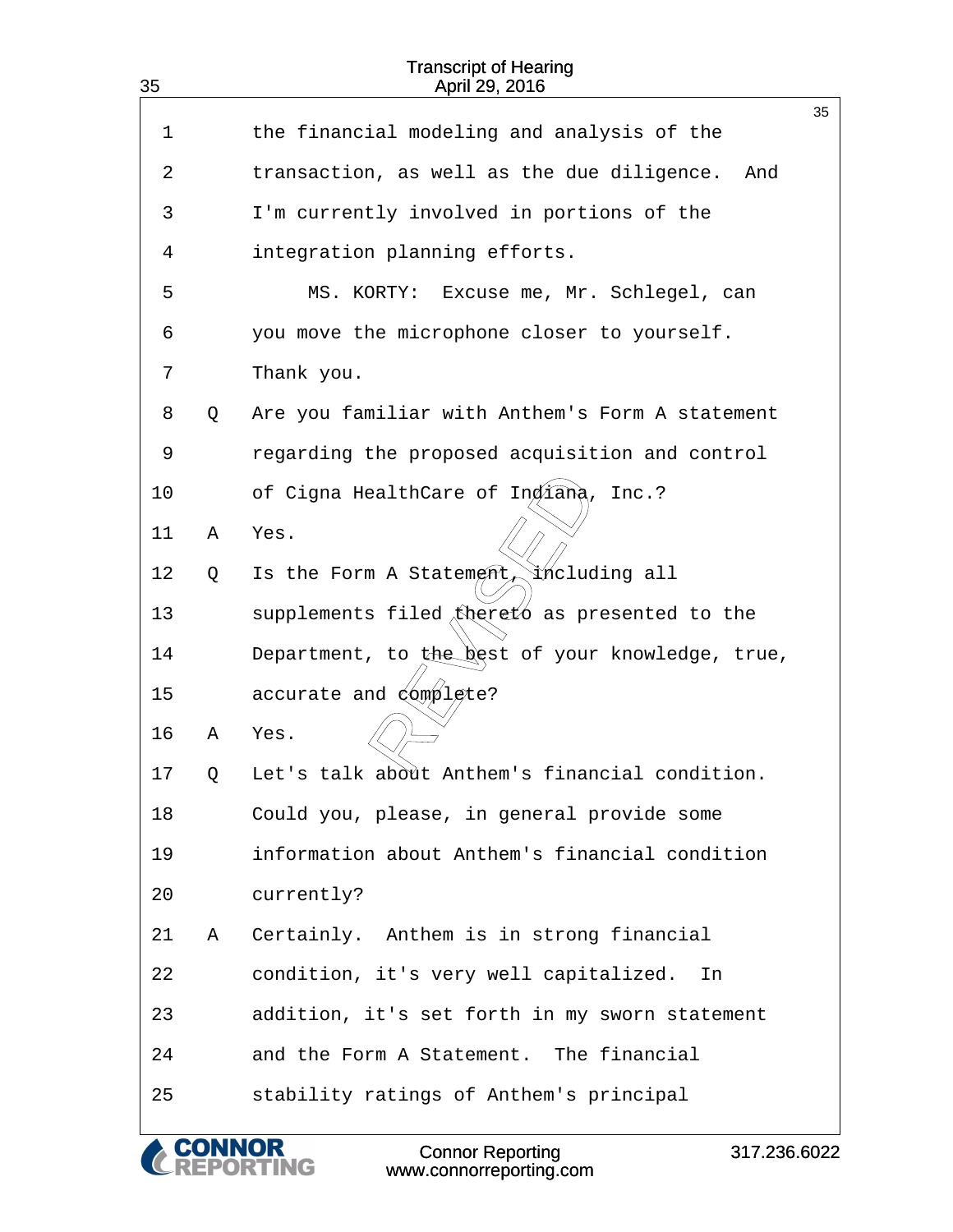| 36 |   | <b>Transcript of Hearing</b><br>April 29, 2016                                     |    |
|----|---|------------------------------------------------------------------------------------|----|
|    |   |                                                                                    | 36 |
| 1  |   | subsidiaries as by the four major rating                                           |    |
| 2  |   | agencies range from good to excellent. And                                         |    |
| 3  |   | those ratings currently take into consideration                                    |    |
| 4  |   | the proposed transaction.                                                          |    |
| 5  | Q | Is there anything about the financial condition                                    |    |
| 6  |   | of Anthem that would jeopardize the financial                                      |    |
| 7  |   | stability of the Domestic Company or any                                           |    |
| 8  |   | corporation controlling the Domestic Company, or                                   |    |
| 9  |   | prejudice the interest of the Domestic Company's                                   |    |
| 10 |   | policyholders?                                                                     |    |
| 11 | Α | No, there is not.                                                                  |    |
| 12 | Q | I'd like to talk now about the transaction                                         |    |
| 13 |   | What criteria were used to<br>consideration.                                       |    |
| 14 |   | determine the $amound$ and nature of the                                           |    |
| 15 |   | consideration $\langle \text{t} \phi / \text{b} \phi$ paid by Anthem in connection |    |
| 16 |   | with the propbsed transaction?                                                     |    |
| 17 | Α | The consideration was determined through an                                        |    |
| 18 |   | arm's-length negotiation between Anthem                                            |    |
| 19 |   | representatives on one hand and Cigna                                              |    |
| 20 |   | representatives on the other.                                                      |    |
| 21 |   | The amount of consideration took into                                              |    |
| 22 |   | consideration precedent transactions or prior                                      |    |
| 23 |   | values of prior transactions, the financial                                        |    |
| 24 |   | conditions and operating results of Cigna and                                      |    |
| 25 |   | other relevant factors that we deemed                                              |    |
|    |   | <b>Connor Reporting</b><br>317.236.6022<br>www.connorreporting.com                 |    |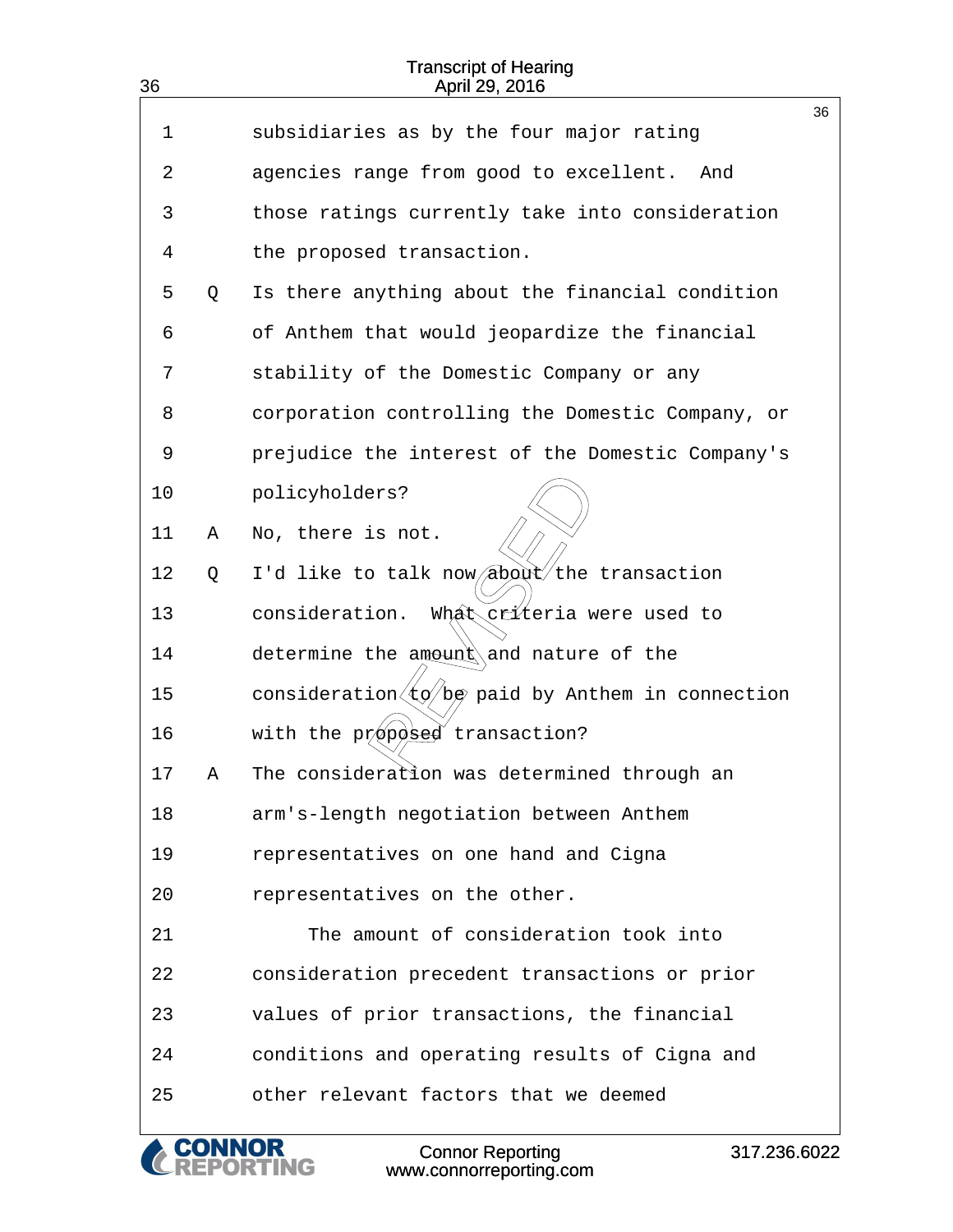| 37 |   | <b>Transcript of Hearing</b><br>April 29, 2016                     |    |
|----|---|--------------------------------------------------------------------|----|
| 1  |   | appropriate.                                                       | 37 |
| 2  | Q | What is the amount and nature of the                               |    |
| 3  |   | consideration being paid?                                          |    |
| 4  | Α | Yeah, the value of the transaction is                              |    |
| 5  |   | approximately \$54.2 billion based upon the                        |    |
| 6  |   | unaffected share price of Anthem as of May 28th,                   |    |
| 7  |   | 2015.<br>The combined company will reflect a                       |    |
| 8  |   | pro forma ownership structure of 67 percent                        |    |
| 9  |   | Anthem shareholders and approximately 33 percent                   |    |
| 10 |   | The $\sqrt{1}$ timate transaction<br>Cigna shareholders.           |    |
| 11 |   | value will be determined based upon the closing                    |    |
| 12 |   | share price of Anthem at the time of close.                        |    |
| 13 |   | The merger agreement stipulates that Cigna                         |    |
| 14 |   | shareholders will receive \$103.40 in cash and                     |    |
| 15 |   | .5152 shares $\oint \sqrt{A}n\phi$ hem common stock for each       |    |
| 16 |   | Cigna commøn stock.                                                |    |
| 17 |   | In addition, Anthem will be assuming                               |    |
| 18 |   | approximately \$5.5 billion of existing Cigna                      |    |
| 19 |   | And our pro forma debt to cap ratio at<br>debt.                    |    |
| 20 |   | the time of the close will be approximately                        |    |
| 21 |   | 49.6 percent, and we anticipate that and plan to                   |    |
| 22 |   | have that in the low 40s within a couple years                     |    |
| 23 |   | of post close.                                                     |    |
| 24 | Q | Thank you. How will the purchase price be                          |    |
| 25 |   | funded?                                                            |    |
|    |   | <b>Connor Reporting</b><br>317.236.6022<br>www.connorreporting.com |    |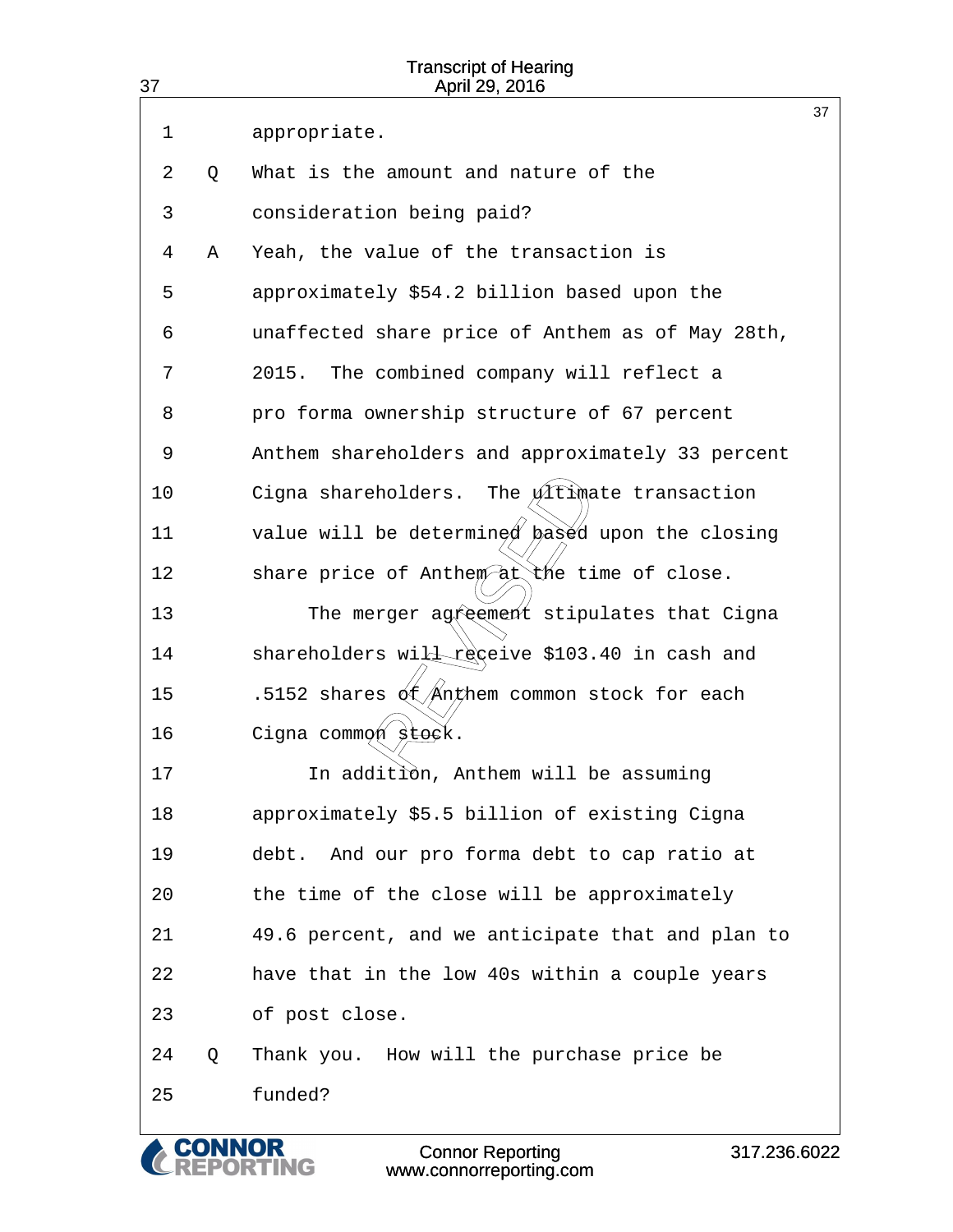| 1              | Α | Anthem estimates that the total consideration                     | 38 |
|----------------|---|-------------------------------------------------------------------|----|
| 2              |   | and related fees and expenses will be                             |    |
| 3              |   | approximately \$48.6 billion. Plus the                            |    |
| $\overline{4}$ |   | assumption of the \$5.5 billion of existing Cigna                 |    |
| 5              |   | It will be funded through a combination<br>debt.                  |    |
| 6              |   | of cash on hand, issuance of equity and issuance                  |    |
| 7              |   | of new debt. The 27.6 billion cash portion of                     |    |
| 8              |   | the merger consideration will be made up of a                     |    |
| 9              |   | \$4 billion term loan, \$18 billion public debt                   |    |
| 10             |   | and \$5 billion of existing cash.                                 |    |
| 11             | Q | Would you, please, $exp\{2i\pi x\}$ the nature and the            |    |
| 12             |   | amount of the debt being incurred?                                |    |
| 13             | Α | Yes, 4 billion will be funded through new term                    |    |
| 14             |   | loans, and approximately 18 billion of the                        |    |
| 15             |   | merger consideration will be funded through new                   |    |
| 16             |   | public debt issuance. Our lead lenders of Bank                    |    |
| 17             |   | of America, Credit Suisse, UBS, and a syndicate                   |    |
| 18             |   | of lenders have committed to provide \$4 billion                  |    |
| 19             |   | in financing.                                                     |    |
| 20             |   | The public debt has not yet been issued.                          |    |
| 21             |   | That, as is customary in these situations, that                   |    |
| 22             |   | will occur at the close, closer to the close,                     |    |
| 23             |   | and will depend upon the prevailing market                        |    |
| 24             |   | conditions.                                                       |    |
| 25             |   | In addition, we have secured a                                    |    |
|                |   | <b>Connor Reporting</b><br>317.236.602<br>www.connorreporting.com |    |

www.connorreporting.com

 $022$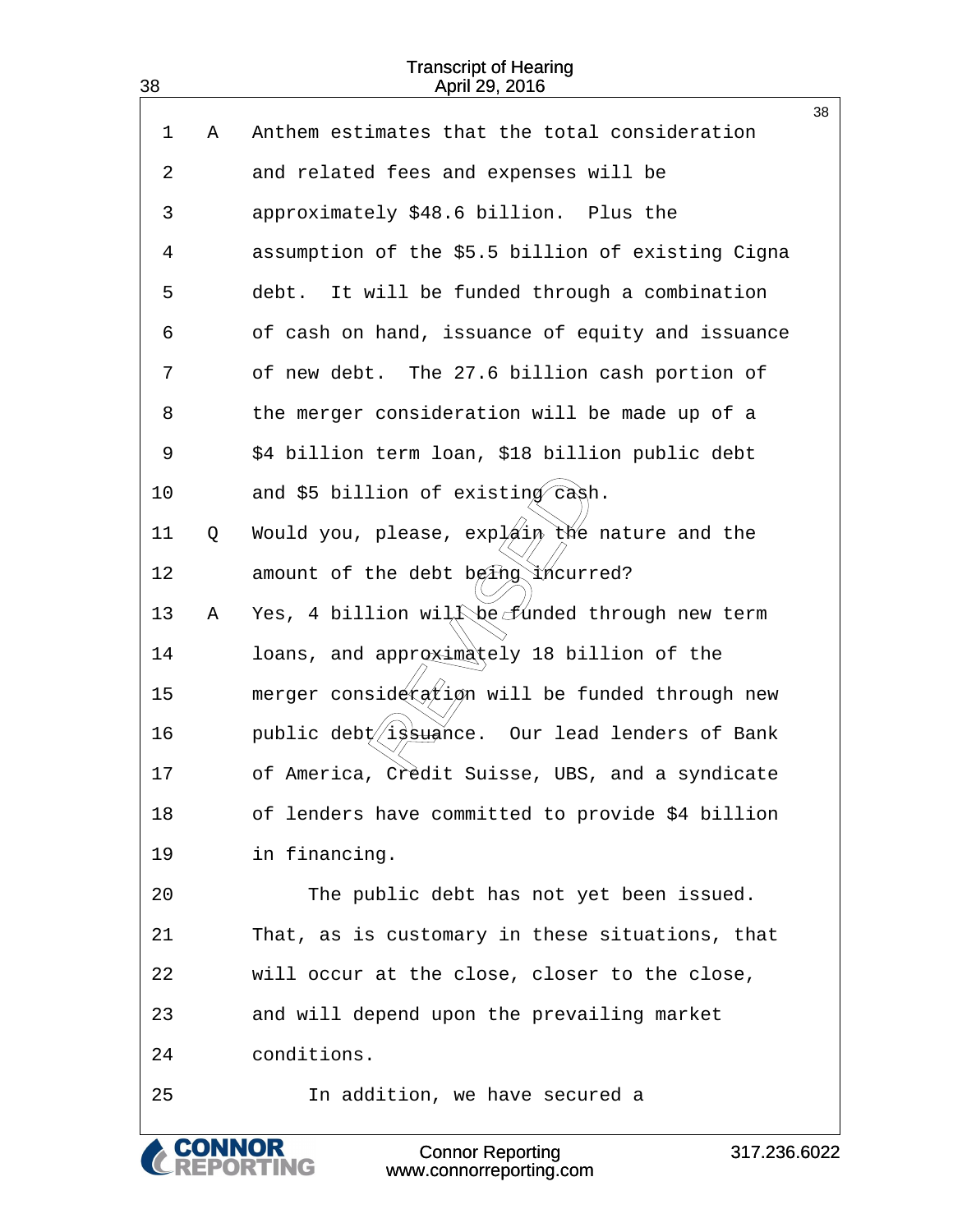| 39 |   | <b>Transcript of Hearing</b><br>April 29, 2016                     |
|----|---|--------------------------------------------------------------------|
|    |   | 39                                                                 |
| 1  |   | \$22.5 billion bridge loan facility that the lead                  |
| 2  |   | lenders and the syndicate of lenders have                          |
| 3  |   | committed to.                                                      |
| 4  | Q | How will Anthem pay the interest on and the                        |
| 5  |   | principal on this debt?                                            |
| 6  | Α | Anthem expects, we expect that we will have more                   |
| 7  |   | than sufficient cash flow from operations to                       |
| 8  |   | service the aforementioned debt, both in the                       |
| 9  |   | near term and long term.                                           |
| 10 | Q | Does Anthem anticipate any dividend payments or                    |
| 11 |   | distributions from the <i>pomestic</i> Company in the              |
| 12 |   | future to assist in Serviding the new debt?                        |
| 13 | Α | We anticipate that the future dividend payments                    |
| 14 |   | from the Domestic Company would continue in the                    |
| 15 |   | ordinary course/and be consistent with past                        |
| 16 |   | practices $t\phi$ <i>fund</i> general corporate purposes,          |
| 17 |   | including servicing the debt.                                      |
| 18 |   | We also ensure that each of our                                    |
| 19 |   | subsidiaries is appropriately capitalized in                       |
| 20 |   | excess of the requirements set forth by the                        |
| 21 |   | applicable regulators; and, further, we ensure                     |
| 22 |   | that each company maintain secure financial                        |
| 23 |   | ratings.                                                           |
| 24 | Q | Can you, please, briefly describe the expected                     |
| 25 |   | financial condition of the Domestic Company                        |
|    |   | <b>Connor Reporting</b><br>317.236.6022<br>www.connorreporting.com |

www.connorreporting.com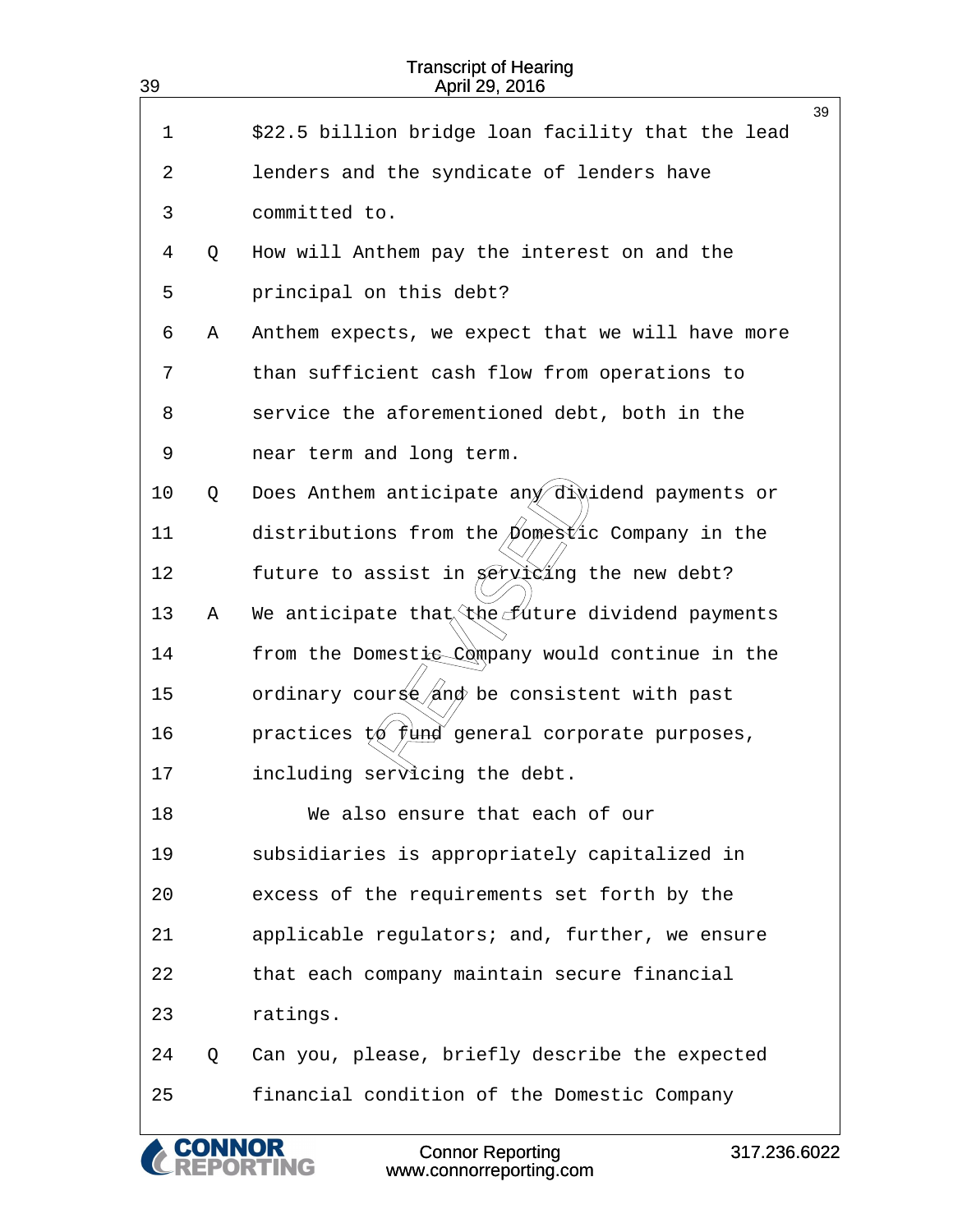| 40 |   | <b>Transcript of Hearing</b><br>April 29, 2016                                  |    |
|----|---|---------------------------------------------------------------------------------|----|
| 1  |   | immediately following the closing of the                                        | 40 |
|    |   |                                                                                 |    |
| 2  |   | proposed transaction?                                                           |    |
| 3  | Α | It is not expected to change and will remain                                    |    |
| 4  |   | strong following the closing of the transaction.                                |    |
| 5  | Q | Will the Domestic Company's surplus or risk                                     |    |
| 6  |   | based capital level change in any way as a                                      |    |
| 7  |   | result of the transaction?                                                      |    |
| 8  | Α | No, they will not.                                                              |    |
| 9  | Q | To what extent will tax revenues currently                                      |    |
| 10 |   | generated by Anthem and the Domestic Company in                                 |    |
| 11 |   | Indiana change?                                                                 |    |
| 12 | Α | They will not materigtly change.<br>Those tax                                   |    |
| 13 |   | payments will not materially change.                                            |    |
| 14 |   | INSURANCE COMMISSIONER ROBERTSON:                                               |    |
| 15 |   | Counselor, jugt $f_{\infty}$ the benefit of the people in                       |    |
| 16 |   | the audienge, $\frac{1}{2}$ certainly for myself and my                         |    |
| 17 |   | staff, how many more questions do you have?                                     |    |
| 18 |   | MR. KIMPEL:<br>Four.                                                            |    |
| 19 |   | INSURANCE COMMISSIONER ROBERTSON:<br>Okay,                                      |    |
| 20 |   | thank you.                                                                      |    |
| 21 | Q | Next question. Are there any considerations                                     |    |
| 22 |   | related to a possible reduction of Anthem's or                                  |    |
| 23 |   | the Domestic Company's economic presence in                                     |    |
| 24 |   | Indiana as a result of the proposed transaction?                                |    |
| 25 | Α | No.                                                                             |    |
|    |   | 317.236.6022<br><b>Connor Reporting</b><br><b>NG</b><br>www.connorreporting.com |    |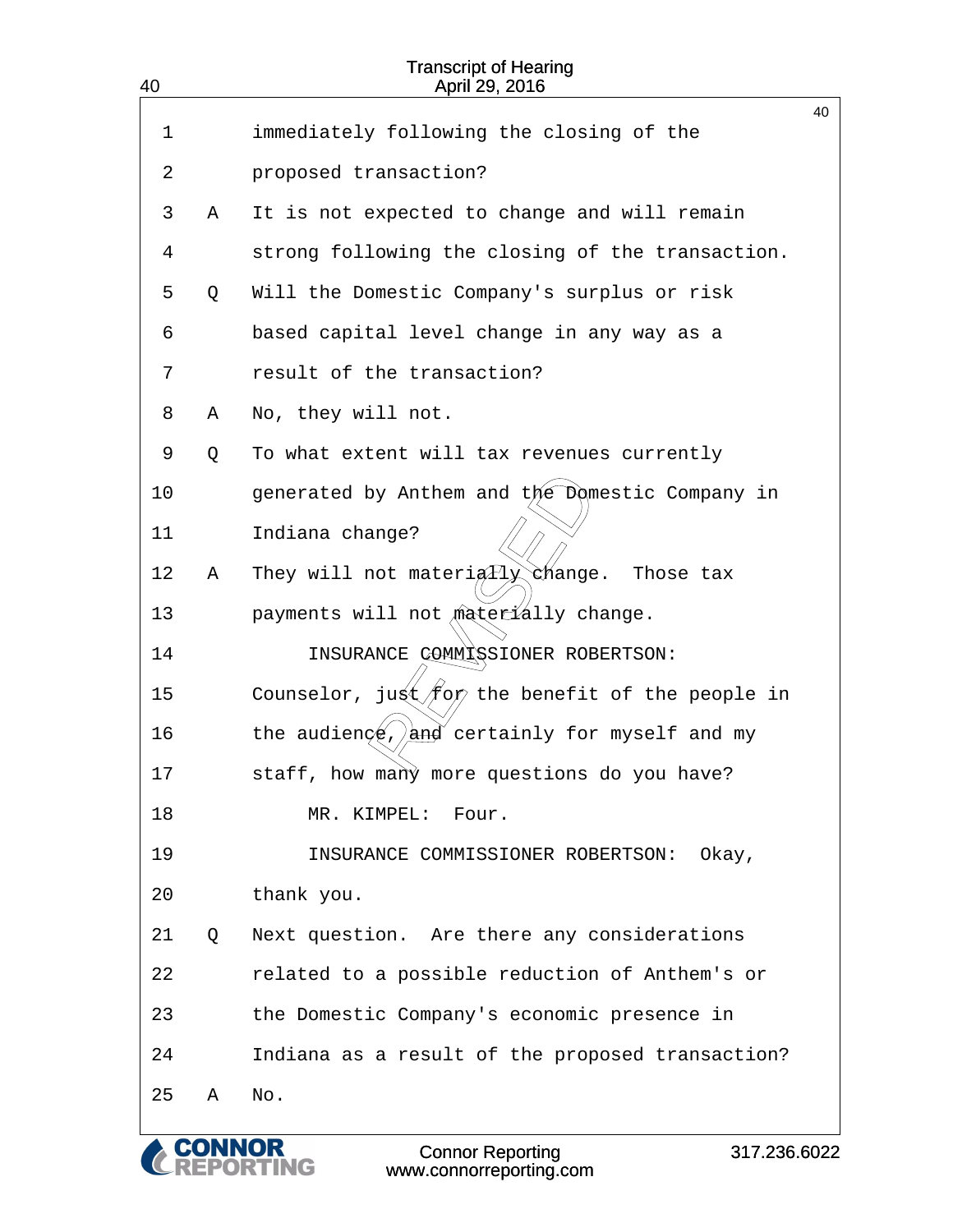| 41 |   | <b>Transcript of Hearing</b><br>April 29, 2016           |    |
|----|---|----------------------------------------------------------|----|
| 1  | Q | Can you, please, tell us how integration                 | 41 |
|    |   |                                                          |    |
| 2  |   | planning for the combined company will take              |    |
| 3  |   | place?                                                   |    |
| 4  | Α | Yeah, Anthem and Cigna have established a                |    |
| 5  |   | transition planning team made up of                      |    |
| 6  |   | representatives of both companies to facilitate          |    |
| 7  |   | the transition and the successful combination.           |    |
| 8  |   | The transition team is responsible for                   |    |
| 9  |   | developing an action plan and will also monitor          |    |
| 10 |   | the deliverables identified by that action plan          |    |
| 11 |   | for the combination post $\varphi$ lose.                 |    |
| 12 | Q | How will the integration impact the number of            |    |
| 13 |   | employees of Cigna and Anthem in the state of            |    |
| 14 |   | Indiana?                                                 |    |
| 15 | Α | We do not ant $\frac{1}{2}$ ate the integration having a |    |
| 16 |   | material impact on the number of Anthem and/or           |    |
| 17 |   | Cigna employees in the state of Indiana.                 |    |
| 18 | Q | I want to turn now to the Blue Cross-Blue Shield         |    |
| 19 |   | names and symbols. Will the merger have any              |    |
| 20 |   | impact on Anthem's eligibility to use the Blue           |    |
| 21 |   | Cross and Blue Shield names and symbols?                 |    |
| 22 | Α | The Anthem license agreements for the                    |    |
| 23 |   | Blue Cross-Blue Shield Association, or BCBSA as          |    |
| 24 |   | it's also known, do contain certain                      |    |
| 25 |   | requirements, one of which is known as the               |    |

CONNOR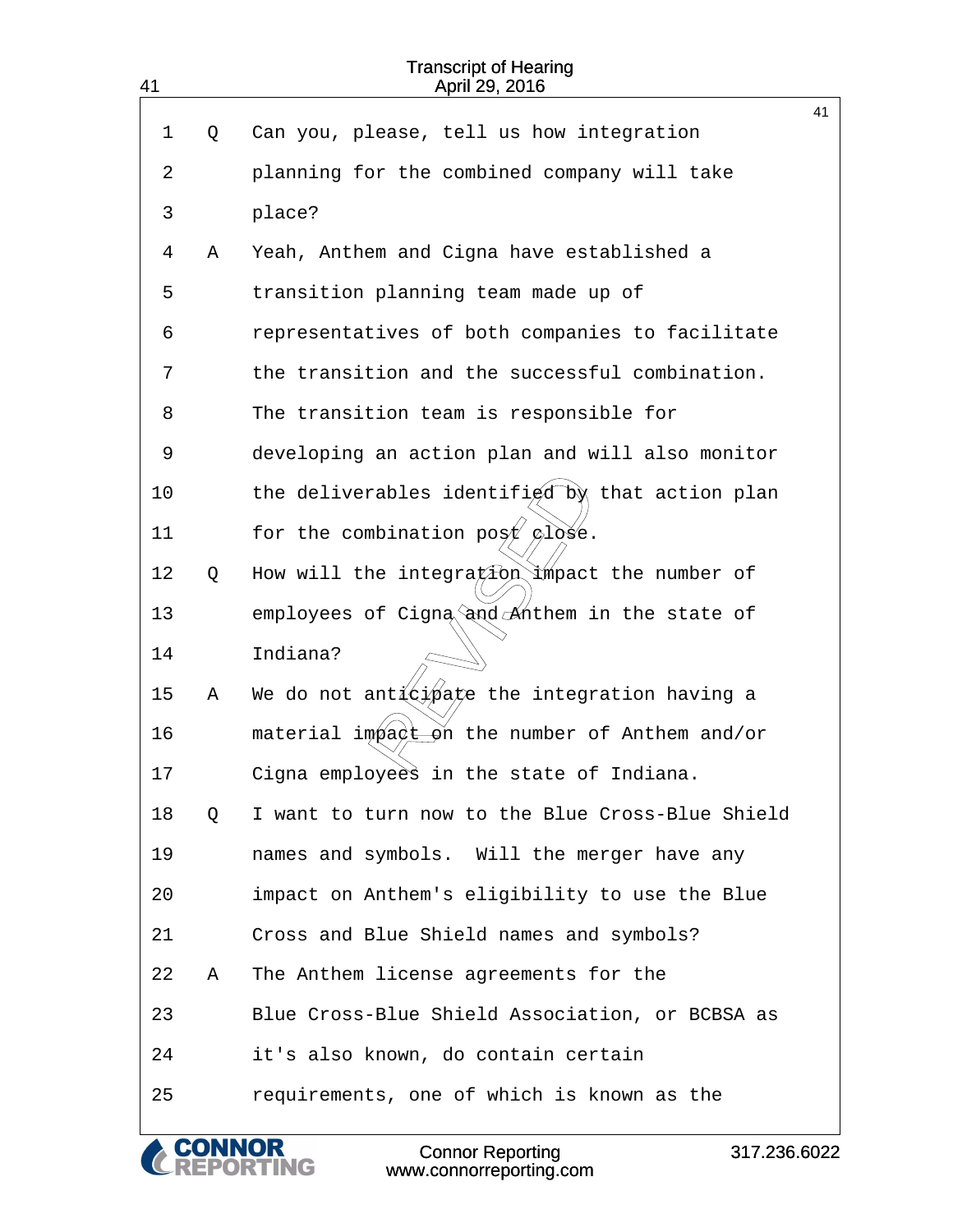42

| 1  |   | National Best Effort Requirement. The National      | 42 |
|----|---|-----------------------------------------------------|----|
| 2  |   | Best Effort Requirement requires that 66 and        |    |
| 3  |   | two-thirds of Anthem's annual combined net          |    |
| 4  |   | revenue be attributed to health care plans and      |    |
| 5  |   | related services that are branded with the Blue     |    |
| 6  |   | Cross and Blue Shield names and marks.              |    |
| 7  |   | Due to the size of the Cigna business,              |    |
| 8  |   | Anthem may not be in compliance with the            |    |
| 9  |   | National Best Effort Requirement at the close.      |    |
| 10 |   | As a result, we will be required to submit an       |    |
| 11 |   | action plan or complian en Nan within 120 days      |    |
| 12 |   | of the closing to the association that spells       |    |
| 13 |   | out how we will become compliant. Once that         |    |
| 14 |   | compliance plan is approved by the appropriate      |    |
| 15 |   | committees of (the Blue Cross-Blue Shield           |    |
| 16 |   | Association, $w = \pm i$ have 24 months in which to |    |
| 17 |   | come back into compliance with that.                |    |
| 18 |   | We as Anthem believe that we have a number          |    |
| 19 |   | of levers and options to come back into             |    |
| 20 |   | compliance. Namely, the opportunity to re-brand     |    |
| 21 |   | Cigna business within our territories to Blue.      |    |
| 22 |   | In addition to that, there's an opportunity to      |    |
| 23 |   | seek cedes of the brand from other Blue plans on    |    |
| 24 |   | Cigna national account business.                    |    |
| 25 | Q | Thank you.                                          |    |

**CONNOR<br>REPORTING** 

C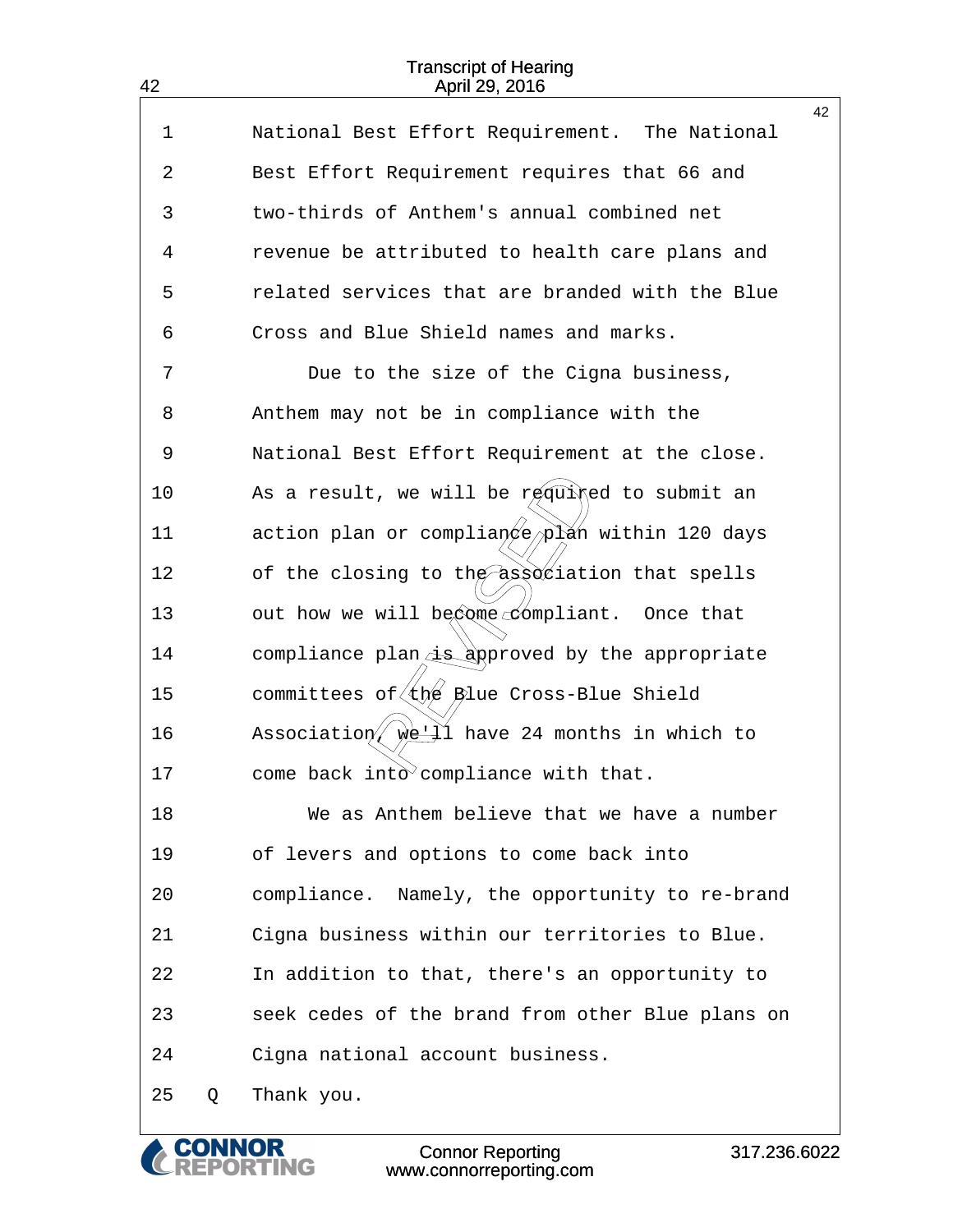| 43 | <b>Transcript of Hearing</b><br>April 29, 2016      |
|----|-----------------------------------------------------|
|    | 43                                                  |
| 1  | Is there anything else you'd like to add in         |
| 2  | concluding your testimony?                          |
| 3  | Yes, I would like to thank you, Commissioner<br>Α   |
| 4  | Robertson, Ms. Donovan, Mr. Murphy, and the         |
| 5  | entire staff for your consideration and             |
| 6  | attention in reviewing our Form A. Thank you.       |
| 7  | INSURANCE COMMISSIONER ROBERTSON:<br>Thank          |
| 8  | you for your presentation. Do you have any          |
| 9  | other witnesses?                                    |
| 10 | MR. KIMPEL: We have/one\more witness,               |
| 11 | Thomas Richards from $C\cancel{1}$ gna.             |
| 12 | INSURANCE COMMISSIONER ROBERTSON: I remind          |
| 13 | the witness you were administered the oath.         |
| 14 | THE WITNESS: Yes, thank you.                        |
| 15 | INSURANC& COMMISSIONER ROBERTSON:<br>Will           |
| 16 | your questióning be very long?                      |
| 17 | MR. KIMPEL: Very short.                             |
| 18 | THOMAS RICHARDS,                                    |
| 19 | having been duly sworn to tell the truth, the whole |
| 20 | truth, and nothing but the truth relating to said   |
| 21 | matter was examined and testified as follows:       |
| 22 | EXAMINATION,                                        |
| 23 | QUESTIONS BY JASON KIMPEL:                          |
| 24 | Please provide your name for the record.<br>Q       |
| 25 | My name is Thomas Richards.<br>Α                    |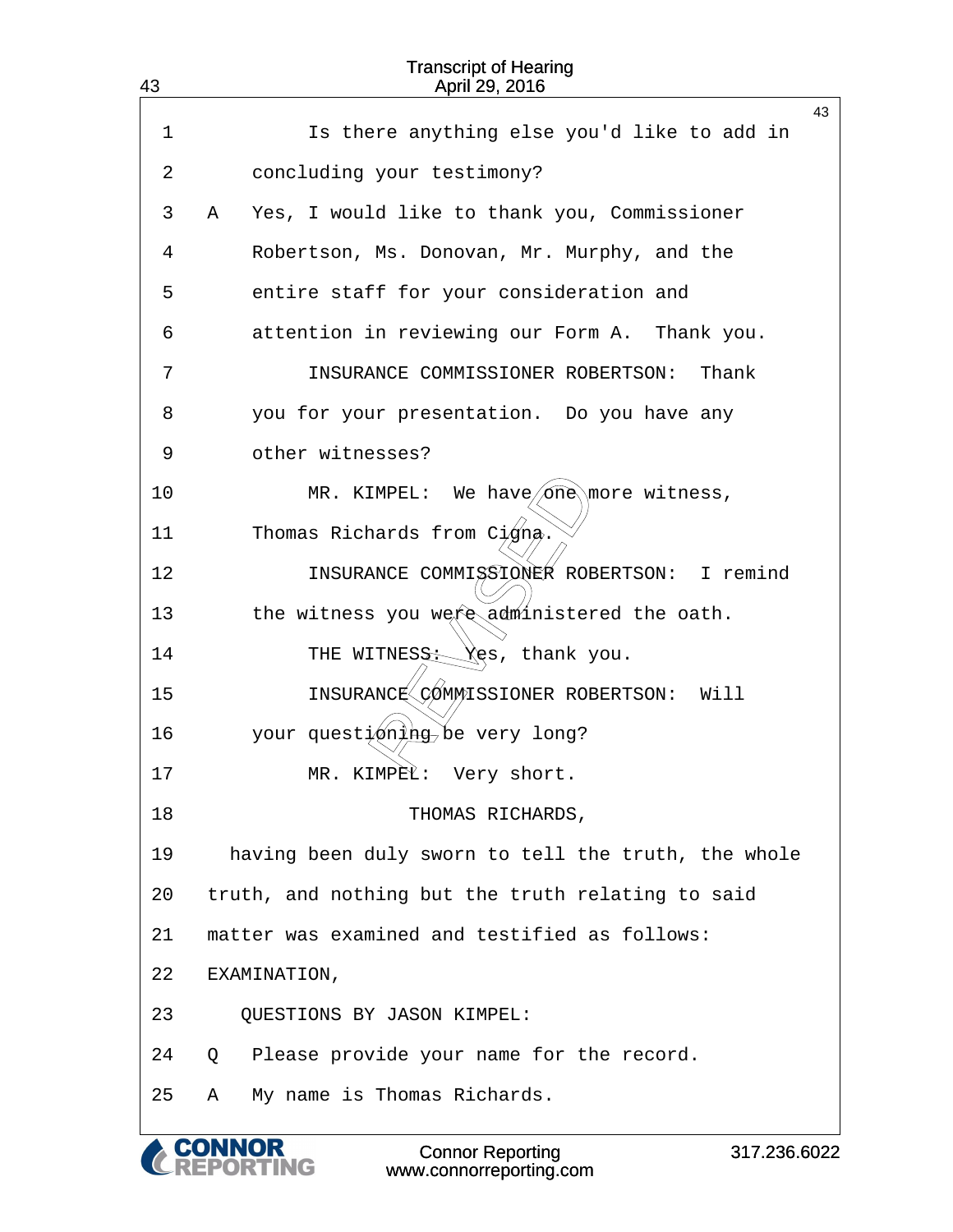| 44 |        | <b>Transcript of Hearing</b><br>April 29, 2016         |    |
|----|--------|--------------------------------------------------------|----|
| 1  | Q      | And your business address.                             | 44 |
| 2  | Α      | Cigna Corporation, 900 Cottage Grove Road,             |    |
| 3  |        | Bloomfield, Connecticut, 06002.                        |    |
| 4  | Q      | Briefly describe your educational background.          |    |
| 5  | Α      | I got a Bachelor's from Dartmouth College in           |    |
| 6  |        | 1982 and an MBA from the University of Chicago         |    |
| 7  |        | Booth School of Business in 1984.                      |    |
| 8  | Q      | For the record, by whom are you employed and in        |    |
| 9  |        | what capacity?                                         |    |
| 10 | Α      | I'm employed by Cigna Corporation.<br>I'm the          |    |
| 11 |        | Global Lead of Strategy and Business Development       |    |
| 12 |        |                                                        |    |
|    |        | at Cigna.                                              |    |
| 13 | Q      | How long have you been employed by Cigna?              |    |
| 14 | Α      | Since August of 4984                                   |    |
| 15 | Q      | How long have $\sqrt{x}$ had the current position?     |    |
| 16 | Α      | Since Augugt $\phi \pm 2013$ , so about two-and-a-half |    |
| 17 |        | years.                                                 |    |
| 18 | Q      | Have Cigna and the Domestic Company, Cigna             |    |
| 19 |        | HealthCare of Indiana, have they received a copy       |    |
| 20 |        | of the Form A Statement that Anthem filed with         |    |
| 21 |        | the Department of Insurance?                           |    |
| 22 | Α      | Yes, we have.                                          |    |
| 23 | Q      | Could you, please, briefly describe the current        |    |
| 24 |        | operations of Cigna?                                   |    |
| 25 | Α      | Sure, Cigna is a holding company that provides         |    |
|    | CONNOR | <b>Connor Reporting</b><br>317.236.6022                |    |

www.connorreporting.com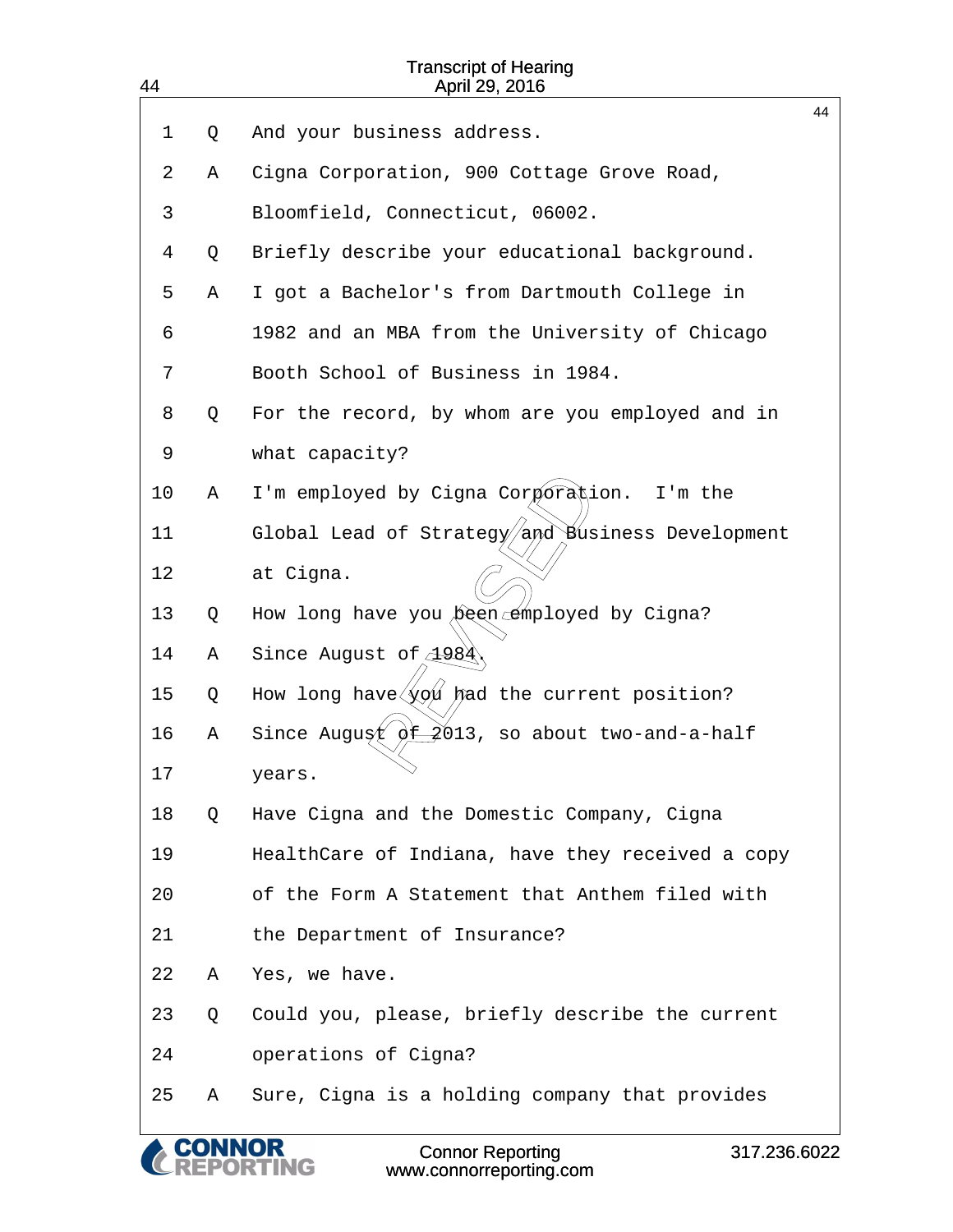45

|    |   | <b>Connor Reporting</b><br>317.236.6022<br>www.connorreporting.com |    |
|----|---|--------------------------------------------------------------------|----|
| 25 | Q | Could you respond to the Commissioner's question                   |    |
| 24 |   | comprehensive large group lines of business.                       |    |
| 23 |   | individual, comprehensive small group or                           |    |
| 22 |   | premium in Indiana of either comprehensive                         |    |
| 21 |   | we do not have a meaningful share of total                         |    |
| 20 |   | And also, finally, as Jay also mentioned,                          |    |
| 19 |   | employees living or working in Indiana.                            |    |
| 18 |   | have, as Jay mentioned earlier, about 161                          |    |
| 17 |   | Relative to our physical presence here, we                         |    |
| 16 |   | states but operating here in Indiana.                              |    |
| 15 |   | are foreign companies domesticated in other                        |    |
| 14 |   | Commissioner, several insurance companies that                     |    |
| 13 |   | We also have $\sqrt{a}$ $\frac{y}{y}$ referenced earlier,          |    |
| 12 |   | organization.                                                      |    |
| 11 |   | It's a health/maintenance<br>Indiana.                              |    |
| 10 |   | company domiciled here, $i\sqrt{f}$ (igna HealthCare of            |    |
| 9  | Α | Yeah, sure. Relative to Indiana, we have one                       |    |
| 8  |   | and business in Indiana?                                           |    |
| 7  | Q | Could you, please, describe Cigna's operations                     |    |
| 6  |   | sponsored programs and individual programs.                        |    |
| 5  |   | through employer sponsored programs, government                    |    |
| 4  |   | services and products for those consumers                          |    |
| 3  |   | provide very affordable and personalized                           |    |
| 2  |   | our affiliates and subsidiaries. We seek to                        |    |
| 1  |   | health services and products globally through                      | 45 |
|    |   |                                                                    |    |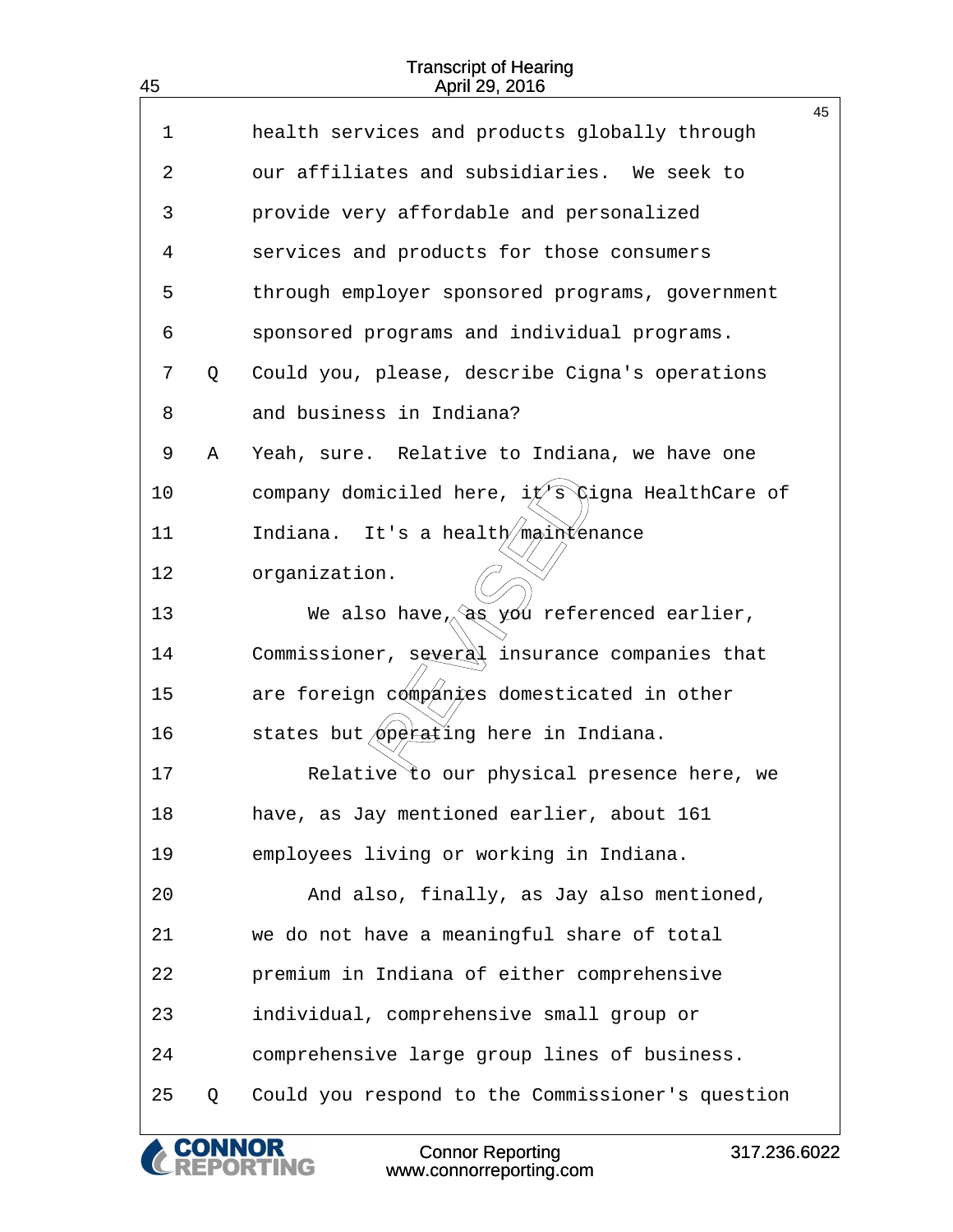| 46 |   | <b>Transcript of Hearing</b><br>April 29, 2016                       |
|----|---|----------------------------------------------------------------------|
|    |   | 46                                                                   |
| 1  |   | about the products that the Cigna companies sell                     |
| 2  |   | in Indiana?                                                          |
| 3  | Α | Yeah. So, well, specific to Indiana, we sell                         |
| 4  |   | commercial medical in Indiana, Part D, Medicare                      |
| 5  |   | Part D, Medigap or Medicare Stop gap group life                      |
| 6  |   | and group disability. So in some ways the main                       |
| 7  |   | differences between Cigna and Anthem are more I                      |
| 8  |   | would say, at least in Indiana, in how we go to                      |
| 9  |   | market. So Cigna has a very integrated value                         |
| 10 |   | proposition. We have very strong capabilities                        |
| 11 |   |                                                                      |
| 12 |   | For instance, we have $\frac{1}{2}$ verty strong behavioral          |
| 13 |   | We awn own pharmacy benefit<br>health program.                       |
| 14 |   | manager or PBM. $\subset$                                            |
| 15 |   | And our $\sqrt{a}$ / $\sqrt{a}$ / $\sqrt{p}$ roposition really is to |
| 16 |   | integrate those into capabilities that drive a                       |
| 17 |   | better customer experience and lower total                           |
| 18 |   | medical cost. So it's quite different in terms                       |
| 19 |   | of how we go to market, even though we both may                      |
| 20 |   | sell, for instance, a PPO, the way we sell it                        |
| 21 |   | and the companies we tend to be selling it to                        |
| 22 |   | are a little bit different.                                          |
| 23 |   | INSURANCE COMMISSIONER ROBERTSON:<br>Okay,                           |
| 24 |   | thank you.                                                           |
| 25 | Q | Does the Domestic Company currently satisfy the                      |
|    |   | <b>Connor Reporting</b><br>317.236.6022<br>www.connorreporting.com   |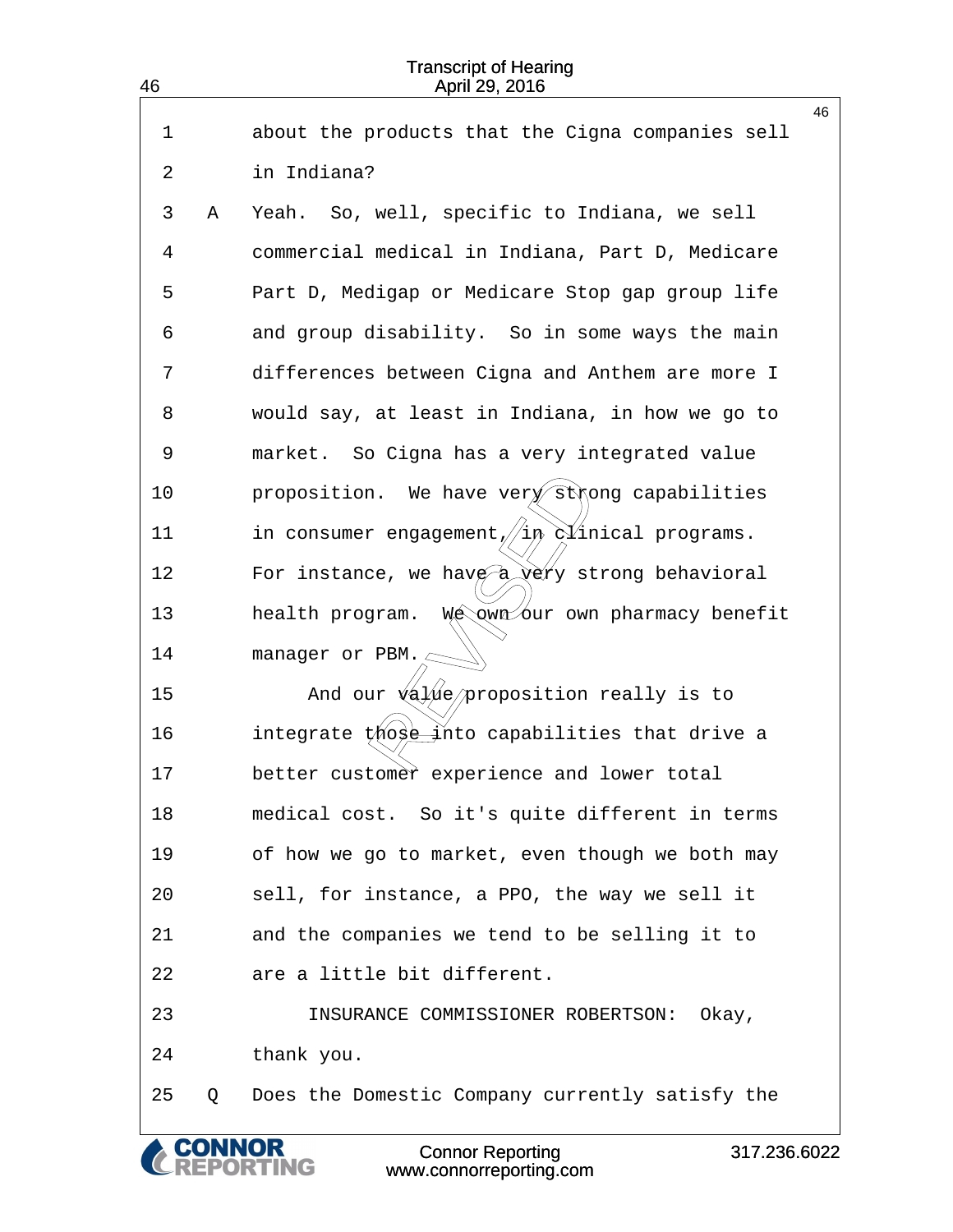| 47 |   | <b>Transcript of Hearing</b><br>April 29, 2016                           |    |
|----|---|--------------------------------------------------------------------------|----|
|    |   |                                                                          | 47 |
| 1  |   | requirements to maintain its license in the                              |    |
| 2  |   | state of Indiana?                                                        |    |
| 3  | Α | Yes, it does.                                                            |    |
| 4  | Q | To your knowledge, would the Domestic Company                            |    |
| 5  |   | continue to satisfy the requirements to maintain                         |    |
| 6  |   | its licensure in Indiana after the acquisition                           |    |
| 7  |   | of control --                                                            |    |
| 8  | Α | Yes, to the best of my knowledge we will.                                |    |
| 9  | Q | Could you, please, outline briefly the benefits                          |    |
| 10 |   | of the merger from the standpoint of Cigna and                           |    |
| 11 |   | the Domestic Company?                                                    |    |
| 12 | Α | Firgt of all, we're very<br>Yes, certainly.                              |    |
| 13 |   | excited about the opportunity of the combined                            |    |
| 14 |   | company, both for the combined company and, more                         |    |
| 15 |   | importantly, $\frac{2}{3}$ (ox) $\frac{2}{3}$ customers and clients.     |    |
| 16 |   | Both companies are committed to high                                     |    |
| 17 |   | quality, affordable health coverage.<br>Our                              |    |
| 18 |   | strategies are actually remarkably similar in                            |    |
| 19 |   | terms of our goals, but we're very                                       |    |
| 20 |   | complementary, we're very different again.<br>And                        |    |
| 21 |   | so because of those complementary natures, we                            |    |
| 22 |   | really believe we're going to be able to drive a                         |    |
| 23 |   | lot of advantages to consumers in Indiana.<br>And                        |    |
| 24 |   | the ones I would highlight maybe are helping to                          |    |
| 25 |   | keep high quality health care as affordable as                           |    |
|    |   | <b>Connor Reporting</b><br>317.236.6022<br>NG<br>www.connorreporting.com |    |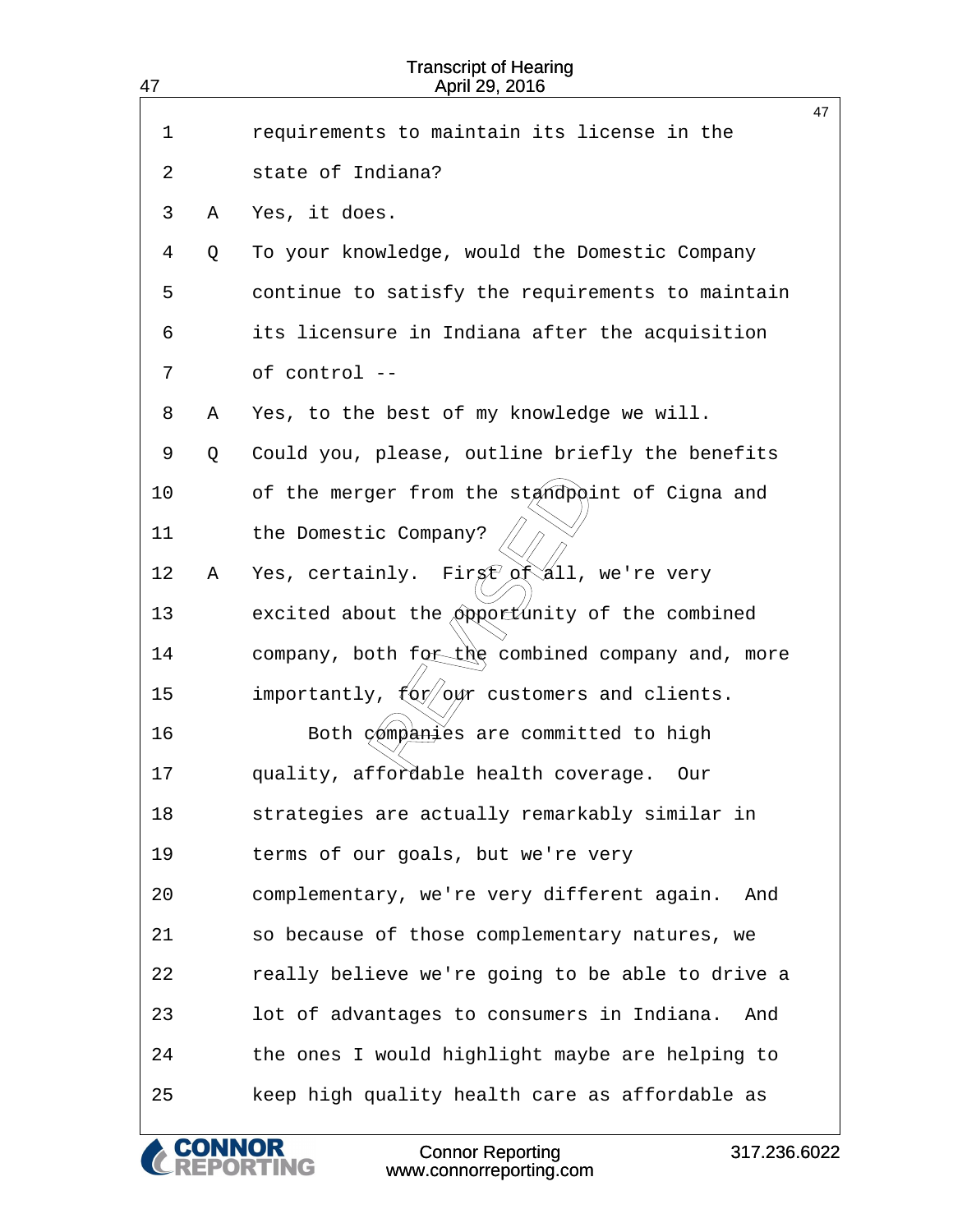|             |   |                                                  | 48 |
|-------------|---|--------------------------------------------------|----|
| $\mathbf 1$ |   | possible, improving consumer choice with respect |    |
| 2           |   | to products and services, ensuring consumers     |    |
| 3           |   | have access to the highest quality, most         |    |
| 4           |   | effective care, and finally, increasing consumer |    |
| 5           |   | access to an enhanced network of hospitals,      |    |
| 6           |   | physicians and other health care professionals.  |    |
| 7           | Q | Thank you. I'm going to ask you the same         |    |
| 8           |   | questions I asked Mr. Wagner that go to the      |    |
| 9           |   | statutory standards.                             |    |
| 10          |   | First, will the proposed acquisition of          |    |
| 11          |   | control of the Domestic/Company by Anthem tend   |    |
| 12          |   | to affect adversely the contractual obligations  |    |
| 13          |   | of the Domestic Company or its ability and       |    |
| 14          |   | tendency to render service in the future to the  |    |
| 15          |   | Domestic Company/s/policyholders and the public? |    |
| 16          | Α | No, to the best of my knowledge it will not.     |    |
| 17          | Q | Second, will the effect of the proposed          |    |
| 18          |   | transaction be to substantially lessen           |    |
| 19          |   | competition in any line of insurance in any      |    |
| 20          |   | section of Indiana or tend to create a monopoly  |    |
| 21          |   | in the state?                                    |    |
| 22          | Α | No, as discussed by Jay Wagner, it will not.     |    |
| 23          | Q | Would the financial condition of Anthem          |    |
| 24          |   | jeopardize the financial stability of the        |    |
| 25          |   | Domestic Company, or of any corporation          |    |
|             |   |                                                  |    |

& CONNOR<br>CREPORTING

48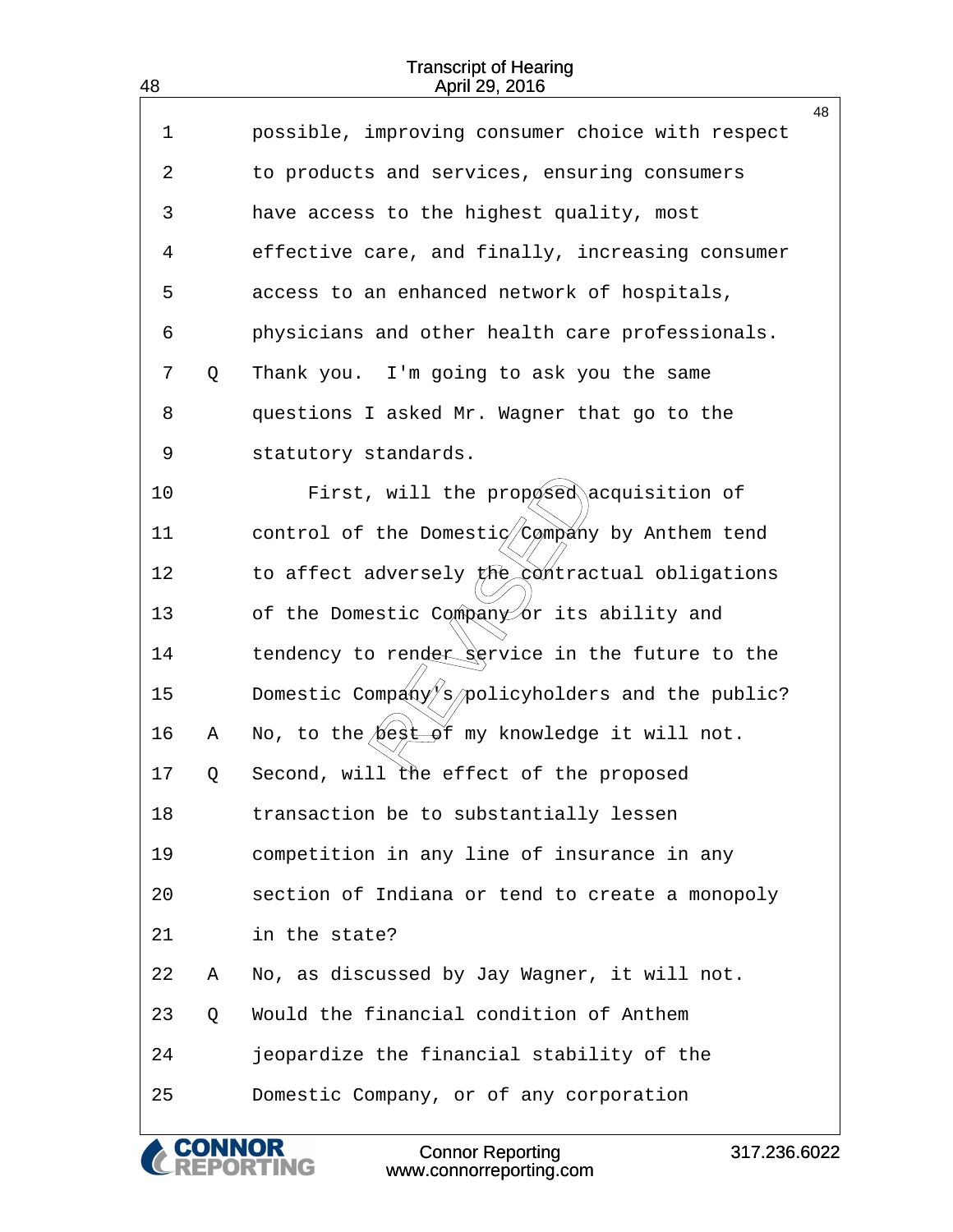| 49 |   | <b>Transcript of Hearing</b><br>April 29, 2016                                  |    |
|----|---|---------------------------------------------------------------------------------|----|
|    |   |                                                                                 | 49 |
| 1  |   | controlling the Domestic Company, or prejudice                                  |    |
| 2  |   | the interest of the Domestic Company's                                          |    |
| 3  |   | policyholders?                                                                  |    |
| 4  | Α | No, to the best of my knowledge and belief, it                                  |    |
| 5  |   | will not.                                                                       |    |
| 6  | Q | Does Anthem have any plans or proposals to                                      |    |
| 7  |   | liquidate the Domestic Company, or any                                          |    |
| 8  |   | corporation controlling the Domestic Company, to                                |    |
| 9  |   | sell its assets or consolidate or merge it with                                 |    |
| 10 |   | any person, or to make any other material change                                |    |
| 11 |   | in its investment poli $\phi'$ , business, corporate                            |    |
| 12 |   | structure or management that are not fair and                                   |    |
| 13 |   | reasonable to the policyholders of the Domestic                                 |    |
| 14 |   | Company and not in the public interest?                                         |    |
| 15 | Α | Not to my knowledge.                                                            |    |
| 16 | Q | And fifth, $\langle \phi \rangle$ you believe the competence,                   |    |
| 17 |   | experience and integrity of those persons who                                   |    |
| 18 |   | would control the operation of the Domestic                                     |    |
| 19 |   | Company would tend to affect adversely the                                      |    |
| 20 |   | general capacity or intention of the Domestic                                   |    |
| 21 |   | Company to transact the business of insurance in                                |    |
| 22 |   | a safe and prudent manner?                                                      |    |
| 23 | Α | No.                                                                             |    |
| 24 | Q | Based on the record established and the                                         |    |
| 25 |   | substance of Anthem's Form A Statement, is it                                   |    |
|    |   | <b>Connor Reporting</b><br>317.236.6022<br><b>JG</b><br>www.connorreporting.com |    |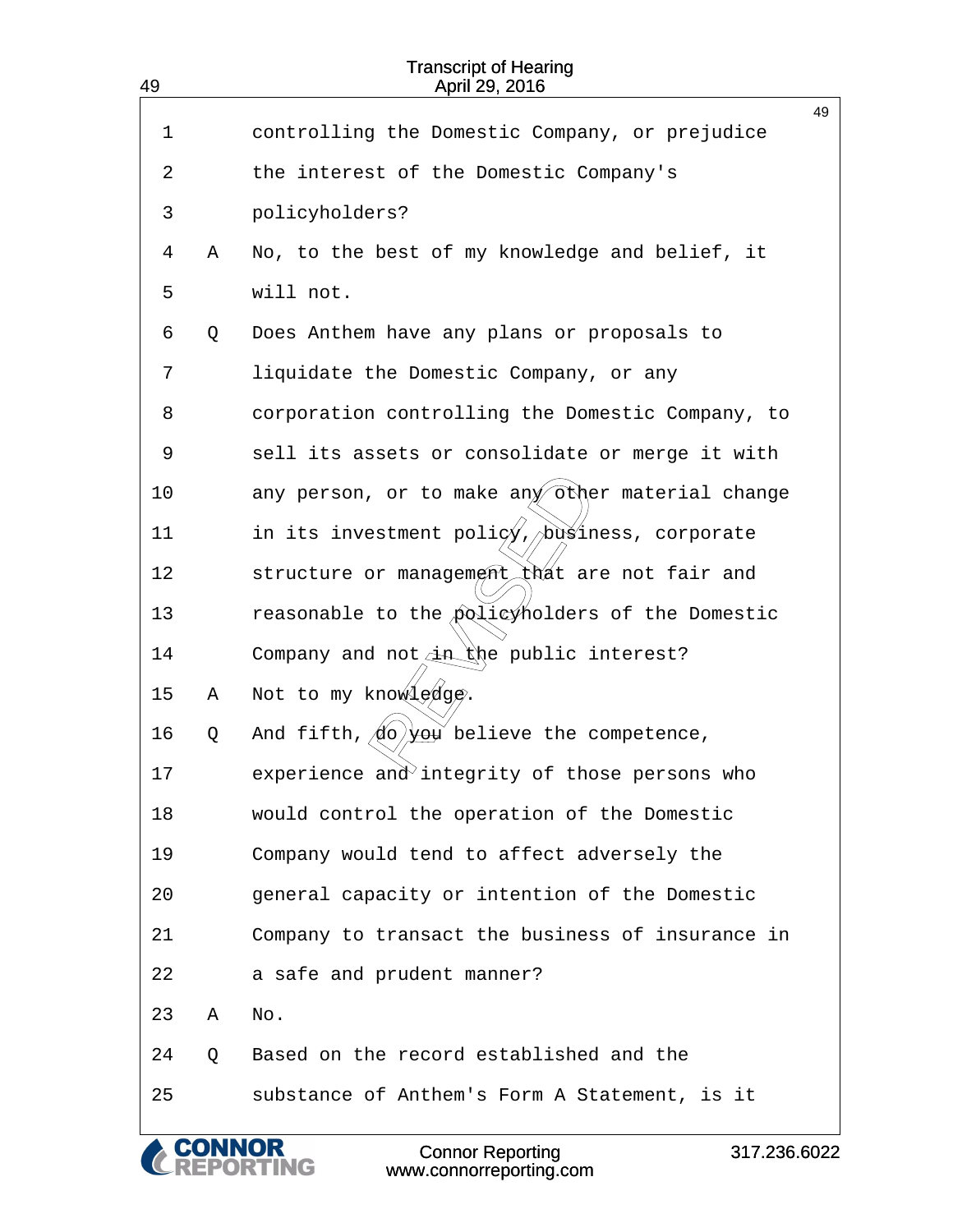50

| $\mathbf 1$ |   | the view of Cigna and the Domestic Company that                | 50 |
|-------------|---|----------------------------------------------------------------|----|
| 2           |   | the Indiana Department of Insurance has a                      |    |
| 3           |   | sufficient record for issuance of an order                     |    |
| 4           |   | approving the proposed acquisition of control?                 |    |
| 5           | Α | Yes, we believe there's a strong record that's                 |    |
| 6           |   | been found on each of the statutory requirements               |    |
| 7           |   | for approval, and that's been fully met, such                  |    |
| 8           |   | that the approval of the transaction is                        |    |
| 9           |   | justified.                                                     |    |
| 10          | Q | Is there anything else $\gamma \circ \psi$ d ike to add in     |    |
| 11          |   | conclusion to your testimony?                                  |    |
| 12          | Α | Just on behalf of $Cigna \wedge$<br>tó thank you,              |    |
| 13          |   | Commissioner Robertson and the entire staff of                 |    |
| 14          |   | the Department of Insurance in Indiana for all                 |    |
| 15          |   | the work you' $\sqrt{\frac{1}{2}}$ on our Form A, and I'd also |    |
| 16          |   | like to urgé the approval of our Form A                        |    |
| 17          |   | statements being in the best interests of                      |    |
| 18          |   | Cigna's and the Domestic Company's customers and               |    |
| 19          |   | of all the insurance consumers in the state of                 |    |
| 20          |   | Indiana. Thank you.                                            |    |
| 21          |   | INSURANCE COMMISSIONER ROBERTSON: I have                       |    |
| 22          |   | one question for you.                                          |    |
| 23          |   | THE WITNESS: Certainly.                                        |    |
| 24          |   | INSURANCE COMMISSIONER ROBERTSON: Cigna                        |    |
| 25          |   | HealthCare of Indiana, who is the Indiana                      |    |
|             |   |                                                                |    |

& CONNOR<br>CREPORTING Connor Reporting www.connorreporting.com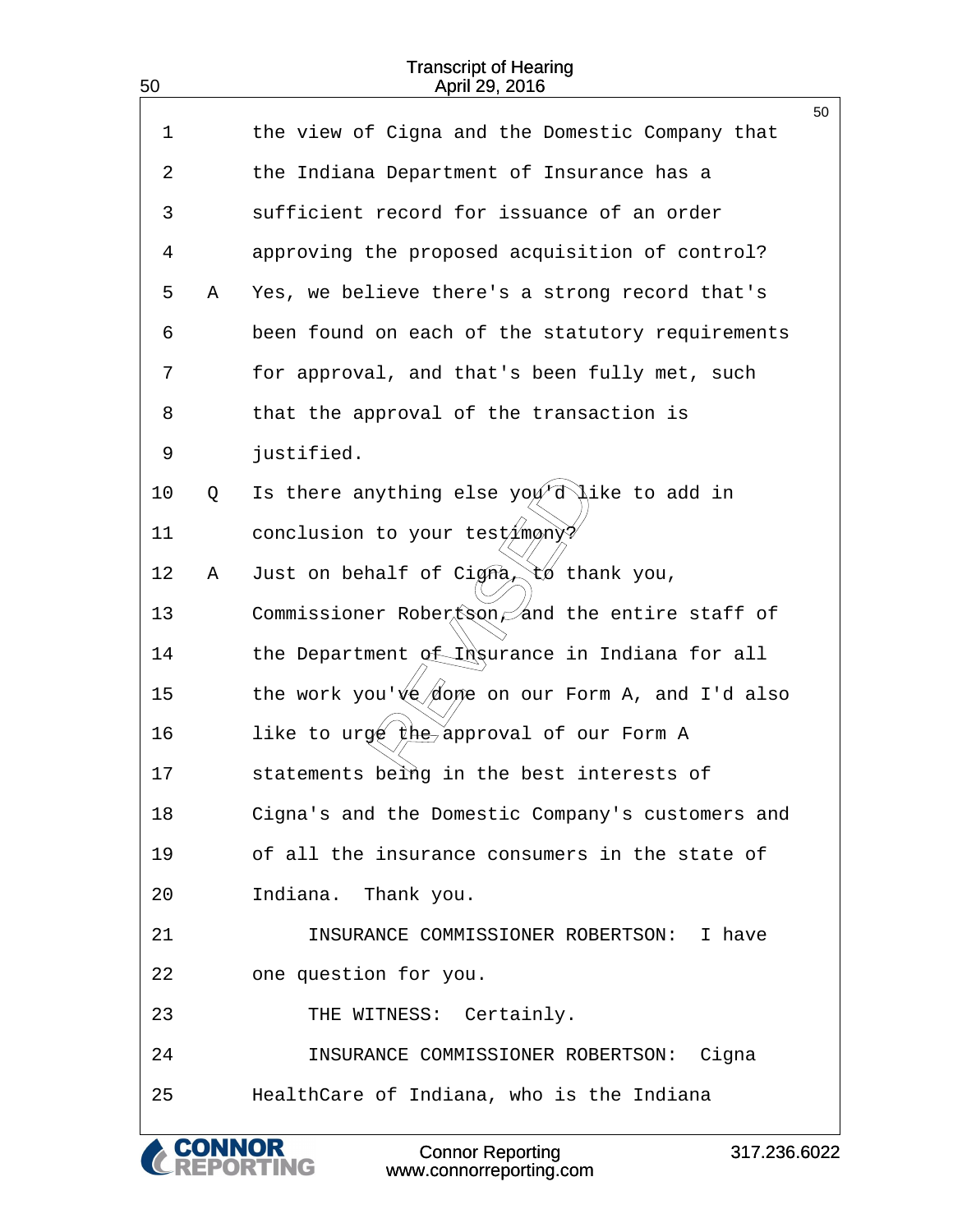| 51 | <b>Transcript of Hearing</b><br>April 29, 2016     |                |
|----|----------------------------------------------------|----------------|
| 1  | resident that's on the board of directors?         | 51             |
| 2  | THE WITNESS: I don't know that off the top         |                |
| 3  | of my head.                                        |                |
| 4  | INSURANCE COMMISSIONER ROBERTSON: I like           |                |
| 5  | asking questions.                                  |                |
| 6  | THE WITNESS: That's a fair question.<br>Ι.         |                |
| 7  | just don't know it off the top of my head.<br>We   |                |
| 8  | can find that. I may even be able to find it       |                |
| 9  | while we're here. If not, we'll follow up.         |                |
| 10 | INSURANCE COMMISSIONER ROBERTSON:<br>That          |                |
| 11 | will become part of the regard.                    |                |
| 12 | Absolutely<br>THE WITNESS:                         |                |
| 13 | INSURANCE COMMISSIONER ROBERTSON:<br>Thank         |                |
| 14 | you for your presentation.                         |                |
| 15 | Okay, Mr. Murphy                                   |                |
| 16 | MR. MURPHY $\sqrt{M_{\rm T}}$ Kimpel, I'm going to |                |
| 17 | direct my questions to Anthem and Cigna            |                |
| 18 | generally, so any sworn witness for Anthem or      |                |
| 19 | Cigna can answer.                                  |                |
| 20 | MR. KIMPEL: Would you like to have the             |                |
| 21 | witnesses come up to the table?                    |                |
| 22 | MR. MURPHY: I think that would be most             |                |
| 23 | practical.                                         |                |
| 24 |                                                    |                |
| 25 | JAY WAGNER AND STEPHEN SCHLEGEL,                   |                |
|    | <b>A CONNOR</b><br><b>Connor Reporting</b>         | 317, 236, 6022 |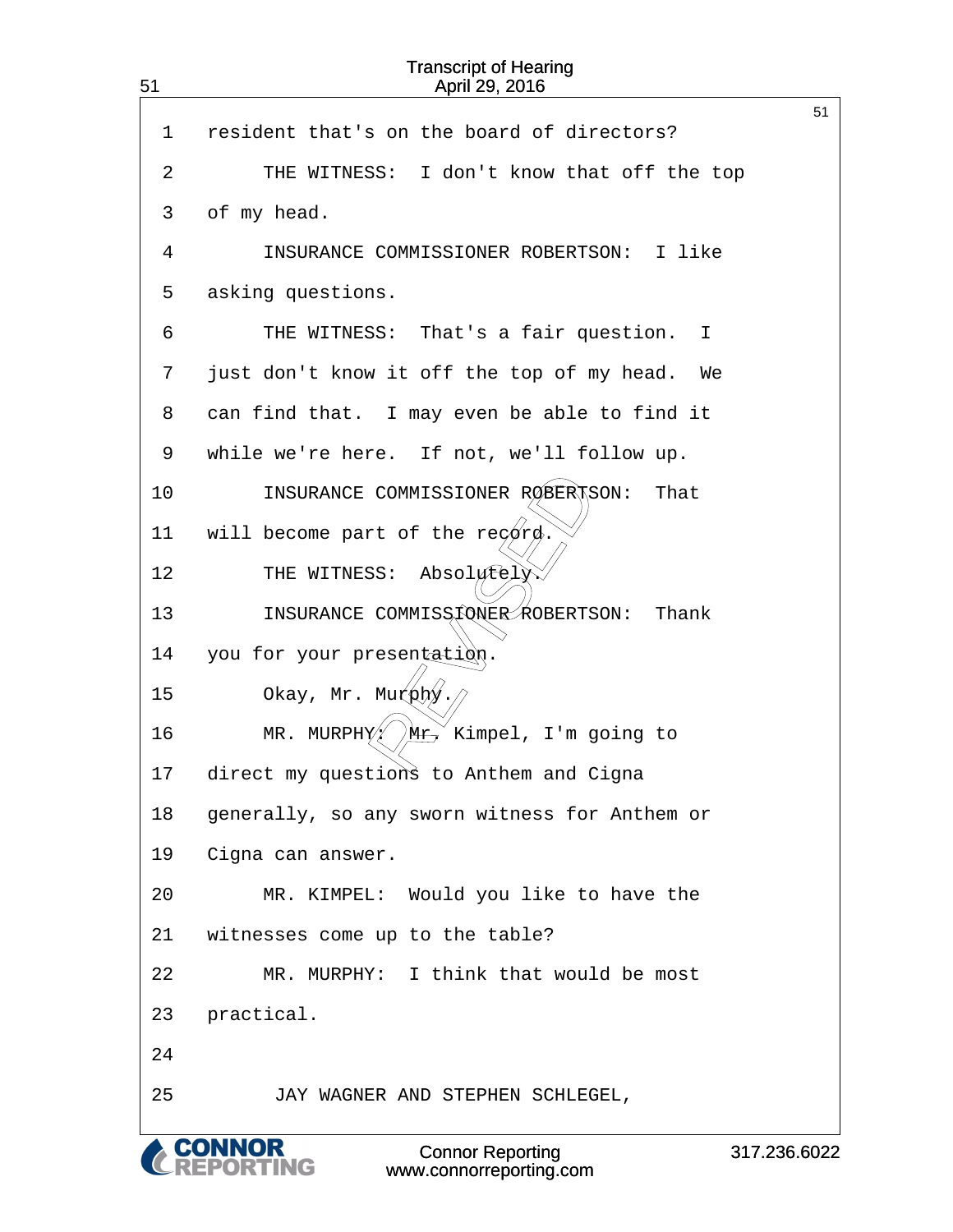| 52 |   | <b>Transcript of Hearing</b><br>April 29, 2016                           |    |
|----|---|--------------------------------------------------------------------------|----|
| 1  |   | having been previously duly sworn to tell the                            | 52 |
| 2  |   | truth, the whole truth, and nothing but the truth                        |    |
| 3  |   | relating to said matter were examined and testified                      |    |
| 4  |   | as follows:                                                              |    |
| 5  |   | EXAMINATION,                                                             |    |
| 6  |   | QUESTIONS BY JOHN MURPHY:                                                |    |
| 7  |   | Has there been any material change in any fact                           |    |
|    | Q |                                                                          |    |
| 8  |   | or assumption in any of the Form A filings made                          |    |
| 9  |   | by Anthem with this Department since those                               |    |
| 10 |   | filings were made?                                                       |    |
| 11 | Α | No, there has not.                                                       |    |
| 12 | Q | Can you confirm that $\sqrt{a^2}$ ter the proposed                       |    |
| 13 |   | acquisition, Cigna will maintain compliance with                         |    |
| 14 |   | Indiana Code 27 4 6 21 regarding physical                                |    |
| 15 |   | presence requirements in Indiana?                                        |    |
| 16 | Α | Yes, it wi $\cancel{11}$                                                 |    |
| 17 | Q | Would the corporate headquarters of Anthem                               |    |
| 18 |   | remain in Indiana after the proposed                                     |    |
| 19 |   | acquisition?                                                             |    |
| 20 | Α | Per the merger agreement, yes.                                           |    |
| 21 | Q | Would any employees of Cigna be eliminated in                            |    |
| 22 |   | Indiana as a result of an acquisition by Anthem?                         |    |
| 23 | Α | We have no plans to do so.                                               |    |
| 24 | Q | Would any employees of Anthem be eliminated in                           |    |
| 25 |   | Indiana as a result of an acquisition of Cigna                           |    |
|    |   | <b>Connor Reporting</b><br>317.236.6022<br>NG<br>www.connorreporting.com |    |

Connor Reporting www.connorreporting.com 317.236.6022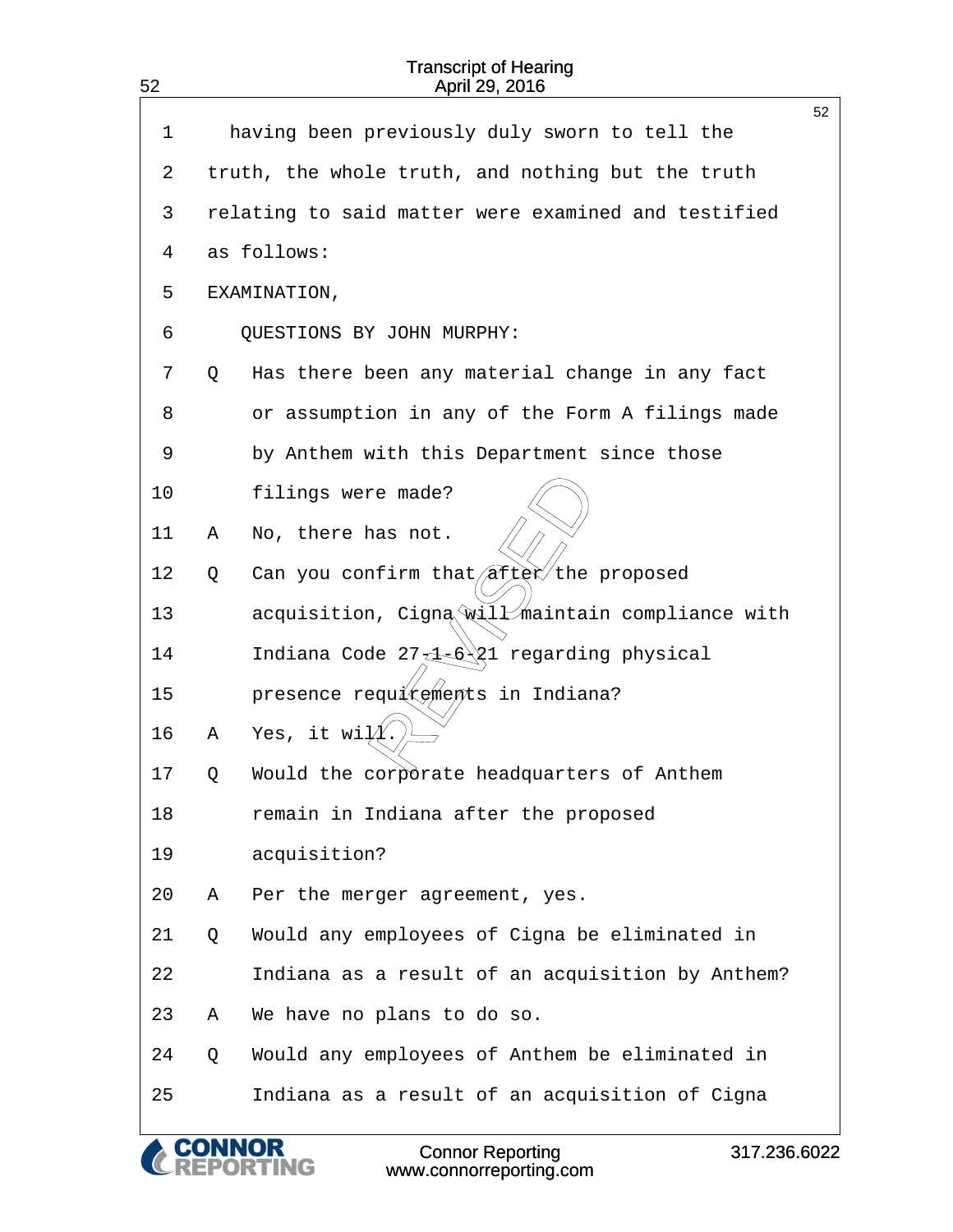| 53 |   | <b>Transcript of Hearing</b><br>April 29, 2016        |    |
|----|---|-------------------------------------------------------|----|
| 1  |   | by Anthem?                                            | 53 |
| 2  | Α | Again, we have no current plans as we've spoken       |    |
| 3  |   | about in the state of Indiana to have any             |    |
| 4  |   | material reductions in the number of employees        |    |
| 5  |   | of either company.                                    |    |
| 6  | Q | Would there be any increase in Indiana jobs as a      |    |
| 7  |   | result of the proposed acquisition?                   |    |
| 8  | Α | We certainly hope so. The acquisition is              |    |
| 9  |   | designed around growth in bringing in new             |    |
| 10 |   | product categories and ad titional delivery           |    |
| 11 |   | system options, so we $\varphi$ ertalnly hope so.     |    |
| 12 | Q | What would the overa $\widehat{A}$ eddnomic impact on |    |
| 13 |   | Indiana be as a result of an acquisition of           |    |
| 14 |   | Cigna by Anthem <sub>2</sub>                          |    |
| 15 | Α | I don't think (there would be any material change     |    |
| 16 |   | to the economic impact in Indiana until we sort       |    |
| 17 |   | of figure out what the benefits will be post          |    |
| 18 |   | closing.                                              |    |
| 19 | Q | If the proposed merger is approved, will it           |    |
| 20 |   | result in any increase in premiums to current         |    |
| 21 |   | Indiana Cigna policyholders?                          |    |
| 22 | Α | There will be no increase in premiums as a            |    |
| 23 |   | result of the transaction.                            |    |
| 24 | Q | What about the future Cigna policyholders in          |    |
| 25 |   | Indiana?                                              |    |

**CONNOR<br>REPORTING**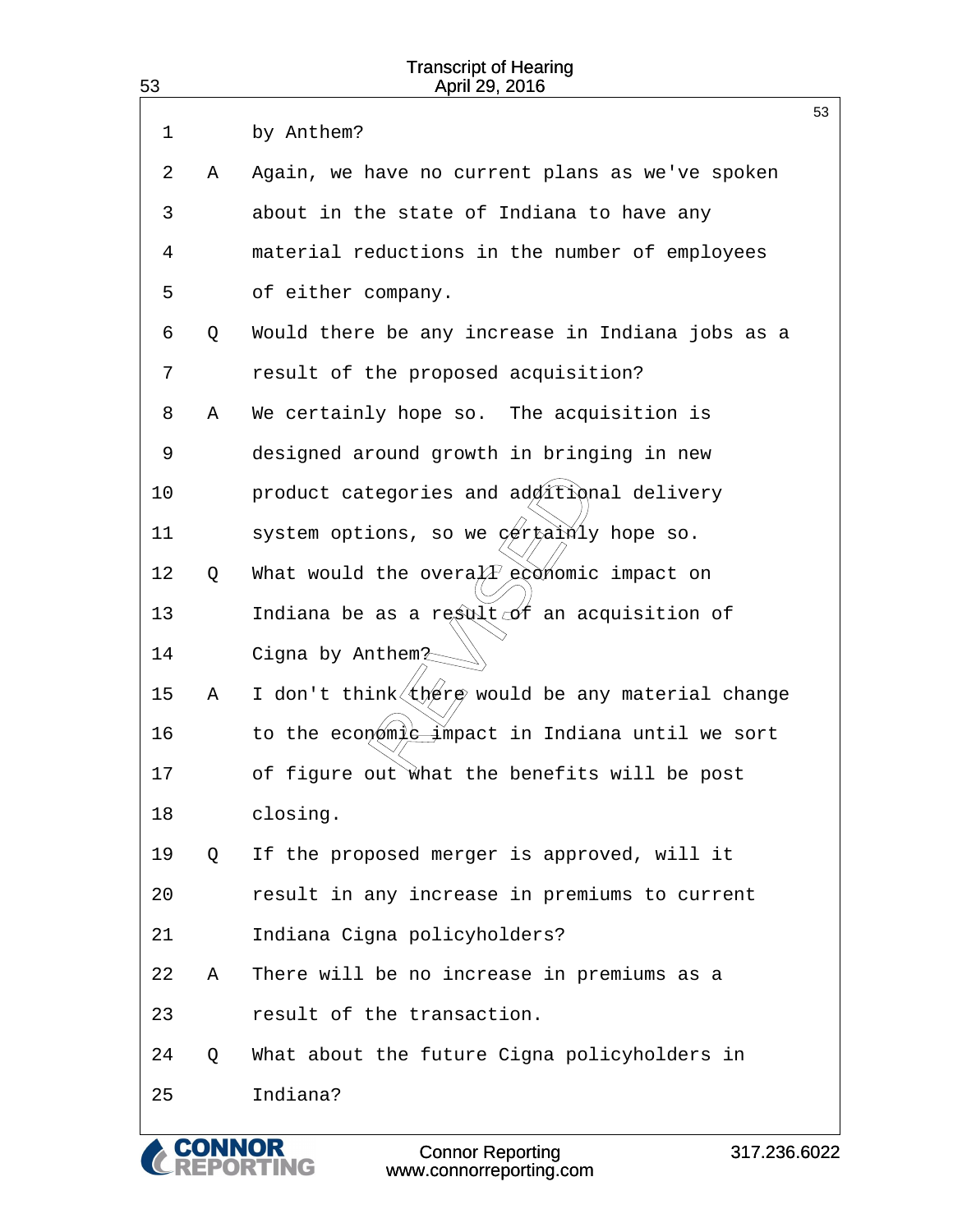|    |   |                                                    | 54 |
|----|---|----------------------------------------------------|----|
| 1  | Α | As we talked about before, the transaction is      |    |
| 2  |   | designed around reducing medical costs -- also     |    |
| 3  |   | administrative efficiencies as well -- reducing    |    |
| 4  |   | medical costs through efficiencies in adopting     |    |
| 5  |   | value based care models, leveraging programs       |    |
| 6  |   | that we have to both companies. Collaborative      |    |
| 7  |   | care coordination with Cigna as well as programs   |    |
| 8  |   | such as enhanced personal health care at Anthem,   |    |
| 9  |   | programs have been shown in the value based        |    |
| 10 |   | model that costs can be reduced four to five       |    |
| 11 |   | percent across the board with better health        |    |
| 12 |   | outcomes and fewer visits to the hospital,         |    |
| 13 |   | et cetera.                                         |    |
| 14 |   | Having said that, fighting that cost curve         |    |
| 15 |   | and bending $t\&rt\cos t$ curve also presumes that |    |
| 16 |   | you're fighting against other cost increasers.     |    |
| 17 |   | Pharma costs, for instance, are going up           |    |
| 18 |   | 13 percent last year. The increase in use of       |    |
| 19 |   | specialty drugs and high cost specialty drugs is   |    |
| 20 |   | increasing even more than that. So there are       |    |
| 21 |   | significant headwinds within the increase of       |    |
| 22 |   | premiums -- or the decrease of premiums.           |    |
| 23 |   | 97 percent of a change in premiums is related to   |    |
| 24 |   | the underlying cost of care. So that's what        |    |
| 25 |   | we're trying to bend as a result of the            |    |

& CONNOR<br>CREPORTING

54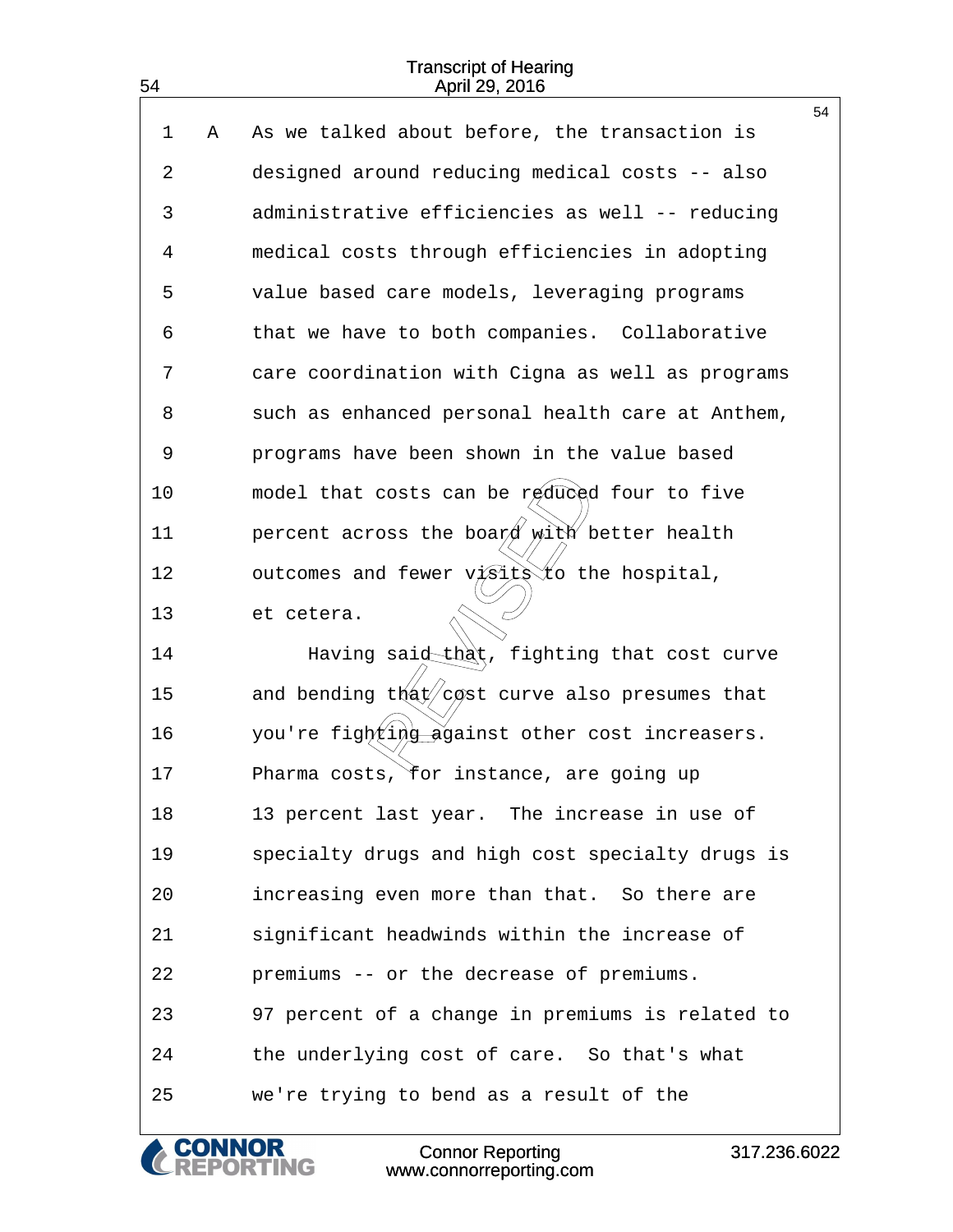| 55 |    | <b>Transcript of Hearing</b><br>April 29, 2016                   |    |
|----|----|------------------------------------------------------------------|----|
| 1  |    | transaction.                                                     | 55 |
| 2  | Q  | So would the expected cost saving efficiencies                   |    |
| 3  |    | from the proposed merger be passed along to                      |    |
| 4  |    | Indiana policyholders in the form of premiums                    |    |
| 5  |    | that are lower than they might otherwise have                    |    |
| 6  |    | been?                                                            |    |
| 7  | Α  | I think that's fair to say. To the extent there                  |    |
| 8  |    | are medical care cost savings, those will be                     |    |
| 9  |    | passed on to the consumers. In ASO, it's a                       |    |
| 10 |    | direct pass-through, for $M$ stance. And then MLR                |    |
| 11 |    | requirements would require any cost of care in                   |    |
| 12 |    | the 80, 85 percent thresholds be passed on as                    |    |
| 13 |    | well. We think the administrative efficiencies                   |    |
| 14 |    | will also add to the competitive pricing of the                  |    |
| 15 |    | products out $(kx)e/\sin$ the marketplace and                    |    |
| 16 |    | affordabil $\frac{i}{\ell}$ y/ $\frac{1}{20}$ employers as well. |    |
| 17 | O. | What impact would the proposed merger have on                    |    |
| 18 |    | development of adequate provider networks in                     |    |
| 19 |    | Indiana?                                                         |    |
| 20 | Α  | I'm sorry, can you say it again?                                 |    |
| 21 | Q  | What impact would the proposed merger have on                    |    |
| 22 |    | development of adequate provider networks in                     |    |
| 23 |    | Indiana?                                                         |    |
| 24 | Α  | We're intending to enhance access to provider                    |    |
| 25 |    | networks and higher quality provider networks.                   |    |
|    |    | <b>CONNOR</b><br><b>Connor Reporting</b><br>317.236.6022         |    |

www.connorreporting.com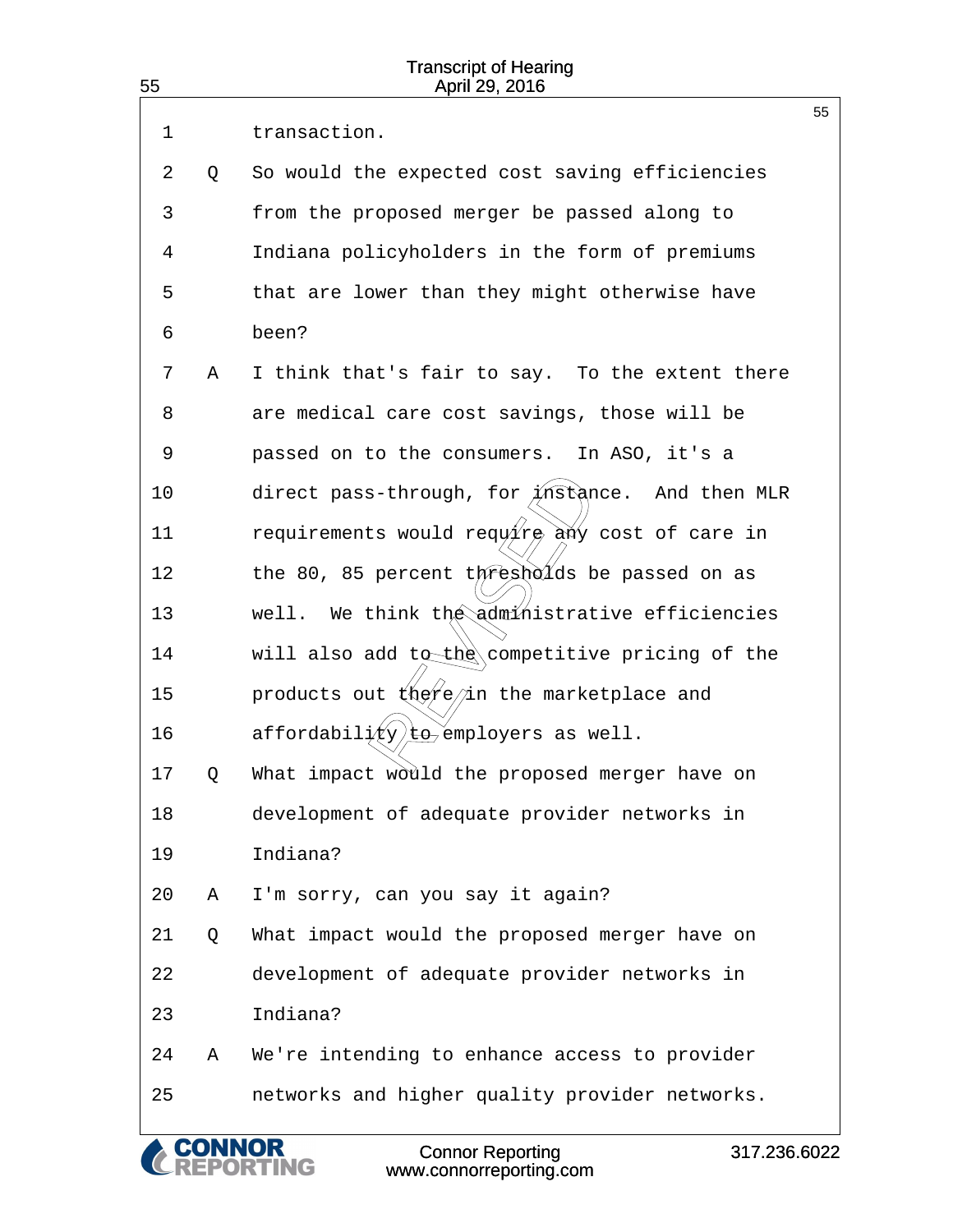56

|    |   |                                                 | 56 |
|----|---|-------------------------------------------------|----|
| 1  |   | Certainly we've got deep and extensive networks |    |
| 2  |   | at Anthem now in Indiana. We would fully intend |    |
| 3  |   | to make sure that Cigna customers would also    |    |
| 4  |   | benefit from those provider relationships,      |    |
| 5  |   | perhaps in different ways, perhaps in the same  |    |
| 6  |   | way, but increasing access as well as assisting |    |
| 7  |   | significantly with affordability and quality.   |    |
| 8  | Q | Would there be an impact on the proposed merger |    |
| 9  |   | on Indiana hospitals' and other Indiana         |    |
| 10 |   | providers' ability to negotiane adequate rates  |    |
| 11 |   | and incentives to ensure sufficient consumer    |    |
| 12 |   | choice and access to health care in Indiana?    |    |
| 13 | Α | We do not believe $\hat{SQ}$                    |    |
| 14 | Q | The Form A filing notes that the combined       |    |
| 15 |   | company would realpze significant synergies and |    |
| 16 |   | cost savings after the proposed transactions.   |    |
| 17 |   | Do you have an estimate of how much savings     |    |
| 18 |   | those expect to be?                             |    |
| 19 | Α | Yes. As we prepared and negotiated the merger   |    |
| 20 |   | agreement and estimated the savings, we did     |    |
| 21 |   | estimate approximately 2 billion in run rate    |    |
| 22 |   | synergies achievable within two years           |    |
| 23 |   | essentially of closing the transaction.         |    |
| 24 |   | INSURANCE COMMISSIONER ROBERTSON:<br>In the     |    |
| 25 |   | state of Indiana?                               |    |
|    |   |                                                 |    |

Connor Reporting www.connorreporting.com

**CONNOR<br>REPORTING** 

C

317.236.6022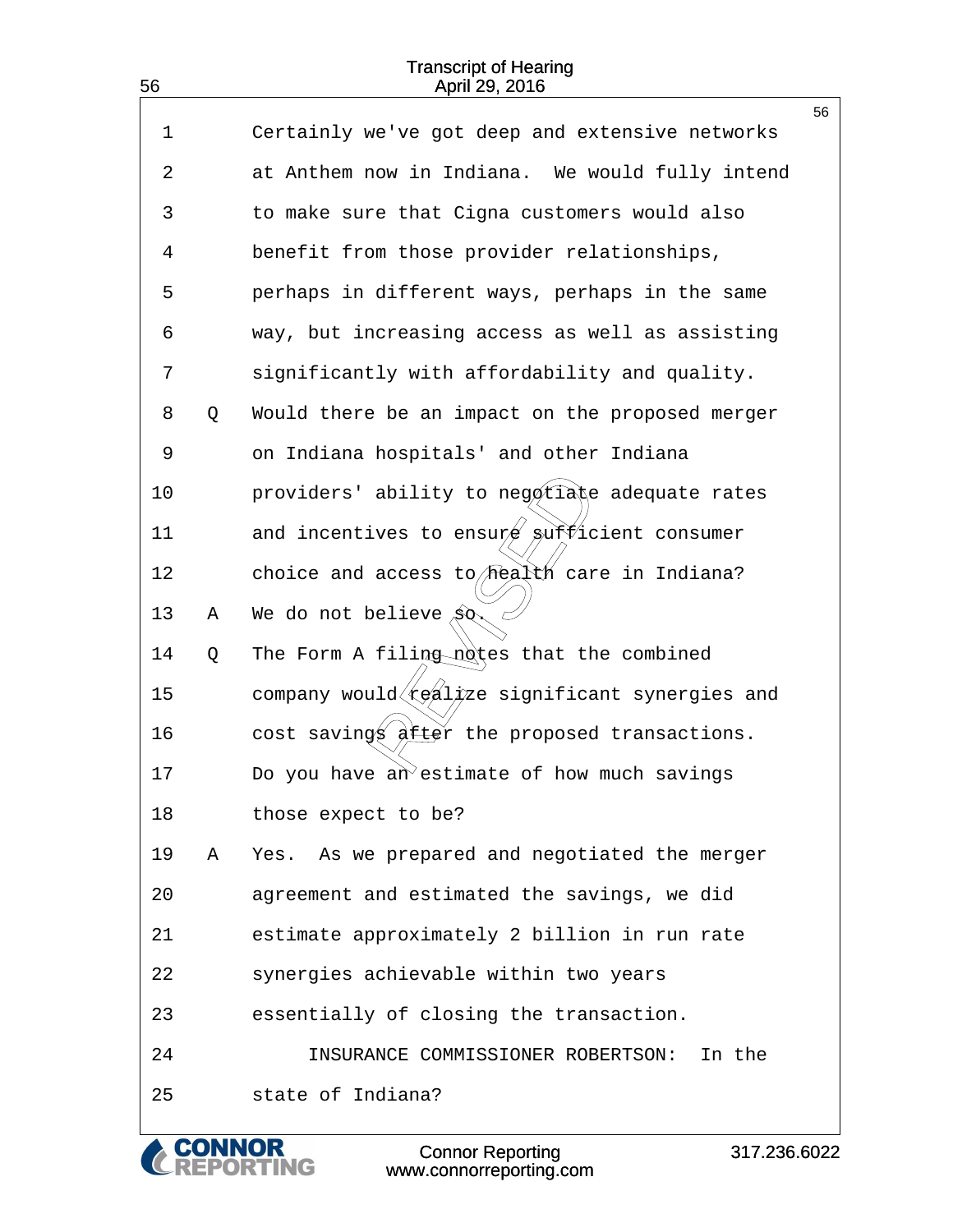| 57 |   | <b>Transcript of Hearing</b><br>April 29, 2016                                                                  |    |
|----|---|-----------------------------------------------------------------------------------------------------------------|----|
| 1  |   | No, I'm sorry, in total for<br>MR. WAGNER:                                                                      | 57 |
| 2  |   | the entire transaction.                                                                                         |    |
| 3  | Q | The Form A filing notes that shortly followed                                                                   |    |
| 4  |   | the public announcement of the proposed                                                                         |    |
| 5  |   | transaction, the rating agencies place Anthem's                                                                 |    |
| 6  |   | ratings under review with negative implications.                                                                |    |
| 7  |   | Can you explain the concerns the rating agencies                                                                |    |
| 8  |   | have expressed?                                                                                                 |    |
| 9  | Α | Yeah, the rating agency, the ratings are a                                                                      |    |
| 10 |   | forward-looking type of rating.<br>And it takes                                                                 |    |
| 11 |   | into consideration the $/\ell$ act that post closing                                                            |    |
| 12 |   | our debt to capital will rise to 49.6 percent.                                                                  |    |
| 13 |   | That is the concerty and we've been able to                                                                     |    |
| 14 |   | demonstrate to the rating agencies that we are                                                                  |    |
| 15 |   | committed to $\frac{1}{2}$ committed to $\frac{1}{2}$ committed to $\frac{1}{2}$ content grade debt ratings and |    |
| 16 |   | have shown that we intend to bring our debt to                                                                  |    |
| 17 |   | cap ratio back down to into the low 40 percent                                                                  |    |
| 18 |   | range.                                                                                                          |    |
| 19 | Q | Would that maintain your current rate?                                                                          |    |
| 20 | Α | Yes, the low 40s would maintain our current debt                                                                |    |
| 21 |   | rate.                                                                                                           |    |
| 22 | Q | So do you anticipate any downgrade as a result                                                                  |    |
| 23 |   | of the merger?                                                                                                  |    |
| 24 | Α | We're not anticipating any downgrade as a result                                                                |    |
| 25 |   | of the merger.                                                                                                  |    |
|    |   | <b>Connor Reporting</b><br>317.236.6022<br>IG<br>www.connorreporting.com                                        |    |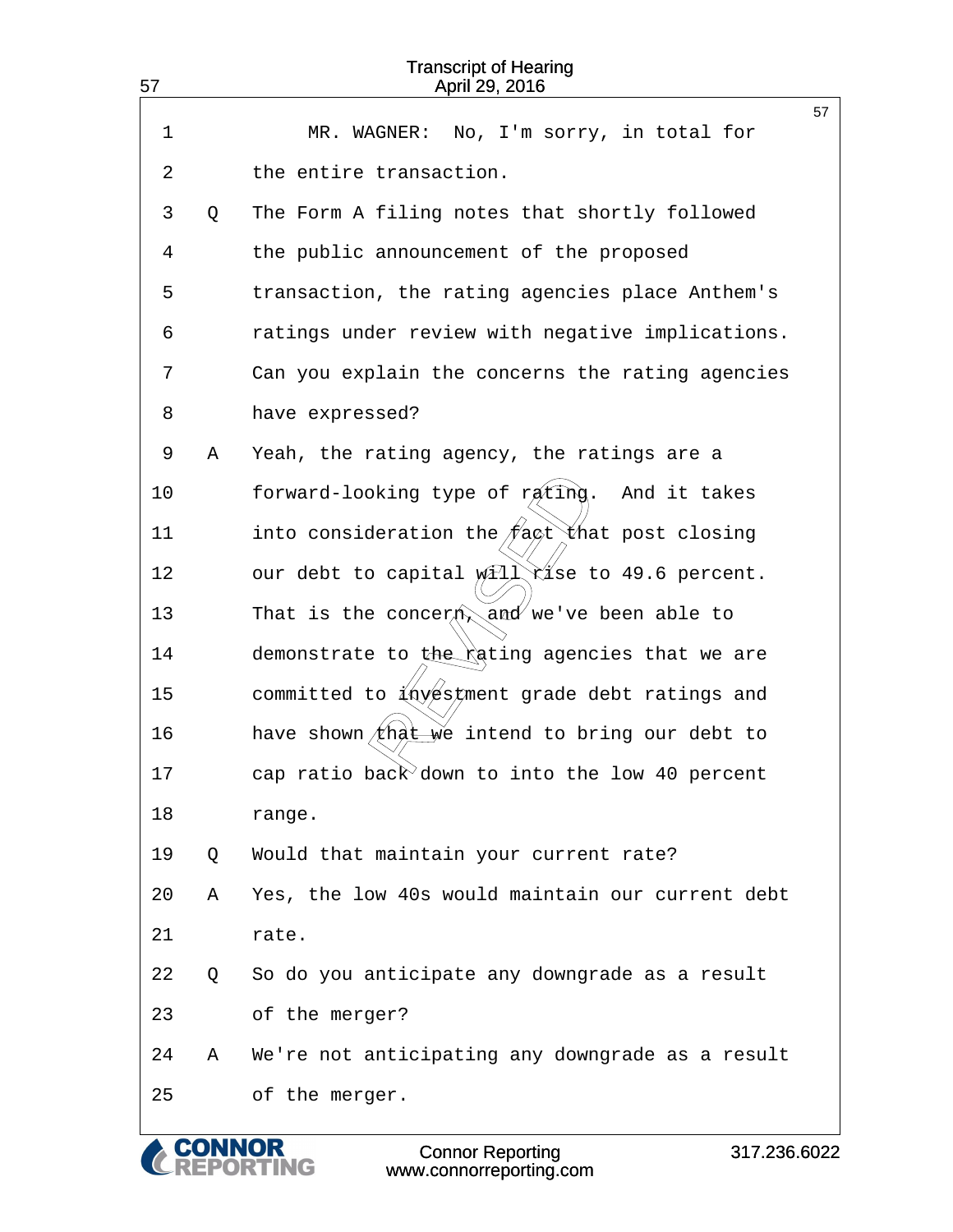| 58 |               | <b>Transcript of Hearing</b><br>April 29, 2016                                                                                                                                                                                                                                                                                                                                    |
|----|---------------|-----------------------------------------------------------------------------------------------------------------------------------------------------------------------------------------------------------------------------------------------------------------------------------------------------------------------------------------------------------------------------------|
| 1  |               | 58<br>You spoke about the integration process earlier                                                                                                                                                                                                                                                                                                                             |
|    | Q             |                                                                                                                                                                                                                                                                                                                                                                                   |
| 2  |               | in direct testimony. Do you know when you                                                                                                                                                                                                                                                                                                                                         |
| 3  |               | anticipate the integration process to be                                                                                                                                                                                                                                                                                                                                          |
| 4  |               | complete?                                                                                                                                                                                                                                                                                                                                                                         |
| 5  | Α             | The integration planning process will continue                                                                                                                                                                                                                                                                                                                                    |
| 6  |               | up and through the close of the transaction.                                                                                                                                                                                                                                                                                                                                      |
| 7  |               | There are certainly antitrust rules which we're                                                                                                                                                                                                                                                                                                                                   |
| 8  |               | following in terms of how to conduct ourselves                                                                                                                                                                                                                                                                                                                                    |
| 9  |               | during that integration planning.<br>The                                                                                                                                                                                                                                                                                                                                          |
| 10 |               | integration planning will/ <i>/Iikely</i> continue well                                                                                                                                                                                                                                                                                                                           |
| 11 |               | past the closing of the merger, and we will be                                                                                                                                                                                                                                                                                                                                    |
| 12 |               | monitoring the integration for a couple years                                                                                                                                                                                                                                                                                                                                     |
| 13 |               | post close.                                                                                                                                                                                                                                                                                                                                                                       |
| 14 |               | INSURANCE COMMISSIONER: Let me ask you a                                                                                                                                                                                                                                                                                                                                          |
| 15 |               | question here $\left\langle \!\!{\,}^{\mathop{}\limits_{\mathop{}\limits^{}}\right.}_{\mathop{}\limits^{}}\right. \hspace{-0.5cm} \left. \mathop{}\limits^{}}\right. \hspace{-0.5cm} \left. \mathop{}\limits^{}}\right. \hspace{-0.5cm} \left. \mathop{}\limits^{}}\right. \hspace{-0.5cm} \left. \mathop{}\limits^{}}\right. \hspace{-0.5cm} \left. \mathop{}\limits^{}}\right)$ |
| 16 |               | new data systems, is that correct, from Cigna                                                                                                                                                                                                                                                                                                                                     |
| 17 |               | into Anthem and vice versa?                                                                                                                                                                                                                                                                                                                                                       |
| 18 |               | MR. SCHLEGEL: Yeah, we're considering that                                                                                                                                                                                                                                                                                                                                        |
| 19 |               | through our planning process now.                                                                                                                                                                                                                                                                                                                                                 |
| 20 |               | INSURANCE COMMISSIONER ROBERTSON:<br>What                                                                                                                                                                                                                                                                                                                                         |
| 21 |               | precautionary methods are you taking to make                                                                                                                                                                                                                                                                                                                                      |
| 22 |               | sure that neither company has any malware or                                                                                                                                                                                                                                                                                                                                      |
| 23 |               | security problems?                                                                                                                                                                                                                                                                                                                                                                |
| 24 |               | MR. WAGNER: Yes, as part of the                                                                                                                                                                                                                                                                                                                                                   |
| 25 |               | integration planning, we thought about,                                                                                                                                                                                                                                                                                                                                           |
|    | <b>CONNOR</b> | <b>Connor Reporting</b><br>317.236.6022                                                                                                                                                                                                                                                                                                                                           |

www.connorreporting.com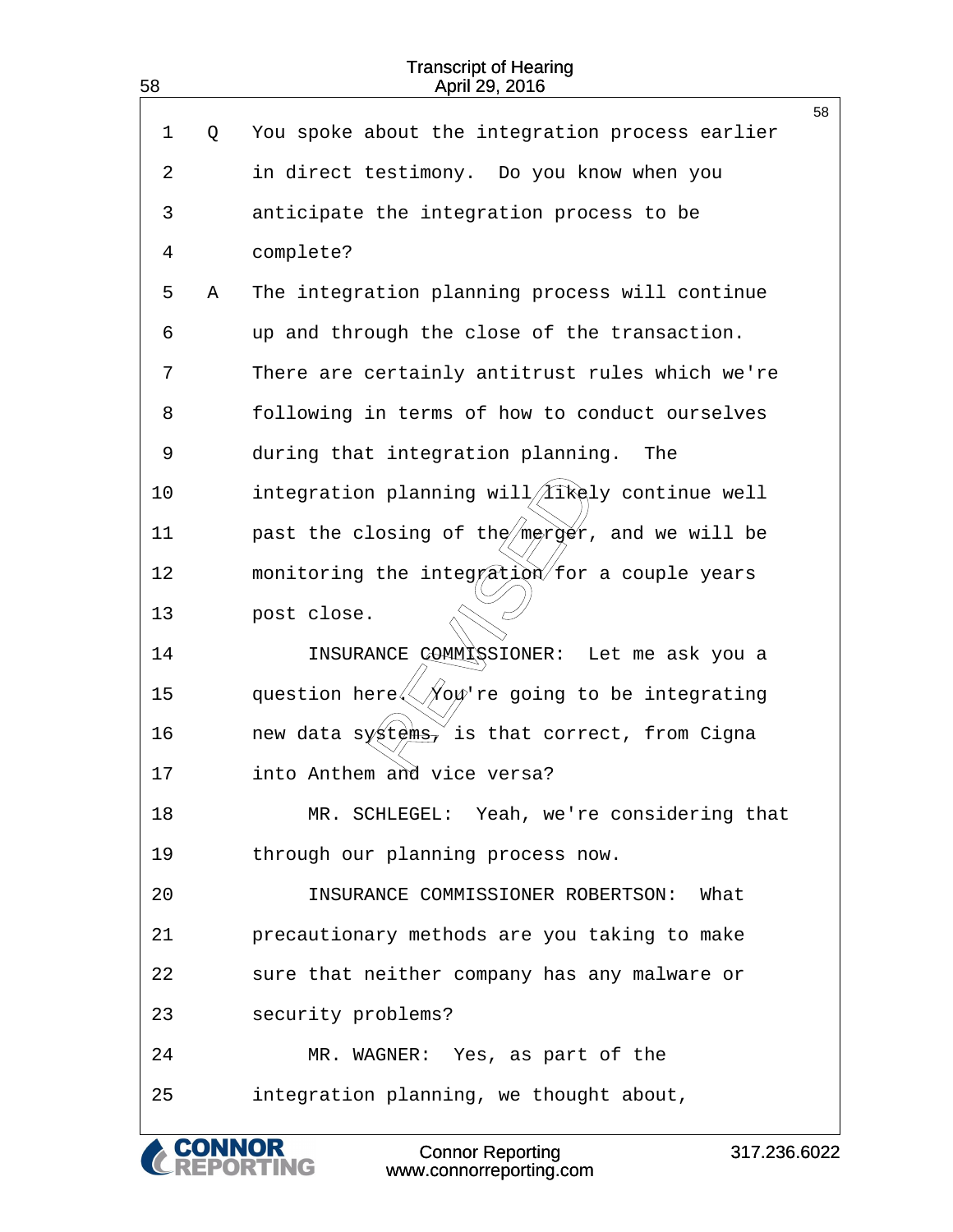| 59 |   | April 29, 2016                                                            |    |
|----|---|---------------------------------------------------------------------------|----|
| 1  |   | obviously with the cyber security issues that we                          | 59 |
| 2  |   | encountered, we would fully intend to have a top                          |    |
| 3  |   | to bottom security review by an outside firm,                             |    |
| 4  |   | including the one that we contracted with our                             |    |
| 5  |   | cyber security issue to vet the systems at                                |    |
| 6  |   | Cigna, to make entirely sure that there's no                              |    |
| 7  |   | malware, et cetera.                                                       |    |
| 8  |   | Thank<br>INSURANCE COMMISSIONER ROBERTSON:                                |    |
| 9  |   | you.                                                                      |    |
| 10 |   | BY MR. MURPHY:                                                            |    |
| 11 | Q | Can you describe whether the vill be any                                  |    |
| 12 |   |                                                                           |    |
| 13 |   | after the proposed merger?                                                |    |
| 14 | Α | We do not intender plan on any.                                           |    |
| 15 | Q | Can you give $\frac{1}{2}$ of update on other regulatory                  |    |
| 16 |   | approvals from the federal, state or                                      |    |
| 17 |   | international front?                                                      |    |
| 18 | Α | On the state front, we've received eleven                                 |    |
| 19 |   | approvals, including two Form Es in Nevada and                            |    |
| 20 |   | Wisconsin. The other approvals, if I can                                  |    |
| 21 |   | remember them, Alabama, Tennessee, Florida,                               |    |
| 22 |   | North Carolina, South Carolina, Maryland,                                 |    |
| 23 |   | Montana, New Jersey.                                                      |    |
| 24 |   | INSURANCE COMMISSIONER ROBERTSON:                                         |    |
| 25 |   | Kentucky.                                                                 |    |
|    |   | <b>Connor Reporting</b><br>317.236.6022<br>NG.<br>www.connorreporting.com |    |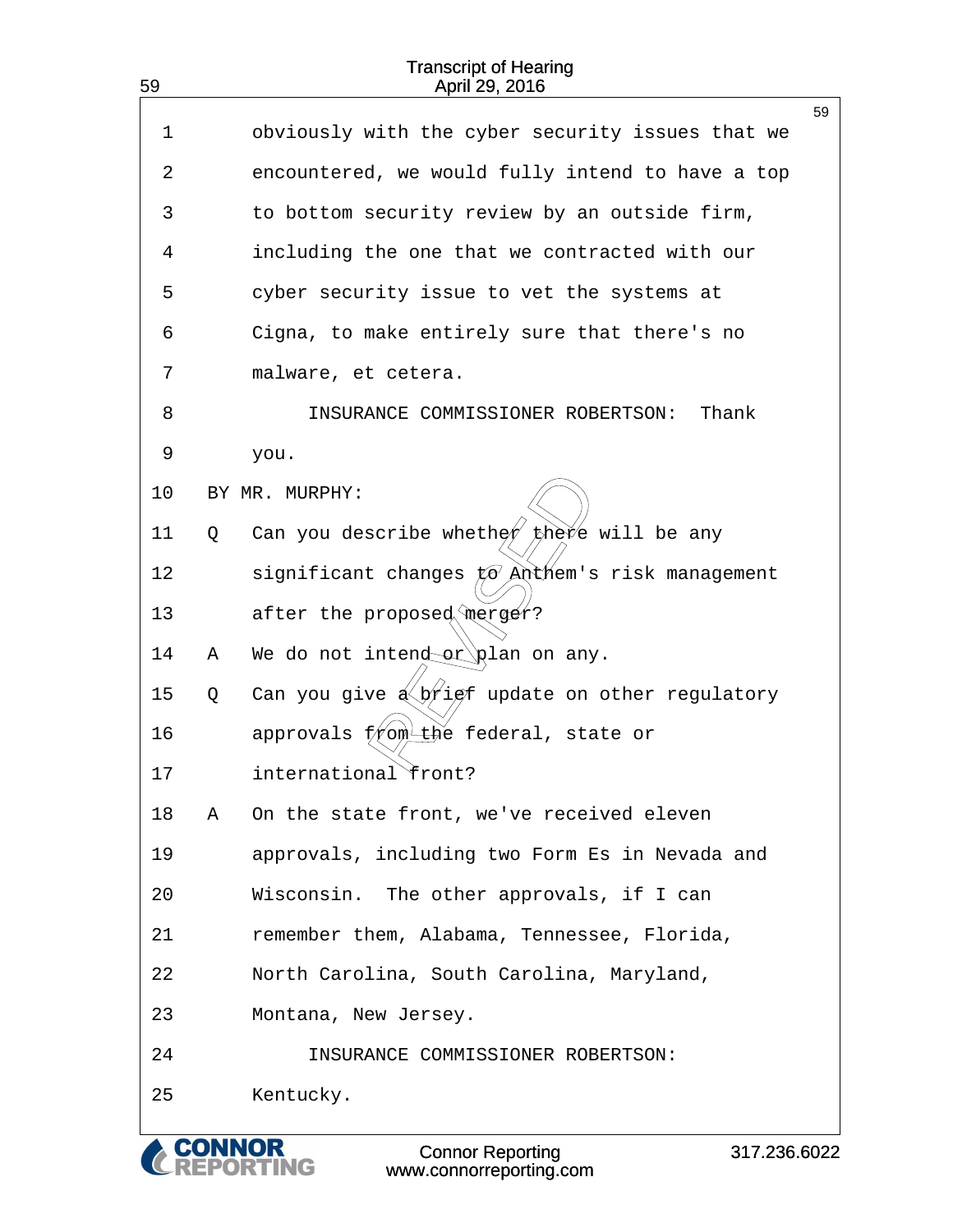| 60 |   | <b>Transcript of Hearing</b><br>April 29, 2016                         |              |
|----|---|------------------------------------------------------------------------|--------------|
| 1  |   | Kentucky. Thank you, sir.<br>MR. WAGNER:                               | 60           |
| 2  | Q | Have there been any disapprovals?                                      |              |
| 3  | Α | No, there have not been. Internationally, I                            |              |
| 4  |   | think we have four of eight approvals in                               |              |
| 5  |   | different jurisdictions.                                               |              |
| 6  |   | INSURANCE COMMISSIONER ROBERTSON:<br>Ι.                                |              |
| 7  |   | believe Commissioner Jones in California has                           |              |
| 8  |   | expressed some concerns. But for the record, is                        |              |
| 9  |   | Commissioner Jones, the California Department of                       |              |
| 10 |   | Insurance Commissioner $i\eta/\hat{a}$ jurisdictional                  |              |
| 11 |   | position?                                                              |              |
| 12 |   | thèré is not a Cigna<br>WAGNER:<br>$MR$ .<br>No⁄                       |              |
| 13 |   | domestic that is under the Department of                               |              |
| 14 |   | Insurance in California.                                               |              |
| 15 |   | INSURANCE COMMISSIONER: So in effect,                                  |              |
| 16 |   | albeit he $\frac{1}{2}$ a <sup>t</sup> hearing, he has no jurisdiction |              |
| 17 |   | to approve or disapprove; is that correct?                             |              |
| 18 |   | MR. WAGNER: That's correct.                                            |              |
| 19 |   | INSURANCE COMMISSIONER ROBERTSON:                                      | Thank        |
| 20 |   | you.                                                                   |              |
| 21 |   | BY MR. MURPHY:                                                         |              |
| 22 | Q | After the proposed transaction, will Cigna                             |              |
| 23 |   | Indiana experience any changes to its                                  |              |
| 24 |   | reinsurance program or plan for receiverships?                         |              |
| 25 | Α | No.                                                                    |              |
|    |   | <b>Connor Reporting</b>                                                | 317.236.6022 |

www.connorreporting.com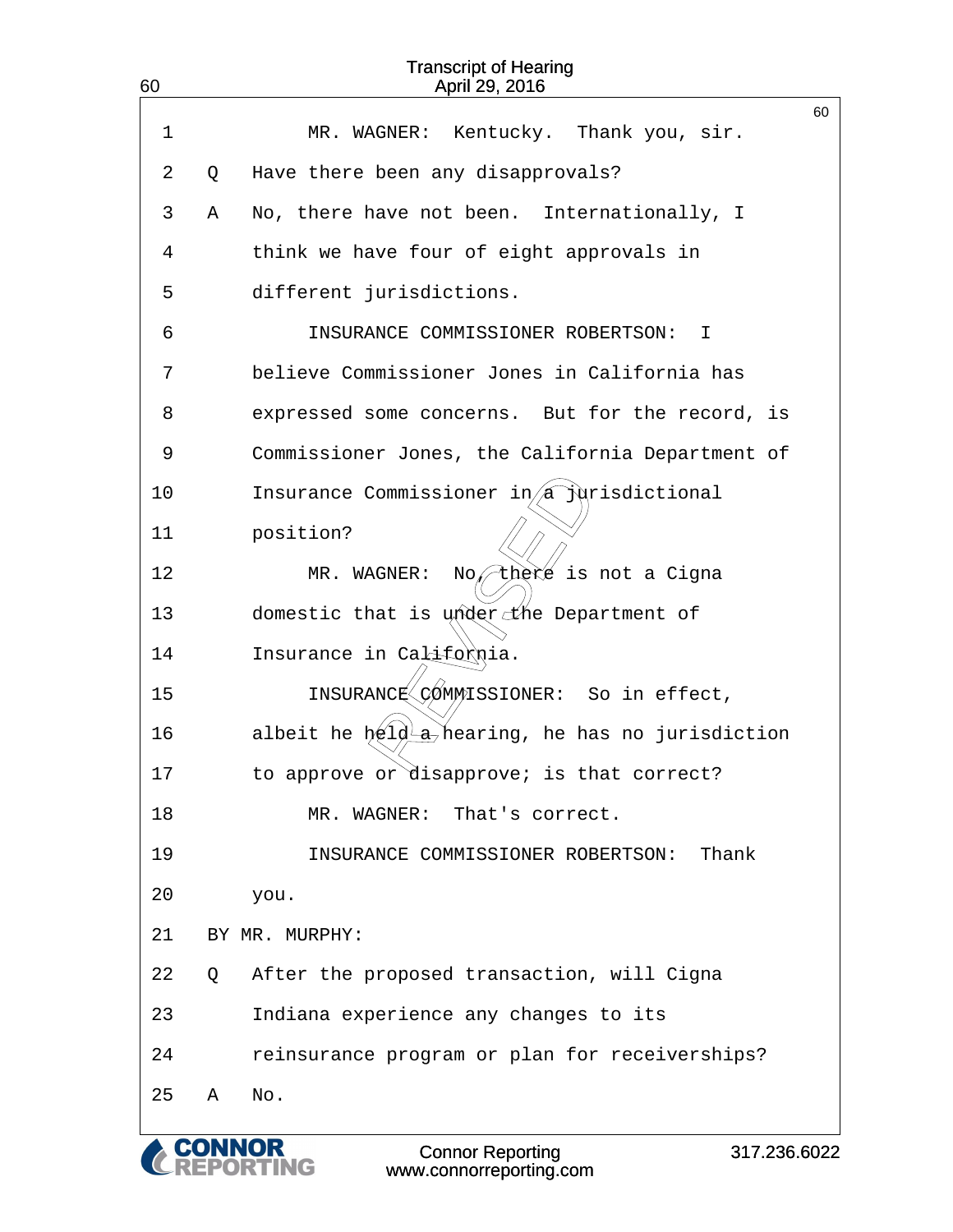| 61 | <b>Transcript of Hearing</b><br>April 29, 2016                               |    |
|----|------------------------------------------------------------------------------|----|
| 1  | I have no further questions,<br>MR. MURPHY:                                  | 61 |
| 2  | Commissioner.                                                                |    |
| 3  | INSURANCE COMMISSIONER ROBERTSON: We're                                      |    |
| 4  | being progressive on this, and it's not                                      |    |
| 5  | anticipated unless there's an overflow of                                    |    |
| 6  | walk-in testifiers. We will allow everyone for                               |    |
| 7  | a 15-minute break, and you may go use the                                    |    |
| 8  | restrooms, call, or whatever you want to, and                                |    |
| 9  | we'll be back in 15 minutes. At that time I'd                                |    |
| 10 | like to call for the oral statements from                                    |    |
| 11 | members of the public that $\sin \theta$ in attendance.                      |    |
| 12 | ∕Tinà?⁄<br>And how many do we have,<br>Two?                                  |    |
| 13 | Two that I know of.<br>MS. KORTY:                                            |    |
| 14 | INSURANCE COMMISSIONER ROBERTSON: Since we                                   |    |
| 15 | have two, subject $\langle \text{t} \phi / c \text{h}$ ange, I'd allow up to |    |
| 16 | 15 minutes for/each one to make a presentation,                              |    |
| 17 | if they choose to do so. If 10 other people                                  |    |
| 18 | show up, we're going back to five minutes. But                               |    |
| 19 | I will not stop people from coming into the                                  |    |
| 20 | room.                                                                        |    |
| 21 | All right, let's take a 15-minute break,                                     |    |
| 22 | please. Thank you.                                                           |    |
| 23 | (Recess taken.)                                                              |    |
| 24 | INSURANCE COMMISSIONER ROBERTSON: I think                                    |    |
| 25 | it's been about 15 minutes. I'm going to                                     |    |
|    |                                                                              |    |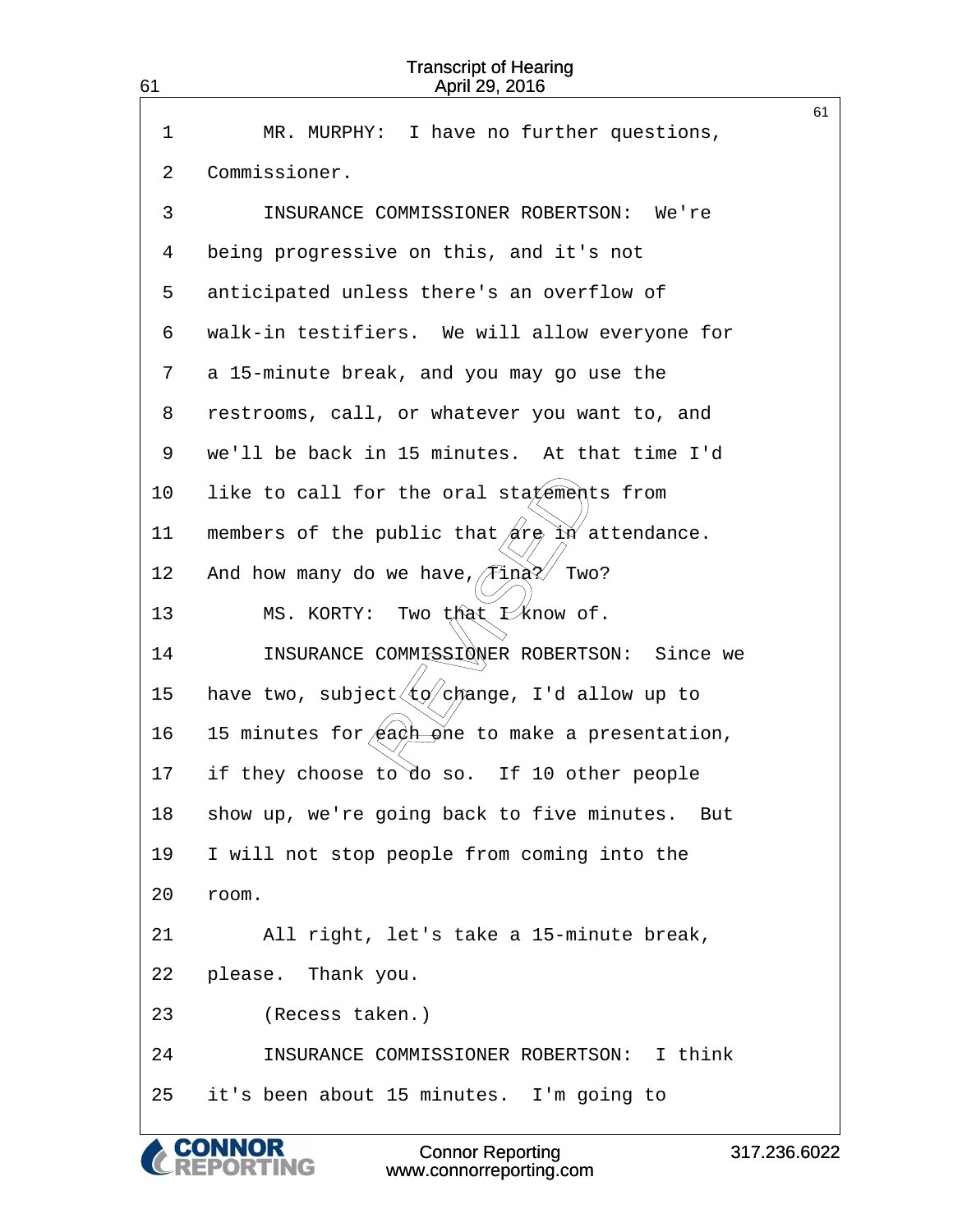62

|    |                                                      | 62 |
|----|------------------------------------------------------|----|
| 1  | reconvene the hearing.                               |    |
| 2  | At this time, my understanding is there are          |    |
| 3  | two individuals that wish to make comments.<br>Are   |    |
| 4  | there still two or is there more? I'm going to       |    |
| 5  | ask that one by one you come up to this podium       |    |
| 6  | and you have a maximum of 15 minutes. If you         |    |
| 7  | use less, that's fine. Who will be the first?        |    |
| 8  | And if you will identify yourself and who you        |    |
| 9  | represent, we'd appreciate it. Please proceed.       |    |
| 10 | MS. REED: Thank you, Commissioner                    |    |
| 11 | Robertson. My name is Julie Reed, and I'm the        |    |
| 12 | Executive Vice President of the Indiana State        |    |
| 13 | Medical Association.<br>Despité the generous         |    |
| 14 | extension of our time $\Lambda$ promise to be brief, |    |
| 15 | and I'll still stay/argund the five minutes.         |    |
| 16 | The Indiana State Medical Association                |    |
| 17 | represents approximately 8,000 physicians and        |    |
| 18 | medical students across the state of Indiana.        |    |
| 19 | Since 1849, the ISMA has been dedicated to           |    |
| 20 | helping Indiana physicians to provide the best       |    |
| 21 | possible health care for their Indiana patients,     |    |
| 22 | so thank you very much for the opportunity to        |    |
| 23 | participate in this important discussion.            |    |
| 24 | Earlier this week a statement was submitted          |    |
| 25 | to your office by the American Medical               |    |
|    |                                                      |    |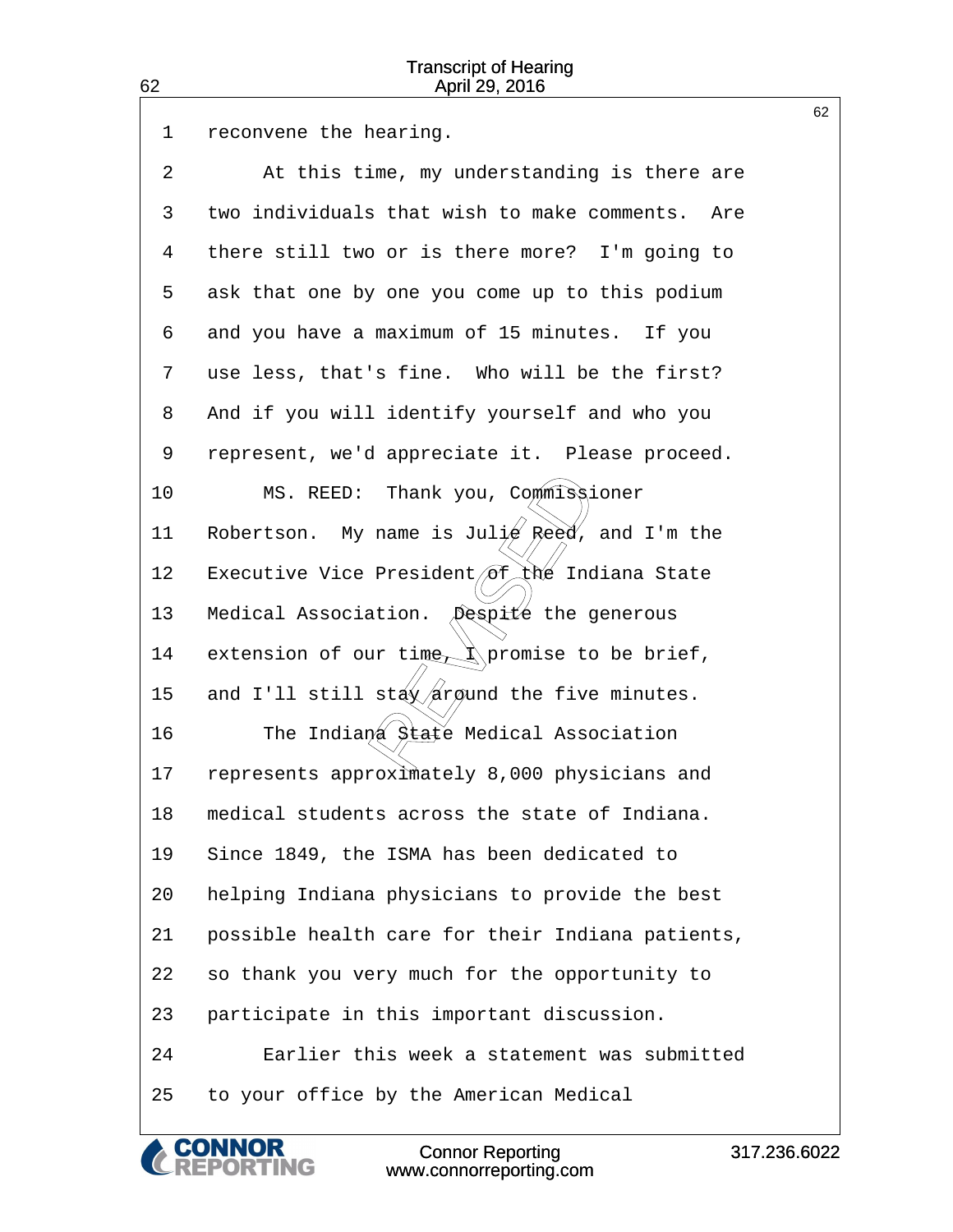63

|         |                                                  | 63 |
|---------|--------------------------------------------------|----|
| 1       | Association, which the ISMA has supported in     |    |
| 2       | writing. We would urge your careful review of    |    |
| 3       | that information that we've submitted.           |    |
| 4       | To highlight from it very briefly, the four      |    |
| 5       | largest commercial health insurers in Indiana    |    |
| 6       | occupy approximately 88 percent of the market in |    |
| 7       | the state of Indiana. Anthem's share of that is  |    |
| 8       | approximately 54 percent and Cigna's share is    |    |
| 9       | approximately 15 percent, for a combined total   |    |
| $10 \,$ | of approximately 69 percent.                     |    |
| 11      | The AMA's analysis con luded that Indiana        |    |
| 12      | is already a highly concentrated insurance       |    |
| 13      | market and that Anthem and Cigna are             |    |
| 14      | sufficiently large to urge careful consideration |    |
| 15      | of their consolidétion, Concerns exist in at     |    |
| 16      | least a dozen of more metropolitan statistical   |    |
| 17      | areas, including Indianapolis, Lafayette,        |    |
| 18      | Terre Haute, Kokomo, Anderson, Gary, Evansville, |    |
| 19      | Fort Wayne, Michigan City, LaPorte, Elkhart,     |    |
| 20      | Goshen, Muncie, South Bend, Mishawaka and        |    |
| 21      | Bloomington.                                     |    |
| 22      | In light of this, the ISMA has significant       |    |
| 23      | concerns that this acquisition could             |    |
| 24      | substantially lessen competition throughout the  |    |
| 25      | state of Indiana.                                |    |
|         |                                                  |    |

& CONNOR<br>CREPORTING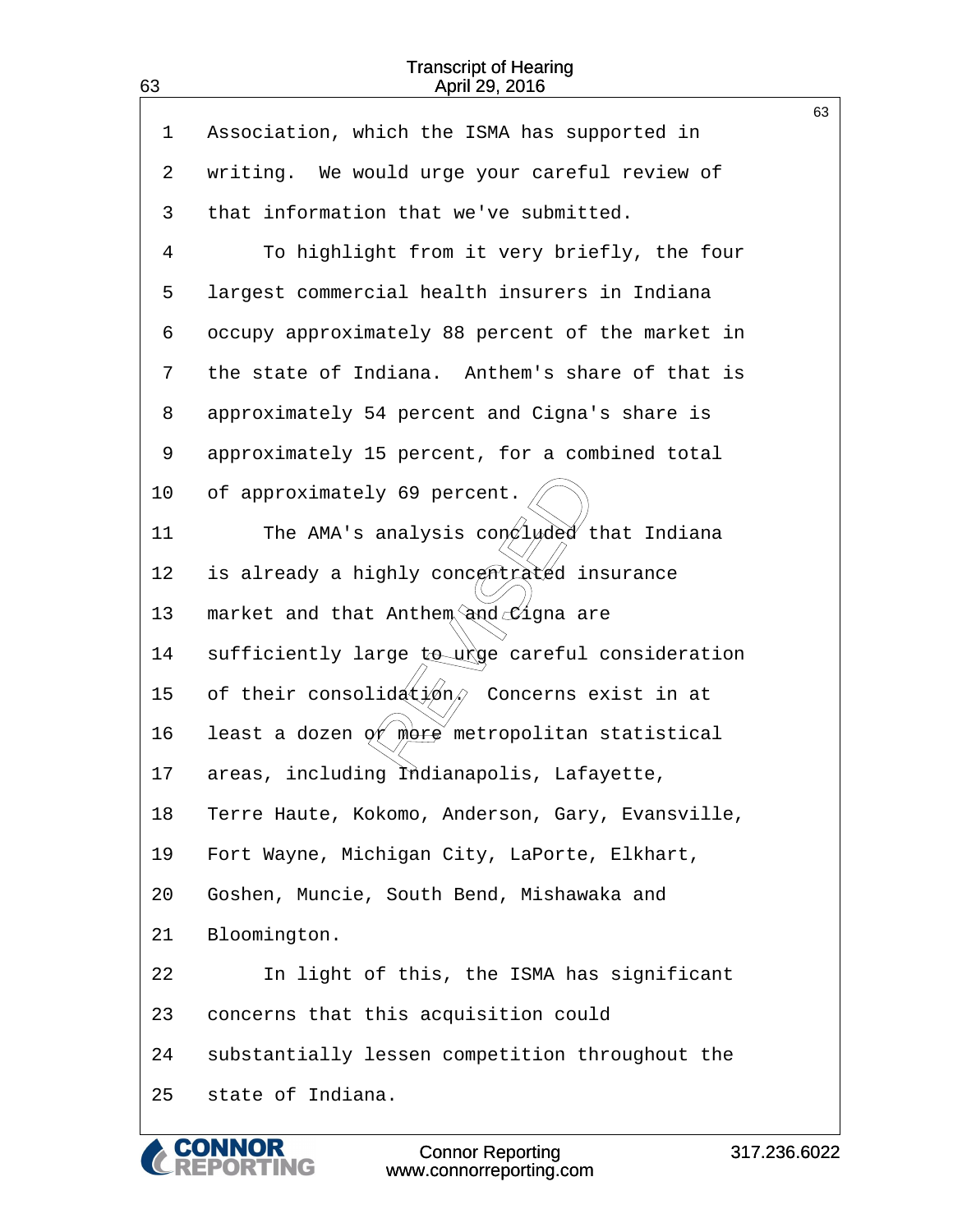64

|             |                                                             | 64 |
|-------------|-------------------------------------------------------------|----|
| $\mathbf 1$ | The ISMA believes that an insurance                         |    |
| 2           | consolidation would be harmful to Hoosiers by               |    |
| 3           | reducing access, quality and affordability of               |    |
| 4           | their health care. History has demonstrated                 |    |
| 5           | that mergers in fact do not result in lower                 |    |
| 6           | premiums. In fact, there's growing evidence                 |    |
| 7           | that greater consolidation leads to price                   |    |
| 8           | increases. Additionally, reduced competition                |    |
| 9           | can be expected to reduce health care quality               |    |
| 10          | and further narrow networks.                                |    |
| 11          | Finally, as the power $\not  \nabla \phi \rangle$ physician |    |
| 12          | services increases, reimbursement decreases,                |    |
| 13          | potentially resulting $\hat{A}$ diminished physician        |    |
| 14          | service and quality of gare. All of that means              |    |
| 15          | reduced options for opsumers with fewer                     |    |
| 16          | affordable choi est. In very short, competition             |    |
| 17          | benefits consumers.                                         |    |
| 18          | Physicians do not believe, as the insurers                  |    |
| 19          | claim, that mergers are necessary to gain                   |    |
| 20          | efficiencies in areas such as innovative payment            |    |
| 21          | programs and care management strategies to                  |    |
| 22          | benefit patients. We have seen some of that                 |    |
| 23          | occurring already. They're already doing that,              |    |
| 24          | and we do not think that the merger is necessary            |    |
| 25          | to further that.                                            |    |

Connor Reporting www.connorreporting.com

**CONNOR<br>REPORTING**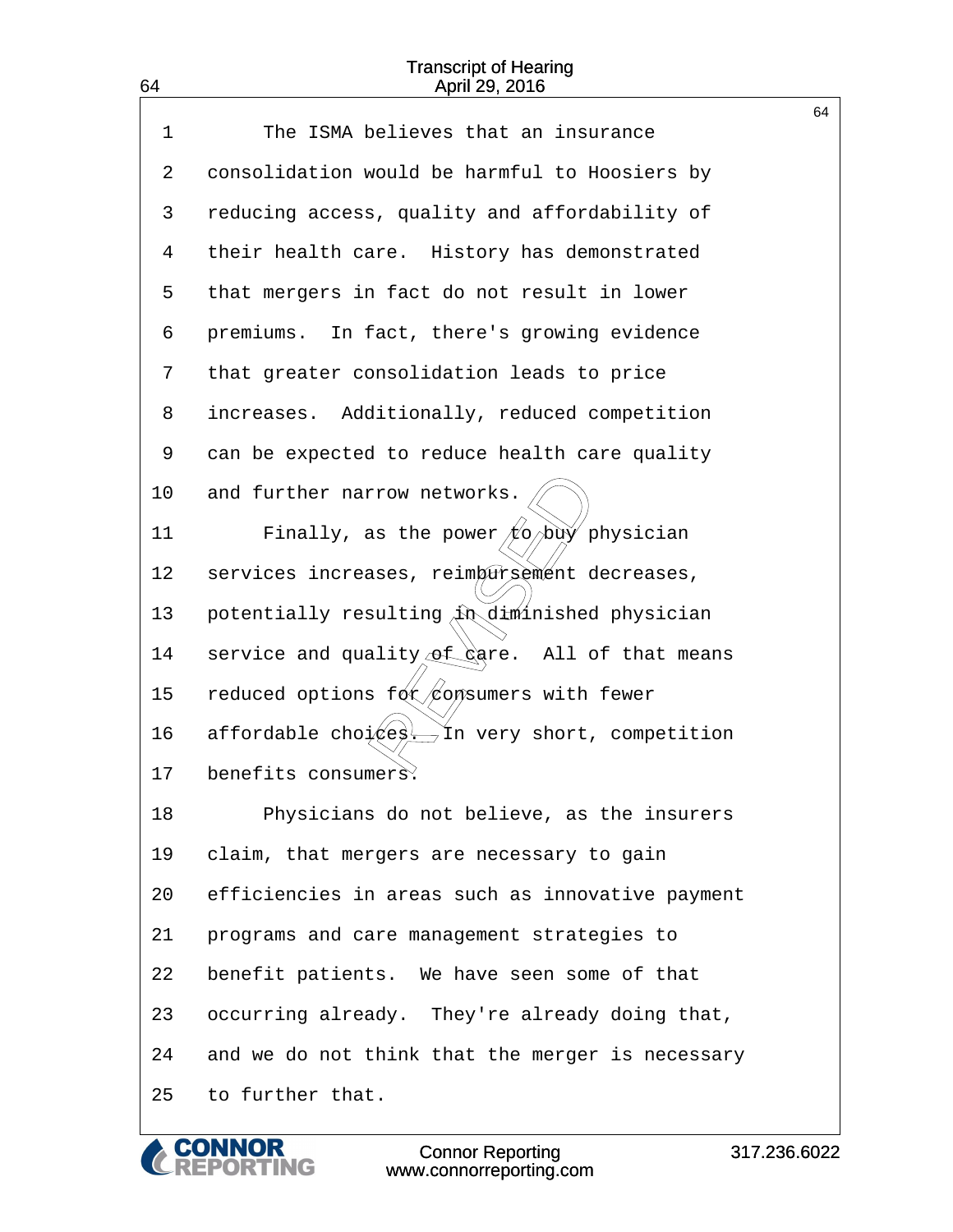65

|    |                                                                  | 65 |
|----|------------------------------------------------------------------|----|
| 1  | We do believe, though, that a post                               |    |
| 2  | acquisition insurance company will seek to cut                   |    |
| 3  | costs and consolidate resources and that                         |    |
| 4  | patients' access to health care will be greatly                  |    |
| 5  | hindered by the resulting reduction and                          |    |
| 6  | administrative capacity and resources from a                     |    |
| 7  | post consolidation company.                                      |    |
| 8  | The Indiana State Medical Association went                       |    |
| 9  | to great lengths to survey our physician members                 |    |
| 10 | across the state about the impact that this                      |    |
| 11 | merger would have on their practices. Those                      |    |
| 12 | survey results are provided to you in their                      |    |
| 13 | entirety in the packet we submitted in writing,                  |    |
| 14 | but I'll give you a few highlights of that.                      |    |
| 15 | They do illustrate physician concerns about the                  |    |
| 16 | acquisition, $a\frac{g}{y}\frac{g}{u}$ might suspect. 87 percent |    |
| 17 | of the respondents believe that the merger would                 |    |
| 18 | likely lead to narrower physician networks,                      |    |
| 19 | which in turn will reduce patient access to                      |    |
| 20 | care.                                                            |    |
| 21 | 78 percent reported they would likely be                         |    |
| 22 | pressured not to engage in aggressive patient                    |    |
| 23 | advocacy as a result of the merger. And 92                       |    |
| 24 | percent, almost all of them, were confident that                 |    |
| 25 | these mergers would give insurers more influence                 |    |
|    |                                                                  |    |

& CONNOR<br>CREPORTING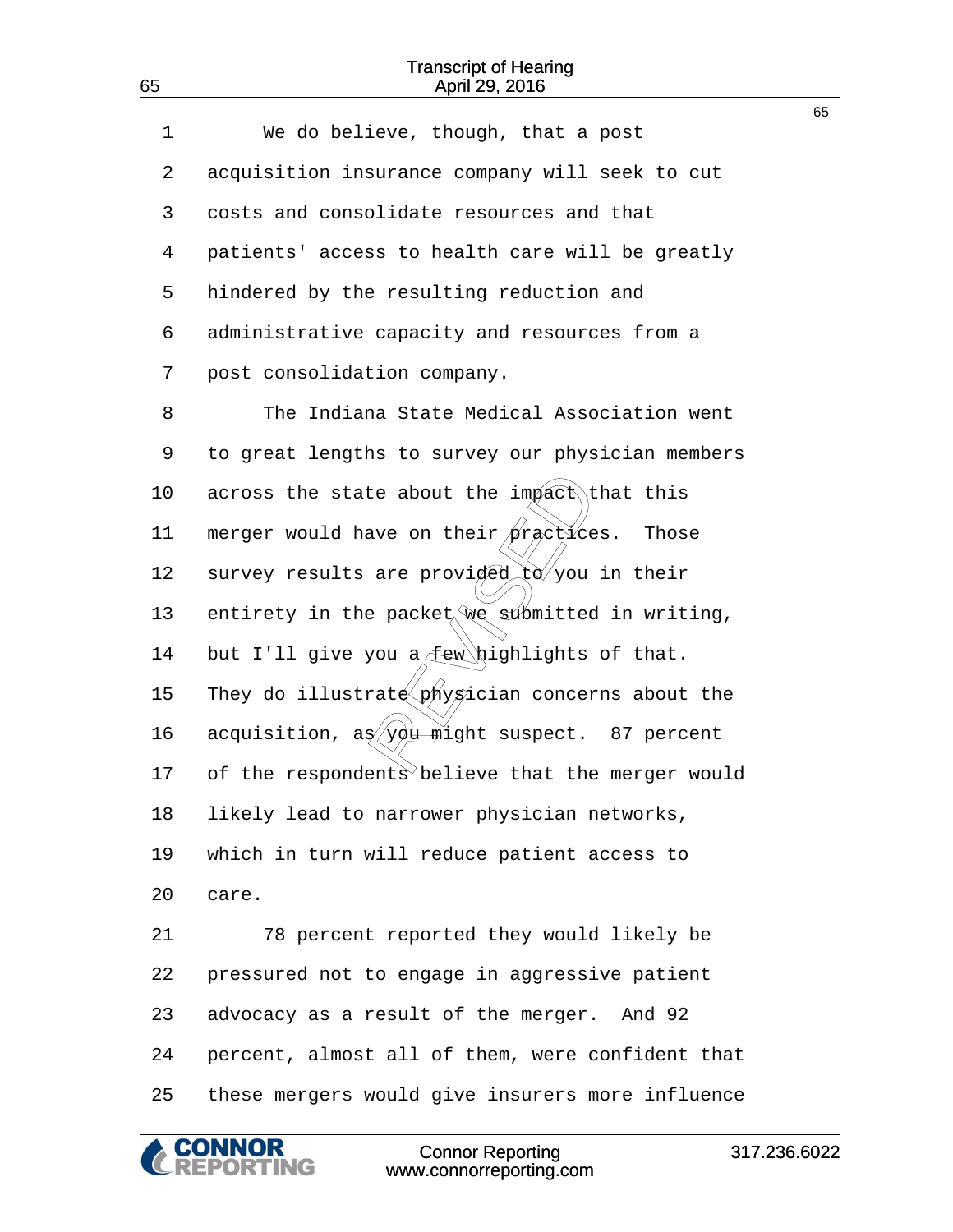|    |                                                      | 66 |
|----|------------------------------------------------------|----|
| 1  | over physicians' clinical and business practices     |    |
| 2  | with little or no recourse for physicians, and       |    |
| 3  | that physicians would be forced to cut costs so      |    |
| 4  | deeply that there would be a degradation in          |    |
| 5  | their ability to provide their care to the           |    |
| 6  | patients and the value they need.                    |    |
| 7  | We already see "take it or leave it"                 |    |
| 8  | contracts across the state, and absolutely we        |    |
| 9  | are concerned that they will become more             |    |
| 10 | pervasive.                                           |    |
| 11 | Why is physician perception about any of             |    |
| 12 | I can tell you that nearly<br>this so important?     |    |
| 13 | half of Indiana's practicing physicians and the      |    |
| 14 | physician workforce $\alpha$ ge above the age of 50. |    |
| 15 | And we know from $k\ll 1$ states that once they get  |    |
| 16 | to that age, that) s when they consider starting     |    |
| 17 | to ramp back their practice.                         |    |
| 18 | So as those physicians face greater                  |    |
| 19 | pressures in their practices, they're further        |    |
| 20 | incentivized to transition into inactive status      |    |
| 21 | and literally stop practicing medicine. Because      |    |
| 22 | at the end of the day, they're business owners       |    |
| 23 | This was bourne out from our physician<br>too.       |    |
| 24 | survey results where physicians said that if the     |    |
| 25 | Anthem/Cigna merger occurred, 16 percent of them     |    |
|    |                                                      |    |

& CONNOR<br>CREPORTING

66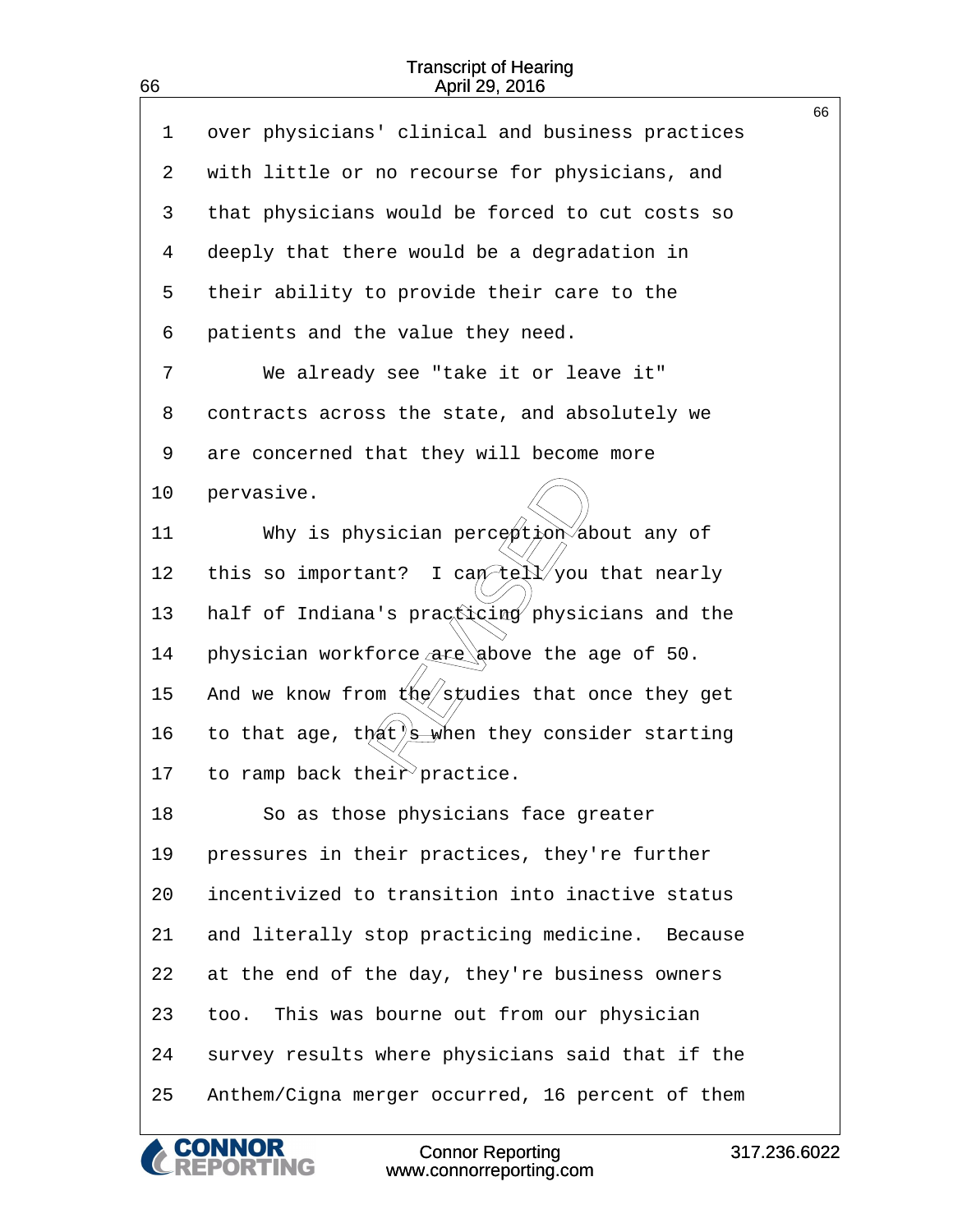67

| $\mathbf 1$ | would retire from active practice, 25 percent     | 67 |
|-------------|---------------------------------------------------|----|
| 2           | would need to close their practice, and 15        |    |
| 3           | percent would move their practice to a more       |    |
| 4           | competitive reimbursement market. We all know     |    |
| 5           | and we've seen consolidation of the industry,     |    |
| 6           | and the indication is this would push concerns    |    |
| 7           | for the need for further consolidation of         |    |
| 8           | physician practices.                              |    |
| 9           | This acquisition should also be considered        |    |
| 10          | in light of Indiana's existing health care        |    |
| 11          | One such challenge is a<br>industry challenges.   |    |
| 12          | physician shortage, and particularly in primary   |    |
| 13          | If you look at the mational averages, we<br>care. |    |
| 14          | know that there are approximately 90 primary      |    |
| 15          | care physicians $p(x)/100$ ,000 people in the     |    |
| 16          | country nation $(1)$ , In Indiana, that number is |    |
| 17          | only 53 primary physicians per 100,000 people.    |    |
| 18          | That ranks Indiana 38th in the country.           |    |
| 19          | We also know in Indiana that approximately        |    |
| 20          | half of students enrolled at Indiana medical      |    |
| 21          | schools stay in this state when they go to        |    |
| 22          | medical school here in Indiana. If they attend    |    |
| 23          | residency training in Indiana, that number goes   |    |
| 24          | up to about 75 percent. So there have been        |    |
| 25          | significant resources, including state funding,   |    |

**CONNOR<br>REPORTING** Connor Reporting www.connorreporting.com

 $\mathcal C$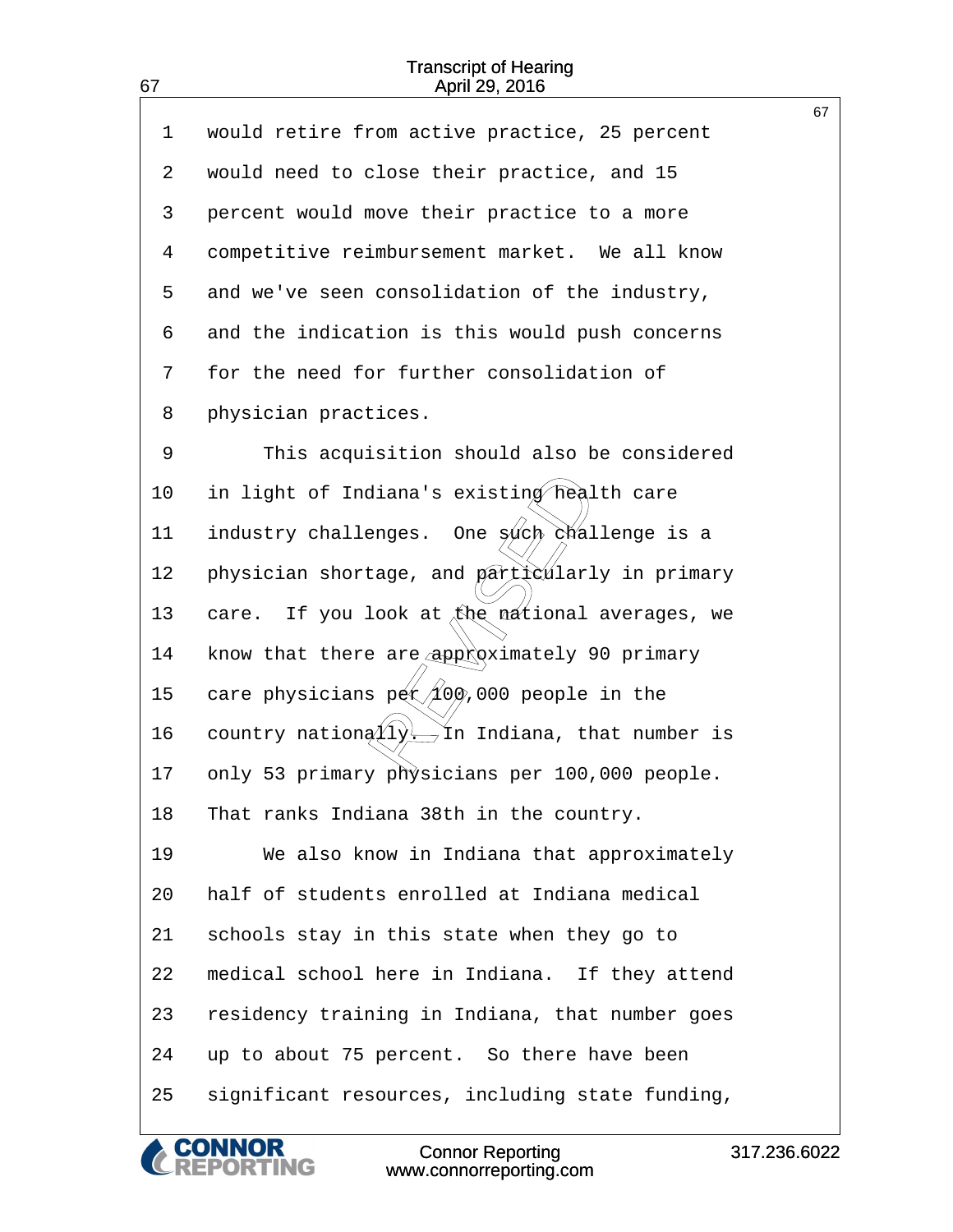|             |                                                                                                | 68 |
|-------------|------------------------------------------------------------------------------------------------|----|
| $\mathbf 1$ | focused in Indiana on the expansion of our                                                     |    |
| 2           | medical schools and residency training programs.                                               |    |
| 3           | The state has also implemented the very                                                        |    |
| 4           | successful HIP 2.0 program, as you well know,                                                  |    |
| 5           | and recently formed a new health workforce                                                     |    |
| 6           | council.                                                                                       |    |
| 7           | So in short, Indiana has been making some                                                      |    |
| 8           | really intentional and meaningful strides to                                                   |    |
| 9           | reduce costs, improve access, and enhance                                                      |    |
| 10          | quality within Indiana's heal $t$ <i>h</i> care system.                                        |    |
| 11          | This proposed acquisition $\varphi$ $\psi$ $\chi$ $\chi$ $\chi$ $\chi$ $\chi$ $\chi$ and those |    |
| 12          | positive initiatives.                                                                          |    |
| 13          | But I will tell $\chi$ oux our primary concern is                                              |    |
| 14          | that the acquisition have adverse irreversible                                                 |    |
| 15          | and anticompetitive/impacts on the insurance                                                   |    |
| 16          | market, health/care providers, and consumers.                                                  |    |
| 17          | No regulatory oversight could adequately                                                       |    |
| 18          | counteract or minimize the negative impact that                                                |    |
| 19          | a collapse of competition in Indiana would have                                                |    |
| 20          | across the state.                                                                              |    |
| 21          | For that reason, Mr. Commissioner, we urge                                                     |    |
| 22          | your thoughtful consideration of the acquisition                                               |    |
| 23          | and the concern the Indiana State Medical                                                      |    |
| 24          | Association has that the acquisition will                                                      |    |
| 25          | substantially lessen competition. Thank you.                                                   |    |
|             |                                                                                                |    |

68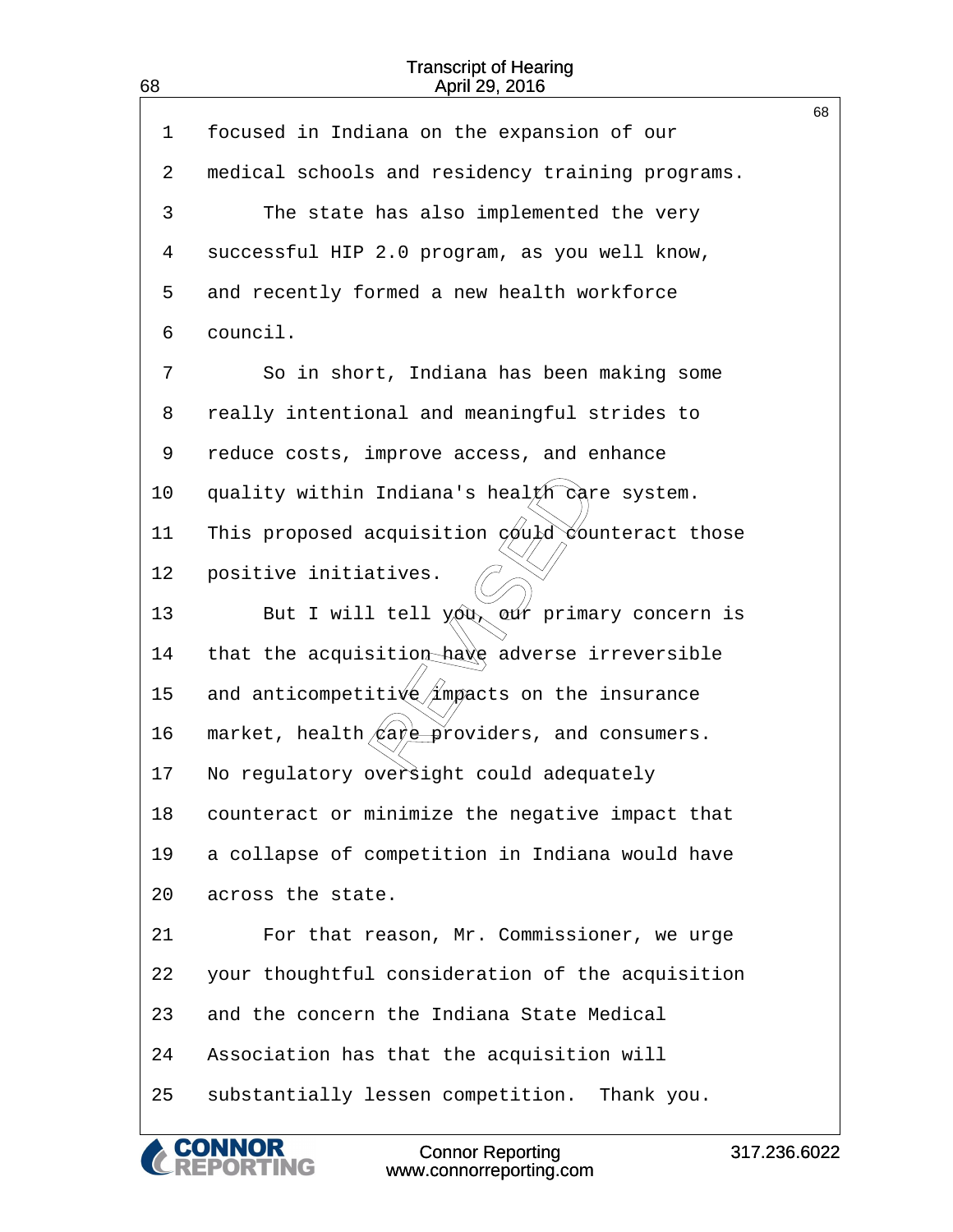| INSURANCE COMMISSIONER: Okay, thank you,                 | 69 |
|----------------------------------------------------------|----|
| Julie.<br>I have some questions. I believe you           |    |
| indicated that your membership consisted of              |    |
| 8,000 physicians.                                        |    |
| MS. REED: Yes, sir. And including medical                |    |
| students?                                                |    |
| INSURANCE COMMISSIONER ROBERTSON:<br>I'm                 |    |
| sorry?                                                   |    |
| MS. REED: Including medical students.                    |    |
| INSURANCE COMMISSIONER ROBERTSON:<br>What                |    |
| have you seen the trend of $\phi$ hysidians who          |    |
| traditionally have had their own practice either         |    |
| selling or moving under the umbrella of                  |    |
| What is $\pm$ he trend that you see in<br>hospitals?     |    |
| And the reason $\bar{p}$ ask that, is that some<br>that? |    |
| of the things $y_0$ may be mentioning about              |    |
| doctors leaving may be due to the fact that              |    |
| they're simply selling their practices -- which          |    |
| is fine, for whatever reason they're going to do         |    |
| it -- to hospitals, and that acquisition, do you         |    |
| see any trend that way?                                  |    |
| MS. REED: We do. We've seen a significant                |    |
| trend over approximately the last ten years or           |    |
| so of physicians going from private independent          |    |
| practice to becoming employed. Sometimes that's          |    |
|                                                          |    |

**CONNOR<br>REPORTING** 

 $\overline{\mathcal{C}}$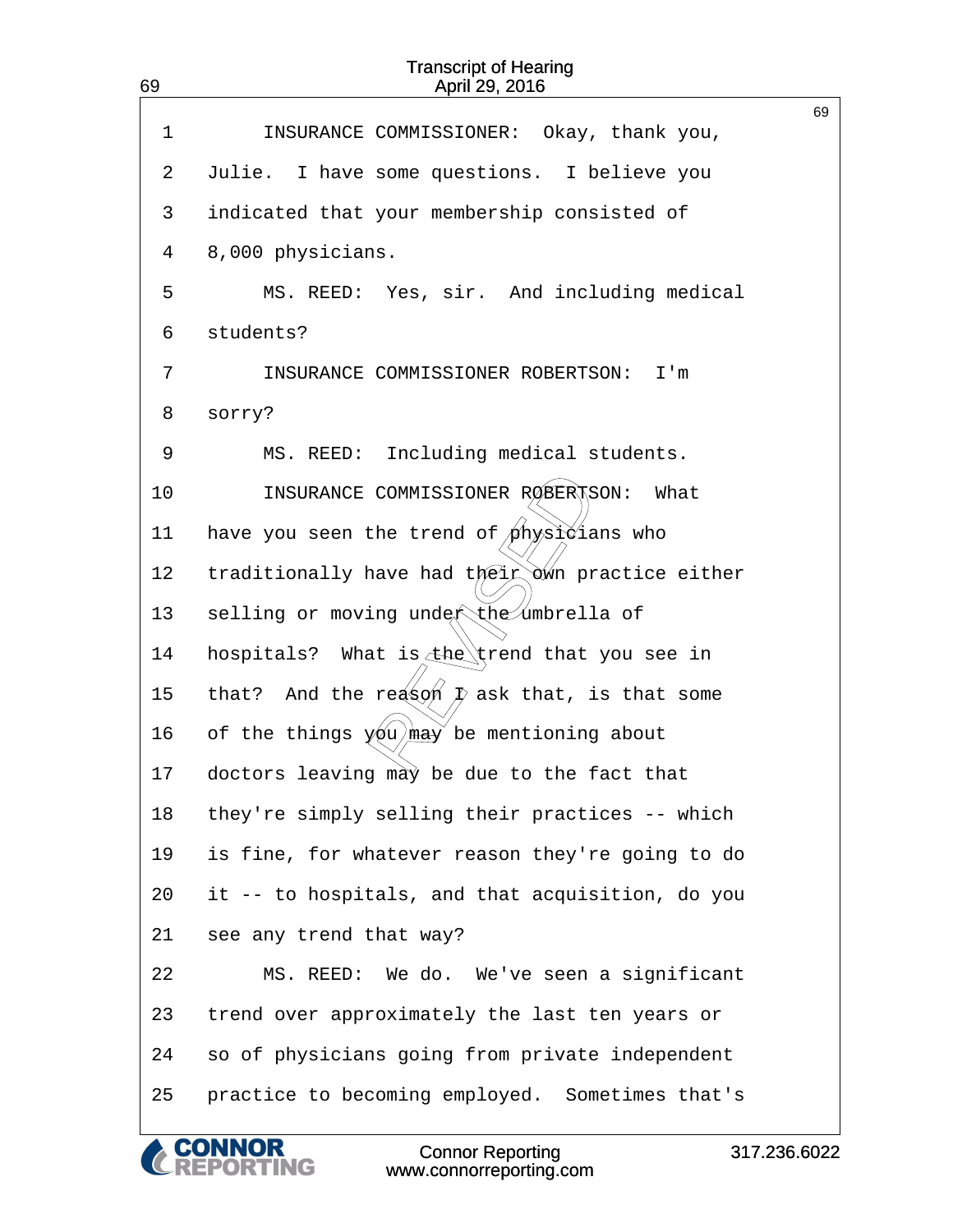70

| $\mathbf 1$ |   | through a large physician group. Most                                                       | 70 |
|-------------|---|---------------------------------------------------------------------------------------------|----|
| 2           |   | oftentimes it's through a hospital or health                                                |    |
| 3           |   | care system. And we know lots of times what                                                 |    |
| 4           |   | precipitates that, there's lots of factors as                                               |    |
| 5           |   | you might imagine, but without a doubt, one of                                              |    |
| 6           |   | those is industry pressures. And that's exactly                                             |    |
| 7           |   | the concern today that with insurance industry                                              |    |
| 8           |   | consolidation, that will cause more pressure on                                             |    |
| 9           |   | the practices and prompt even more of them to                                               |    |
| 10          |   | continue that trend.                                                                        |    |
| 11          |   | INSURANCE COMMISSIØNER ROBERTSON: Thank                                                     |    |
| 12          |   | you. You indicated $f(x)$ the number of insurance                                           |    |
| 13          |   | companies or HMOs $\Lambda$ lessening in the state of                                       |    |
| 14          |   | Indiana as part of that trend. Do you think                                                 |    |
| 15          |   | that a trend $\frac{\left(\frac{1}{2}\right)}{\sqrt{1-\frac{1}{2}}}$ there's less insurance |    |
| 16          |   | companies $\phi f$ $\overleftrightarrow{HMOg}$ in any way alleviates some of                |    |
| 17          |   | the vast amount of paperwork that physicians                                                |    |
| 18          |   | were used to by having hundreds of insurance                                                |    |
| 19          |   | companies selling insurance? Is this something                                              |    |
| 20          |   | that might be a side benefit as they have less                                              |    |
| 21          |   | forms to fill out, other than the fact that we                                              |    |
| 22          |   | worked on a form, for one type of form, do you                                              |    |
| 23          |   | think this can be any benefit at all?                                                       |    |
| 24          | Α | I appreciate the question. I don't envision any                                             |    |
| 25          |   | efficiencies or any gains achieved in that area,                                            |    |

**CONNOR<br>REPORTING** 

C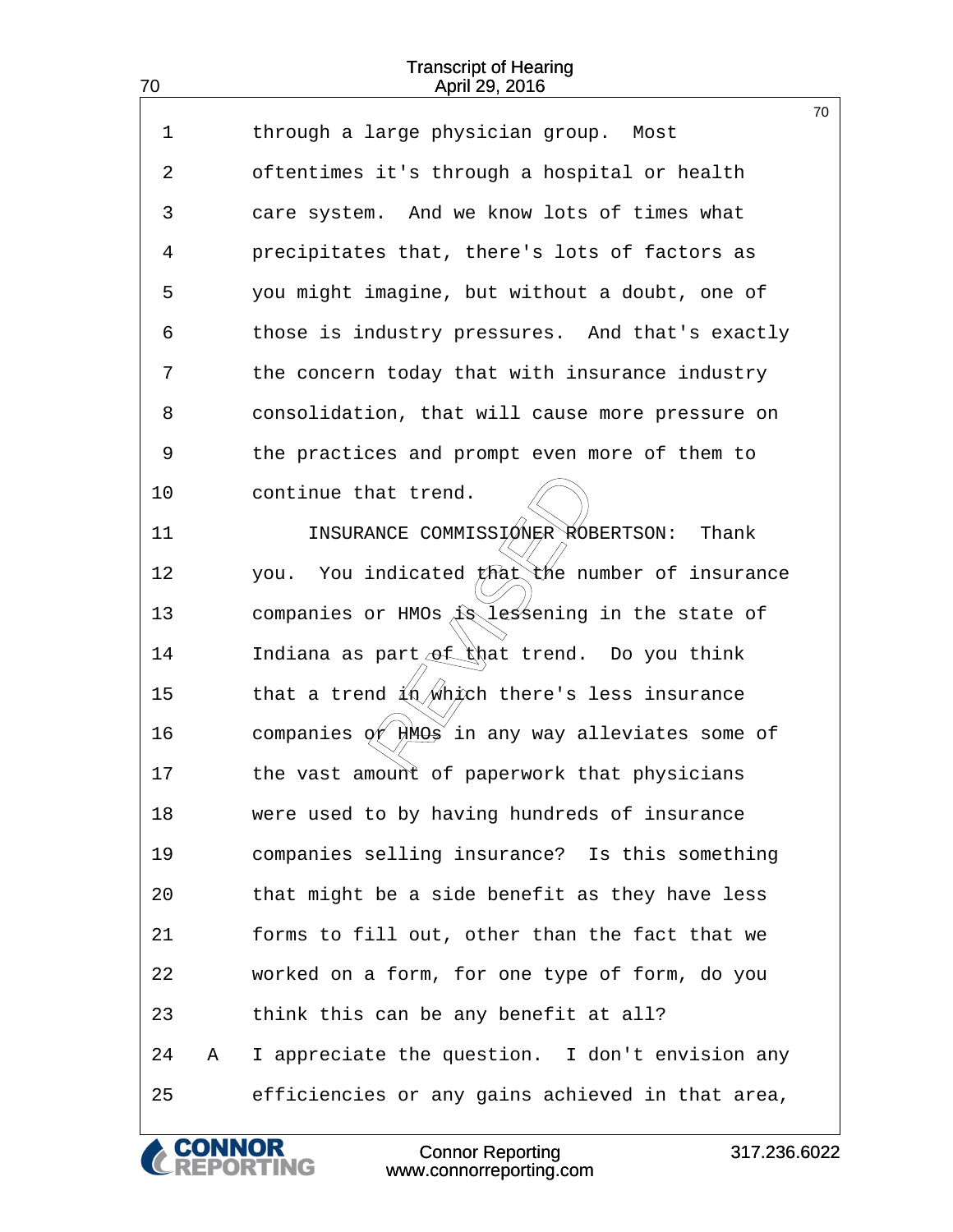|    | <b>Connor Reporting</b><br>317.236.602<br>NG<br>www.connorreporting.com |
|----|-------------------------------------------------------------------------|
| 25 | of the Indiana Hospital Association. Thank you                          |
| 24 | Brian Tabor. I am the Executive Vice President                          |
| 23 | I thank you, Mr. Commissioner. My name is                               |
| 22 | I'm here to deliver.                                                    |
| 21 | course. All truth and no filler, that's what                            |
| 20 | MR. TABOR: Of course, Mr. Commissioner, of                              |
| 19 | expect the truth.                                                       |
| 18 | I remind you, you're not under oath but we                              |
| 17 | another speaker, please?                                                |
| 16 | INSURANCE/COMMISSIONER ROBERTSON:<br>Is there                           |
| 15 | Thank<br>MS. REED:<br>you.                                              |
| 14 | it.                                                                     |
| 13 | you very much for your comments. I appreciate                           |
| 12 | INSURANCE COMMISSIONER ROBERTSON:<br>Thank                              |
| 11 | getting more complicated.                                               |
| 10 | administrative side of this, $\oint$ acqually see it                    |
| 9  | So I don't see an efficiency being gained on the                        |
| 8  | want it to more complicated rather than less.                           |
| 7  | delivered and how care gets paid for, and they                          |
| 6  | more and more and more involved in how care is                          |
| 5  | today. The industry is interested in becoming                           |
| 4  | you've actually heard a little bit of it already                        |
| 3  | the day I think that what we're seeing is -- and                        |
| 2  | different letterhead on them. But at the end of                         |
| 1  | 71<br>and I'll tell you why. Shorter forms might have                   |

Connor Reporting www.connorreporting.com

71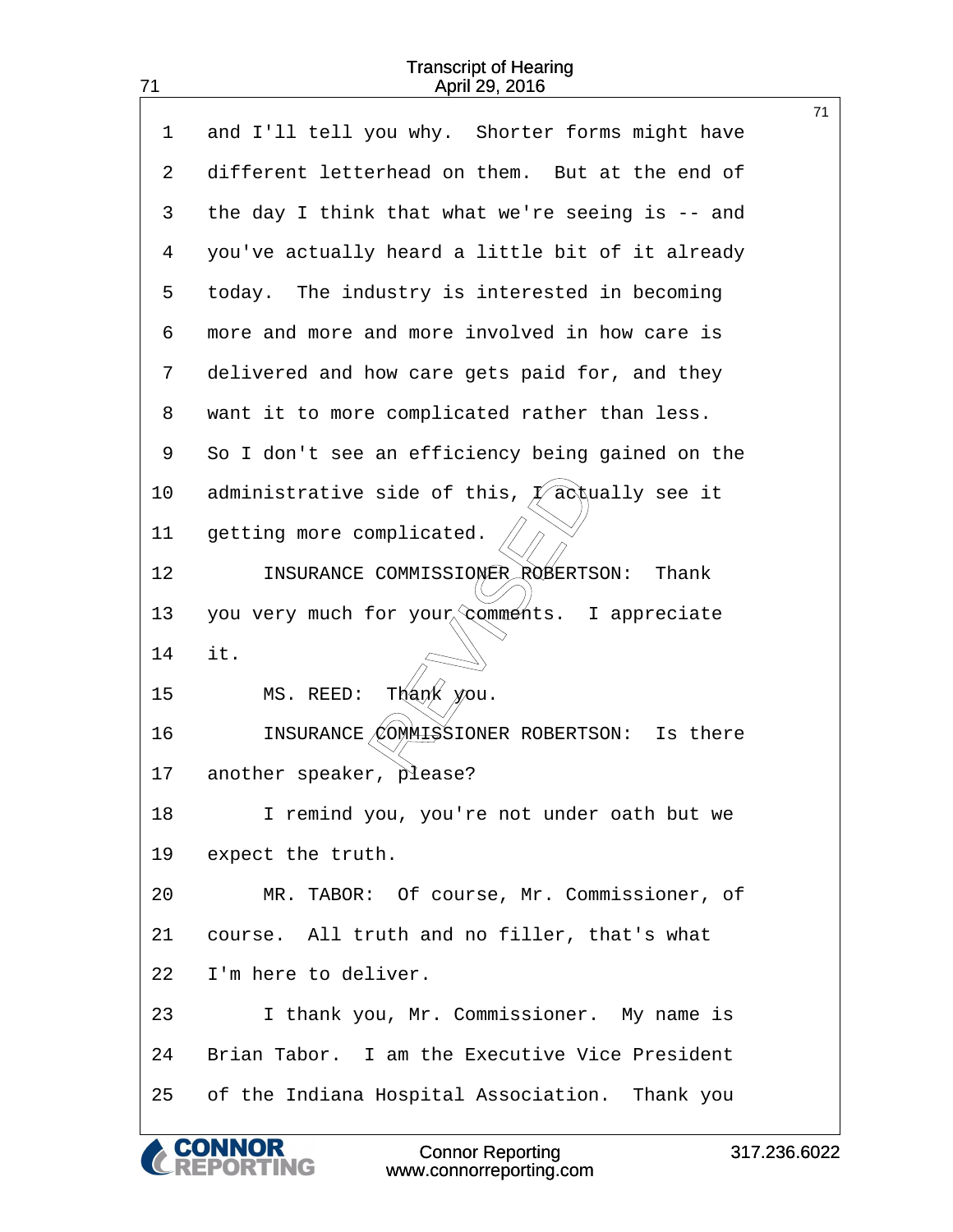<span id="page-72-0"></span>

|    |                                                             | 72 |
|----|-------------------------------------------------------------|----|
| 1  | for the opportunity to provide testimony today.             |    |
| 2  | I am here representing IHA and our 160 member               |    |
| 3  | health systems and hospitals across the state of            |    |
| 4  | Indiana. Our members are large acute care                   |    |
| 5  | hospitals, small community hospitals, as well as            |    |
| 6  | free-standing psychiatric hospitals, rehab,                 |    |
| 7  | long-term acute care hospitals.                             |    |
| 8  | And collectively we would like to express                   |    |
| 9  | our concern regarding the proposed acquisition              |    |
| 10 | of Cigna by Anthem and request $\widehat{a}$ pobust review. |    |
| 11 | Clearly these are significant/operators here in             |    |
| 12 | $I/d$ only ask that the<br>the state of Indiana.            |    |
| 13 | Department vigorously Scrutinize the impacts not            |    |
| 14 | only just on businesses and providers but                   |    |
| 15 | particularly on consumers.                                  |    |
| 16 | Our ideal/ our pptimal view of the market                   |    |
| 17 | in Indiana is one where there is a broad array              |    |
| 18 | of choices for consumers, those seeking                     |    |
| 19 | coverage, but also one in which hospitals and               |    |
| 20 | other providers have the ability to negotiate               |    |
| 21 | sufficient rates and incentives to provide                  |    |
| 22 | robust access to care and consumer choice.                  |    |
| 23 | We are concerned, echoing also some of the                  |    |
| 24 | concerns of our friends in the State Medical                |    |
| 25 | Association, that increasingly concentrated                 |    |
|    |                                                             |    |

Connor Reporting

**CONNOR<br>REPORTING** 

 $\mathcal C$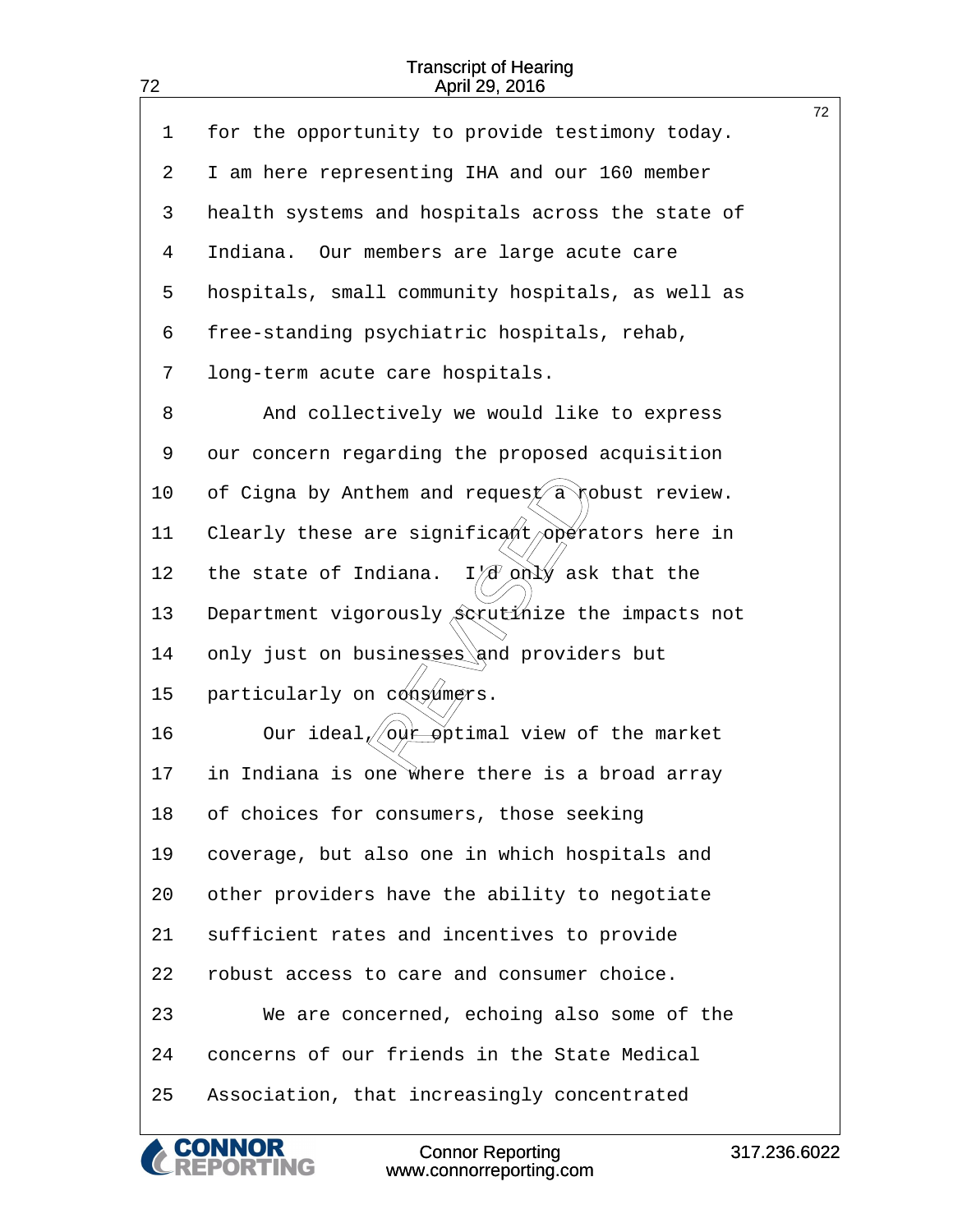<span id="page-73-0"></span>

|    |                                                  | 73 |
|----|--------------------------------------------------|----|
| 1  | market power may restrict the development of     |    |
| 2  | adequate networks which would limit a patient's  |    |
| 3  | ability to seek the most appropriate care for    |    |
| 4  | their specific medical needs, which in many      |    |
| 5  | cases may be highly specialized.                 |    |
| 6  | Our state's largest markets and, as              |    |
| 7  | Ms. Reed mentioned, several markets of concern   |    |
| 8  | across the state of Indiana, and I'll just       |    |
| 9  | mention a couple of specific examples here.      |    |
| 10 | Many of these already contain/a high degree of   |    |
| 11 | concentration, and I'll just speak to the        |    |
| 12 | commercial market, not Medicare Advantage. But,  |    |
| 13 | for example, just in the number of commercial    |    |
| 14 | lines that would be covered if the proposed      |    |
| 15 | merger were to proged/where Anthem's and         |    |
| 16 | Cigna's combined share -- for example, in the    |    |
| 17 | Terre Haute metropólitan statistical area, would |    |
| 18 | be 75.6 percent. Indianapolis, Carmel,           |    |
| 19 | Anderson, MSA, that same number, the combined    |    |
| 20 | share would be 66.3 percent. And in Fort Wayne,  |    |
| 21 | 60.4. So we think these examples, these data     |    |
| 22 | illustrate why regulators should proceed         |    |
| 23 | cautiously.                                      |    |
| 24 | Working with the American Hospital               |    |
| 25 | Association and other national partners in       |    |
|    |                                                  |    |

**CONNOR<br>REPORTING** 

 $\mathcal C$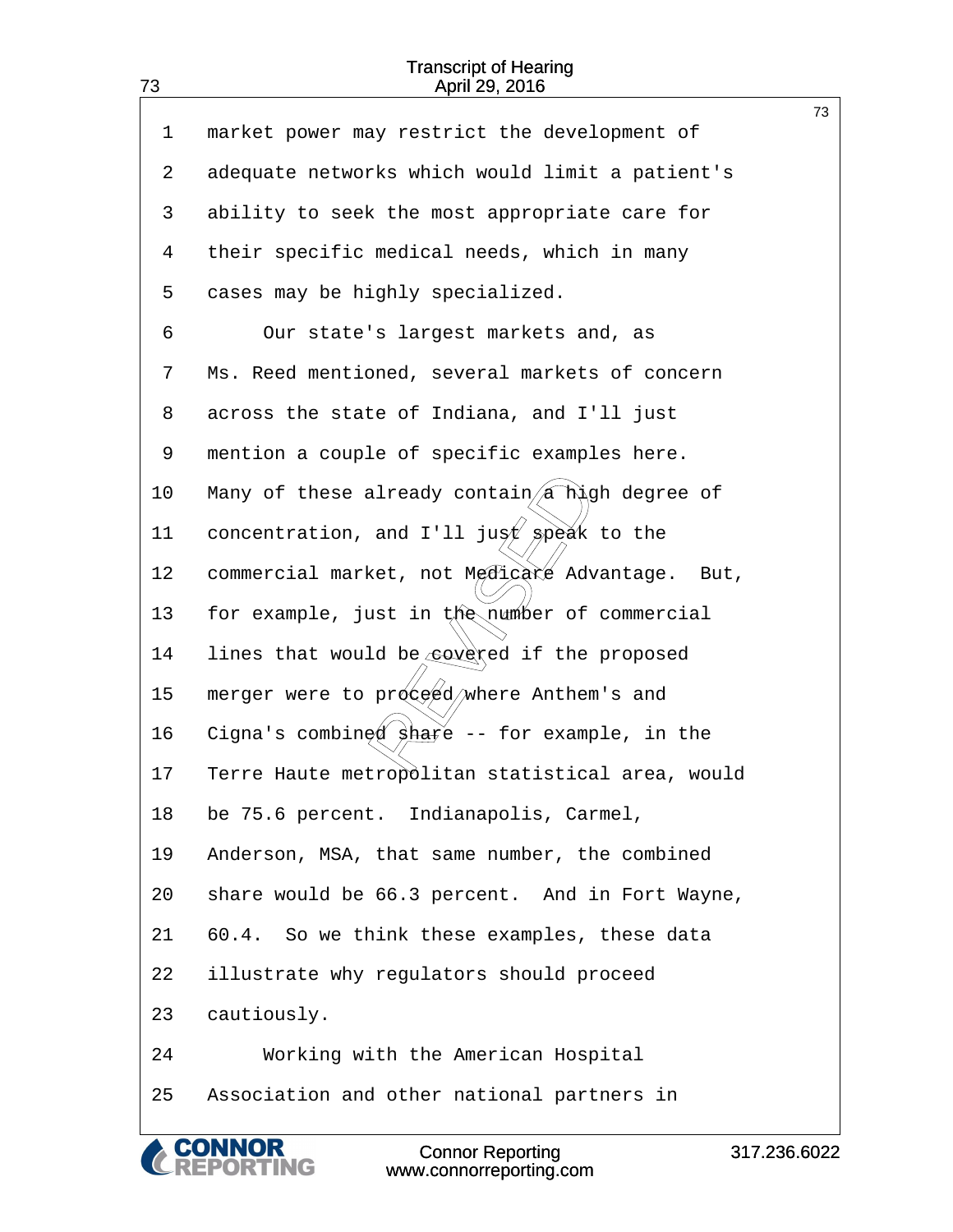<span id="page-74-0"></span>74

|    |                                                                                   | 74 |
|----|-----------------------------------------------------------------------------------|----|
| 1  | looking at this very complex issue, it is not                                     |    |
| 2  | clear that divestiture alone would be a remedy                                    |    |
| 3  | for these concerns. There are substantially                                       |    |
| 4  | high areas of concentration in the commercial                                     |    |
| 5  | market and we've seen smaller Indiana based                                       |    |
| 6  | insurers either be absorbed by larger players or                                  |    |
| 7  | face financial difficulties. So we see no                                         |    |
| 8  | viable option, including divestiture, that                                        |    |
| 9  | mitigate these overall concerns.                                                  |    |
| 10 | I know we're speaking here just to the                                            |    |
| 11 | proposed acquisition beforg/you and not other                                     |    |
| 12 | developments across the $\phi$ ountry, but should some                            |    |
| 13 | of those other mergers proceed, there would be                                    |    |
| 14 | even fewer entities for which divestiture would                                   |    |
| 15 | be a reasonable $s$ $(x_0/x_0)/x$ .                                               |    |
| 16 | I do want $\angle$ $\left(\phi\right)$ $\frac{h}{h}\phi$ that some of our members |    |
| 17 | are currently exploring with insurers today some                                  |    |
| 18 | of the very exciting and innovative new delivery                                  |    |
| 19 | models. Some were referenced earlier today.                                       |    |
| 20 | This idea of moving away from fee for service                                     |    |
| 21 | for more value based models. We believe very                                      |    |
| 22 | much that these models hold great promise for                                     |    |
| 23 | reducing costs, improving outcomes, and are very                                  |    |
| 24 | excited about them.                                                               |    |
| 25 | INSURANCE COMMISSIONER ROBERTSON:<br>Just a                                       |    |
|    |                                                                                   |    |

**CONNOR<br>REPORTING** 

C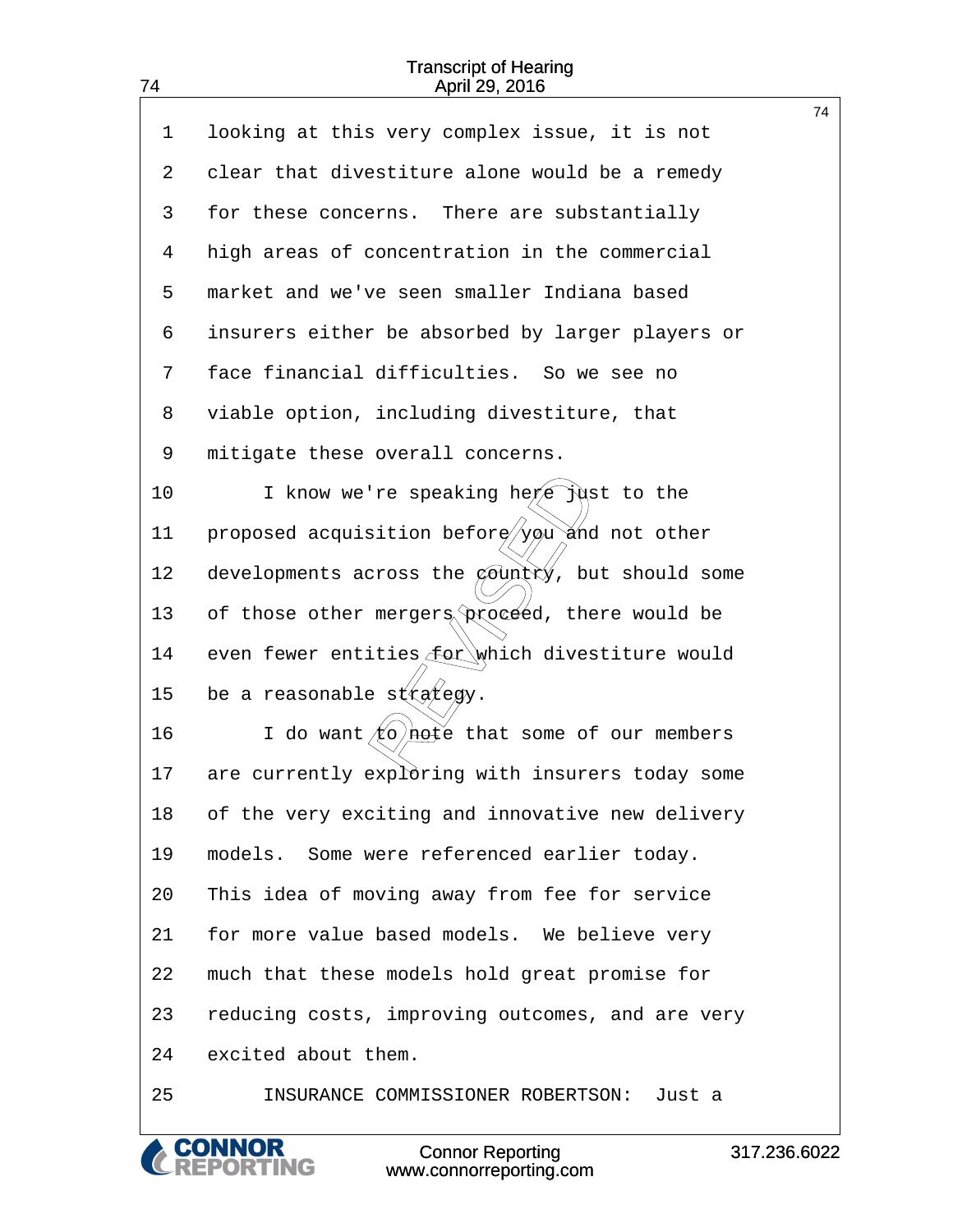<span id="page-75-0"></span>75

|    |                                                                       | 75 |
|----|-----------------------------------------------------------------------|----|
| 1  | moment. One clarification. Is it in reality                           |    |
| 2  | true that your hospitals actually own an HMO and                      |    |
| 3  | they're actively engaged in ownership from an                         |    |
| 4  | insurance company or an HMO? And the answer to                        |    |
| 5  | that I think is yes. I'd like you to confirm                          |    |
| 6  | that.                                                                 |    |
| 7  | MR. TABOR: There are some that do have                                |    |
| 8  | insurance products.                                                   |    |
| 9  | INSURANCE COMMISSIONER ROBERTSON: And then                            |    |
| 10 | they are trying to expand it. $\sqrt{18}$ that what your              |    |
| 11 | conclusion is?                                                        |    |
| 12 | MS. REED: I can't speak to expansion. I                               |    |
| 13 | think from a matter of $\sqrt{2}$ and $\frac{d}{dx}$ it would be much |    |
| 14 | smaller certainly than the entities and their                         |    |
| 15 | share in terms of $\left( \frac{f}{f}\right)$ proposed merger and     |    |
| 16 | acquisition that we were discussing today, much                       |    |
| 17 | smaller relative to those --                                          |    |
| 18 | INSURANCE COMMISSIONER ROBERTSON: Well, we                            |    |
| 19 | don't need to go into it any further, but when                        |    |
| 20 | you say they're exploring with insurers, there's                      |    |
| 21 | already ownership of HMOs by hospitals, and they                      |    |
| 22 | are what appear to be actively engaged and                            |    |
| 23 | there's an evolution of the business -- whatever                      |    |
| 24 | the business is going to be in the future, I                          |    |
| 25 | don't know, I don't want to predict that. But I                       |    |

Connor Reporting www.connorreporting.com

**CONNOR<br>REPORTING**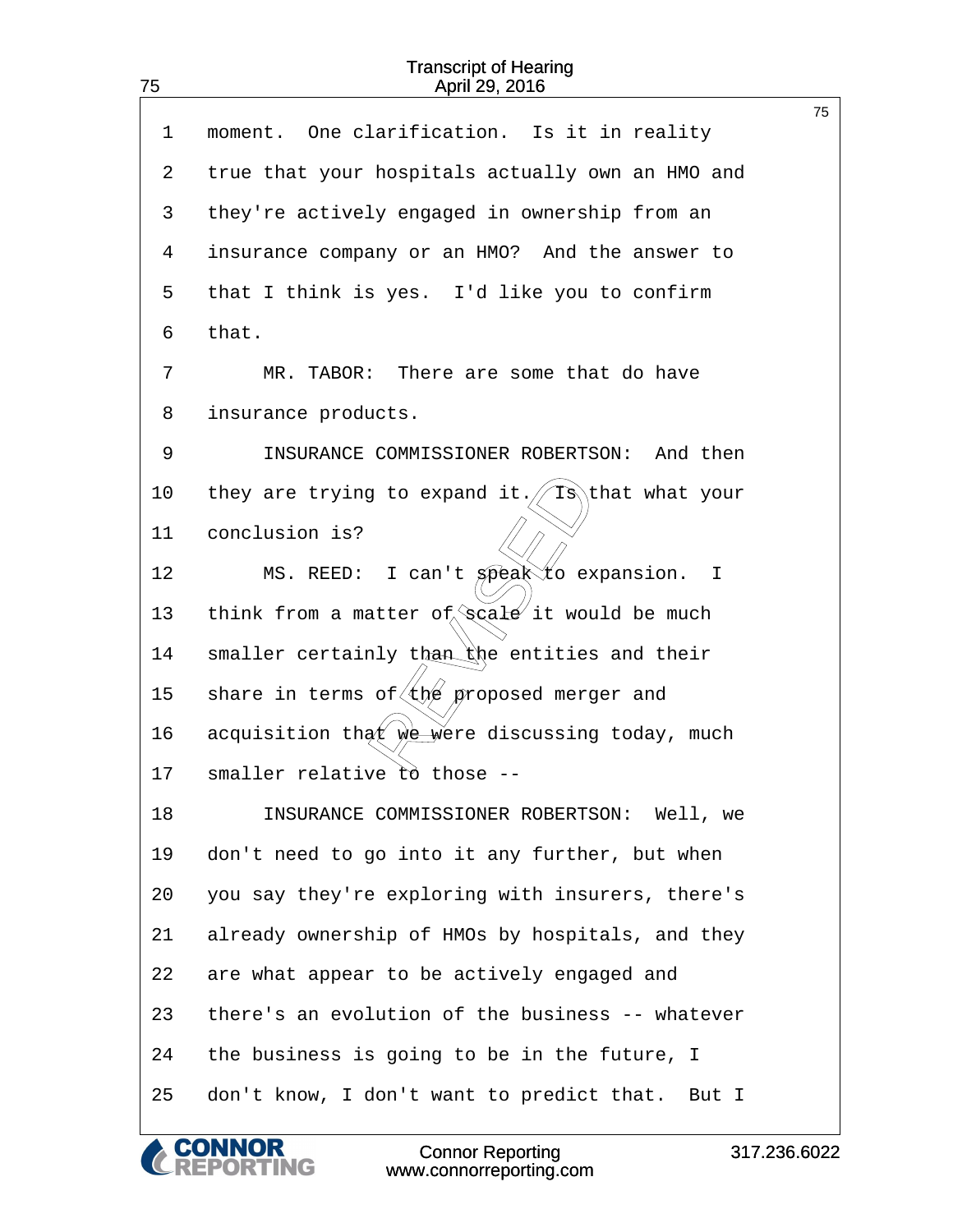<span id="page-76-0"></span>

| $\mathbf{1}$ | want to clarify, this is not something they're   | 76 |
|--------------|--------------------------------------------------|----|
| 2            | exploring, this is a reality right now.          |    |
| 3            | MR. TABOR: Well, that is one evolution           |    |
| 4            | certainly, provider owned models. But also just  |    |
| 5            | partnerships, maybe even more in the traditional |    |
| 6            | sense, just between providers and some of the    |    |
| 7            | very insurers that are representing here today.  |    |
| 8            | There are some exploration of these other        |    |
| 9            | models. However, our concern is that we see no   |    |
| 10           | reason why the larger scale would create even    |    |
| 11           | more incentive to pursue those models, and, in   |    |
| 12           | fact, we believe and have looked at research     |    |
| 13           | that indicates that the incentive to pursue      |    |
| 14           | these type of models is actually less for larger |    |
| 15           | entities.                                        |    |
| 16           | At least øne industry expert in                  |    |
| 17           | Congressional testimony stated, quote, "Insurers |    |
| 18           | found market power less of an incentive to       |    |
| 19           | invest in new products." And, quote, "There is   |    |
| 20           | no research showing that larger insurers are     |    |
| 21           | likelier to innovate."                           |    |
| 22           | So our concern is, yes, there is some            |    |
| 23           | evolution, but the merger as proposed could      |    |
| 24           | actually stifle some of that innovation.         |    |
| 25           | INSURANCE COMMISSIONER ROBERTSON: Well,          |    |
|              |                                                  |    |

**CONNOR<br>REPORTING**  $\mathcal C$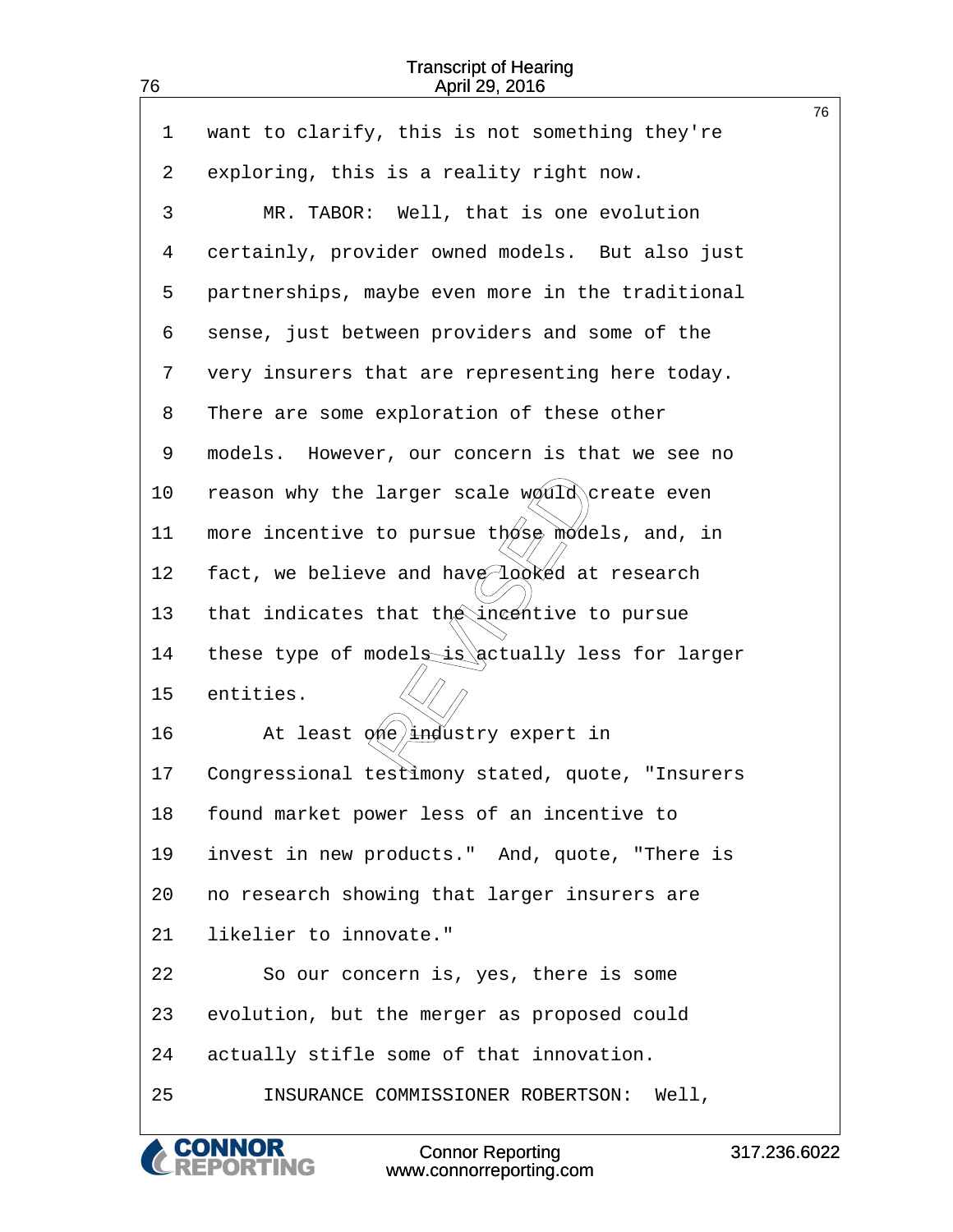|    |                                                             | 77 |
|----|-------------------------------------------------------------|----|
| 1  | we've had some information sitting here under               |    |
| 2  | oath that the actual percent Cigna has in the               |    |
| 3  | state of Indiana is fairly insignificant. And               |    |
| 4  | that while Anthem has a significant percent of              |    |
| 5  | the business, when you add it, it maybe goes up,            |    |
| 6  | what, a point, point and a half. How is that                |    |
| 7  | point, point and a half going to tip the scale              |    |
| 8  | to suddenly things that are required under                  |    |
| 9  | statute that we need to review, that that's a               |    |
| 10 | significant factor? On the surfage it looks                 |    |
| 11 | like a percent, or a percent and a half is a                |    |
| 12 | very small amount compared to the share of the              |    |
| 13 | market that Anthem has <i>currently</i> . And I realize     |    |
| 14 | I'm putting you on the spot, not my intent.<br>It           |    |
| 15 | is a question you $\frac{1}{x}$ concerned about that, as we |    |
| 16 | are, and I'd $1/(k\epsilon)$ to know if you have anything   |    |
| 17 | along that line $-\sqrt{2}$ or if you submit it in          |    |
| 18 | writing, that's perfectly all right too. But if             |    |
| 19 | you could enlighten us on that, we're talking               |    |
| 20 | about a point, point and a half, how that is                |    |
| 21 | going to swing --                                           |    |
| 22 | MR. TABOR: Well, I would say a couple of                    |    |
| 23 | things. One is, from some of the markets that               |    |
| 24 | were cited, Terre Haute and all those other                 |    |
| 25 | specific examples, when you look at, for                    |    |
|    |                                                             |    |

**CONNOR<br>REPORTING** 

C

<span id="page-77-0"></span>77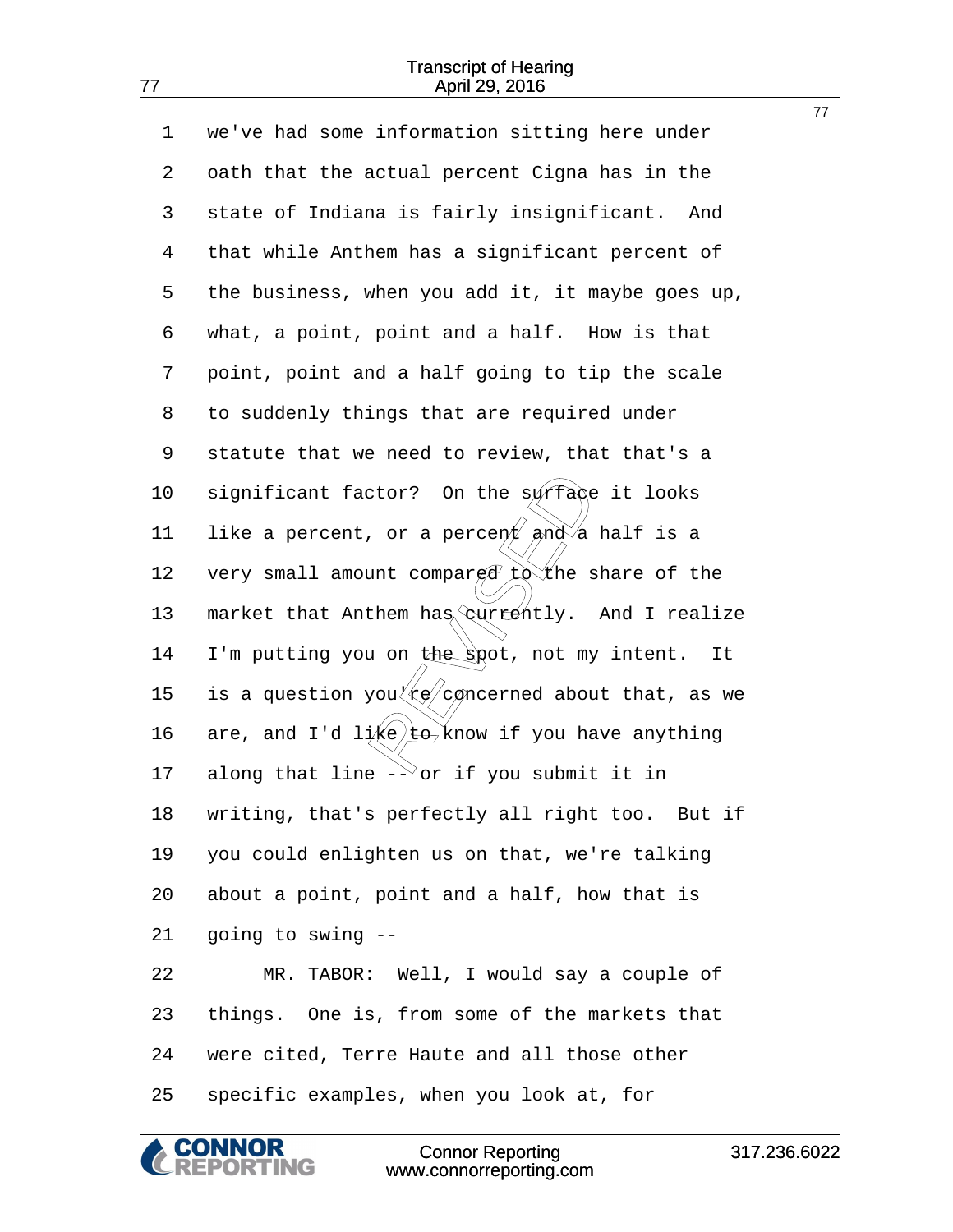|    |                                                  | 78 |
|----|--------------------------------------------------|----|
| 1  | example, just the commercial market -- I know    |    |
| 2  | for Medicare it's not a significant shift, so    |    |
| 3  | there may be a point, point and a half or no     |    |
| 4  | movement at all in some of those other areas.    |    |
| 5  | INSURANCE COMMISSIONER ROBERTSON: Well,          |    |
| 6  | one thing is, Medicare Advantage is not managed  |    |
| 7  | by the State, it's a federal program. We have    |    |
| 8  | virtually no control over Medicare Advantage.    |    |
| 9  | MR. TABOR: Thank you, sir. And I'm just          |    |
| 10 | speaking just in terms of the percentages that I |    |
| 11 | gave as sort of an illustration of the overall   |    |
| 12 | market.                                          |    |
| 13 | So I do believe that $4n$ some of these          |    |
| 14 | markets, and I'd be happy to follow up and check |    |
| 15 | the data that I uged/in preparing my testimony   |    |
| 16 | today, to submit examples where I do believe in  |    |
| 17 | some cases that we are talking more than a       |    |
| 18 | point, point and a half, again, some of these    |    |
| 19 | specific MSAs.                                   |    |
| 20 | INSURANCE COMMISSIONER ROBERTSON:<br>I'm         |    |
| 21 | speaking statewide. You are indicating in some   |    |
| 22 | portions, some jurisdictions the percentage is   |    |
| 23 | greater than --                                  |    |
| 24 | MR. TABOR: Yes, the change in a particular       |    |
| 25 | market may be much more than what that statewide |    |
|    |                                                  |    |

<span id="page-78-0"></span>78

**CONNOR<br>REPORTING** 

 $\alpha$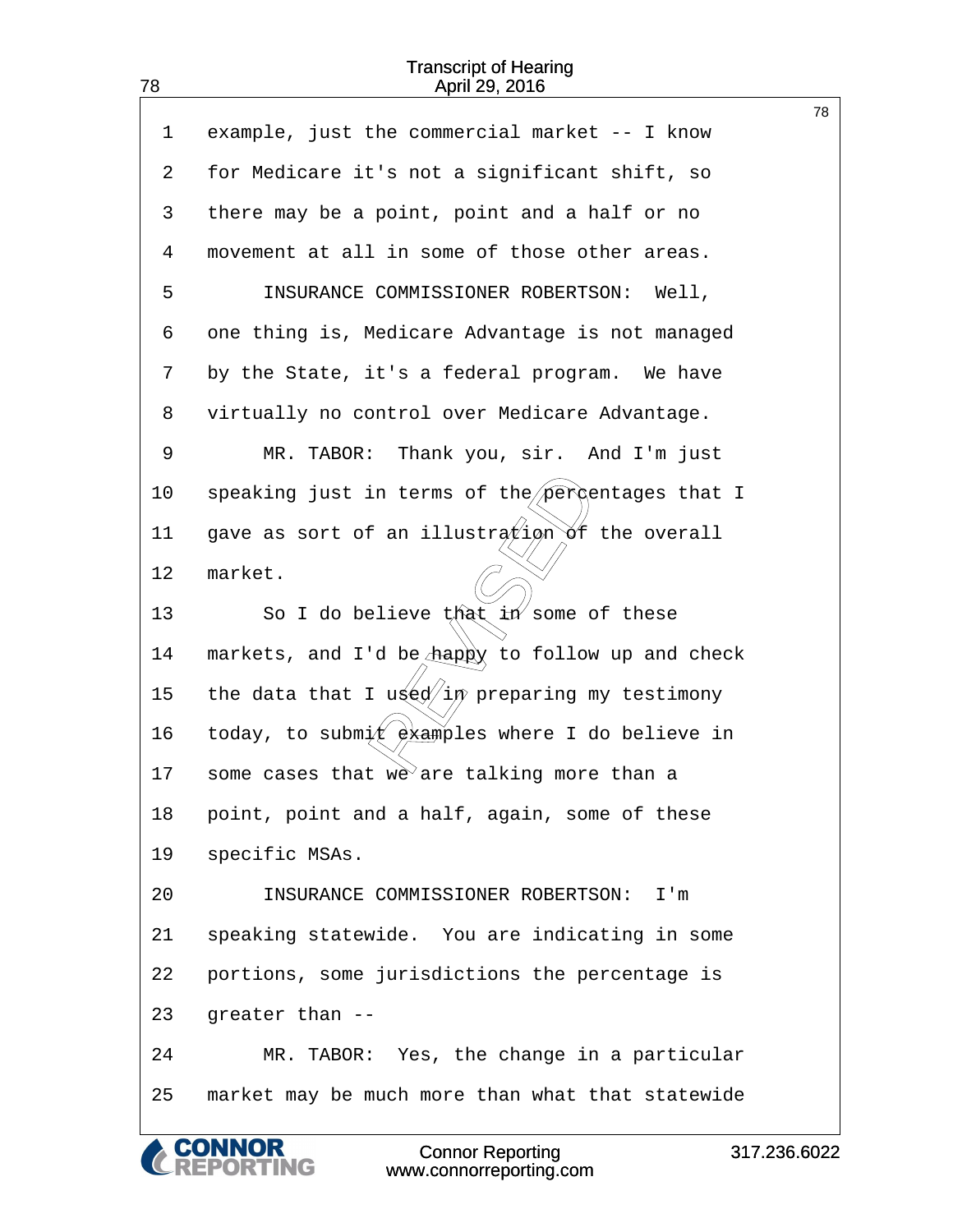<span id="page-79-0"></span>

| 79 | <b>Transcript of Hearing</b><br>April 29, 2016    |    |
|----|---------------------------------------------------|----|
| 1  | average is, and again I'm happy to provide more   | 79 |
| 2  | detail around that.                               |    |
| 3  | Maybe the question presumes that the              |    |
|    |                                                   |    |
| 4  | current level is appropriate. I think that what   |    |
| 5  | we see is that there is already significant       |    |
| 6  | market share and that this would essentially      |    |
| 7  | take that in the wrong direction by increasing    |    |
| 8  | So even a small amount in the direction of<br>it. |    |
| 9  | increased share would essentially just be in the  |    |
| 10 | And/again, I think in<br>wrong direction we feel. |    |
| 11 | particular markets it could/actually be quite     |    |
| 12 | significant.                                      |    |
| 13 | INSURANCE COMMISSEONER ROBERTSON:<br>Thank        |    |
| 14 | you.                                              |    |
| 15 | thank/you, Mr. Commissioner.<br>MR. TABOR:        |    |
| 16 | We appreciate $\sharp$ he opportunity to provide  |    |
| 17 | comments, and we urge the State of Indiana to     |    |
| 18 | take an active role to protect consumers,         |    |
| 19 | businesses and health care providers.             |    |
| 20 | In closing, this is an anti-competitive           |    |
| 21 | environment that is created through this merger   |    |
| 22 | and it will be very hard to undo the harmful      |    |
| 23 | effects. Thank you for your consideration. I      |    |
| 24 | will be happy to take any questions.              |    |
| 25 | INSURANCE COMMISSIONER ROBERTSON:<br>Thank        |    |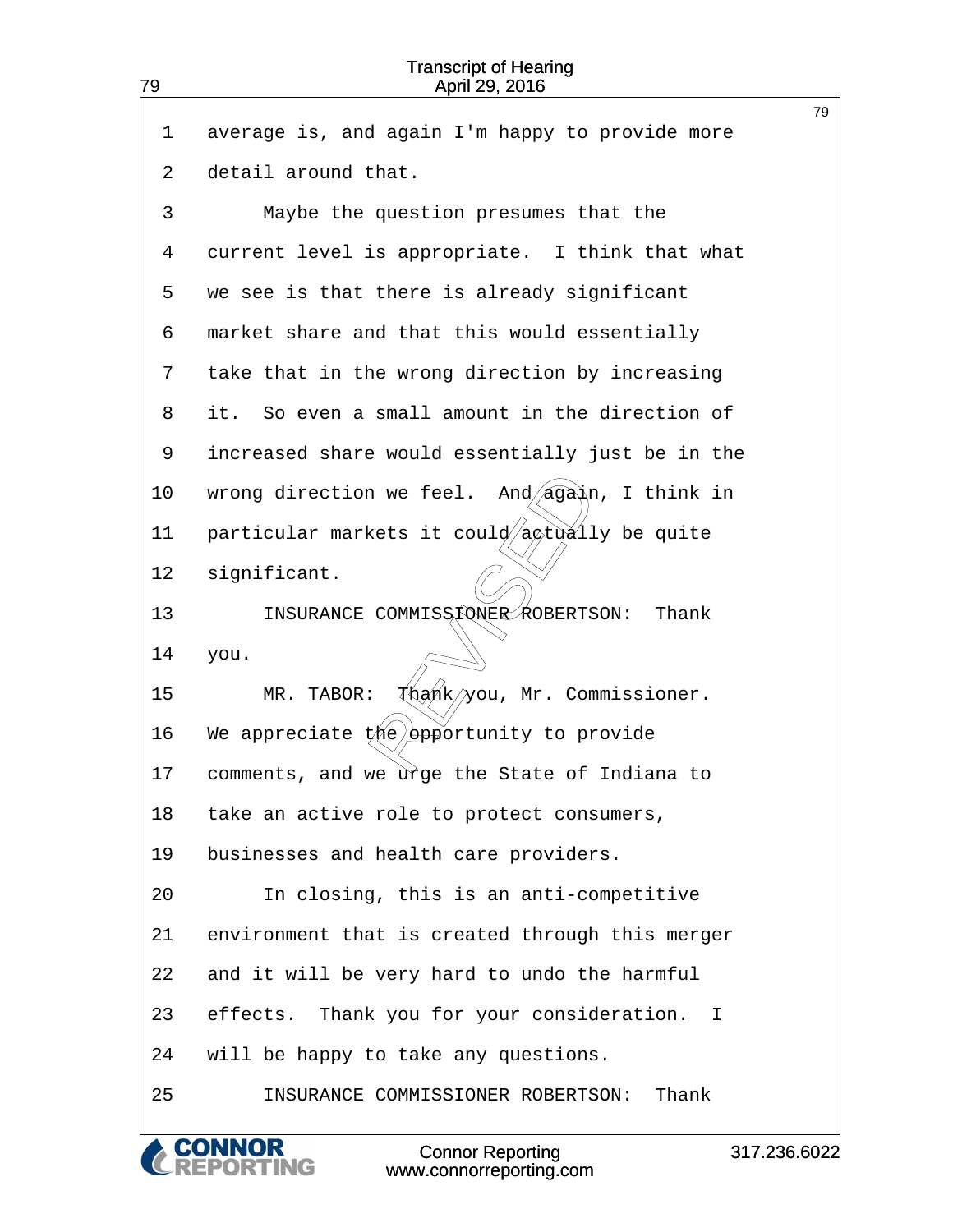<span id="page-80-0"></span>

| 80 | <b>Transcript of Hearing</b><br>April 29, 2016                     |    |
|----|--------------------------------------------------------------------|----|
| 1  | I appreciate your comments, and thank you<br>you.                  | 80 |
| 2  | for appearing in person.                                           |    |
| 3  | Did anyone change their mind and wish to                           |    |
| 4  | offer other testimony?                                             |    |
| 5  | Hearing none, I'd like to give the                                 |    |
| 6  | opportunity for Anthem and Cigna to contemplate                    |    |
| 7  | the comments that have been made, generally in                     |    |
| 8  | opposition to this acquisition, I'd like to give                   |    |
| 9  | you a brief ten minutes to determine whether                       |    |
| 10 | you'd like to make any comments concerning the                     |    |
| 11 | So we/ll recess for ten<br>commenters' testimony.                  |    |
| 12 | And the reason $\mathbb{W} \in \mathbb{R}$ it, we have<br>minutes. |    |
| 13 | plenty of time.                                                    |    |
| 14 | (Recess taken. )                                                   |    |
| 15 | INSURANCE COMMISSIONER ROBERTSON: We're                            |    |
| 16 | going to reconvene the hearing at this time.<br>I.                 |    |
| 17 | have a couple housekeeping details. Counsel                        |    |
| 18 | will enter certain things into the record, so                      |    |
| 19 | Mr. Murphy, will you do so.                                        |    |
| 20 | MR. MURPHY: Thank you, Mr. Commissioner.                           |    |
| 21 | We've had the two sign-in sheets, the one for                      |    |
| 22 | public comments and the other for attendees,                       |    |
| 23 | marked as Exhibits V and W, and I just want to                     |    |
| 24 | offer those into the record.                                       |    |
| 25 | INSURANCE COMMISSIONER ROBERTSON: I'll                             |    |
|    |                                                                    |    |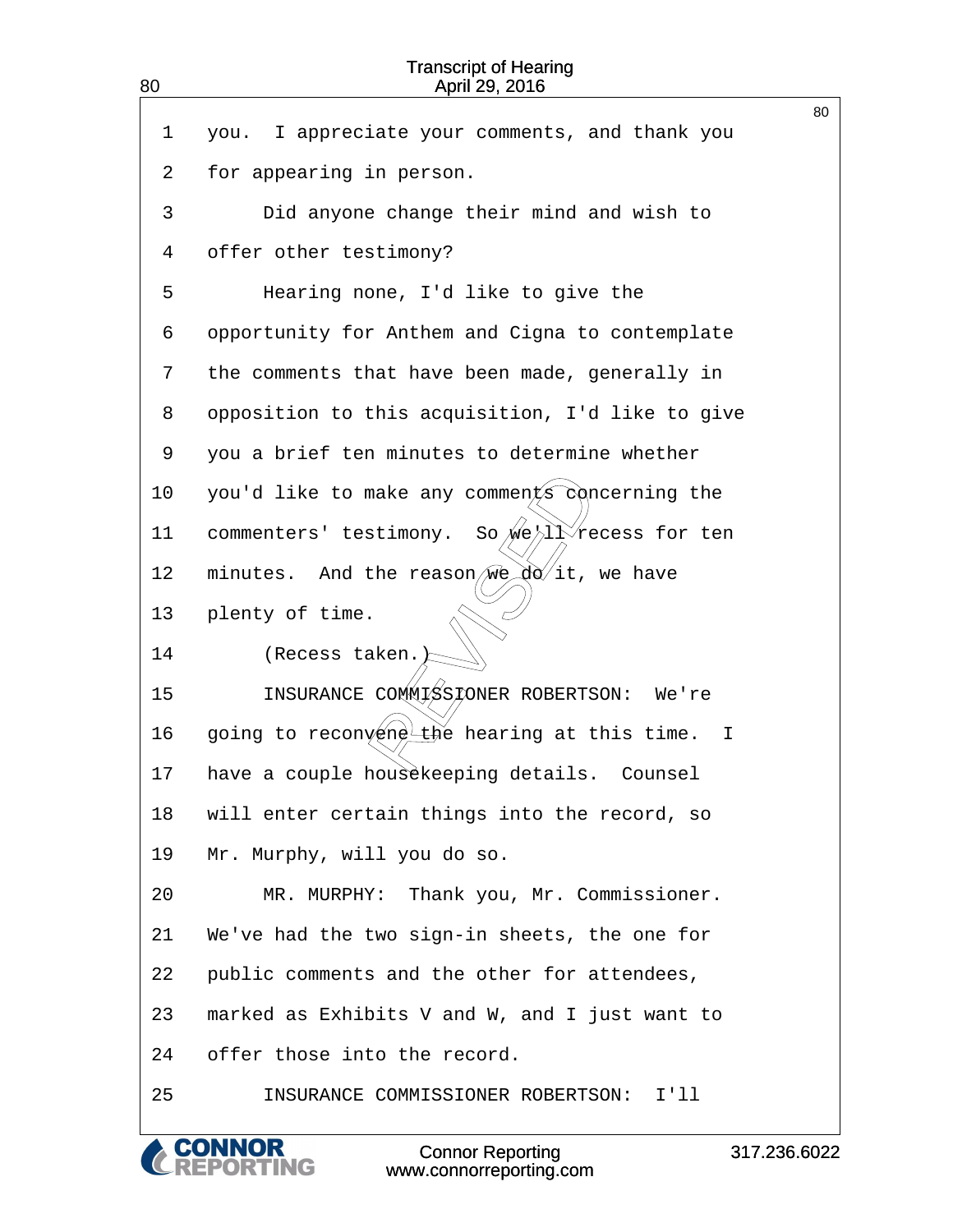<span id="page-81-0"></span>

|    |                                                           | 81 |
|----|-----------------------------------------------------------|----|
| 1  | accept those.                                             |    |
| 2  | The reason for the short recess was to                    |    |
| 3  | allow Anthem and Cigna to make a determination            |    |
| 4  | if they had any rebuttal or additional                    |    |
| 5  | information based upon the testimony that we              |    |
| 6  | received by the two commenters. So at this time           |    |
| 7  | I'll ask you if you have anything that you want           |    |
| 8  | to add, or would you like to incorporate it into          |    |
| 9  | a closing statement?                                      |    |
| 10 | MR. KIMPEL: We would $\lim_{k \to \infty} \log k$<br>just |    |
| 11 | incorporate it into our closing statement.                |    |
| 12 | INSURANCE COMMISSIONER ROBERTSON: Why                     |    |
| 13 | don't you proceed with your closing statement.            |    |
| 14 | $\texttt{Task}\x$ ou, Commissioner.<br>MR. KIMPEL:<br>We  |    |
| 15 | believe that Anthem has adequately addressed the          |    |
| 16 | concerns that were raised by the public comments          |    |
| 17 | today. As the withesses have said in their                |    |
| 18 | testimony, this merger and the combined                   |    |
| 19 | companies offer a real platform to improve                |    |
| 20 | access, affordability and quality of health care          |    |
| 21 | to all Hoosiers.                                          |    |
| 22 | And regarding competition, across the state               |    |
| 23 | and in every section of the state, the lines of           |    |
| 24 | business of insurance that you're reviewing               |    |
| 25 | under this hearing and this proceeding, Cigna             |    |
|    |                                                           |    |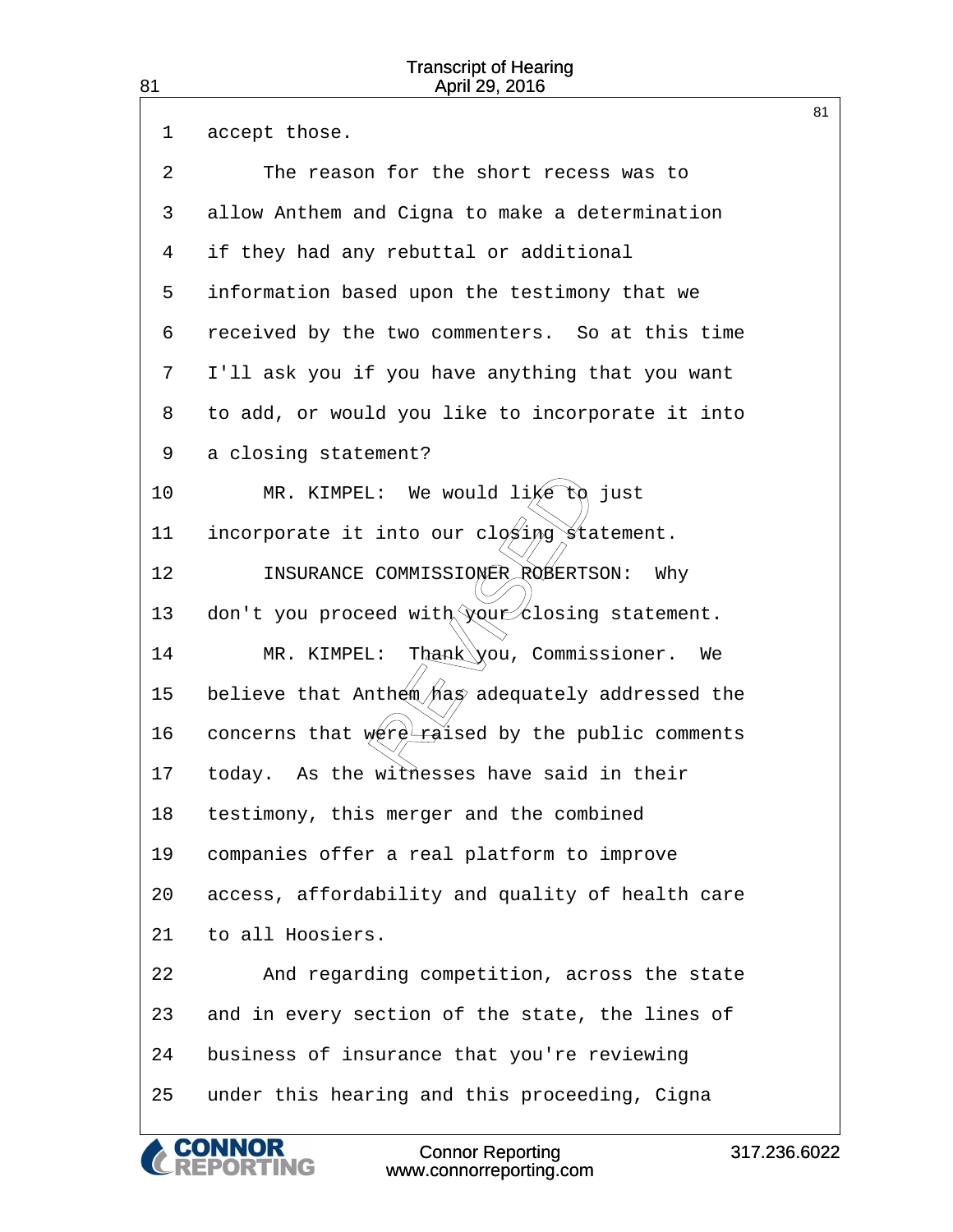|    |                                                             | 82 |
|----|-------------------------------------------------------------|----|
| 1  | has a very, very small percentage share.                    |    |
| 2  | In sum, we believe that the evidence and                    |    |
| 3  | the testimony presented today support the fact              |    |
| 4  | that the standards for approval under Indiana               |    |
| 5  | Code 27-1-23-2 have been met by the acquiring               |    |
| 6  | party. Accordingly, we respectfully request                 |    |
| 7  | that the acquiring party's proposed acquisition             |    |
| 8  | be approved by the Commissioner.                            |    |
| 9  | But before we close, I want to add just one                 |    |
| 10 | more point into the record $s\phi$ (that we can also        |    |
| 11 | request that the record be $\cancel{\#}1\cancel{\#}$ at the |    |
| 12 | conclusion of this hearing, and that is simply              |    |
| 13 | to follow up on your question about the Indiana             |    |
| 14 | resident on the board of directors of the                   |    |
| 15 | That/individual's name is<br>domestic HMO.                  |    |
| 16 | Jacqueline Lee McCord. She lives in Anderson,               |    |
| 17 | Indiana.                                                    |    |
| 18 | INSURANCE COMMISSIONER ROBERTSON:<br>Thank                  |    |
| 19 | you.                                                        |    |
| 20 | MR. KIMPEL: And so with that, we would                      |    |
| 21 | conclude our testimony. We believe that the                 |    |
| 22 | Department has all of the evidence and documents            |    |
| 23 | that it needs for the record to be closed, and              |    |
| 24 | we'd ask that the record be closed at the                   |    |
| 25 | conclusion of this hearing, and we respectfully             |    |
|    |                                                             |    |

& CONNOR<br>CREPORTING

<span id="page-82-0"></span>82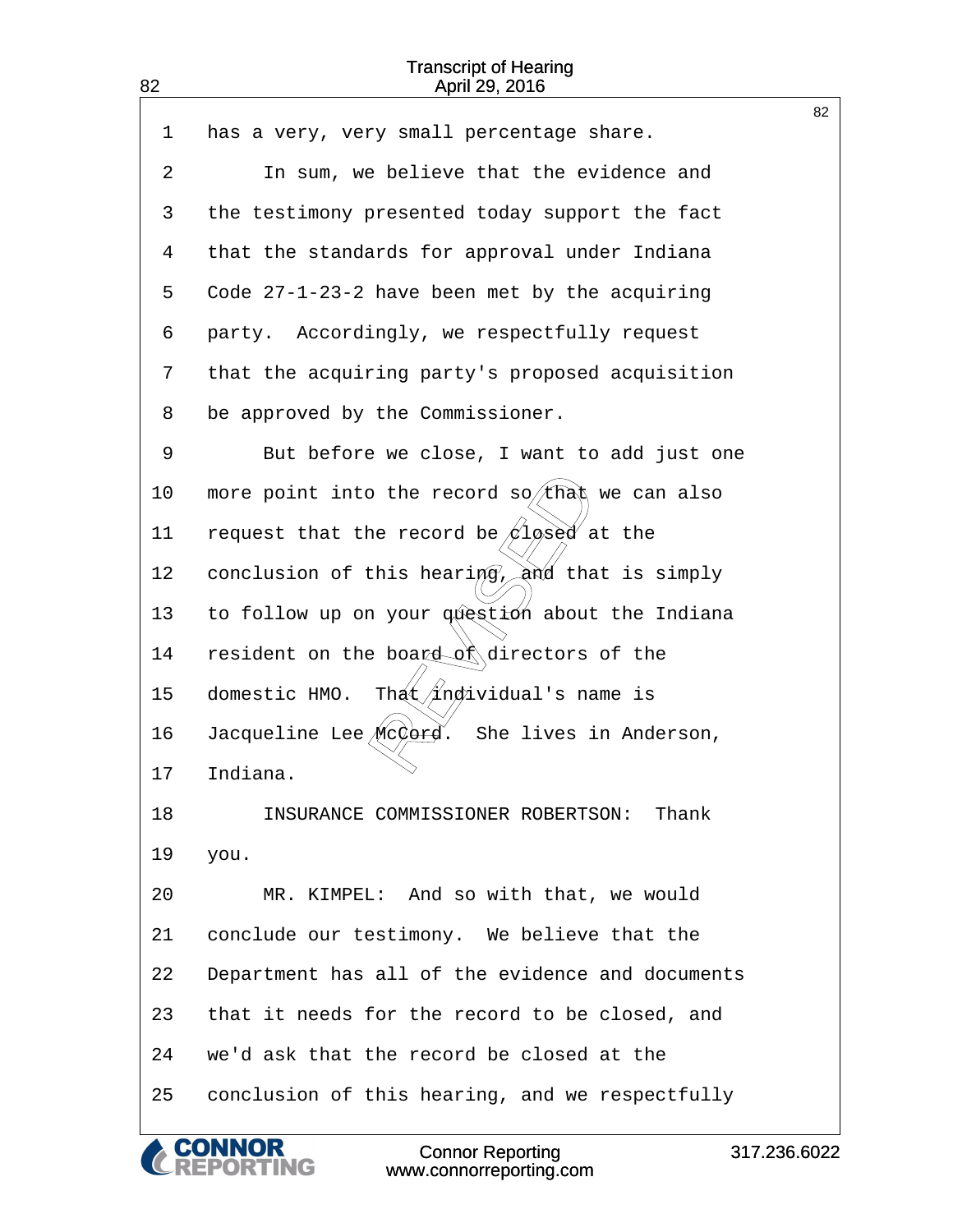<span id="page-83-0"></span>

| 83 | <b>Transcript of Hearing</b><br>April 29, 2016        |    |
|----|-------------------------------------------------------|----|
| 1  | request that the Commissioner approve this            | 83 |
| 2  | transaction.                                          |    |
| 3  | INSURANCE COMMISSIONER ROBERTSON:<br>Thank            |    |
| 4  | you. I'd like to thank everyone who gave oral         |    |
| 5  | statements today. I appreciate the information        |    |
| 6  | you supplied us.                                      |    |
| 7  | I will take all the evidence and the                  |    |
| 8  | statements that were offered under advisement,        |    |
| 9  | in addition to any written comments that have         |    |
| 10 | been submitted during the time frame. We thank        |    |
| 11 | the people that took the time/tobe here in            |    |
| 12 | person and to offer test/mony X<br>There has been     |    |
| 13 | no predetermination on what the conclusion of         |    |
| 14 | this hearing will bere kand my staff will be          |    |
| 15 | reviewing all of $k\ll 1$ material and we will render |    |
| 16 | a decision.                                           |    |
| 17 | Now, my understanding, as my general                  |    |
| 18 | counsel is here, that the time frame so people        |    |
| 19 | will know when --                                     |    |
| 20 | MS. KORTY: Thirty days.                               |    |
| 21 | INSURANCE COMMISSIONER ROBERTSON: Thirty              |    |
| 22 | days from when the hearing is concluded. I will       |    |
| 23 | tell you that we will not wait until the 30th         |    |
| 24 | day. That is the intent. But we will do it            |    |
| 25 | probably a couple days prior to the last day          |    |

**CONNOR<br>REPORTING**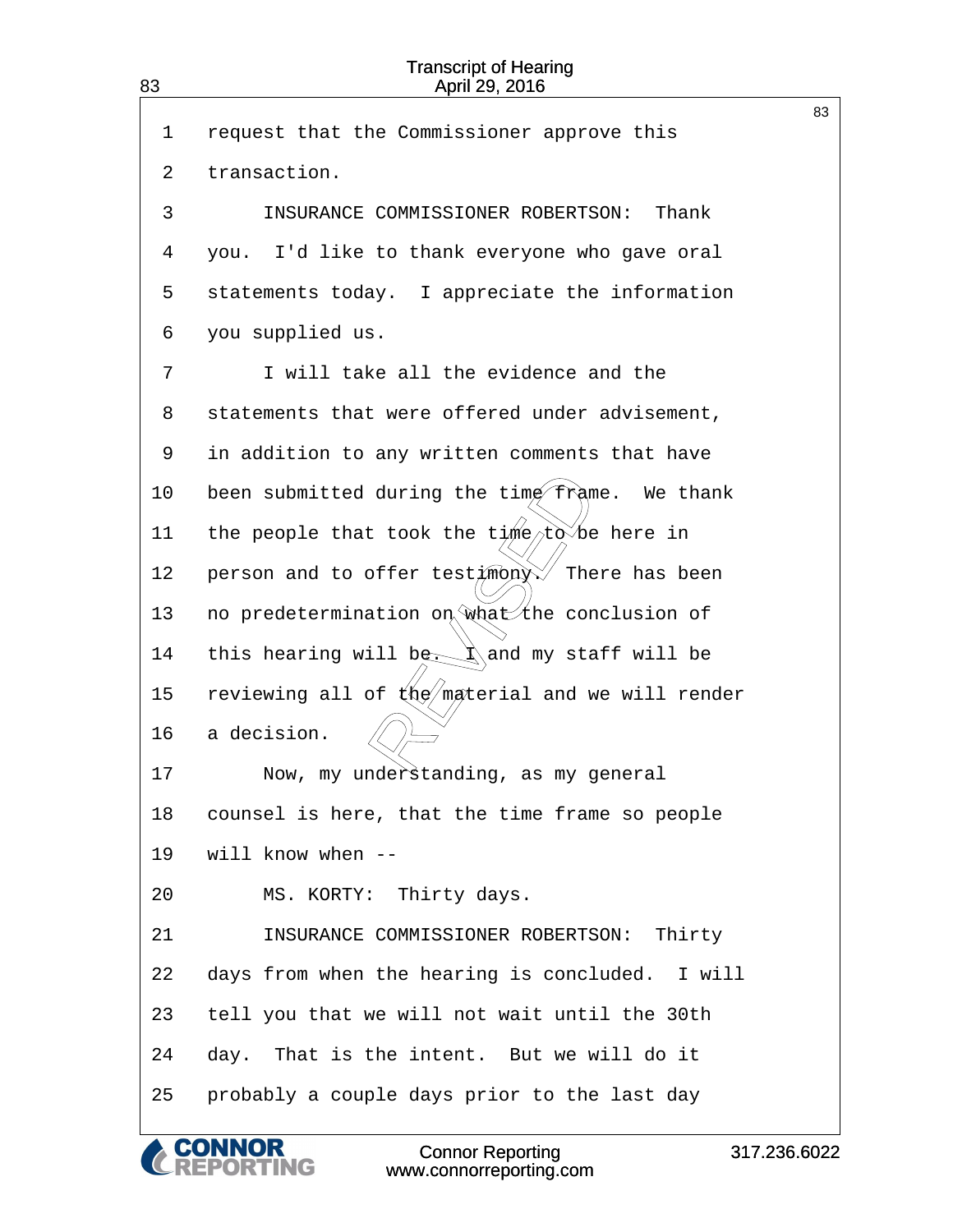<span id="page-84-0"></span>

| $\mathbf{1}$    | that we have to make a ruling, just to avoid any | 84           |
|-----------------|--------------------------------------------------|--------------|
| $\overline{a}$  | potential time issues.                           |              |
| $\mathsf{3}$    | I now conclude the hearing and close the         |              |
| $\overline{4}$  | record. Thank you.                               |              |
| 5               | (Time noted: $11:00$ a.m.)                       |              |
| $\sqrt{6}$      |                                                  |              |
| $7\phantom{.0}$ |                                                  |              |
| $\,8\,$         |                                                  |              |
| $\mathsf 9$     |                                                  |              |
| $10$            |                                                  |              |
| 11              |                                                  |              |
| 12              |                                                  |              |
| 13              |                                                  |              |
| 14              |                                                  |              |
| $15$            |                                                  |              |
| 16              |                                                  |              |
| 17              |                                                  |              |
| 18              |                                                  |              |
| 19              |                                                  |              |
| 20              |                                                  |              |
| 21              |                                                  |              |
| 22<br>23        |                                                  |              |
| 24              |                                                  |              |
| 25              |                                                  |              |
|                 |                                                  |              |
|                 | <b>A. CONNOR</b><br>Connor Donorting             | 247.226.6025 |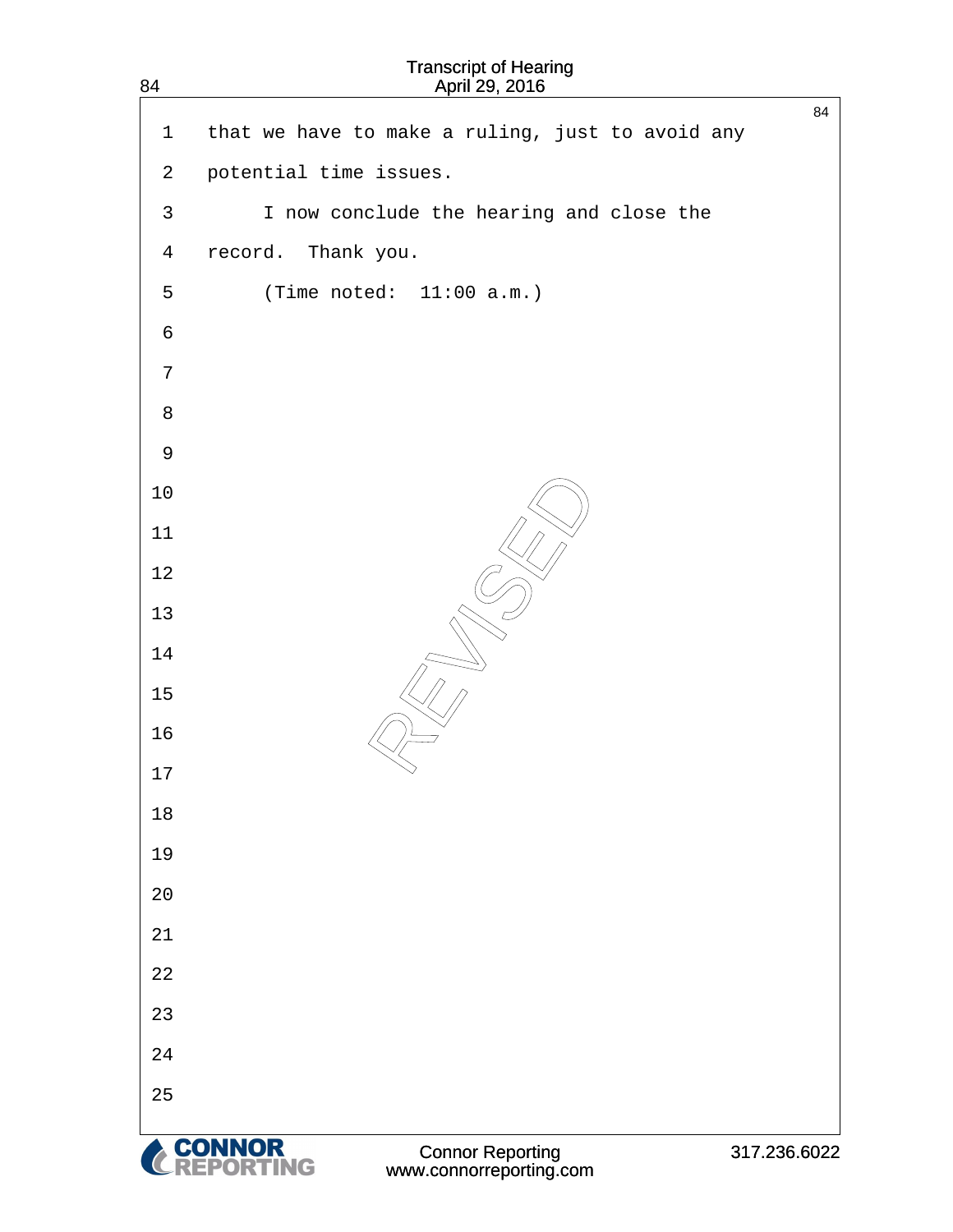| <b>Transcript of Hearing</b><br>85<br>April 29, 2016 |                                                     |  |  |
|------------------------------------------------------|-----------------------------------------------------|--|--|
| 1<br>2                                               | 85<br>STATE OF INDIANA<br>SS:<br>COUNTY OF MARION   |  |  |
| 3                                                    |                                                     |  |  |
| 4                                                    | I, Craig Williams, RPR, CSR #93-R-1009, and a       |  |  |
| 5                                                    | Notary Public and Stenographic Reporter within and  |  |  |
| 6                                                    | for the County of Marion, State of Indiana at       |  |  |
| 7                                                    | large, do hereby certify that on the 29th day of    |  |  |
| 8                                                    | April, 2016, I took down in stenograph notes the    |  |  |
| 9                                                    | foregoing hearing;                                  |  |  |
| 10                                                   | That the witnesses were $\sqrt{du}$ sworn by me to  |  |  |
| 11                                                   | tell the truth, the whole $/2$ roth and nothing but |  |  |
| 12                                                   | the truth;                                          |  |  |
| 13                                                   | That the transcript is a full, true and             |  |  |
| 14                                                   | correct transcript made from my stenograph notes.   |  |  |
| 15                                                   | IN WITNESS/WAEREOF, I have hereunto set             |  |  |
| 16                                                   | my hand and aff xed my notarial seal this 2nd       |  |  |
| 17                                                   | day of May, 2016.                                   |  |  |
| 18                                                   |                                                     |  |  |
| 19                                                   |                                                     |  |  |
| 20                                                   | NOTARY<br>PUBLIC                                    |  |  |
| 21                                                   |                                                     |  |  |
| 22                                                   | My Commission Expires:<br>January 14, 2024          |  |  |
| 23                                                   | County of Residence:<br>Marion County               |  |  |
| 24                                                   |                                                     |  |  |
| 25                                                   |                                                     |  |  |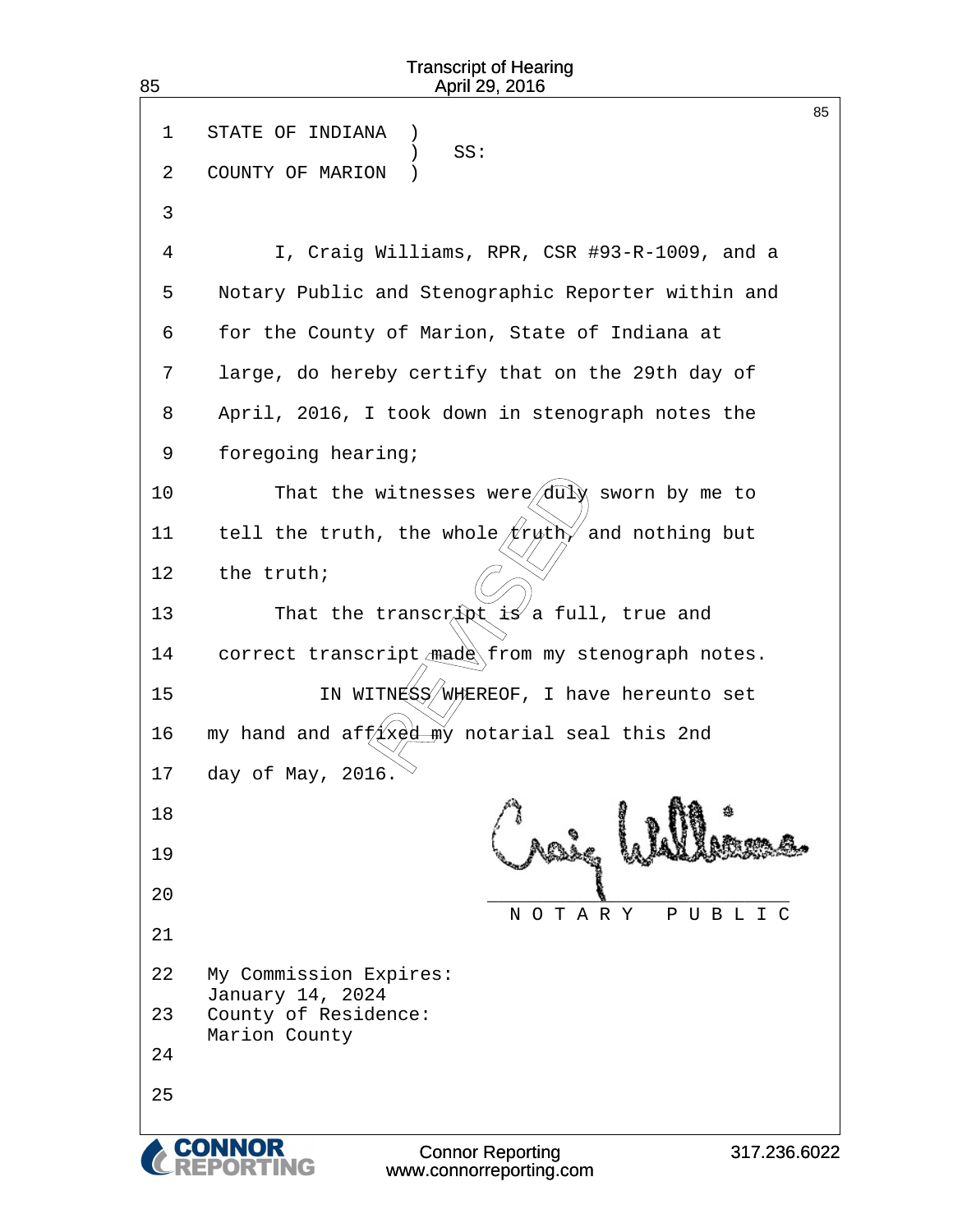| <b>Transcript of Hearing</b><br>April 29, 2016<br>1<br>Index: \$103.40administrative |                         |                                     |                                                       |
|--------------------------------------------------------------------------------------|-------------------------|-------------------------------------|-------------------------------------------------------|
| \$                                                                                   | $\mathbf{2}$            | 5152 37:15                          | accelerate 16:3 25:17                                 |
|                                                                                      |                         | 53 67:17                            | accept 81:1                                           |
| \$103.40 37:14                                                                       | 2 6:9 56:21             | 54 63:8                             | accepted 9:10 11:12                                   |
| \$18 38:9                                                                            | 2.0 68:4                |                                     | access 25:20 48:3,5                                   |
| $$22.5$ 39:1                                                                         | 2005 34:10              | 6                                   | 55:24 56:6,12 64:3 65:4,<br>19 68:9 72:22 81:20       |
| \$4 38:9.18                                                                          | <b>2008</b> 14:8        | 60.4 73:21                          | account 42:24                                         |
| \$48.6 38:3                                                                          | 2013 44:16              | 66 42:2                             | accounting 33:25                                      |
| \$533:10                                                                             | 2015 14:23 37:7         | 66.3 73:20                          | accurate 35:15                                        |
| \$5.5 37:18 38:4                                                                     | 2016 4:10               | 67 37:8                             | achievable 56:22                                      |
| \$54.2 37:5                                                                          | 21st 25:18              | 69 63:10                            | achieve 15:21,23                                      |
|                                                                                      | 23rd 14:23              |                                     | achieved 70:25                                        |
| 0                                                                                    | 24 42:16                | $\overline{7}$                      | acquire 12:10                                         |
| 06002 44:3                                                                           | 25 67:1                 | 72 18:9                             | acquiring 5:3,9,13,17                                 |
|                                                                                      | 27-1-23-2 4:7 5:20 12:1 | 75 67:24                            | 9:1 10:17 24:1 82:5,7                                 |
| $\mathbf{1}$                                                                         | 82:5                    | $75.6 \ \frac{73.18}{6}$            | acquisition 4:15 6:4,9<br>7:6 12:4 17:17,21 30:19     |
| 16:4                                                                                 | 27-1-6-21 52:14         | 78, 65, 21                          | 35:9 47:6 48:10 50:4                                  |
| 10 23:2 34:10 61:17                                                                  | 27.6 38.7               |                                     | 52:13,19,22,25 53:7,8,13<br>63:23 65:2,16 67:9 68:11, |
| 100,000 67:15,17                                                                     | <b>28th</b> 37:6        | 8                                   | 14,22,24 69:20 72:9                                   |
| 116th 18:9                                                                           | <b>29th 4:10</b>        | 8,000 62:17 69:4                    | 74:11 75:16 80:8 82:7                                 |
| 120 13:10 33:22 42:11                                                                | 3                       | $\frac{1}{60}$ 55:12                | Act $4:8$                                             |
| 13 54:18                                                                             |                         | 8555:12                             | action 41:9,10 42:11                                  |
| 14 16:20 17:3                                                                        | 36:14                   | 87 65:16                            | active 67:1 79:18                                     |
| 15 26:12 61:9,16,25 62:6                                                             | <b>30</b> 8:4           | 88 63:6                             | actively 75:3,22                                      |
| 63:9 67:2                                                                            | 30th 83:23              |                                     | actual $77:2$                                         |
| <b>15-minute 61:7,21</b>                                                             | 33 37:9                 | 9                                   | acute 72:4,7                                          |
| 16 66:25                                                                             | 38th 67:18∕             | 90 67:14                            | add 31:1 43:1 50:10<br>55:14 77:5 81:8 82:9           |
| 160 72:2                                                                             | 3rd 15:13               | 900 44:2                            | addition 35:23 37:17                                  |
| 161 18:6 45:18                                                                       | 4                       | 92 65:23                            | 38:25 42:22 83:9                                      |
| 18 38:14                                                                             |                         | 97 54:23                            | additional 16:10,11 27:9<br>28:10 53:10 81:4          |
| 1849 62:19                                                                           | 4 6:19 38:13            | 99 15:14                            | Additionally 64:8                                     |
| 1982 44:6                                                                            | 40 57:17                | 9:004:9                             | <b>address</b> 8:15 12:17 13:9                        |
| 1984 44:7,14                                                                         | 402 4:12                |                                     | 26:21 28:23 33:21 44:1                                |
| 1985 34:1                                                                            | 40s 37:22 57:20         | A                                   | addressed 81:15                                       |
| 1989 13:25                                                                           | 46204 13:11 33:23       | a.m. 4.9                            | adds $25:3$                                           |
| 1991 14:1                                                                            | 49.6 37:21 57:12        | ability 6:6 29:4 31:5               | adequate 55:18,22 56:10                               |
| 1993 34:3                                                                            | 5                       | 48:13 56:10 66:5 72:20              | 73:2                                                  |
| 1998 14:15                                                                           |                         | 73:3                                | adequately 68:17 81:15                                |
|                                                                                      | 5 7:3                   | absolutely 15:1 23:18<br>51:12 66:8 | administered 43:13                                    |
|                                                                                      | 50 66:14                | absorbed 74:6                       | administrative 4:8 7:11<br>10:25 22:10 26:11 54:3     |
|                                                                                      |                         |                                     |                                                       |

**CONNOR<br>REPORTING** 

Connor Reporting<br>www.connorreporting.com

317.236.6022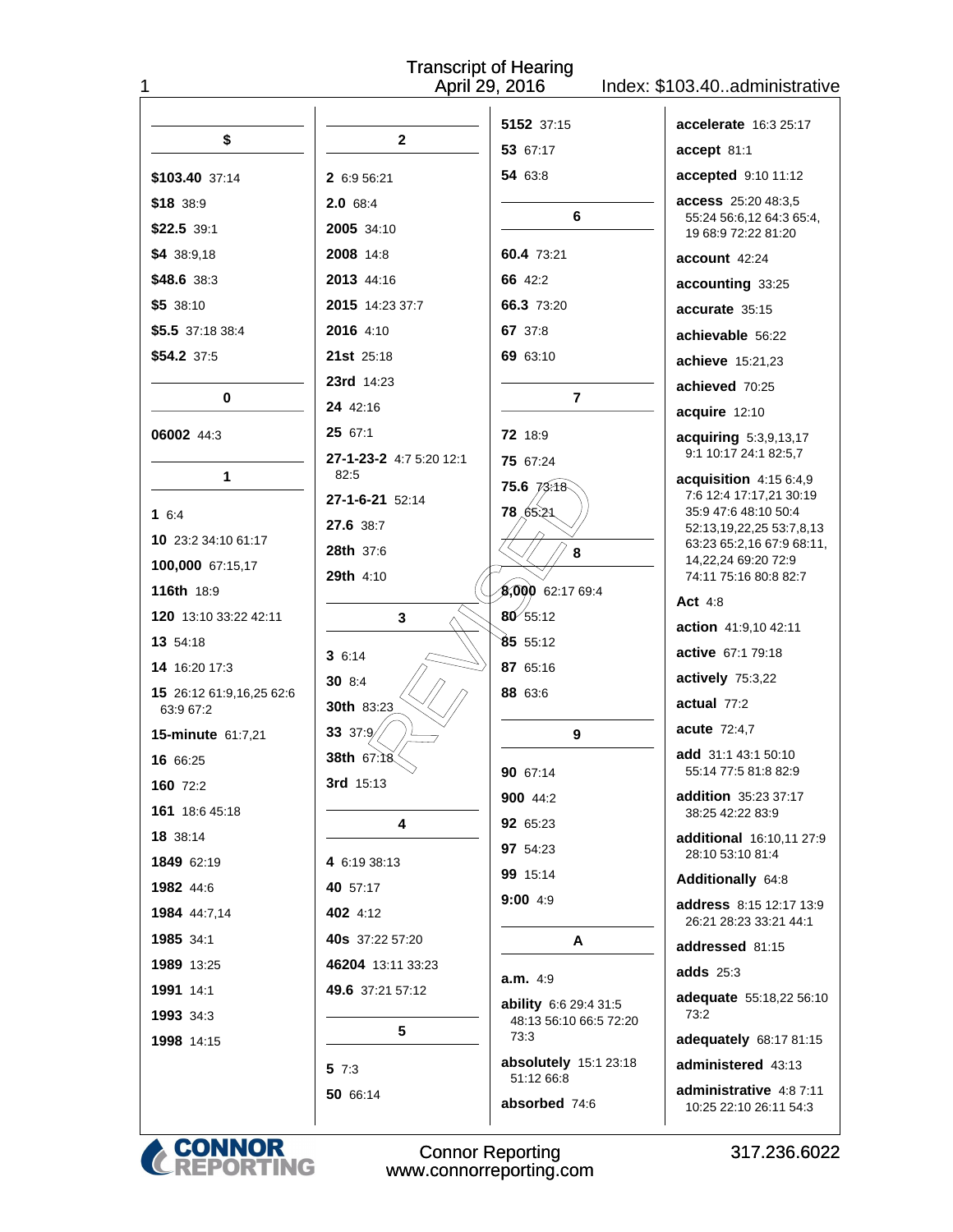### Index: administrator..billion

55:13 65:6 71:10

 $\overline{2}$ 

administrator 23:15

administrators 22:22

admitted 9:8 11:11

adopting 17:6 26:18  $54:4$ 

advance 9:5

advantage 17:7 22:5 73:12 78:6,8

advantages 47:23

adverse 68:14

adversely 6:5 7:7 29:2 30:10 48:12 49:19

advisement 83:8

advocacy 26:25 65:23

affect 6:5 7:7 11:4 29:2 30:10 48:12 49:19

affiliates 45:2

affiliations 15:17

affordability 55:16 56:7 64:3 81:20

affordable 25:20 45:3 47:17.25 64:16

affordably 16:15

aforementioned 21:9  $30 - R$ 

age 66:14,16

agencies 36:2 57:5,7,14

agency 57:9

aggregate 21:14

aggressive 65:22

agree 9:7,20 10:20 25:11

agreement 14:23 15:2 37:13 52:20 56:20

agreements 41:22

ahead 8:18 12:24

Alabama 59:21

albeit 60:16

aligned 16:6

alleviates 70:16 allowed 9:1

alluded 28:24

American 62:25 73:24 Americas 14:13

alternative 10:25

AMA'S 63:11

America 38:17

amount 36:14.21 37:2 38:12 70:17 77:12 79:8

analysis 22:8 23:12 27:22 34:19 35:1 63:11

analytics 26:23

and/or  $41:16$ 

Anderson 63:18 73:19 82:16

announcement 57:4 annual 21:21 42:3

annuity 21:3

Anthem 4:18 5:11 6:1,5, 14,19 8:24 11:21 12:5,7, 9,11 13:10,20 14:3,7,12 15:3,4,10,18 16:19 18:17 19:12,24 20:1,9,10,11 24:1 26:4 29:14,22 30:6, 17 31:11,23 32:2,3,4  $\sim$ 33:22 34:5,7,13 35:21 36:6, 15, 18 37:6, 9, 12, 13 17 38:1 39:4,6,10 40:10 41:4,13,16,22,42:8,18 44:20 46:7 48:11.23 49:6 51:17,18 52.9.17  $22.29$ 53:1.14 54:8 56:2 58:17 63:13  $72:10$   $12:4,13$  80:6  $81:3.15$ 

Anthem's 18:2 30:16 35:8,17,19,25 40:22 41:20 42:3 49:25 57:5 59:12 63:7 73:15

Anthem/cigna 66:25

anti-competitive 79:20

anticipate 37:21 39:10, 13 41:15 57:22 58:3

anticipated 61:5

anticipating 57:24

anticompetitive 68:15

antitrust 24:4 58:7

appearing 80:2

applicable 39:21 application 13:15 appointed 10:24 appreciated 8:13

approaches 17:6

appropriately 39:19

approval 15:10.12 50:7.

8.16 82:4

approvals 59:16,19,20 60:4

approve 60:17 83:1

approved 42:14 53:19  $82.8$ 

approving 30:19 50:4

approximately 4:9 37:5, 9,18,20 38:3,14 56:21 62:17 63:6,8,9,10 67:14, 19 69:23

April 4:40  $area \n 20:257317$ areas 16.8 28:17 63:17

264,20 74,4 78.4 ⁄ arm's-length 36:18

array 16:13 72:17

Arts 13:24 33:25

ASO 22:10,11,20,21 23:5, 15 55:9

aspect 17:14

assertion 10:18

assets 6:21 29:25 49:9

assist 39:12

assisting 56:6

association 41:23 42:12,16 62:13,16 63:1 65:8 68:24 71:25 72:25  $73.25$ 

associations 24:7

assuming 37:17

assumption 38:4 52:8

attend 67:22

attendance 7:15 8:11  $61.11$ 

 $attendees$  7:16.80:22

attention 43:6 attorney 11:6



**Connor Reporting** www.connorreporting.com attributed 42:4 audience 31:9 32:18  $40.16$ 

August 34:10 44:14,16

availability 16:10

average 79:1

averages 67:13

avoid  $84:1$ 

### $\overline{B}$

Bachelor 13:24 33:25

Bachelor's 44:5

back 7:21 11:5 42:17.19 57:17 61:9.18 66:17

background 12:3 13:23 33:24 44:4

Baker 5:7

**Bank 38:16** 

**base** 22:18

**based** 16:4 17:10 20:13 23:19 25:15 26:19 30:15 37:5,11 40:6 49:24 54:5,9 74:5,21 81:5

basic  $23:5$ basically 27:18

**BCBSA 41:23** 

bears  $23:6$ 

begin  $7:12$ 

46:12

belief 49:4

believes 64:1

**bend** 54:25 63:20

**benefit** 40:15 46:13 56:4

**benefits** 27:9 47:9 53:17

**billion** 37:5,18 38:3,4,7,9,

10,13,14,18 39:1 56:21

317.236.6022

bending 54:15

64:22 70:20,23

64:17

beginning 14:15

**behalf** 5:13 50:12

behavioral 17:9 20:17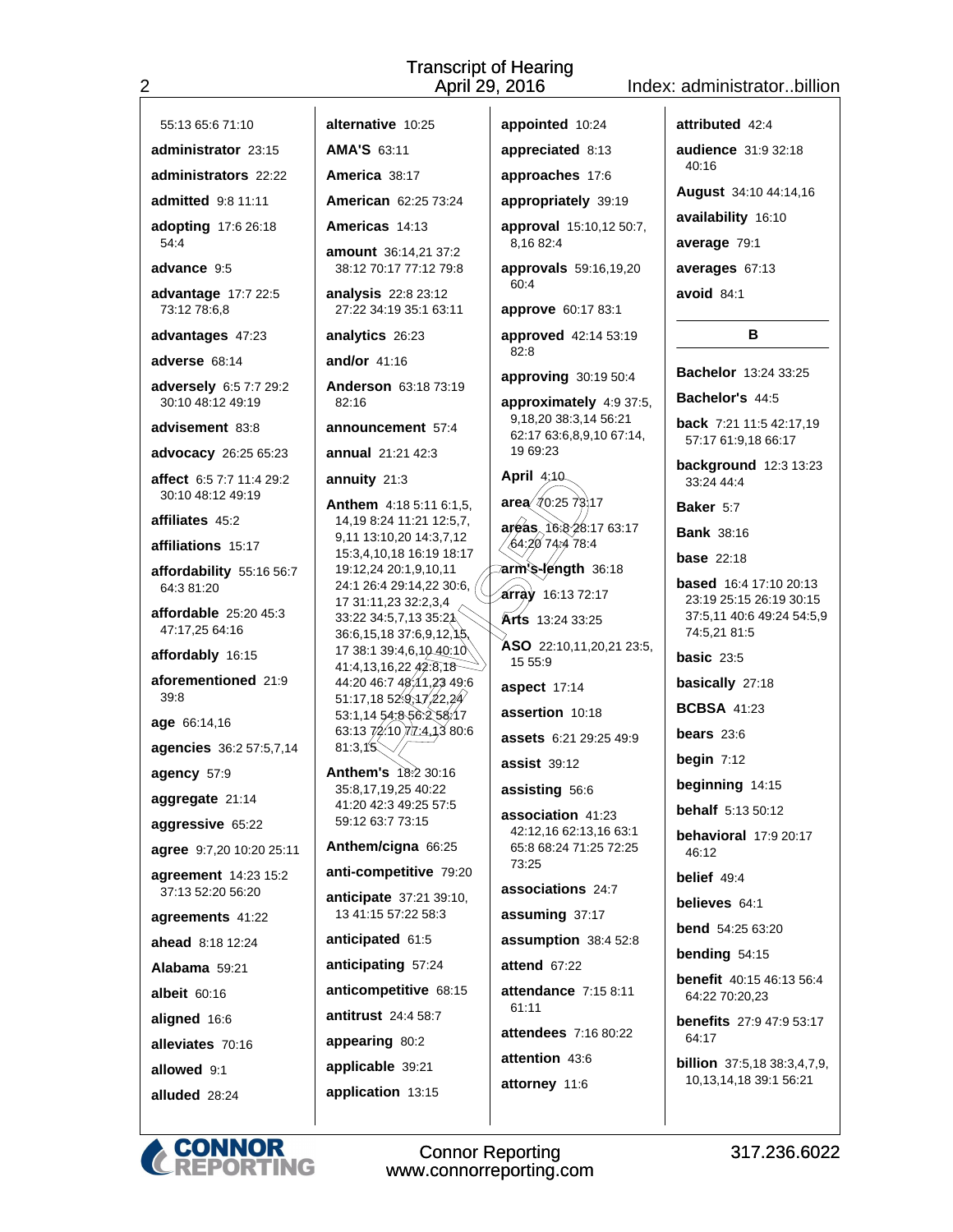| <b>bit</b> 46:22 71:4                                   | capacity 7:7 14:2 30:10                                                                                |
|---------------------------------------------------------|--------------------------------------------------------------------------------------------------------|
| Bloomfield 44:3                                         | 34:4 44:9 49:20 65:6                                                                                   |
| Bloomington 63:21                                       | capital 40:6 57:12                                                                                     |
| <b>Blue</b> 16:21 41:18,20,21,<br>23 42:5,6,15,21,23    | capitalized 35:22 39:19<br>car 24:23,25 25:8                                                           |
| <b>board</b> 51:1 54:11 82:14                           | care 10:11 16:6,14 17:7                                                                                |
| <b>Booth 34:2 44:7</b>                                  | 20:15,20,21 25:14,15,19<br>21 26:17,18,25 27:1,2                                                       |
| <b>bottom</b> 59:3                                      | 42:4 47:25 48:4,6 54:5,7                                                                               |
| bourne $66:23$                                          | 8,24 55:8,11 56:12 62:2<br>64:4,9,14,21 65:4,20 66:                                                    |
| brand $42:23$                                           | 67:10,13,15 68:10,16<br>70:3 71:6,7 72:4,7,22                                                          |
| <b>branded</b> 42:5                                     | 73:3 79:19 81:20                                                                                       |
| <b>break</b> 61:7,21                                    | careful 63:2,14                                                                                        |
| <b>Brian 71:24</b>                                      | Carmel 14:14 18:9 73:1                                                                                 |
| bridge 39:1                                             | Carolina 59:22                                                                                         |
| <b>briefly</b> 39:24 44:4,23<br>47:9 63:4               | case 5:8 8:14 11:1 24:13                                                                               |
| <b>bring</b> 27:1 57:16                                 | cases 73:5 78:17                                                                                       |
| bringing 53:9                                           | cash 37:14 38:6,7,10<br>39:7                                                                           |
| broad $72:17$                                           | categories 53:10                                                                                       |
| <b>brokers</b> $22:15$                                  | cautiously 73:23                                                                                       |
| <b>brought</b> 24:23 25:25                              | cease $12:7$                                                                                           |
| <b>bulk</b> 23:19                                       | cedes $42:23$                                                                                          |
| bundled $22:22$                                         | Center 4:11                                                                                            |
| <b>business</b> 6:11,24 7:8<br>13:9 16:19 17:18,21 20:5 | century 25.18<br>cetera 54.43,59.7                                                                     |
| 21:15,21 22:10,11 23:20<br>26:2 30:2,12 33:20 34:2,     | challenge 67:11                                                                                        |
| 16 42:7,21,24 44:1,7,11<br>45:8,24 49:11,21 66:1,22     | challenges 67:11                                                                                       |
| 75:23.24 77:5 81:24                                     | <b>change</b> 6:23 18:11 30:1                                                                          |
| <b>businesses</b> 72:14 79:19                           | 40:3,6,11,12,13 49:10<br>52:7 53:15 54:23 61:15                                                        |
| buy 22:25 64:11                                         | 78:24 80:3                                                                                             |
| buyers 22:14                                            | <b>check</b> 78:14                                                                                     |
| С                                                       | Chicago 34:2 44:6                                                                                      |
|                                                         | <b>chief</b> 4:25 11:6 14:16                                                                           |
| California 60:7,9,14<br>call 33:3 61:8,10               | choice 27:19 48:1 56:12<br>72:22                                                                       |
| called 24:16 32:4                                       | choices 64:16 72:18                                                                                    |
|                                                         | <b>choose</b> 22:19,24 61:17                                                                           |
| calling 4:5<br>cap 37:19 57:17                          | <b>Cigna</b> $4:165:146:6,16$ ,                                                                        |
| capabilities 16:18<br>46:10,16                          | 17 7:1,5,8 8:23,24 12:5,<br>13:17,18 15:2,3,7,11<br>16:24 17:8,15 18:6,7,17<br>19:12 20:3,13,23 26:3,7 |

city 7:7 14:2 30:10 44:9 49:20 65:6 al  $40.657.12$ alized 35:22 39:19 24:23.25 25:8 10:11 16:6.14 17:7 5,20,21 25:14,15,19, 26:17,18,25 27:1,2 47:25 48:4,6 54:5,7, 55:8,11 56:12 62:21 .9,14,21 65:4,20 66:5 0,13,15 68:10,16 71:6,7 72:4,7,22 79:19 81:20 ful 63:2.14 **nel** 14:14 18:9 73:18  $\mathsf{lina}$  59:22 5:8 8:14 11:1 24:13  $$73:578:17$ clarity 37:14 38:6,7,10 ćľear clients **gories** 53:10 iously 73:23 e 12:7  $$42:23$ er 4:11 ury 25 $\measuredangle$ a. 5Qenge  $67.1$ enges 67:11 ge 6:23 18:11 30:1 82:5 6,11,12,13 49:10 53:15 54:23 61:15 24 80:3 k 78:14 ago 34:2 44:6 4:25 11:6 14:16 ce 27:19 48:1 56:12  $^{22}$ ces 64:16 72:18 Se 22:19,24 61:17 a 4:16 5:14 6:6.16.  $1.5.88:23.2412:5.7$ 7.18 15:2.3.7.11

**Connor Reporting** 

www.connorreporting.com

31:12 32:7,15 35:10 36:19,24 37:10,13,16,18 38:4 41:4,13,17 42:7,21, 24 43:11 44:2,10,12,13, 18,24,25 45:10 46:1,7,9 47:10 50:1,12,24 51:17, 19 52:13,21,25 53:14,21, 24 54:7 56:3 58:16 59:6 60:12,22 63:13 72:10 77:2 80:6 81:3,25 Cigna's 17:19 45:7 50:18 63:8 73:16 Cincinnati 14:1 Circle 13:10 33:22 cited 77:24 City 63:19 claim 64:19 clarification 75:1 clarify  $12:16:76:1$  $33:1$ 18:20 31:22 74:2  $/5.547:15$ **clinical** 46:11 66:1  $\overline{6}$ fose 37:12,20,23 38:22 41:11 42:9 58:6,13 67:2 82:9 84:3 closed 82:11,23,24 closer 35:6 38:22 closing 37:11 40:1,4 42:12 53:18 56:23 57:11 58:11 79:20 81:9,11,13 Code 4:6 5:20 12:1 52:14 collaboration 16:13 Collaborative 54:6 collapse 68:19 collectively 72:8 College 34:1 44:5 combination 17:5 26:3 38:5 41:7,11 combine 17:22 combined 15:21 16:9 19:21 21:9 37:7 41:2 42:3 47:13,14 56:14 63:9 73:16,19 81:18 comment 31:17 32:21

317.236.6022

commenters' 80:11

**comments** 8:20 12:18 21:11,14 24:2 31:18 62:3 71:13 79:17 80:1,7,10,22 81:16 83:9

commercial 16:19 17:3 21:22 46:4 63:5 73:12,13 74:4 78:1

Commissioner 4:1,3,22 5:2,6,15,22,25 7:10,13 8:6,9 9:6,21,22 10:4,14, 20,21 11:20,23 12:23 19:9,15 20:2,7,19,22 23:13,22 25:5,12,24 26:14 27:4,7,13,23 28:2, 20 31:2,7 32:1,6,11,17 33:2,4,7 40:14,19 43:3,7, 12,15 45:14 46:23 50:13, 21,24 51:4,10,13 56:24 58:14,20 59:8,24 60:6,7, 9,10,15,19 61:2,3,14,24 62:10 68:21 69:1,7,10 70:11 71:12,16,20,23 74:25 75:9,18 76:25 78:5, 20 79:13,15,25 80:15,20, 25 81:12,14 82:8,18 83:1,  $3,21$ 

Commissioner's 45:25

committed 38:18 39:3 47:16 57:15

committees 42:15

common 37:15,16

community 28:11 72:5

companies 15:6,7 17:6 18:7,8 20:3,8,25 22:21,24 31:16,19 41:6 45:14,15 46:1,21 47:16 54:6 70:13, 16,1981:19

company 12:10 15:4,13, 15, 18, 21 16: 9 18: 3 21: 22 29:3,16,17,23,24 30:5,9, 11,20 31:11,12 32:2,3,12, 14 34:20 36:7,8 37:7 39:11,14,22,25 40:10 41:2 44:18,25 45:10 46:25 47:4,11,14 48:11, 13,25 49:1,7,8,14,19,21 50:1 53:5 56:15 58:22 65:2,7 75:4

Company's 29:5,18 36:9 40:5,23 48:15 49:2 50:18

compared 77:12



3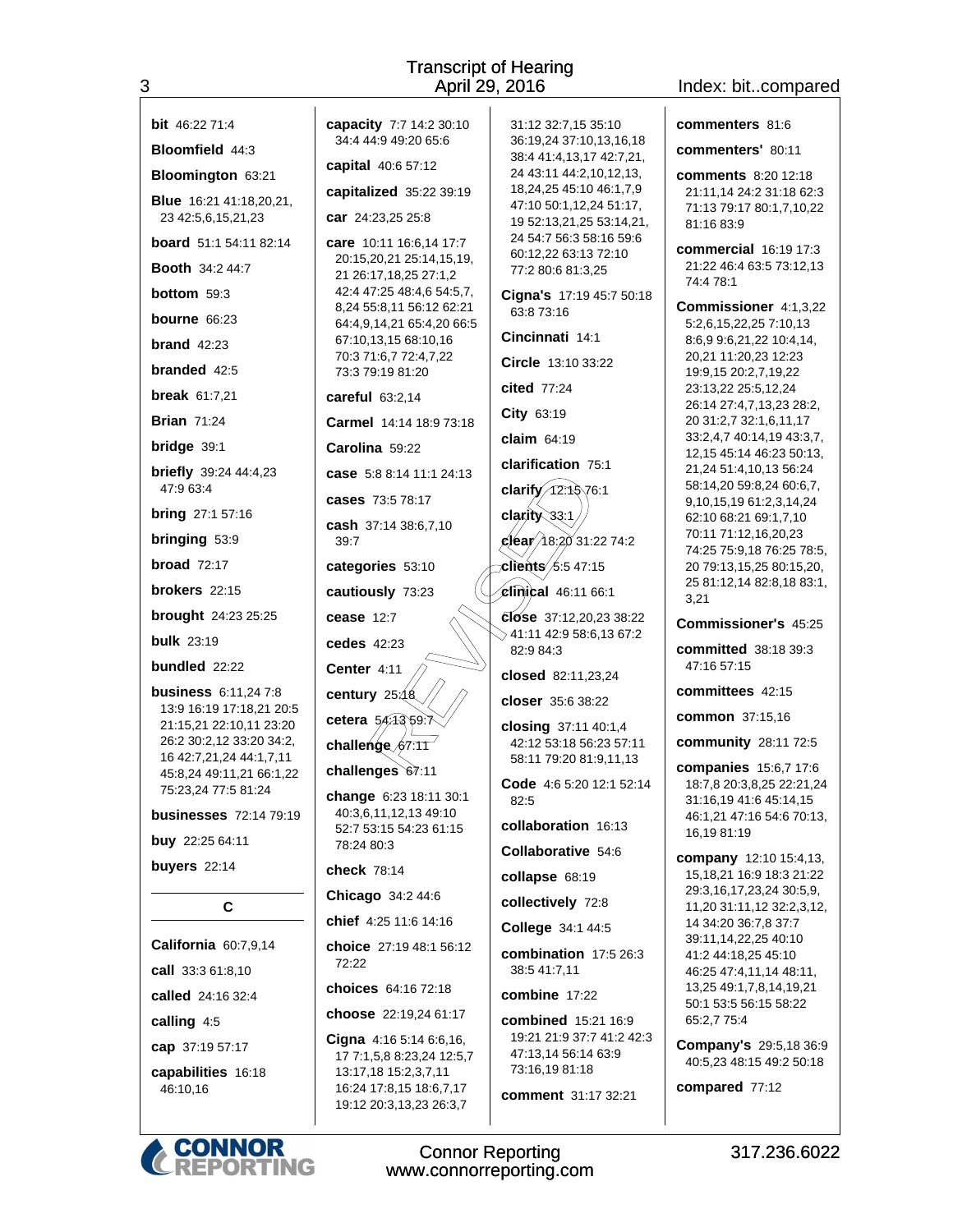| competence 7:3 30:7                                       | confident 65:24                                       | 50:478:8                                                                       | <b>Cross</b> 41:21 42:6                         |
|-----------------------------------------------------------|-------------------------------------------------------|--------------------------------------------------------------------------------|-------------------------------------------------|
| 49:16<br>competition $6:11$ 18:22                         | confidential 9:10 10:2.9<br>11:12                     | controlling 6:17,21<br>29:17,24 36:8 49:1,8                                    | <b>Cross-blue</b> 16:21 41:18.<br>23 42:15      |
| 19:8 29:10 48:19 63:24<br>64:8,16 68:19,25 81:22          | confidentiality 10:18                                 | conversation 25:14                                                             | current 14:6,9,11 18:2                          |
| competitive 18:13,15                                      | confirm 52:12 75:5                                    | coordination 54:7                                                              | 34:9,12 44:15,23 53:2,20<br>57:19,20 79:4       |
| 22:8 23:4 27:22 55:14<br>67:4                             | Congressional 76:17                                   | <b>copy</b> 44:19                                                              | curve 54:14,15                                  |
| competitors 19:7                                          | Connecticut 32:9,24<br>44:3                           | <b>core</b> 25:16                                                              | customary 28:5 38:21                            |
| complaining 24:10                                         | <b>connection</b> 12:6 36:15                          | corporate 6:24 15:8 30:2<br>31:22 32:7,12 34:6,14,24                           | <b>customer</b> 23:6 46:17                      |
| complementary 17:14                                       | consideration 36:3,13,                                | 39:16 49:11 52:17                                                              | <b>customers</b> 22:13 26:9<br>47:15 50:18 56:3 |
| 47:20,21                                                  | 15, 17, 21, 22 37: 3 38: 1, 8,<br>15 43:5 57:11 63:14 | corporation $4:196:16$ ,<br>21 12:8 13:17 14:16 15:2                           | <b>cut</b> 65:2 66:3                            |
| complete 35:15 58:4                                       | 68:22 79:23                                           | 29:16,24 36:8 44:2,10                                                          | cyber $59:1,5$                                  |
| complex 74:1                                              | considerations 40:21                                  | 48:25 49:8                                                                     | Cynthia 4:25                                    |
| compliance 42:8,11,14,<br>17,20 52:13                     | considered 67:9                                       | correct 20:5,6 23:18,21<br>27:6,12 31:24,25 32:5                               |                                                 |
| compliant 42:13                                           | consisted 69:3                                        | 58:16 60:17,18                                                                 | D                                               |
| complicated 71:8,11                                       | consistent 39:15                                      | cost 15.22,23 16:4 25:3<br>26:4,8,17,18,27:1,2,15                              | Daniels 5:7                                     |
| complied 23:17                                            | consists 22:2                                         | 46:18 54:14/15,16,19,24                                                        | <b>Danilson</b> 5:8                             |
| comply 26:6                                               | consolidate 6:22 29:25<br>49.9 65.3                   | 55:2,8,1156:16                                                                 | Dartmouth 44:5                                  |
| comprehensive 18:18,<br>19 21:24,25 26:22 45:22,<br>23,24 | consolidation 63:15<br>64:2,7 65:7 67:5,7 70:8        | cost-efficient 22:17<br>$\cos$ ts 16:1 23:7 26:11,12<br>54.2,4,10,17 65:3 66:3 | <b>data</b> 26:22 58:16 73:21<br>78:15          |
| concentrated 63:12                                        | consultants 22:15                                     | 68:9 74:23                                                                     | day 4:10 66:22 71:3                             |
| 72:25                                                     | consumer 46:11 48:1,4                                 | Cottage 44:2                                                                   | 83:24,25                                        |
| concentration 73:11                                       | 56:11 72:22                                           | council 68:6                                                                   | day-to-day 18:11                                |
| 74:4                                                      | consumers/ $24:1/2$ 25;7<br>26:5,15 27:3 45:4 47.23   | counsel 4:20,24 5:3,10<br>14:3,13,17 19:10 80:17                               | days 42:11 83:20,22,25<br>de 19:4 28:13         |
| concern 57:13 68:13,23<br>70:7 72:9 73:7 76:9,22          | 48:2 50:19 55:9 64:15,17<br>68:16/72:15, 18 79.18     | 83:18                                                                          | dealing 17:15                                   |
| <b>concerned</b> 66:9 72:23                               | contained 12:18                                       | Counselor 40:15                                                                | debate $24:15$                                  |
| 77:15                                                     | contemplate 80:6                                      | <b>count</b> 27:10                                                             | debt 37:19 38:5,7,9,12,                         |
| <b>concerns</b> 57:7 60:8<br>63:15,23 65:15 67:6          | <b>continue</b> 12:8 15:7 25:8                        | <b>counteract</b> 68:11,18                                                     | 16,20 39:5,8,12,17 57:12,                       |
| 72:24 74:3,9 81:16                                        | 28:21 39:14 47:5 58:5,10                              | <b>country</b> 67:16,18 74:12                                                  | 15,16,20                                        |
| conclude 82:21 84:3                                       | 70:10                                                 | couple 37:22 58:12 73:9                                                        | December 15:13                                  |
| concluded 63:11 83:22                                     | continued 28:16                                       | 77:22 80:17 83:25                                                              | decision $11:183:16$                            |
| concluding 31:1 43:2                                      | continuum 20:15 25:23                                 | <b>court</b> 11:15,19                                                          | decrease 54:22                                  |
| conclusion 50:11 75:11                                    | contracted 59:4                                       | coverage 23:1 47:17<br>72:19                                                   | decreases 64:12                                 |
| 82:12,25 83:13                                            | contracting 23:3                                      | covered $73:14$                                                                | dedicated 62:19                                 |
| <b>condition</b> 6:14 29:14<br>35:17,19,22 36:5 39:25     | contracts 66:8                                        | create 6:12 16:12 21:15                                                        | deemed 36:25                                    |
| 48:23                                                     | contractual $6.629:3$<br>48:12                        | 29:11 48:20 76:10                                                              | deep $56:1$                                     |
| <b>conditions</b> 36:24 38:24                             | Contrary 28:2                                         | created 79:21                                                                  | deeply 66:4                                     |
| conduct 58:8                                              | <b>control</b> 4:15 6:4,10 7:4,6                      | <b>Credit 38:17</b>                                                            | defined $21:18$                                 |
| Conference 4:11                                           | 12:4,10 23:19 30:8,19                                 | $criteria$ 36:13                                                               | definition 27:1                                 |
|                                                           | 35:9 47:7 48:11 49:18                                 |                                                                                | degradation 66:4                                |
|                                                           |                                                       |                                                                                |                                                 |

 $\overline{\mathbf{4}}$ 

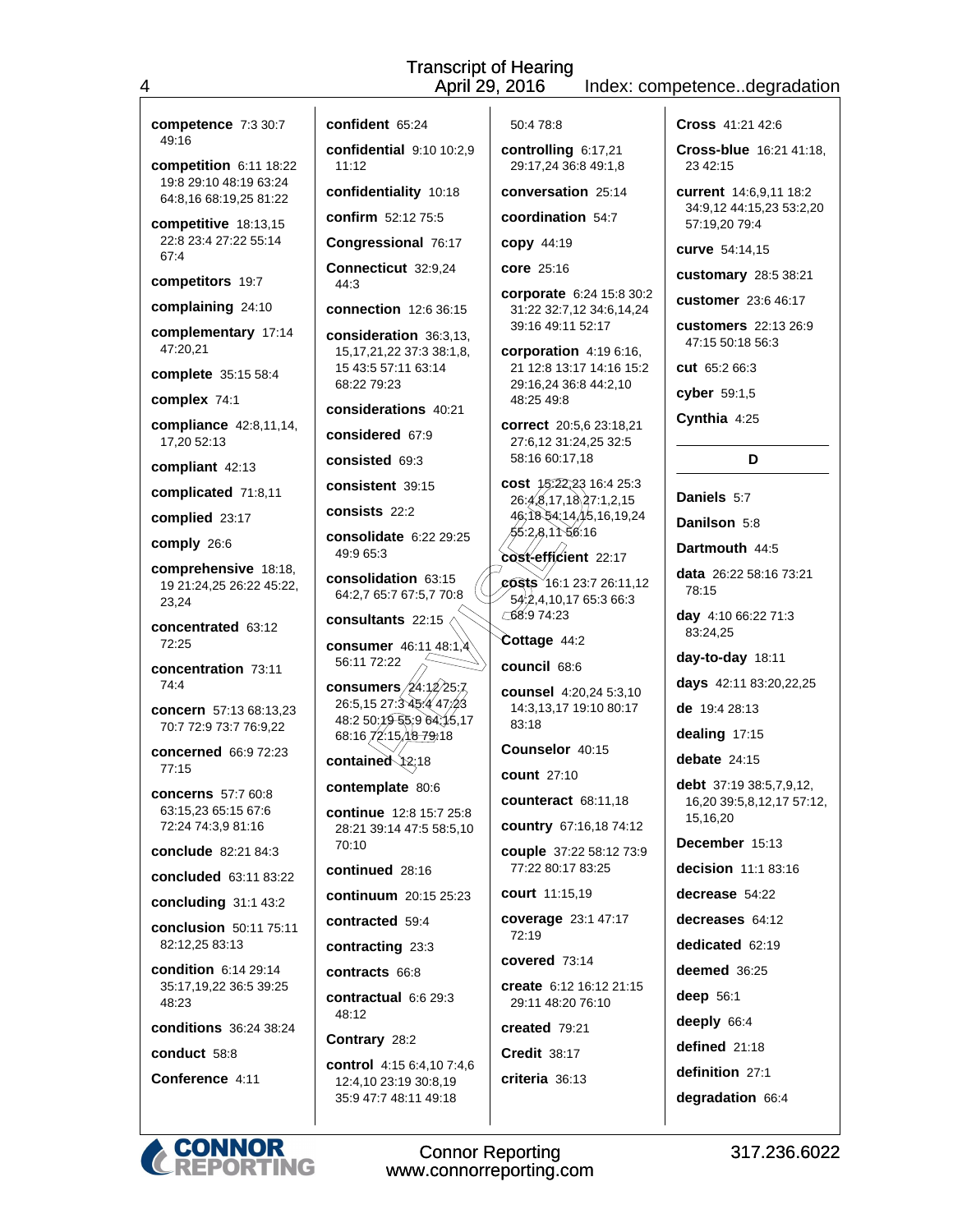## Index: degree..excluded

| 5                                                 |                                                                           | April 29, 2016                                     | Index: degreeexclude                       |
|---------------------------------------------------|---------------------------------------------------------------------------|----------------------------------------------------|--------------------------------------------|
| degree 13:25 73:10                                | directly 23:3                                                             | 58:1 62:24 74:19                                   | enrolled 67:20                             |
| deliver 16:14 71:22                               | Director 34:16                                                            | eastern $14:17$                                    | ensure 25:22 39:18,21                      |
| deliverables 41:10                                | directors 51:1 82:14                                                      | echoing 72:23                                      | 56:11                                      |
| delivered 71:7                                    | disability 46:6                                                           | economic 40:23 53:12,                              | ensuring 48:2                              |
| delivery 16:5,11 17:7,20                          | disapprovals 60:2                                                         | 16                                                 | enter 80:18                                |
| 24:16 25:14,19 27:16<br>53:10 74:18               | disapprove 60:17                                                          | educational 13:22 33:24<br>44:4                    | entered 9:18                               |
| demands $27:19$                                   | discussed 48:22                                                           | effect 6.9 29:8 48:17                              | entering 10:16                             |
| demonstrate 57:14                                 | discussing 75:16                                                          | 60:15                                              | entire 17:17 20:15 31:4<br>43:5 50:13 57:2 |
| demonstrated 64:4                                 | discussion 62:23                                                          | effective 48:4                                     | entirety 65:13                             |
| Department 4:4,20,25                              | disease 26:21                                                             | effects $79:23$                                    | entities 8:21 15:6 74:14                   |
| 8:22 9:3,11,18,24 10:7                            | distributions 39:11                                                       | efficiencies 15:22,24                              | 75:14 76:15                                |
| 11:7 12:19 13:16 23:9,10,<br>18 30:17 35:14 44:21 | divestiture 74:2,8,14                                                     | 54:3,4 55:2,13 64:20<br>70:25                      | environment 79:21                          |
| 50:2,14 52:9 60:9,13<br>72:13 82:22               | dividend 39:10,13                                                         | efficiency 71:9                                    | envision 70:24                             |
| Department's 28:25                                | doctors 69:17                                                             | efficiently 16:14 24:22                            | equity 38:6                                |
| depend 38:23                                      | documents 11:8 82:22                                                      | Effort $42.1,2.9$                                  | <b>ERISA 23:10</b>                         |
| describe 13:12,22 21:23                           | domestic 6:20 12:10                                                       | efforts $35.4$                                     | <b>Es</b> 59:19                            |
| 33:24 39:24 44:4,23 45:7                          | 13:18 15:18 18:3,5 19:20<br>29:3,5,16,17,18,23,24                         | $e$ lemênt $23.4$                                  | essentially 56:23 79:6,9                   |
| 59:11                                             | 30:4,9,11,20 36:7,8,9<br>39:11,14,25 40:5,10,23                           | eleven $/59.18$                                    | <b>establish</b> 5:18 30:24                |
| description 14:18 34:22                           | 44:18 46:25 47:4,11                                                       | eligibility 41:20                                  | established 30:15,22<br>41:4 49:24         |
| designated 10:2                                   | 48:11,13,15,25 49:1,2 $\n  \sqrt{2}$ ,<br>8,13,18,20 50:1,18 60;13        | eligibles 17:24                                    | estimate 56:17,21                          |
| designed 22:16 26:25<br>53:9 54:2                 | 82:15                                                                     | eliminated 52:21,24                                | estimated 56:20                            |
| designs 19:25                                     | domesticated 45.15                                                        | Elkhart $63:19$                                    | estimates 38:1                             |
| detail 29:20 79:2                                 | domiciled $\cancel{4.17}$ $\cancel{20.4}$ 21:1<br>31:11,12,16 32:13 45:10 | employed 14:2,4,16 18:7<br>34:4,7 44:8,10,13 69:25 | Evansville 63:18                           |
| details 80:17                                     | <b>Donovan</b> $4\frac{2531.343.4}{43.4}$                                 | employee 22:17                                     | evidence 5:18 6:2 7:12                     |
| determination 81:3                                | doubt $70.5$                                                              | employees 18:6 22:23                               | 9:4,8 11:24 12:2 64:6<br>82:2,22 83:7      |
| determine 36:14 80:9                              | <b>Doug 11:6</b>                                                          | 41:13,17 45:19 52:21,24                            | evolution 75:23 76:3,23                    |
| <b>determined</b> 36:17 37:11                     | downgrade 57:22,24                                                        | 53:4                                               | <b>EXAMINATION 13:5</b>                    |
| developing 41:9                                   | dozen 63:16                                                               | employer 23:19 45:5                                | 33:15 43:22 52:5                           |
| development 34:6,14,<br>16,25 44:11 55:18,22      | draw 32:23                                                                | employers 17:11 22:12<br>23:2 55:16                | <b>examined</b> 13:4 33:14<br>43:21 52:3   |
| 73:1                                              | drive 27:15 46:16 47:22                                                   | enable $16:1$                                      | Examiner 5:1                               |
| developments 74:12                                | drugs 54:19                                                               | encountered 59:2                                   | examples 73:9,21 77:25                     |
| differences 46:7                                  | dual $17:23$                                                              | end 8:1 66:22 71:2                                 | 78:16                                      |
| differentiated 17:4                               | <b>due</b> 14:21 19:5 25:6 35:2                                           | engage $65:22$                                     | excellent 36:2                             |
| difficulties 74:7                                 | 42:7 69:17                                                                | engaged $75:3,22$                                  | <b>excess 39:20</b>                        |
| diligence 14:22 35:2                              | duly 13:2 33:12 43:19<br>52:1                                             | engagement 46:11                                   | exchanges 22:23                            |
| diminished 64:13                                  |                                                                           | enhance 25:20 55:24                                | excited 17:13 47:13                        |
| direct 21:19 51:17 55:10<br>58:2                  | Е                                                                         | 68:9<br>enhanced 48:5 54:8                         | 74:24<br>exciting 74:18                    |
| direction 79:7,8,10                               | earlier 28:13,25 45:13,18                                                 | enlighten 77:19                                    | excluded 23:11                             |
|                                                   |                                                                           |                                                    |                                            |



Connor Reporting<br>www.connorreporting.com

317.236.6022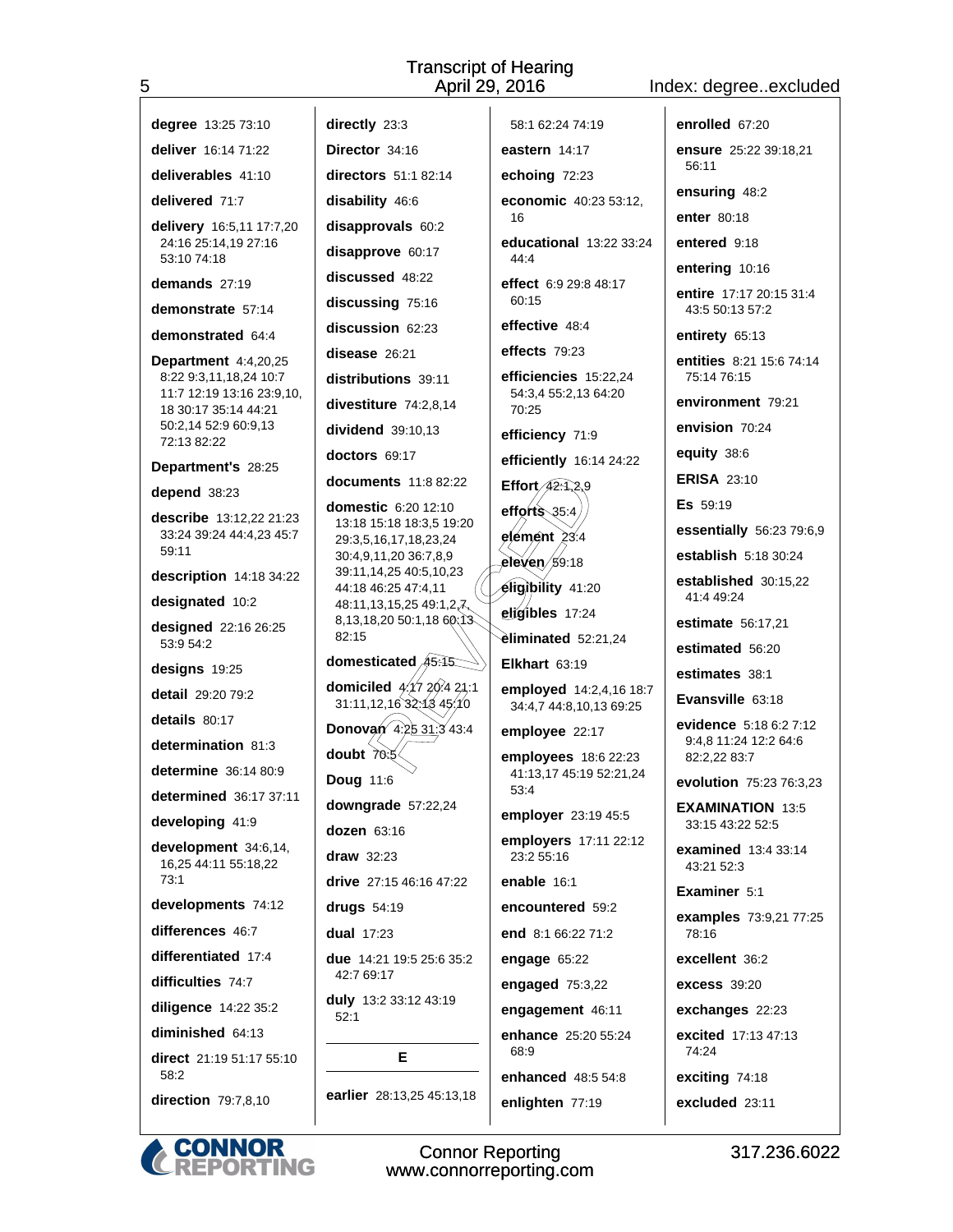Index: Excuse..Haute

| <b>Excuse</b> 19:9 20:10 35:5                | factors 36:25 70:4                              | foreign 45:15                                      | give 8:3,4 14:24 59:15                             |
|----------------------------------------------|-------------------------------------------------|----------------------------------------------------|----------------------------------------------------|
| execution 14:22                              | facts 24:5.9                                    | form 12:11,12,15 13:15                             | 65:14,25 80:5,8                                    |
| <b>Executive</b> 62:12 71:24                 | Faegre 5:7                                      | 21:19 22:9 23:11 27:22                             | giving 11:14                                       |
| exhibit 9:15,16,17                           | fair 6:25 26:1 28:1 30:3                        | 30:16,22,23 31:4,5 35:8,<br>12,24 43:6 44:20 49:25 | <b>Global 44:11</b>                                |
| <b>exhibits</b> 9:2,3,5,8,10,17              | 49:12 51:6 55:7                                 | 50:15,16 52:8 55:4 56:14                           | globally 45:1                                      |
| 10:1,8,14,19 11:10,12                        | fairly $77:3$                                   | 57:3 59:19 70:22                                   | goal 16:17                                         |
| 12:20 80:23                                  | familiar 35:8                                   | <b>forma</b> $37:8,19$                             | goals 47:19                                        |
| <b>exist</b> 16:25 18:12 63:15               | family 18:8                                     | formed 68:5                                        | good 4:1 36:2                                      |
| <b>existence</b> 12:7 19:6                   | favor 15:15                                     | forms 70:21 71:1                                   | Goshen 63:20                                       |
| <b>existing</b> 16:17 37:18<br>38:4,10 67:10 | federal 59:16 78:7                              | Fort 63:19 73:20                                   | gotcha 21:15                                       |
| <b>exists</b> 16:25                          | fee 16:3 24:21 74:20                            | forward-looking 57:10<br>found 50:6 76:18          | government 4:11 17:22                              |
| expand 16:10,23 17:2,17                      | <b>feel</b> 79:10                               | foundation 25:16                                   | 45:5                                               |
| 75:10                                        | fees $38:2$                                     |                                                    | grade 57:15                                        |
| expanding 16:17 17:21                        | fewer 54:12 64:15 74:14                         | frame 11:5 83:10,18<br>free-standing 72:6          | great 65:9 74:22                                   |
| expansion 68:1 75:12                         | <b>fighting</b> 54:14,16                        | friends $72.24$                                    | greater 16:8 64:7 66:18<br>78:23                   |
| expect 39:6 56:18 71:19                      | figure $53:17$                                  | front $x_{17}$ 59:17,18                            | greatly 65:4                                       |
| expected 39:24 40:3<br>55:2 64:9             | filed $12:11$ 35:13 44:20                       | $f(x)$ 30:22                                       | group 16:23 17:1,17                                |
| expects 39:6                                 | filing 56:14 57:3                               | fully 50/7 56:2 59:2                               | 18:19.24 19:2.18.19.24<br>21:24,25 45:23,24 46:5,6 |
| expenses 38:2                                | filings $52:8,10$                               | fund 39:16                                         | 70:1                                               |
| experience 7:3 28:15                         | fill 70:21                                      | 4 Inded 37:25 38:5,13,15                           | groups 24:18 27:18                                 |
| 30:7 46:17 49:17 60:23                       | filler 71:21                                    | Yunding 67:25                                      | Grove $44.2$                                       |
| <b>expert</b> 76:16                          | finally $45.2048.464.1\%$                       | <b>future</b> $6.78.1716.25$                       | growing 64:6                                       |
| explain 38:11 57:7                           | financial $4:25/6:14,15$<br>16:6 21:21 29:14,15 | 29:5 39:12,13 48:14                                | growth 53:9                                        |
| exploration 76:8                             | 34:19 35:1,17,19,21,24                          | 53:24 75:24                                        | Gypsum 34:20                                       |
| exploring 74:17 75:20<br>76:2                | 36:5,6,2339.22,2548:23,<br>24 74 7              | G                                                  | н                                                  |
| express 72:8                                 | financing $38.19$                               | gain 64:19                                         | <b>half</b> 66:13 67:20 77:6,7,                    |
| expressed 57:8 60:8                          | find $51:8$                                     | gained 71:9                                        | 11,20 78:3,18                                      |
| extension 62:14                              | fine 10:21 62:7 69:19                           | gains 70:25                                        | hand 36:19 38:6                                    |
| extensive 56:1                               | firm $59:3$                                     | game 26:1                                          | handled 12:20                                      |
| <b>extent</b> 40:9 55:7                      | fit $24:9$                                      | gap 46:5                                           | happen 11:4                                        |
|                                              | Florida 59:21                                   | Gary 63:18                                         | happened 32:24                                     |
| F                                            | flow 39:7                                       | qave 78:11 83:4                                    | happening 25:10                                    |
| face 66:18 74:7                              | focused 16:5 17:22<br>20:14 68:1                | general 4:24 7:7 12:17                             | happy 78:14 79:1,24                                |
| facilitate 41:6                              | focusing 17:23 24:16                            | 14:13 30:10 34:17 35:18<br>39:16 49:20 83:17       | hard 32:23 79:22                                   |
| facility 39:1                                | follow 25:4 51:9 78:14                          | generally 51:18 80:7                               | harmful 64:2 79:22                                 |
| fact 10:4,16 52:7 57:11                      | 82:13                                           | generated 40:10                                    | <b>Harry 13:8</b>                                  |
| 64:5,6 69:17 70:21 76:12<br>82:3             | footprint 16:24                                 | generous 62:13                                     | Hartford 32:9,10                                   |
| factor 77:10                                 | forced 66:3                                     | geographically 16:18,<br>22                        | Haute 63:18 73:17 77:24                            |
|                                              |                                                 |                                                    |                                                    |



 $\boldsymbol{6}$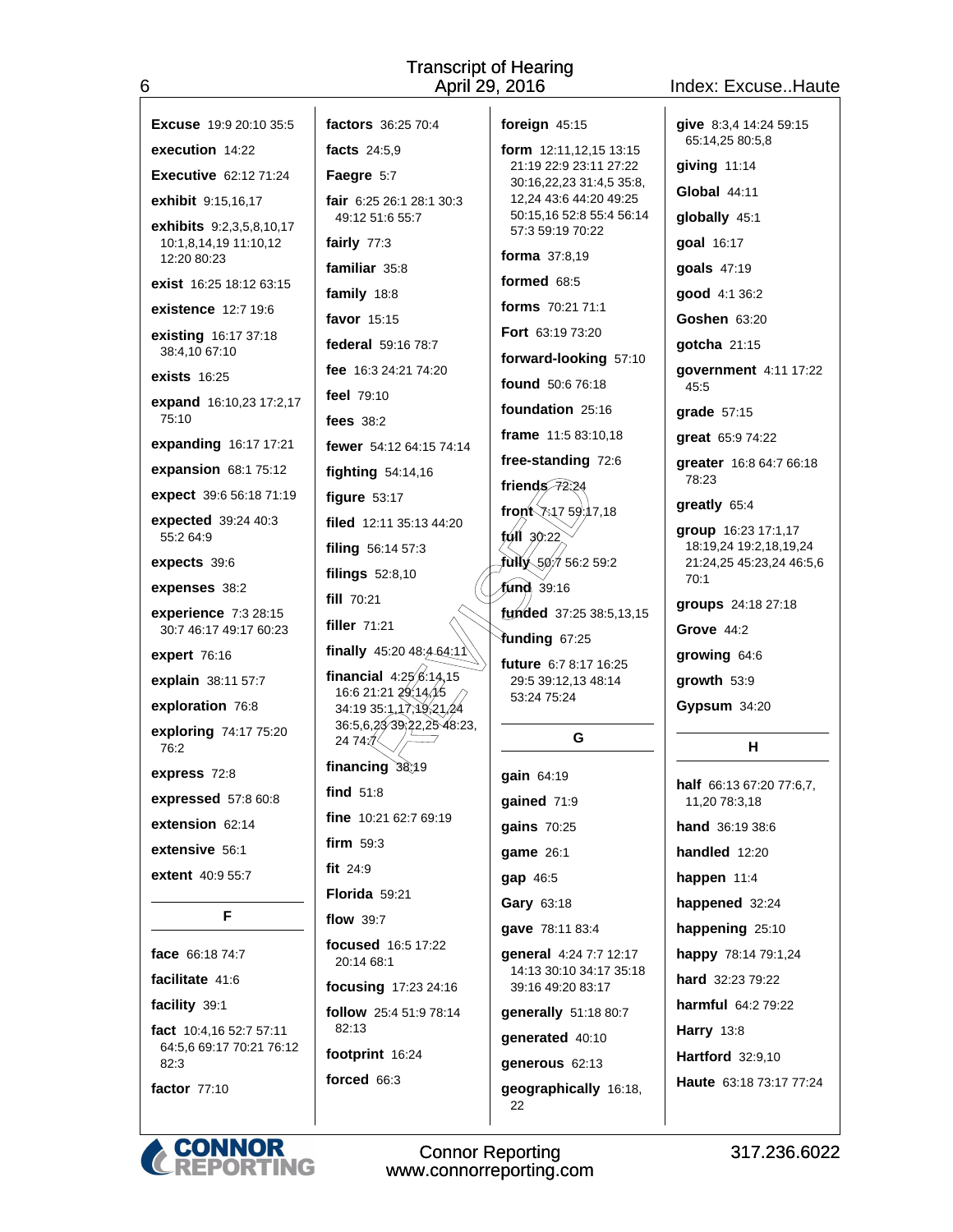Index: head..integrated

| <b>head</b> $51:3,7$                                   | holistic 17:6                                         | <b>incentive</b> 76:11,13,18                              | individual 16:22 18:18,                                          |
|--------------------------------------------------------|-------------------------------------------------------|-----------------------------------------------------------|------------------------------------------------------------------|
| headlines 21:16                                        | honest $25:13$                                        | <b>incentives</b> 56:11 72:21                             | 23 19:17 21:23 31:15<br>45:6,23                                  |
| headquarters 31:23                                     | Hoosiers 64:2 81:21                                   | incentivized 66:20                                        | individual's 82:15                                               |
| 32:7,13 52:17                                          | hope 17:19 25:17 53:8,11                              | include $22:9$                                            | individuals $7:2462:3$                                           |
| headwinds 54:21                                        | hospital 24:7 54:12 70:2                              | included 10:19                                            | industry 67:5,11 70:6,7                                          |
| health 4:17 16:6 17:9<br>20:17 25:14,19 28:16          | 71:25 73:24                                           | including 22:15 30:21                                     | 71:5 76:16                                                       |
| 42:4 45:1,11 46:13 47:17,                              | hospitals 24:18 26:20,23<br>48:5 69:14,20 72:3,5,6,7, | 35:12 39:17 59:4.19<br>63:17 67:25 69:5,9 74:8            | influence 65:25                                                  |
| 25 48:6 54:8,11 56:12<br>62:21 63:5 64:4,9 65:4        | 19 75:2,21                                            | incorporate 20:16,17                                      | information 8:15 28:6                                            |
| 67:10 68:5,10,16 70:2                                  | hospitals' 56:9                                       | 81:8,11                                                   | 35:19 63:3 77:1 81:5 83:5                                        |
| 72:3 79:19 81:20                                       | housekeeping 80:17                                    | Incorporated 4:16                                         | initial $21:18$                                                  |
| <b>Healthcare</b> 4:16 8:23<br>13:18 35:10 44:19 45:10 | hundreds 70:18                                        | increase 18:24 19:3,4                                     | initiatives 68:12                                                |
| 50:25                                                  |                                                       | 28:10,13 53:6,20,22<br>54:18,21                           | <b>innovate</b> 76:21                                            |
| healthier 26:20                                        | т                                                     | increased 79:9                                            | innovation 76:24                                                 |
| Healthspring 17:20                                     | $\textsf{Lce}$ 4:23                                   | increasers 54:16                                          | <b>innovative</b> 64:20 74:18                                    |
| <b>hear</b> 10:10                                      | <b>idea</b> 74:20                                     | increases 64:8,12                                         | insignificant 77:3                                               |
| heard $71:4$                                           | <b>ideal</b> 72:16                                    | increasing $\overline{AB}$ :4 54:20                       | inspection 9:24 10:3                                             |
| <b>hearing</b> 4:5,6 8:12,22                           | identified 41:10                                      | 56:6,79.7                                                 | instance 16:18 46:12,20<br>54:17 55:10                           |
| 9:4,5 10:23,25 11:2,4<br>27:25 28:7 31:10,13           | identify 4:21 5:4 8:20                                | increasingly 72:25                                        | <b>Instrument</b> 34:17                                          |
| 32:25 60:16 62:1 80:5,16<br>81:25 82:12,25 83:14,22    | 62:8                                                  | incurred 38:12                                            | <b>insurance</b> 4:1,4 5:2,15,                                   |
| 84:3                                                   | <b>IHA 72:2</b>                                       | independent 26:7 69:24                                    | 22 6:11 7:9,13 8:6,9 9:6,                                        |
| held 4:6 14:6 34:9 60:16                               | illogical 22:6                                        | <b>Indiana</b> 4:3,6,7,10,13,16,                          | 22 10:4,21 11:7,20 12:23<br>13:16 15:5 18:16,20,23,              |
| helping 47:24 62:20                                    | illustrate 65:15 73:22                                | 17,18 5:20 6:12 8:23<br>11:25 13:11,18,19 14:14           | 24 19:2,9,15,25 20:2,7,                                          |
| helps $8:15$                                           | illustration $78.11$                                  | 18:16,20,22 19:7,14,16                                    | 19,22 21:3,8,9,20,23<br>22:4,20 23:6,9,13,22                     |
| high 47:16,25 54:19                                    | imagine $70.5$                                        | 20:9 21:2 23:16 24:2 25:6<br>26:16 27:18 28:5,12,15,      | 25:5,24 26:14 27:4,7,13,                                         |
| 73:10 74:4                                             | immediately) 40:1                                     | 17 29:11 31:11,13,21                                      | 23 28:2,20 29:10 30:12<br>31:7 32:1,6,11,17 33:4,7               |
| higher 24:6 55:25                                      | $impact \rightarrow 4.4, 1522.8$                      | 32:14 33:23 35:10 40:11,<br>24 41:14,17 44:19 45:8,9,     | 40:14,19 43:7,12,15<br>44:21 45:14 46:23 48:19                   |
| highest 48:3                                           | 27:22 41:12, 10, 20 53:12,<br>16 55:17,21 56:8 65:10  | 11, 16, 19, 22 46: 2, 3, 4, 8<br>47:2,6,23 48:20 50:2,14, | 49:21 50:2,14,19,21,24                                           |
| highlight 17:13 47:24<br>63.4                          | 68:18                                                 | 20,25 52:14,15,18,22,25                                   | 51:4,10,13 56:24 58:14,<br>20 59:8,24 60:6,10,14,15,             |
| highlights 65:14                                       | <b>impacts</b> 68:15 72:13                            | 53:3,6,13,16,21,25 55:4,<br>19,23 56:2,9,12,25 60:23      | 19 61:3,14,24 63:12 64:1                                         |
| highly 63:12 73:5                                      | implemented 68:3                                      | 62:12,16,18,20,21 63:5,7,                                 | 65:2 68:15 69:1,7,10<br>70:7,11,12,15,18,19                      |
| hindered 65:5                                          | implications 57:6                                     | 11,25 65:8 67:16,18,19,<br>20, 22, 23 68: 1, 7, 19, 23    | 71:12,16 74:25 75:4,8,9,                                         |
| <b>HIP 68:4</b>                                        | importance 10:24                                      | 70:14 71:25 72:4,12,17<br>73:8 74:5 77:3 79:17            | 18 76:25 78:5,20 79:13,<br>25 80:15,25 81:12,24                  |
| History 64:4                                           | important 62:23 66:12                                 | 82:4,13,17                                                | 82:18 83:3,21                                                    |
| HMO 12:4 13:18 18:5,6                                  | importantly 47:15                                     | <b>Indiana's 22:9 66:13</b>                               | insured 22:11                                                    |
| 19:17,20 75:2,4 82:15                                  | impressive 24:9                                       | 67:10 68:10                                               | insurer 6:20                                                     |
| HMOS 15:6 18:11 70:13,<br>16 75:21                     | improve 26:19,24 68:9<br>81:19                        | Indianapolis 4:12 13:11<br>31:23 33:23 63:17 73:18        | <b>insurers</b> 63:5 64:18<br>65:25 74:6,17 75:20 76:7,<br>17,20 |
| hold 14:9 16:21 34:11                                  | improving 48:1 74:23                                  | indicating 78:21                                          | integrate 46:16                                                  |
| 74:22                                                  | inactive 66:20                                        | indication 67:6                                           | integrated 46:9                                                  |
| <b>holding</b> 15:3 32:3,14<br>44:25                   | incapacitate 11:3                                     | indirect 13:20                                            |                                                                  |



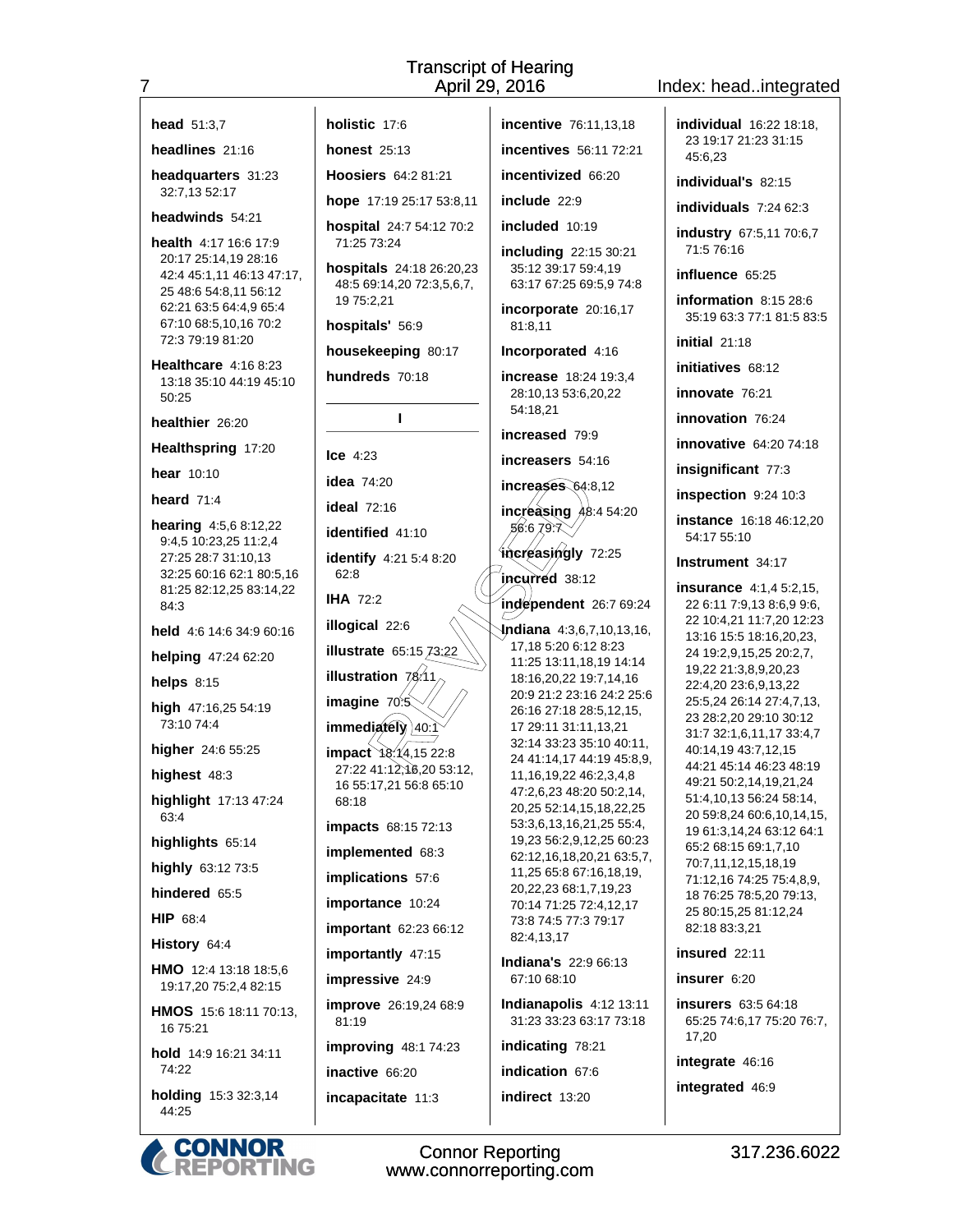### Index: integrating..market

| integrating 58:15                                   |                     |
|-----------------------------------------------------|---------------------|
| integration 35:4 41:1,12,<br>15 58:1,3,5,9,10,12,25 |                     |
| integrity 7:4 30:8 49:17                            | Jaco                |
| intelligent 25:7                                    | Jare                |
| intend 56:2 57:16 59:2,<br>14                       | Jasc<br>43:         |
| intended 12:14                                      | Jay<br>45:          |
| intending 55:24                                     | jeop                |
| <b>intends</b> 9:2                                  | 36:6                |
| intent 77:14 83:24                                  | Jers                |
| <b>intention</b> 7:8 30:11<br>49:20                 | jobs<br>Johr        |
| intentional 68:8                                    | Jone                |
| interest 6:17 7:2 29:18<br>30:5 36:9 39:4 49:2,14   | Julie               |
| <b>interested</b> 8:14 71:5                         | July<br>juris       |
| <b>interests</b> 50:17                              | 60:                 |
| international 59:17                                 | juris               |
| <b>Internationally 60:3</b>                         | juris               |
| introduce 5:4                                       | justi               |
| introducing 17:4 26:22                              |                     |
| <b>introduction</b> 23:4                            |                     |
| <b>invest</b> 76:19                                 | Kent                |
| <b>investment</b> 6:23 30:2<br>49:11 57:15          | 60:<br>Kimı         |
| Investor 34:16                                      | 10:                 |
| involved 14:21 34:25<br>35:371:6                    | 23:2<br>40:<br>20 8 |
| involvement 14:19<br>34:22                          | knov<br>48:         |
| involves 31:10                                      | Koko                |
| <b>involving</b> 13:17                              | Kort                |
| <b>irreversible</b> 68:14                           | 61:1                |
| <b>ISMA</b> 62:19 63:1,22 64:1                      |                     |
| issuance 30:18 38:6,16<br>50:3                      | Labo                |
| <b>issue</b> 59:5 74:1                              | Lafa                |
| <b>issued</b> 38:20                                 | Lapo                |
| <b>issues</b> 59:1 84:2                             | large               |
| <b>item</b> 10:5                                    | 21:2<br>27:         |
| <b>items</b> 17:12                                  | 72:                 |
|                                                     |                     |

8

| J                                             | larger           |
|-----------------------------------------------|------------------|
|                                               | larges           |
| <b>queline</b> 82:16                          | law 13           |
| d 5:8                                         | lead 3<br>65:18  |
| <b>on</b> 5:7 13:6 33:16<br>23                | leadin           |
| 5:9 12:21 13:1,8                              | leads            |
| 18,20 48:22 51:25                             | leave            |
| <b>ardize</b> 6:15 29:15<br>6 48:24           | leavin           |
| ey 59:23                                      | Lee $82$         |
| 53:6                                          | left 5:          |
| 14:23 52:6                                    | legal            |
| <b>es</b> 60:7.9                              | lender           |
| € 62:11 69:2                                  | length           |
| 14:23                                         | lesser<br>29.9/  |
| diction 32:2,22                               | lessèr           |
| 16                                            | letterh          |
| dictional 60:10:<br>dictions 60:5 78:22       | ∤evel√           |
| fied 50:9                                     | Íevera           |
|                                               | <b>Fevera</b>    |
|                                               |                  |
| κ                                             | ťevers           |
|                                               | licens           |
| 159:25<br>tucky<br>32<br>1                    | licens           |
| <b>pel</b> <i>/</i> ራል,አ21`9:(13,14           | licens           |
| 14 4 13, 2 <del>3 13.</del> 6 21: 6           | licens           |
| 24 28:22 33:2,6,16<br>18 43:10̀, ∖7,23 51:16, | life 21          |
| 81:10,14 82:20                                | light $\epsilon$ |
| wledge 35:14 47:4,8<br>16 49:4,15             | likelie          |
| <b>omo</b> 63:18                              | limit 3          |
| y 4:24 8:8 31:3 35:5                          | limited          |
| 13 83:20                                      | lines            |
| L                                             | 21:7,9<br>73:14  |
|                                               | liquida          |
| or 23:10,18                                   | list 9.          |
| <b>yette</b> 63:17                            | literall         |
| <b>prte</b> 63:19                             | lives a          |
| e 17:1 18:19 19:2,24<br>25 22:12 23:2 24:6,17 | living           |
| 14 45:24 63:14 70:1<br>4                      | LLP 4            |

74:6 76:10,14,20 loan 38:9 39:1  $st$  21:15 63:5 73:6  $3:2528:5$ 88:16 39:1 44:11 g 14:22 64:7 66:7 g 69:17  $2:16$ 88:4  $12:7$ S 38:16,18 39:2 **S** 65:9 6:10 18:21 19:8 48:18 63:24 68:25 ing *7*9.13  $\text{head}$  71:2 40.6 79:4 ge 28:10 ging 54:5 42:19 e 16:21 41:22 47:1 ed 20:4 ing 23:16 ure 47:6  $:346.5$ 33:22 67:10  $r$  76:21 31:18 73:2  $d$  8:2 19:5 18:19,23,24 19:24 9.14.18 22:4 45:24 81:23 ate 6:20 29:23 49:7 15,17 ly 66:21 82:16 45:19  $.23$ 

**loans** 38:14  $local 16:8$ long 14:4,6 34:7,9 39:9 43:16 44:13,15 long-term 20:20,21 72:7 longer 26:21 looked 76:12 Loras  $34:1$ loss 26:2,5 27:5,10 lot 22:19 24:14 28:18 47:23 **lots** 70:3.4 low 37:22 57:17,20 lower 24:6,11 46:17 55:5 64:5 M made 11:2 32:21 38:8 41:5 52:8,10 80:7 magnitude 10:24 mail  $8:14$ main 46:6 maintain 39:22 47:1,5 52:13 57:19,20 maintenance 4:17 45:11  $major 36:1$ make 6:23 10:15 11:21 12:16 18:4 30:1 31:8.22 32:18 49:10 56:3 58:21 59:6 61:16 62:3 80:10 81:3 84:1 making 68:7 malware 58:22 59:7 managed 78:6 management 6:25 30:3 49:12 59:12 64:21 manager 34:18 46:14 manner 7:9 16:7 26:22 30:13 49:22 **March 14:15** marked 80:23 market 19:18 21:10 22:2

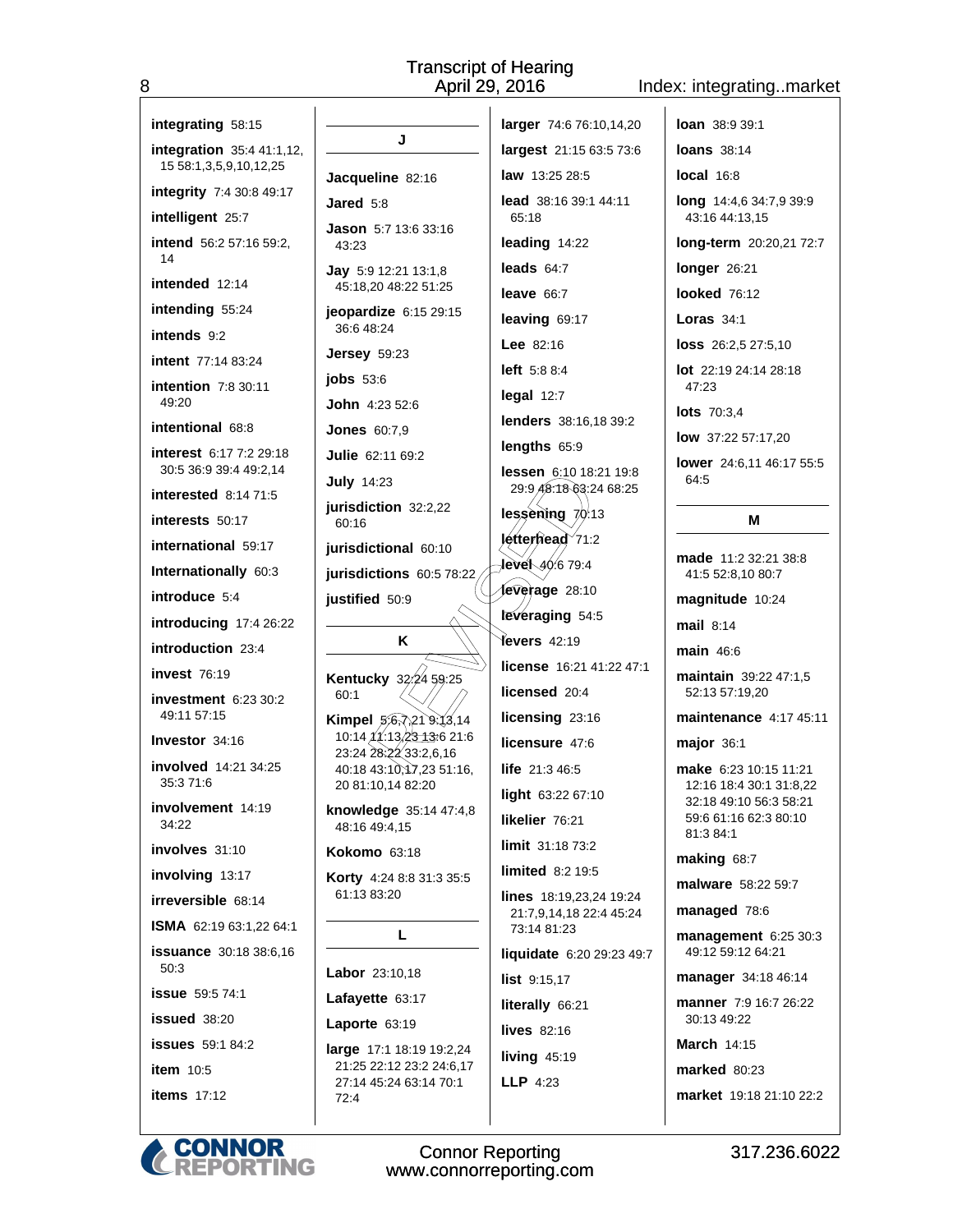|                                                                                                                                                       | April 29,                                                                                                                                                                                  |
|-------------------------------------------------------------------------------------------------------------------------------------------------------|--------------------------------------------------------------------------------------------------------------------------------------------------------------------------------------------|
| 38:23 46:9,19 63:6,13<br>67:4 68:16 72:16 73:1,12<br>74:5 76:18 77:13 78:1,12,<br>25 79:6<br>marketplace 55:15<br>markets 73:6,7 77:23<br>78:14 79:11 | merge 6:22 15:2,4 29:25<br>49:9<br>merger 12:5,6 14:23<br>15:1,5,22,25 16:16 25:17<br>37:13 38:8,15 41:19<br>47:10 52:20 53:19 55:3,<br>17,21 56:8,19 57:23,25<br>58:11 59:13 64:24 65:11, |
| marks $42:6$                                                                                                                                          | 17,23 66:25 73:15 75:15<br>76:23 79:21 81:18                                                                                                                                               |
| Maryland 59:22<br><b>material</b> 6.23 18:4 30:1<br>41:16 49:10 52:7 53:4,15<br>83:15                                                                 | mergers 24:11 64:5,19<br>65:25 74:13<br>met 6:3 12:1 30:24 50:7<br>82:5                                                                                                                    |
| materially 40:12,13<br><b>matter</b> 13:4 21:18 33:14<br>43:21 52:3 75:13                                                                             | methods 58:21<br>metropolitan 63:16<br>73:17                                                                                                                                               |
| matters $7:11$<br>$maximum$ 62:6                                                                                                                      | Michigan 63:19<br>microphone 35:6                                                                                                                                                          |
| <b>MBA</b> 34:1 44:6<br>Mccord $82:16$                                                                                                                | Miller 4:23                                                                                                                                                                                |
| meaningful 45:21 68:8<br><b>means</b> 27:8 64:14                                                                                                      | mind 80:3<br>minimis 19:4 28:13<br>minimize 68:18                                                                                                                                          |
| mechanic 24:24<br>Medicaid 17:15,16,18<br>22:5                                                                                                        | minutes 8:3 61:9,16,18,<br>25 62:6,15 80:9,12                                                                                                                                              |
| <b>medical</b> 16:5 24:7 46:4,<br>18 54:2,4 55:8 62:13,16,<br>18,25 65:8 67:20,22 68:2,<br>23 69:5,9 72:24 73:4                                       | Mishawaka 63:20<br>mitigate 74:9<br><b>MLR</b> 55:10                                                                                                                                       |
| Medicare 17:15,19 22:5<br>46:4,5 73:12 78:2,6,8                                                                                                       | $model \ \cancel{16.4} \cancel{6.4}4.10$<br>$modeling$ $$5:1$                                                                                                                              |
| medicine 66:21<br>Medigap 46:5                                                                                                                        | models 16:5,11,13 26:19<br>54:5 74:19,21,22 76:4,9,<br>11,14                                                                                                                               |
| <b>meet</b> 27:19                                                                                                                                     | moment $75:1$                                                                                                                                                                              |
| meeting $4:9,14$                                                                                                                                      | money 25:23 26:16                                                                                                                                                                          |
| meetings 15:14                                                                                                                                        | monitor 41:9                                                                                                                                                                               |
| member $72.2$                                                                                                                                         | monitoring 58:12                                                                                                                                                                           |
| <b>members</b> 61:11 65:9<br>72:474:16                                                                                                                | monopoly 6:13 29:11<br>48:20                                                                                                                                                               |
| membership 28:18 69:3                                                                                                                                 | monopsony 24:1,4,8,13                                                                                                                                                                      |
| mention $73:9$                                                                                                                                        | Montana 59:23                                                                                                                                                                              |
| <b>mentioned</b> 45:18,20<br>73:7                                                                                                                     | months $42:16$                                                                                                                                                                             |
| mentioning 69:16                                                                                                                                      | Monument 13:10 33:22                                                                                                                                                                       |
| <b>menu</b> 22:24                                                                                                                                     | morning 4:2                                                                                                                                                                                |

9

move 11:9 12:21 16:3 35:6 67:3 movement 78:4 moving 69:13 74:20 **MSA 73:19 MSAS 78:19** Muncie 63:20 Murphy 4:22,23 5:23,25 7:15 8:18,19 9:7,12,18,20 10:1,20 31:3 43:4 51:15, 16.22 52:6 59:10 60:21 61:1 80:19,20 N names 41:19,21 42:6 narrow 24:5 64:10 narrower 65.18 national 9,24 67:13  $42,$  $43.25$ nationally 67:16 nature 10:23 21:4 36:14  $37.238:11$ natures 47:21 necessarily 24:25 25:3 needed 15:23 negative 57:6 68:18 negotiate 56:10 72:20 negotiated 56:19 negotiation 36:18 negotiations 14:21 34:25 net 42:3 network 48:5 networks 27:17 55:18, 22.25 56:1 64:10 65:18  $73.2$ Nevada 59:19 nexus 32:23 **North 59:22** note 74:16 noted 21:11 22:4 27:21 notes 56:14 57:3

**Transcript of Hearing** 

2016

## Index: marketplace..optimal

notice 9:4

number 19:6 21:16 28:3 41:12,16 42:18 53:4 67:16,23 70:12 73:13,19

numbers 27:14

numerous 21:14

### $\mathbf{o}$

oath 33:9 43:13 71:18  $77:2$ obligations 6:6 29:3 48:12 occupy 63:6

occur 12:4 38:22

occurred 31:8 66:25

occurring 64:23 October 14:8

offer 9:2,13,16 19:12,24 20:8,14 27:9 80:4,24 81:19 83:12

offered 11:10 19:23 83:8

offering 8:7 19:17 21:1

office 18:8 62:25

officer 10:25 11:2

oftentimes 70:2

Ohio 13:24 14:16

**OHM** 14:16

one-tenth 19:1

open 8:12 opening 28:25

operate 24:22

operating 36:24 45:16

operation 7:5 30:9 49:18

operations 14:17 18:5. 11 39:7 44:24 45:7

operators 72:11

opportunity 7:25 10:6 42:20,22 47:13 62:22 72:1 79:16 80:6

opposed 9:15

opposition 80:8

optimal 72:16

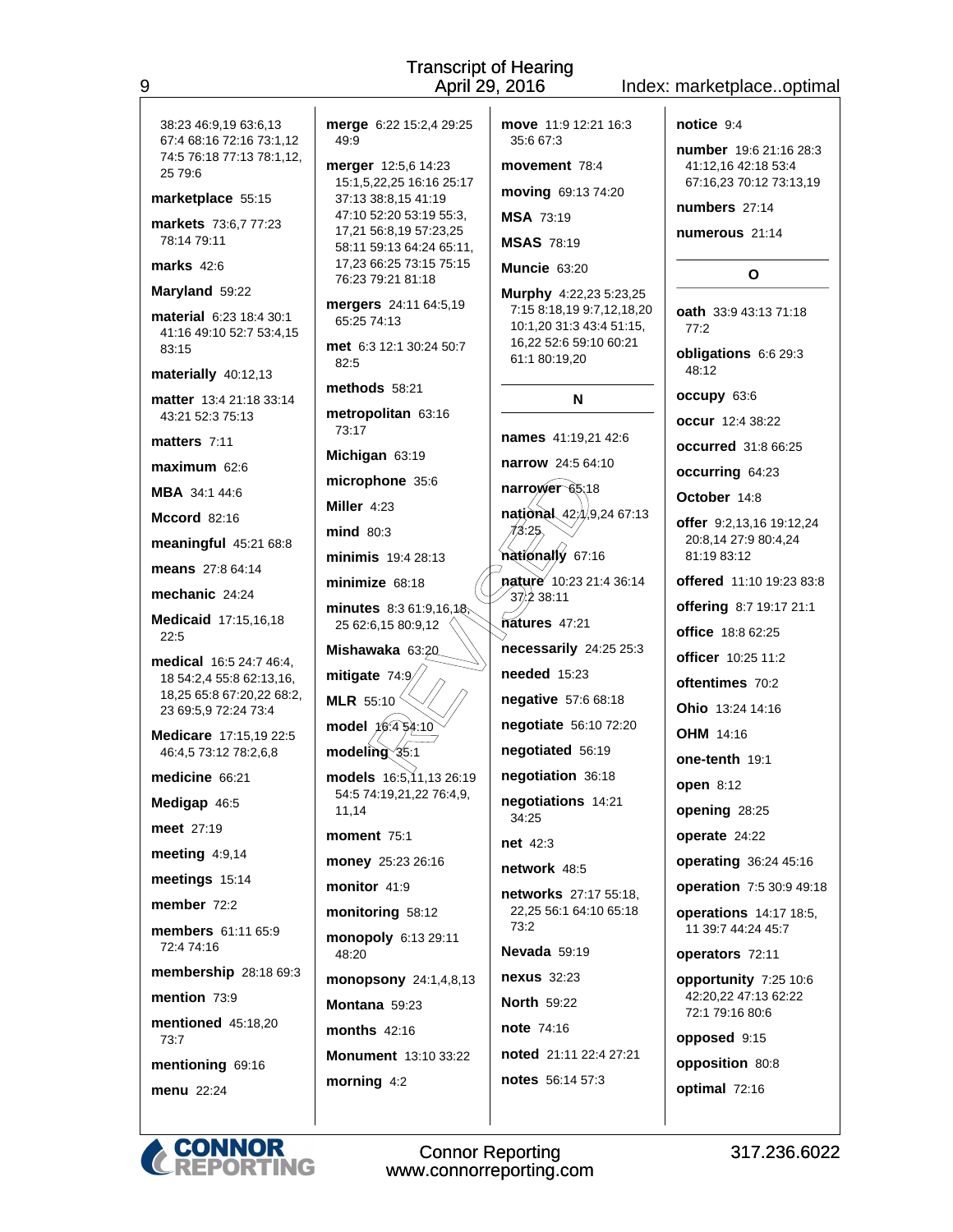#### option 74:8

 $10<sup>1</sup>$ 

options 22:19,24 25:22 42:19 53:11 64:15

oral 7:19.21 8:1.2 61:10 83:4

order 4:5 30:18 50:3

Orders 4:8

ordinary 39:15

organization 4:18 45:12 outcomes 16:5 54:12

 $74.23$ 

outline 47:9

output 24:6

overflow 61:5

overlap 19:5

oversight 68:17

overview 14:24 18:2

owned 76:4

owners 66:22

ownership 37:8 75:3,21

P

packet 65:13 paid 24:24 36:15 37:3  $71:7$ 

paperwork 70:17

part 32:14 46:4.5 51:11 58:24 70:14

participate 62:23

parties 8:2 9:9 15:20  $16:1$ 

partners 73:25

partnerships 28:16 76:5

party 5:3,9,13,17 9:1 82:6

party's 10:17 82:7

pass 27:3

pass-through 55:10

passed 55:3,9,12

past 14:12 39:15 58:11 patient 65:19,22

patient's 73:2

patients 62:21 64:22 66:6

patients' 65:4

pay 39:4

paying 25:2

payment 64:20

payments 39:10,13 40:13

**PBM** 46:14

people 8:7 18:9 26:20 28:3 40:15 61:17,19 67:15,17 83:11,18

percent 15:14 19:1,3 23:2 26:12 37:8,9,21 54:11, 18, 23 55: 12 57: 12, 17 63:6,8,9,10 65:16,21, 24 66:25 67:1,3,24 73:18, 20 77:2,4,11

percentage 78:22 82:1

percentages 78:10

perception 66:11

perfectly 77:18

person 6:22 11:5 30:1/ 49:10 80:2 83:12

personal 54:8

personalized/45:3 **persons** 7:4,49,6,21,30:8  $49:17$ 

perspective  $24.4$ pervasive 66.10

Pharma 54:17

pharmacy 46:13

physical 45:17 52:14

physician 24:18 64:11. 13 65:9.15.18 66:11.14. 23 67:8.12 70:1

physicians 26:23 28:17 48:6 62:17,20 64:18 66:2, 3,13,18,24 67:15,17 69:4, 11,24 70:17

physicians' 66:1

place 41:3 57:5

plan 8:7 37:21 41:9,10 42:11,14 59:14 60:24

planned 15:23

planning 34:19 35:4 41:2,5 58:5,9,10,19,25

**plans** 6:19 18:2.4.10 22:24 29:22 30:6 42:4.23 49:6 52:23 53:2

platform 81:19

play 17:16

players 74:6

plenty 80:13

podium 62:5

point 77:6,7,20 78:3,18 82:10

points 12:16

policy 6:24 30:2 49:11

policyholders 6:8,18 7:1 29:6,19 30:4 36:10 48:15 49:3,13 53:21,24

population 7.25  $\phi$ ortion 38:7

55.4

portions 10:8 35:3 78:22 position 14:6,9,10,11  $\sim$ 34.9,12 44:15 60:11

**positions** 34:11 positive 68:12

post 37:23 41:11 53:17 57:11 58:13 65:1.7

potential 84:2

potentially 64:13

power 24:1 28:11 64:11 73:1 76:18

powerful 27:16

PPO 46:20

practical 51:23

Practically 22:1

practice 66:17 67:1,2,3 69:12.25

practices 39:16 65:11 66:1.19 67:8 69:18 70:9

practicing 66:13,21

precautionary 11:9  $58:21$ 

precedent 36:22 precipitates 70:4

**Connor Reporting** 

www.connorreporting.com

predetermination 83:13

Index: option..private

predict 75:25

prejudice 6:17 29:17 36:9 49:1

premium 18:25 21:20  $45:22$ 

premiums 21:20 53:20, 22 54:22,23 55:4 64:6

prepared 56:19

preparing 78:15

preponderance 5:18 6:1 12:2

presence 40:23 45:17  $52:15$ 

present 7:25 8:19 9:1 11:24 15:17

presentation 11:22 43:8 51:14 61:16

**presented** 35:13 82:3

**President 5:10,11 14:3** 

34:5,13,24 62:12 71:24

presenting 7:21

preserve 24:19

pressure 70:8

presume 20:3

prevailing 38:23

previous 21:7

prices 24:6,11

68:13

previously 52:1

price 37:6,12,24 64:7

pricing 27:20 55:14

primary 67:12,14,17

principles 25:16

primarily 16:19,20 17:3

principal 18:8 35:25 39:5

prior 14:9,11,15 34:11,

private 22:23 69:24

13, 15, 18 36: 22, 23 83: 25

317.236.6022

pressured 65:22

pressures 66:19 70:6

presumes 54:15 79:3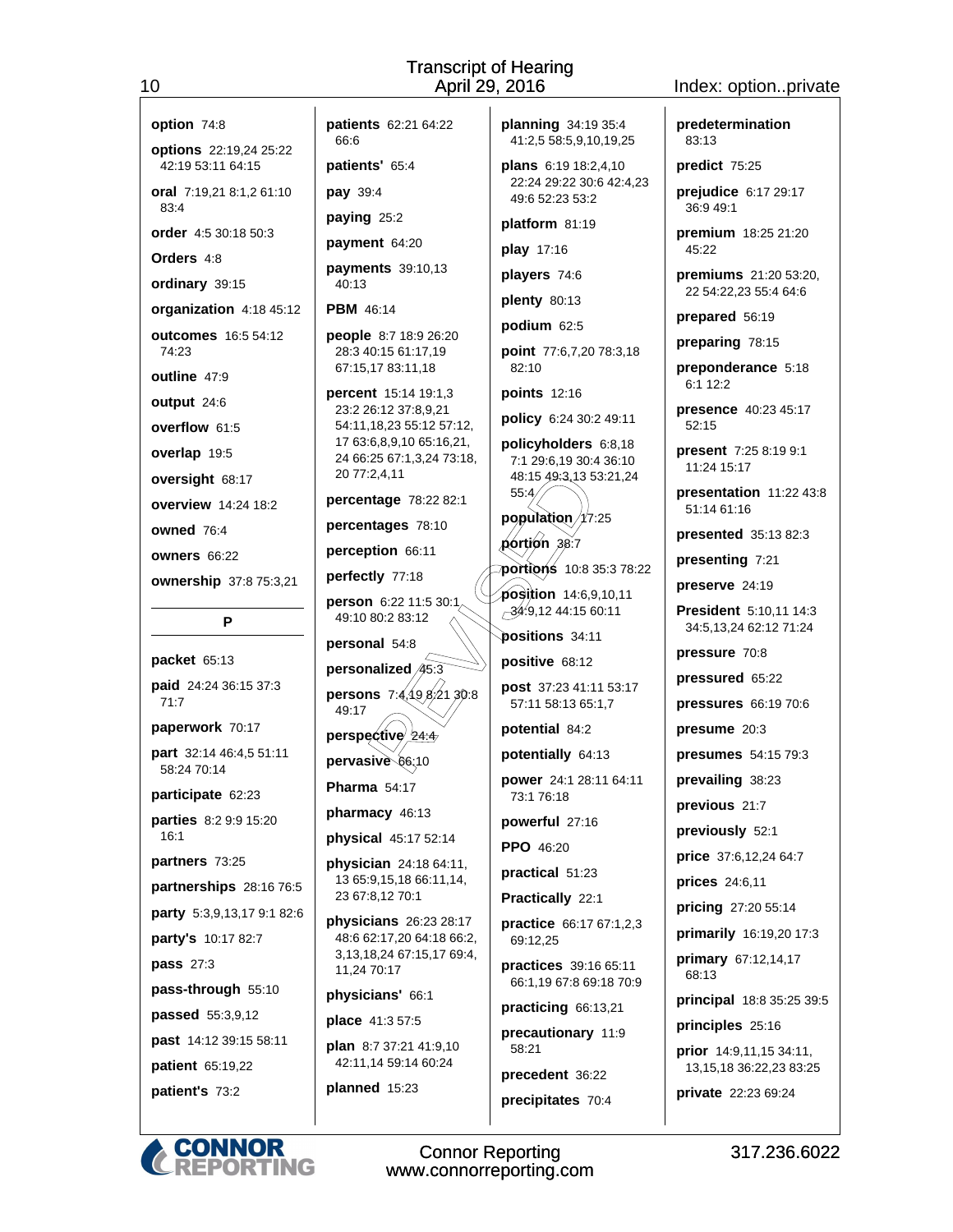### Index: pro..represent

| 1                                                                                                                                 | Transcri<br>April                                                                                                                   |
|-----------------------------------------------------------------------------------------------------------------------------------|-------------------------------------------------------------------------------------------------------------------------------------|
|                                                                                                                                   |                                                                                                                                     |
| pro 37:8,19<br>problems 58:23                                                                                                     | 24:10 68:16 72:14,20<br>76:679:19                                                                                                   |
|                                                                                                                                   | providers' 56:10                                                                                                                    |
| <b>Procedures 4:8</b>                                                                                                             | prudent 7:9 30:12 49:22                                                                                                             |
| <b>proceed</b> $7:1462:973:15$<br>22 74:13 81:13                                                                                  | psychiatric 72:6                                                                                                                    |
| proceeding 21:12 81:25                                                                                                            | <b>public</b> 6:8 7:1 9:24 10:3                                                                                                     |
| process 58:1,3,5,19                                                                                                               | 12:18 21:13 24:2 29:6<br>30:5 38:9,16,20 48:15                                                                                      |
| procure 22:16                                                                                                                     | 49:14 57:4 61:11 80:22<br>81:16                                                                                                     |
| product 16:17 19:25<br>21:10,18 22:1 53:10                                                                                        | publicly 15:20                                                                                                                      |
| products 16:10,24 17:5,                                                                                                           | purchase 37:24                                                                                                                      |
| 10 19:12,23 20:1,8,14,16,<br>25 21:3 22:2,20,21 23:8                                                                              | purpose 4:14 13:13<br>16:16 32:25                                                                                                   |
| 45:1,4 46:1 48:2 55:15<br>75:876:19                                                                                               | purposes 39:16                                                                                                                      |
| professionals 48:6                                                                                                                | <b>pursuant</b> 4:6                                                                                                                 |
| program 46:13 60:24                                                                                                               | <b>pursue</b> 76:11,13                                                                                                              |
| 68:478:7                                                                                                                          | push 67:6                                                                                                                           |
| <b>programs</b> $17:22$ 20:17,<br>18 45:5,6 46:11 54:5,7,9                                                                        | put 9:14 24:12                                                                                                                      |
| 64:21 68:2                                                                                                                        | putting 77:14                                                                                                                       |
| progressive 61:4                                                                                                                  |                                                                                                                                     |
| promise 62:14 74:22                                                                                                               | Q                                                                                                                                   |
| prompt 70:9                                                                                                                       | quaint 28:7                                                                                                                         |
| proposals 6:19 29:22<br>49:6                                                                                                      | quality 25:4,22 <del>26:19,2</del> 4<br>47:17,25 48:3/55:25 56:7                                                                    |
| proposed 4:15 6:4,9 7:5<br>12:3 14:19,25 15:11<br>18:15 23:25 29:1.8 30:19<br>34:23 35:9 36:4,16 40:2,<br>24 48:10,17 50:4 52:12, | 64:3,9,14 68:10 81.20<br><b>question</b> 19:10 21:5.17<br>23:25 25:25 29:1 40:21<br>45:25 50:22 51:6 58:15<br>70:24 77:1579:3 82:13 |
| 18 53:7,19 55:3,17,21<br>56:8,16 57:4 59:13 60:22                                                                                 | questioning 43:16                                                                                                                   |
| 68:11 72:9 73:14 74:11                                                                                                            | questions 13:6 28:23                                                                                                                |
| 75:15 76:23 82:7<br>proposition 46:10,15                                                                                          | 33:16 40:17 43:23 48:8<br>51:5,17 52:6 61:1 69:2<br>79:24                                                                           |
| prospective 11:18                                                                                                                 |                                                                                                                                     |
| protect 79:18                                                                                                                     | quickly 16:12<br>quo 24:19                                                                                                          |
| provide 7:19 13:7,9                                                                                                               | quote 76:17,19                                                                                                                      |
| 14:18 18:1 33:20 34:21<br>35:18 38:18 43:24 45:3                                                                                  |                                                                                                                                     |
| 62:20 66:5 72:1,21 79:1,<br>16                                                                                                    | R                                                                                                                                   |
| provided 7:25 9:17                                                                                                                | <b>raised 81:16</b>                                                                                                                 |
| 65:12                                                                                                                             | ramp 66:17                                                                                                                          |
| provider 27:17 28:11                                                                                                              | range 36:2 57:18                                                                                                                    |
| 55:18,22,24,25 56:4 76:4                                                                                                          | Rangeline 18:10                                                                                                                     |
| providers 16:14 23:3                                                                                                              |                                                                                                                                     |
|                                                                                                                                   |                                                                                                                                     |
| <b>CONNOR<br/>REPORTING</b>                                                                                                       | Conno<br>www.conn                                                                                                                   |

 $11$ 

ranks 67:18 rate 56:21 57:19,21 rates 56:10 72:21  $:1249:22$ rating 36:1 57:5,7,9,10, 14 ratings 35:25 36:3 39:23 57:6,9,15 ratio 26:2,5 27:5,11 37:19 57:17 re-brand  $42:20$ **read** 27:24 reading 9:15 ready 11:16 real 24:15 81:19 reality 8:10 24:10 75:1 76:2 realize 56.16\77:13 reason 21:2 68:21 69:15,  $(1976.1080.1281.2)$ reasonable 6:25 22:3 30:4 49:13 74:15 rebuttal 81:4 receive 28.6 37:14 received 12:19 13:24 26.19,24 33:25 44:19 59:18 81:6  $2556:7$ receiverships 60:24 recently 68:5 recess 61:23 80:11.14  $81:2$ recommend 8:25 reconvene 62:1 80:16 record 4:21 9:2,19 10:16, 17,19 11:11 13:7,12 23:14 30:15,18,21,22 31:9 33:17 43:24 44:8 49:24 50:3,5 51:11 60:8 80:18,24 82:10,11,23,24 84:4 recourse 66:2 redacted 10:9 reduce 16:1 26:4,10 64:9 65:19 68:9 reduced 54:10 64:8.15 reducing 26:17,18 54:2, 3 64:3 74:23

reduction 40:22 65:5 reductions 53:4 Reed 62:10,11 69:5,9,22 71:15 73:7 75:12 refer  $8:23$ referenced 45:13 74:19 refers  $24:5$ reflect 37:7 reflecting 28:14 reform 24:17 25:15 requlated  $15.623.8$ regulators 39:21 73:22 regulatory 59:15 68:17 rehab  $72:6$ reimbursement 64:12 67:4 reinsurance 60:24 related 16:7.20 38:2 40:22 42:5 54:23 relating 13:3 33:13 43:20  $52:3$ Relations 34:17 relationships 56:4 relative 11:24 22:1 45:9, 17 75:17 relevant 12:16 36:25 remain 40:3 52:18 remarkably 47:18 remarks 28:25 remedy 74:2 remember 59:21 remind 33:8 43:12 71:18 render 6:7 29:4 48:14 83:15 repair  $25:8$ repaired 25:1 repairs 25:9 repeat 12:14 reported 65:21 reporter 11:15,16,19 represent 8:21 62:9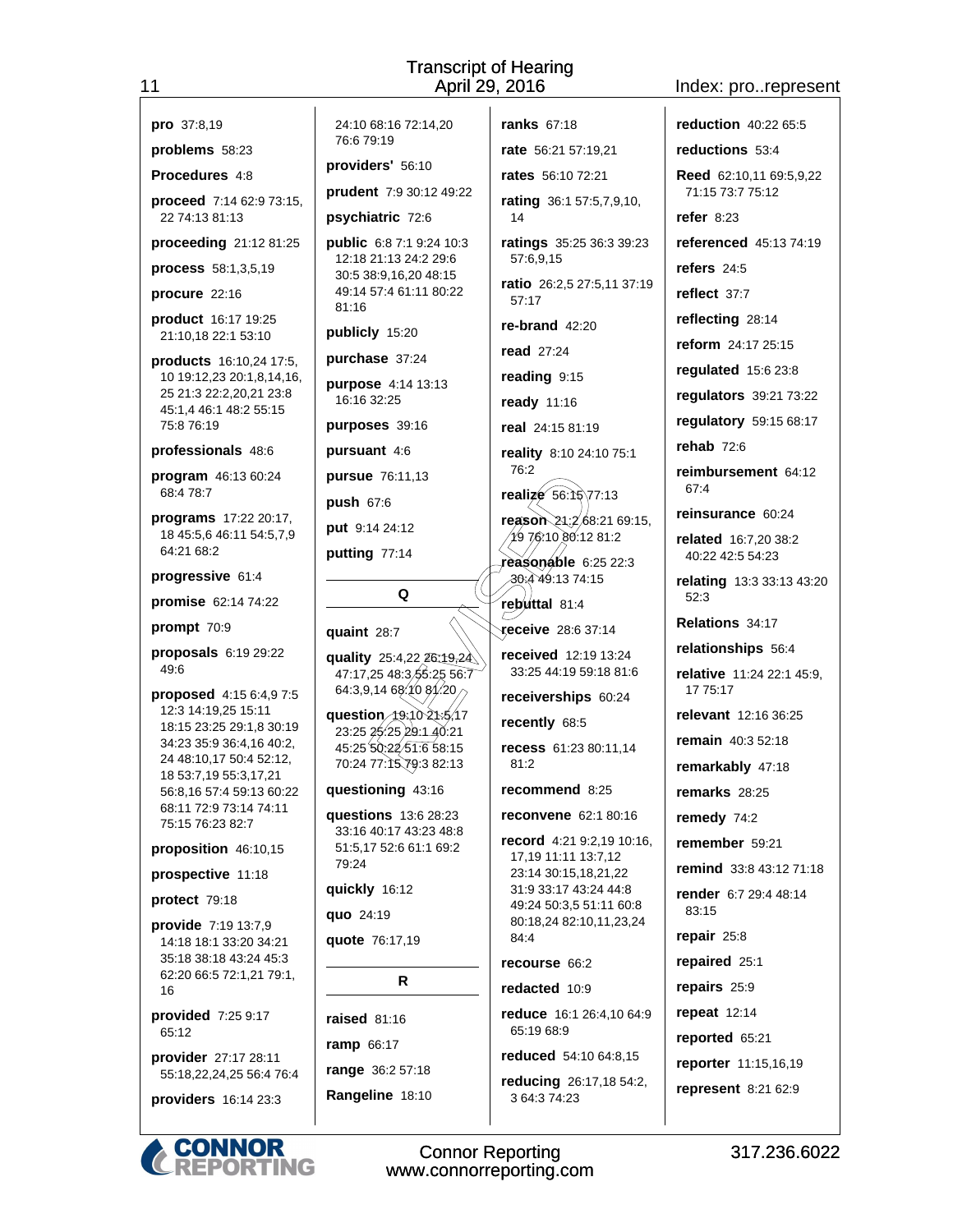| 12                                                            | April 29, 2016<br>Index: representativesspeak                |                                                       |                                                                      |  |
|---------------------------------------------------------------|--------------------------------------------------------------|-------------------------------------------------------|----------------------------------------------------------------------|--|
| representatives 20:23<br>36:19,20 41:6                        | <b>Richards</b> 5:14 20:12<br>43:11,18,25                    | <b>Schlegel 5:11 29:20</b><br>33:6,8,11,19 35:5 51:25 | <b>shift</b> 78:2<br><b>shop</b> 25:8                                |  |
| representing 72:2 76:7                                        | rise 57:12                                                   | 58:18                                                 | <b>short</b> 43:17 64:16 68:7                                        |  |
| represents 62:17                                              | risk 17:10,24 20:13 40:5                                     | <b>school</b> 34:2 44:7 67:22                         | 81:2                                                                 |  |
| request 72:10 82:6,11                                         | 59:12                                                        | schools 67:21 68:2                                    | shortage 67:12                                                       |  |
| 83:1                                                          | $risks$ 23:7                                                 | scrutinize 72:13                                      | Shorter 71:1                                                         |  |
| require 55:11                                                 | <b>Road 44:2</b>                                             | seconds 8:4                                           | shortly 57:3                                                         |  |
| required 8:12 15:11,13<br>42:10 77:8                          | <b>Robertson</b> 4:1,3 5:2,15,<br>22 7:13 8:6,9 9:6,22 10:4, | <b>section</b> 4:7 5:20 6:12<br>29:11 48:20 81:23     | show 6:1 61:18                                                       |  |
| requirement 27:11 42:1,                                       | 21 11:20 12:23 19:9,15<br>20:2,7,19,22 23:13,22              | <b>secure</b> 39:22                                   | showing 76:20                                                        |  |
| 2,9                                                           | 25:5,24 26:14 27:4,7,13,                                     | <b>secured</b> 38:25                                  | shown 28:18 54:9 57:16                                               |  |
| requirements 5:19,24<br>6:3 23:16 26:3 28:24                  | 23 28:2,20 31:7 32:1,6,<br>11,17 33:4,7 40:14,19             | security 58:23 59:1,3,5                               | <b>side</b> 20:13 70:20 71:10                                        |  |
| 30:24 39:20 41:25 47:1,5                                      | 43:4,7,12,15 46:23 50:13,                                    | seek 42:23 45:2 65:2                                  | sign 7:20 8:11                                                       |  |
| 50:6 52:15 55:11                                              | 21,24 51:4,10,13 56:24<br>58:20 59:8,24 60:6,19              | 73:3                                                  | sign-in 7:16,17 80:21                                                |  |
| requires 42:2                                                 | 61:3,14,24 62:11 69:7,10<br>70:11 71:12,16 74:25             | seeking 72:18                                         | signal $8:3,5$                                                       |  |
| research 76:12,20                                             | 75:9,18 76:25 78:5,20                                        | segment 17:1                                          | signed 7:16,23,24 8:10                                               |  |
| residency 67:23 68:2<br><b>resident</b> 51:1 82:14            | 79:13,25 80:15,25 81:12<br>82:18 83:3,21                     | sell 6:21 29:25 46:1,3,20<br>49.9                     | significant 17:8,24 19:6<br>22:14 54:21 56:15 59:12                  |  |
| resources 22:14 65:3,6                                        | <b>robust</b> 72:10,22                                       | selling 46:21 69:13,18<br>70.19                       | 63:22 67:25 69:22 72:11<br>77:4,10 78:2 79:5,12                      |  |
| 67:25                                                         | role 14:19 34:22 79:18                                       | Senior 34:18                                          | significantly 17:18 56:7                                             |  |
| respect 25:6 48:1                                             | room 4:11 7:18,22 61:20                                      | sense 76:6                                            | similar $47:18$                                                      |  |
| respectfully 82:6,25                                          | rule 28:4,6                                                  | separate 7:20 12:6                                    | simply 8:13 24:12 69:18                                              |  |
| respond 45:25                                                 | <b>rules</b> 58:7                                            | <b>serve</b> 24:22                                    | 82:12                                                                |  |
| respondents 65:17                                             | ruling 31:19 32;19 84:1                                      | service 6:7 16:4,7 24:21                              | $single$ 21:10                                                       |  |
| responsible 41:8                                              | rulings $32:21$                                              | 29:4 39:8 48:14 64:14                                 | <b>sir</b> 33:10 60:1 69:5 78:9                                      |  |
| restrict 73:1                                                 | run 56:21                                                    | 74:20                                                 | sitting 77:1                                                         |  |
| restrooms 61:8                                                | runoff (19:19                                                | <b>services</b> 22:10 27:9 42:5<br>45:1,4 48:2 64:12  | situations 38:21                                                     |  |
| result 12:5,9 13:21 24:1,<br>5,11,13 28:10 40:7,24            | s                                                            | servicing 39:12,17                                    | <b>size 42:7</b>                                                     |  |
| 42:10 52:22,25 53:7,13,<br>20,23 54:25 57:22,24<br>64:5 65:23 | <b>safe</b> 7:9 30:12 49:22                                  | set 5:23 9:17 24:5 26:5<br>35:23 39:20                | small 16:23 18:19,23<br>19:18,19 21:24 45:23<br>72:5 77:12 79:8 82:1 |  |
| resulting 64:13 65:5                                          | sale 23:7                                                    | <b>sets</b> 15:12                                     | smaller 74:5 75:14,17                                                |  |
| <b>results</b> 36:24 65:12                                    | satisfied 5:19                                               | share 18:25 19:4 37:6,12                              | sold 22:12,20,21                                                     |  |
| 66:24                                                         | satisfy 46:25 47:5                                           | 45:21 63:7,8 73:16,20<br>75:15 77:12 79:6,9 82:1      | solutions 22:17                                                      |  |
| retire $67:1$                                                 | <b>save</b> 26:16                                            | shareholder 15:14                                     | sophisticated 22:13                                                  |  |
| <b>revenue</b> 18:25 42:4                                     | <b>saves</b> 25:23                                           | shareholders 15:10,12,                                | <b>sort</b> 21:15 27:10 28:14                                        |  |
| revenues 40:9                                                 | saving 55:2                                                  | 15 37:9,10,14                                         | 53:16 78:11                                                          |  |
| <b>review</b> 10:7 11:8 31:4<br>57:6 59:3 63:2 72:10 77:9     | <b>savings</b> 15:22,23 26:9<br>55:8 56:16,17,20             | shares 18:17 37:15                                    | sounds $24:8$<br>South 4:11 59:22 63:20                              |  |
| reviewing 43:6 81:24<br>83:15                                 | savvy 22:13                                                  | <b>sheet</b> 7:16,17,20,23,24<br>8:11                 | <b>space</b> 16:23 17:9,16,20                                        |  |
| reward 24:22                                                  | scale 16:8 75:13 76:10<br>77:7                               | <b>sheets</b> 80:21                                   | 19:19 23:5                                                           |  |
|                                                               |                                                              | Shield 16:21 41:18,21,23<br>42:6,15                   | speak 20:12 73:11 75:12                                              |  |

**Transcript of Hearing**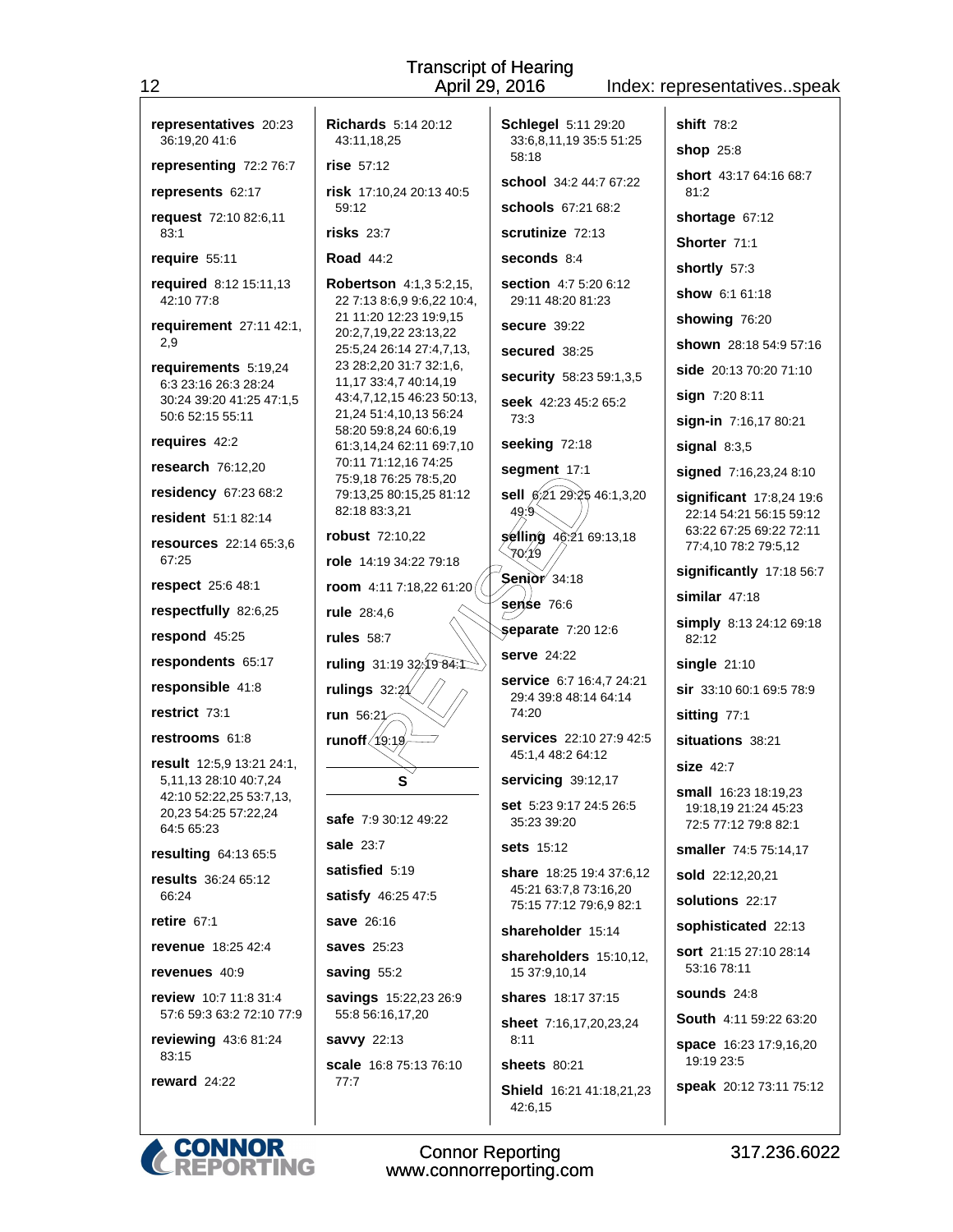statistical 63:16 73:17

### Index: speaker..time

| speaker 71:17 |  |  |
|---------------|--|--|

speaking 5:12 22:1 32:12 74:10 78:10.21

specialized 73:5

specialty 20:16 54:19

specific 46:3 73:4.9 77:25 78:19

**spells** 42:12

spend 26:6 27:8

spoke 58:1

spoken 53:2

sponsored 45:5,6

**spot** 77:14

**Sprint** 34:14,15

stability 6:16 29:15 35:25 36:7 48:24

staff 11:6 31:4 40:17 43:5 50:13 83:14

stand  $11:14$ 

standards 11:25 12:1 48:9 82:4

### standpoint 47:10

starting 66:16

state 13:15,24 18:22 19:14,16 20:9 21:1 23:16 24:2 25:6 26:15 27:18 28:5,12,15,17 29:12 31:11,12,20 32:13 33:17 41:13,17 47:2 48:21 50:19 53:3 56:25 59:16, 18 62:12,16,18 63:7,25 65:8,10 66:8 67:21,25 68:3.20.23 70:13 72:3.12. 24 73:8 77:3 78:7 79:17 81:22.23

**state's 73:6** 

stated 15:20 27:2 76:17

statement 8:1 12:11,12, 15 21:22 30:16 35:8,12, 23,24 44:20 49:25 62:24 81:9,11,13

statements 7:20,21 8:2 50:17 61:10 83:5,8

states 16:20 17:3 25:10 26:21 31:14,15,20 32:20, 21 34:20 45:16

statewide 78:21,25

status 24:19 66:20 statute 10:9 21:19 23:11  $77.0$ statutes 22:9 statutory 6:2 11:25 28:24 48:9 50:6 stay 62:15 67:21 Stephen 4:2 5:10 33:11, 19 51:25 Steve 29:20.33:6 stifle 76:24 stipulated 9:5 stipulates 37:13 stipulation 9:9 11:10 stock 37:15,16 stop 46:5 61:19 66:21 strategies 47:18 64:21 strategy 34:14 44:11 74:15 Street 4:12 strengths 17:8 strides 68:8 strong  $35:21\overline{40}:4.46:10$ , 12 50:5 **Structurally**  $15$ structúre /  $24.30^{7}3.37^{6}8$ 49:12 students 62:18 67:20 69:6.9 studies 66:15 subject 26:2 27:5 61:15 submit 42:10 77:17 78:16 submitted 21:12 62:24 63:3 65:13 83:10 subsidiaries 36:1 39:19  $45:2$ subsidiary 13:20 substance 30:16 49:25

substantially 6:10 18:21 29:9 48:18 63:24 68:25 74:3

substitutable 22:6 substitutes 22:3 success  $17:19$ successful 41:7 68:4 suddenly 77:8 sufficient 30:18 39:7 50:3 56:11 72:21 sufficiently 63:14 suggested 24:3 **Suisse 38:17**  $sum 82:2$ supplements 12:12  $35:13$ supplied 83:6 support 13:14 24:13 82:3 supported 63:1  $\frac{4}{10}$  surface  $\frac{24}{15}$  77:10 surplus 40.5 **survey** 65:9,12 66:24 **surviving 12:8** suspect 65:16 swear 11:16 swing 77:21 sworn 11:15.19 13:2 33:9.12 35:23 43:19 51:18 52:1 symbols 41:19,21 syndicate 38:17 39:2 synergies  $56:15,22$ system 24:16 25:14 27:16 53:11 68:10 70:3 systems 28:16 58:16 59:5 72:3 T. table 51:21 Tabor 71:20,24 75:7 76:3 77:22 78:9,24 79:15 takes 57:10

taking 17:7 58:21 talk 18:13 31:5 35:17 talked 21:7 54:1 talking 27:14 77:19 78:17

tax 40:9,12 team  $41:5.8$ 

 $36:12$ 

Technicolor 14:14

ten 14:5,12 69:23 80:9,11

tend 6.5,12 7:6 29:2,11 30:9 46:21 48:11,20 49:19

tendency 6:7 29:4 48:14

Tennessee 59:21

term 38:9.13 39:9

terms 46:18 47:19 58:8 75:15 78:10

Terre 63:18 73:17 77:24

territories 42:21

**testified** 13:4 33:14 43:21 52:3

testifiers 61:6

testify 11:17 13:14 20:24

testimony 8:1,7 11:14 12:13 13:13 29:21 30:23 31:1.13 43:2 50:11 58:2 72:1 76:17 78:15 80:4.11 81:5,18 82:3,21 83:12

themes  $12:17$ 

thereto  $35:13$ 

thing 10:12 78:6

things 21:4 69:16 77:8, 23 80:18

third-party 22:22 23:14

Thirty 83:20,21

Thomas 43:11,18,25

Thomson 14:14

thought 58:25

thoughtful 68:22

thresholds 55:12

time 8:25 10:13 11:1,5,8, 13,18 15:17 24:25 32:8 37:12,20 61:9 62:2,14 80:13,16 81:6 83:10,11, 18 84:2